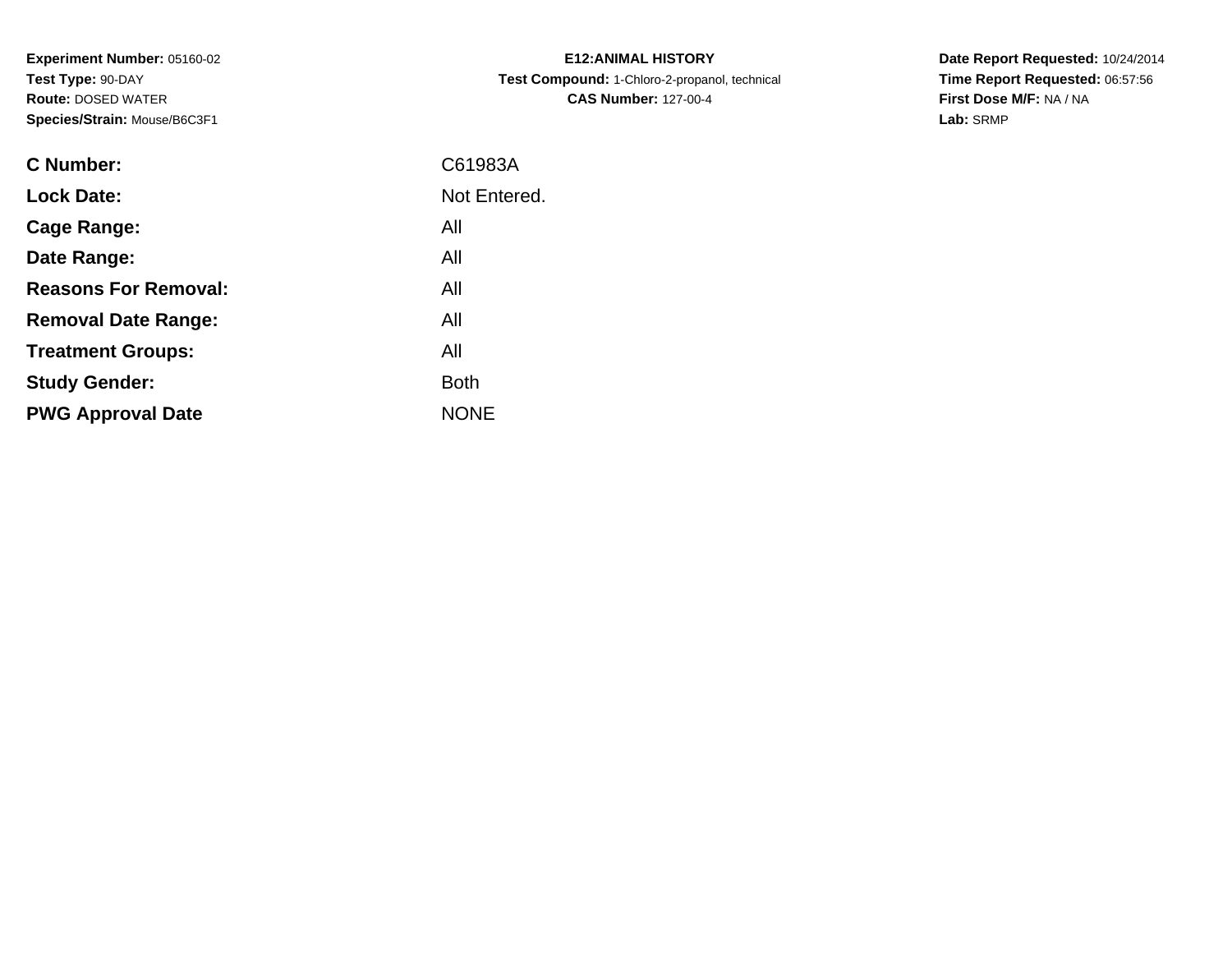**Test Type:** 90-DAY

85

92

**Route:** DOSED WATER

**Species/Strain:** Mouse/B6C3F1

REMOVED \*\* REASON - TERMINAL SACRIFICE

## **E12:ANIMAL HISTORY**

**Test Compound:** 1-Chloro-2-propanol, technical

**CAS Number:** 127-00-4

**Date Report Requested:** 10/24/2014**Time Report Requested:** 06:57:56**First Dose M/F:** NA / NA**Lab:** SRMP

#### **CAGE:** 1**SEX:** Male **SEX:** Male **TRT#:** 1 **ANIMAL ID:** 1**DAY DATE OP IDDOSE TIME WEIGHT TIME WT** (g) **STATUSOBS TIME OBSERVATIONS** 11 02/02/87 332 12:09:00 22.6 12:09:00 Normal 8 02/09/87 <sup>10</sup> 13:34:44 24.1 13:34:44 Normal 15 02/16/87 <sup>332</sup> 14:11:28 24.9 14:11:28 Normal 222 02/23/87 9 9 11:33:06 26.5 11:33:06 11:33:06 11:33:06 Normal 299 03/02/87 9 9 10:04:54 27.7 10:04:54 10:04:54 Normal 366 03/09/87 9 9 10:01:02 28.0 10:01 10:01 10:01 10:00 10:02 10:02 Normal 433 03/16/87 332 3 10:49:00 29.5 33 10:49 10:49 10:49 10:49 10:49 500 03/23/87 332 11:36:42 30.9 11:36:42 Normal 577 03/30/87 332 11:58:18 32.5 11:58:18 Normal 644 04/06/87 332 332 13:52:04 33.0 33.0 13:52:04 Normal 711 04/13/87 332 32 11:07:28 33.7 11:07:28 11:07:28 Normal 788 04/20/87 10 10 11:22:42 34.1 11:22:42 11:22:42 Normal

5 04/27/87 9 9 11:24:56 35.3 11:24:56 11:24:56 9 9 15:34:56 11:24:56 11:24:56 15:04

2 05/04/87 5 5 08:30:00 35.1 08:30 08:30 00 35.1 08:30:00 08:30:00 08:30:00 08:30:00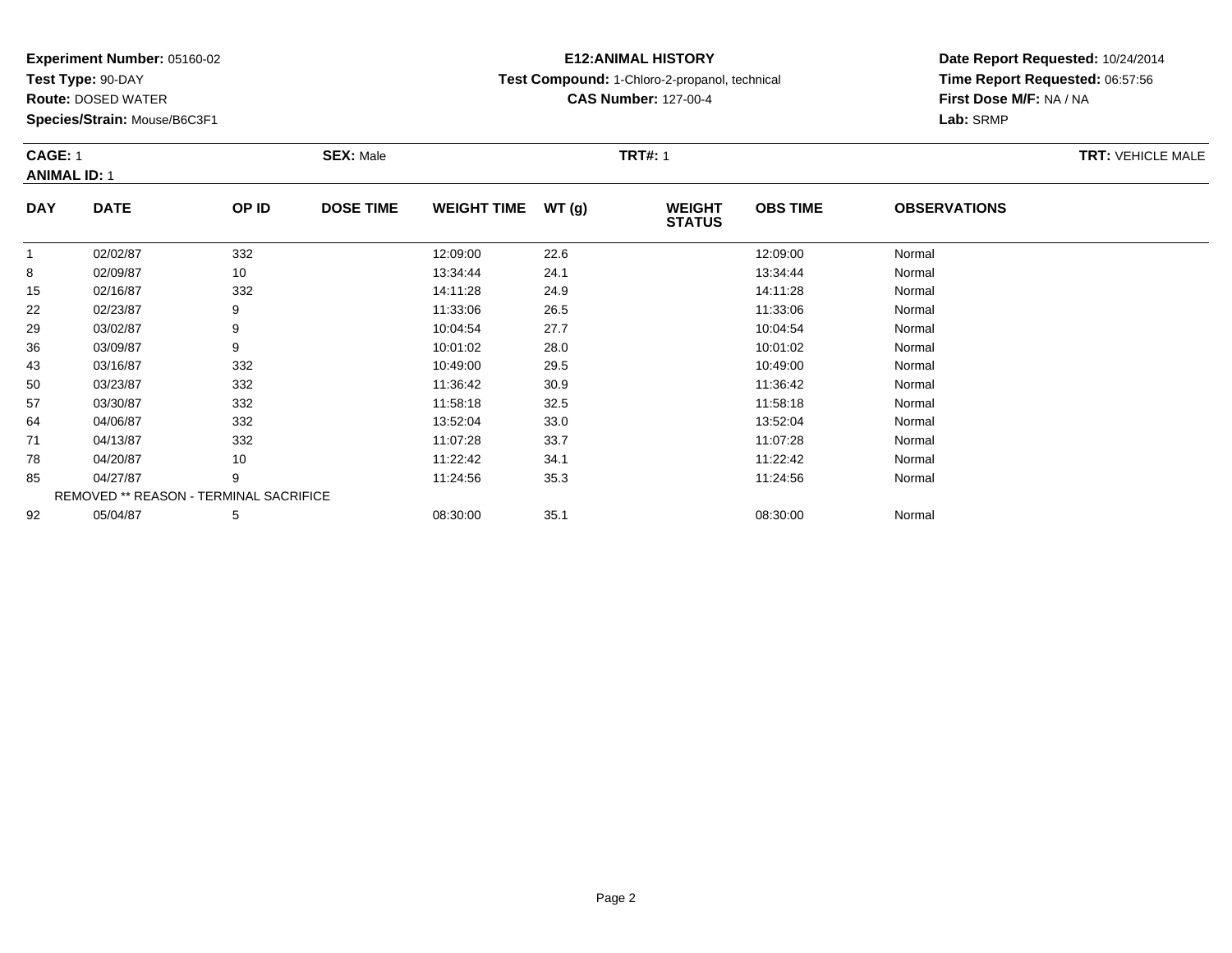**Test Type:** 90-DAY

**Route:** DOSED WATER

**Species/Strain:** Mouse/B6C3F1

## **E12:ANIMAL HISTORY**

**Test Compound:** 1-Chloro-2-propanol, technical

**CAS Number:** 127-00-4

**Date Report Requested:** 10/24/2014**Time Report Requested:** 06:57:56**First Dose M/F:** NA / NA**Lab:** SRMP

### **CAGE:** 2 **SEX:** Male **TRT#:** <sup>1</sup> **TRT:** VEHICLE MALE**ANIMAL ID:** 2**DAY DATE OP IDDOSE TIME WEIGHT TIME WT** (g) **STATUSOBS TIME OBSERVATIONS** 11 02/02/87 332 12:27:16 24.6 12:27:16 Normal  $\sim$ 8 13:40:16 Normal 15 02/16/87 <sup>332</sup> 14:19:32 28.4 14:19:32 Normal 222 02/23/87 9 9 11:34:16 30.9 11:34:16 11:34:16 30.9

| ୪  | 02/09/87 | 10                                            | 13:40:16 | 27.0 | 13.40.16 | Normal |
|----|----------|-----------------------------------------------|----------|------|----------|--------|
| 15 | 02/16/87 | 332                                           | 14:19:32 | 28.4 | 14:19:32 | Normal |
| 22 | 02/23/87 | 9                                             | 11:34:16 | 30.9 | 11:34:16 | Normal |
| 29 | 03/02/87 |                                               | 10:06:32 | 33.3 | 10:06:32 | Normal |
| 36 | 03/09/87 | 9                                             | 10:01:48 | 32.9 | 10:01:48 | Normal |
| 43 | 03/16/87 | 332                                           | 10:50:20 | 34.9 | 10:50:20 | Normal |
| 50 | 03/23/87 | 332                                           | 11:38:10 | 36.0 | 11:38:10 | Normal |
| 57 | 03/30/87 | 332                                           | 11:59:34 | 37.6 | 11:59:34 | Normal |
| 64 | 04/06/87 | 332                                           | 13:54:06 | 38.2 | 13:54:06 | Normal |
| 71 | 04/13/87 | 332                                           | 11:09:00 | 39.9 | 11:09:00 | Normal |
| 78 | 04/20/87 | 10                                            | 11:23:58 | 40.0 | 11:23:58 | Normal |
| 85 | 04/27/87 | 9                                             | 11:25:38 | 41.6 | 11:25:38 | Normal |
|    |          | <b>REMOVED ** REASON - TERMINAL SACRIFICE</b> |          |      |          |        |
| 92 | 05/04/87 | 5                                             | 08:30:00 | 41.4 | 08:30:00 | Normal |
|    |          |                                               |          |      |          |        |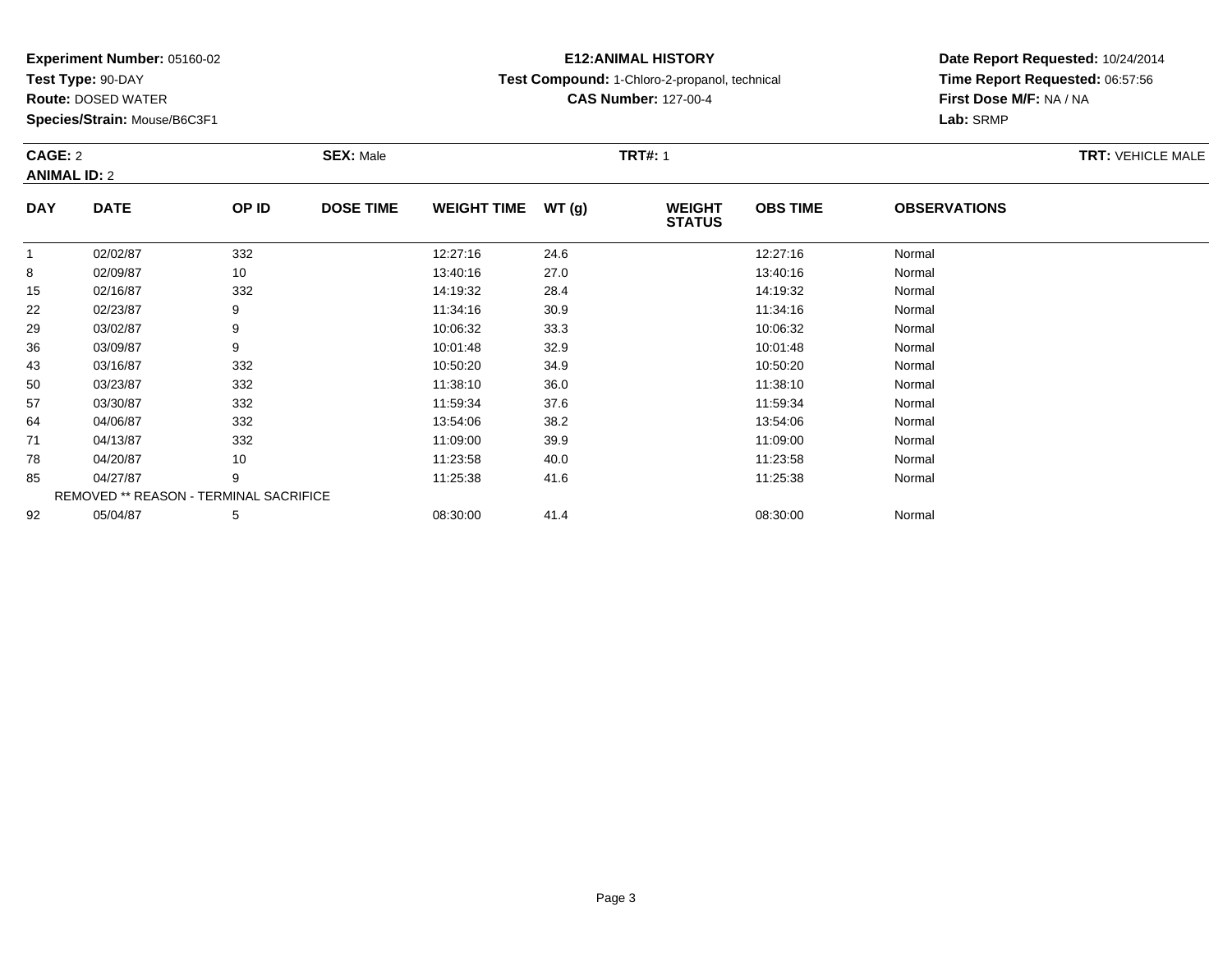**Test Type:** 90-DAY

**Route:** DOSED WATER

**Species/Strain:** Mouse/B6C3F1

## **E12:ANIMAL HISTORY**

**Test Compound:** 1-Chloro-2-propanol, technical

**CAS Number:** 127-00-4

### **Date Report Requested:** 10/24/2014**Time Report Requested:** 06:57:56**First Dose M/F:** NA / NA**Lab:** SRMP

### **CAGE:** 3**SEX:** Male **SEX:** Male **TRT#:** 1 **ANIMAL ID:** 3**DAY DATE OP IDDOSE TIME WEIGHT TIME WT** (g) **STATUSOBS TIME OBSERVATIONS** 11 02/02/87 332 12:29:26 12:29:26 Normal 8 02/09/87 <sup>10</sup> 13:41:26 26.8 13:41:26 Normal 15 02/16/87 <sup>332</sup> 14:21:10 27.4 14:21:10 Normal 222 02/23/87 9 9 11:35:32 28.7 12.85:32 11:35:32 Normal 299 03/02/87 9 9 10:08:42 30.8 10:08 10:08 10:08 10:08 10:08 10:08:42 Normal 366 03/09/87 9 9 10:02:36 32.3 10:02 12.3 10:02 10:02 10:02 12.3 10:02:36 Normal

| 22 | 02/23/87 |                                               | 11:35:32 | 28.7 | 11:35:32 | Normal |  |
|----|----------|-----------------------------------------------|----------|------|----------|--------|--|
| 29 | 03/02/87 |                                               | 10:08:42 | 30.8 | 10:08:42 | Normal |  |
| 36 | 03/09/87 | 9                                             | 10:02:36 | 32.3 | 10:02:36 | Normal |  |
| 43 | 03/16/87 | 332                                           | 10:52:58 | 34.1 | 10:52:58 | Normal |  |
| 50 | 03/23/87 | 332                                           | 11:40:24 | 35.5 | 11:40:24 | Normal |  |
| 57 | 03/30/87 | 332                                           | 12:00:34 | 35.5 | 12:00:34 | Normal |  |
| 64 | 04/06/87 | 332                                           | 13:55:50 | 38.6 | 13:55:50 | Normal |  |
| 71 | 04/13/87 | 332                                           | 11:10:00 | 39.5 | 11:10:00 | Normal |  |
| 78 | 04/20/87 | 10                                            | 11:27:32 | 39.5 | 11:27:32 | Normal |  |
| 85 | 04/27/87 | 9                                             | 11:28:22 | 39.5 | 11:28:22 | Normal |  |
|    |          | <b>REMOVED ** REASON - TERMINAL SACRIFICE</b> |          |      |          |        |  |
| 92 | 05/04/87 |                                               | 08:30:00 | 43.1 | 08:30:00 | Normal |  |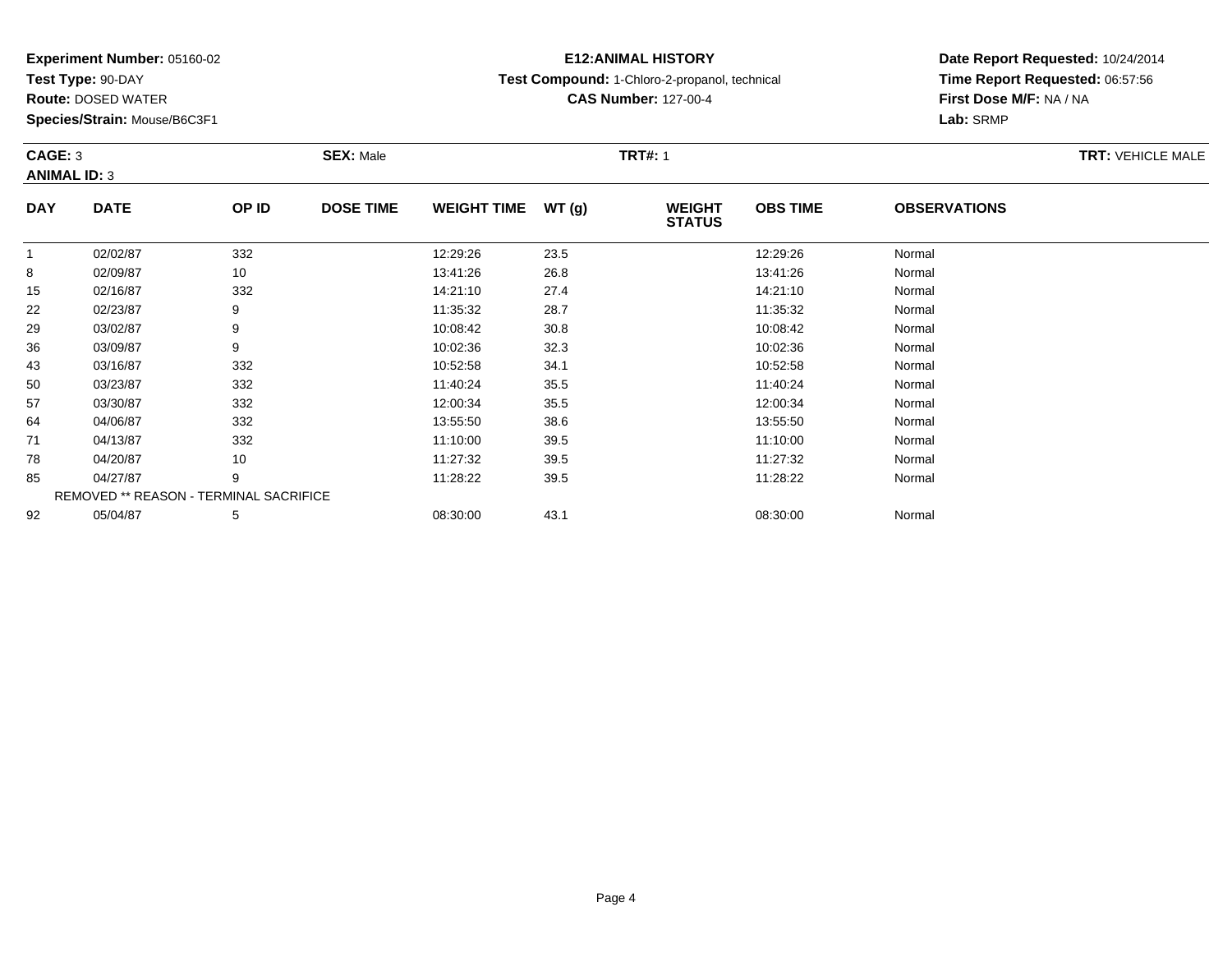**Test Type:** 90-DAY

78

85

92

**Route:** DOSED WATER

**Species/Strain:** Mouse/B6C3F1

REMOVED \*\* REASON - TERMINAL SACRIFICE

## **E12:ANIMAL HISTORY**

**Test Compound:** 1-Chloro-2-propanol, technical

**CAS Number:** 127-00-4

**Date Report Requested:** 10/24/2014**Time Report Requested:** 06:57:56**First Dose M/F:** NA / NA**Lab:** SRMP

#### **CAGE:** 4**SEX:** Male **SEX:** Male **TRT#:** 1 **ANIMAL ID:** 4**DAY DATE OP IDDOSE TIME WEIGHT TIME WT** (g) **STATUSOBS TIME OBSERVATIONS** 11 02/02/87 332 12:34:00 21.6 12:34:00 Normal 88 13:44:06 Normal 15 02/16/87 <sup>332</sup> 14:22:44 24.6 14:22:44 Normal 222 02/23/87 9 9 11:36:32 26.6 11:36 11:36 11:36 11:36 11:36 11:36 11:36:32 Normal 299 03/02/87 9 9 10:10:34 27.8 10:10 10 10:10:34 2010 366 03/09/87 9 9 10:03:36 29.2 20.2 10:03:36 10:03:36 Normal 433 03/16/87 332 10:58:10 30.2 10:58:10 Normal 500 03/23/87 332 11:42:10 31.2 11:42:10 Normal 577 03/30/87 332 32 12:01:42 32.8 12:03 12:04 12:04 12:04 12:04 12:04 12:04 12:04 12:04 12:04 12:04 12:04 12:04 1 644 04/06/87 332 32 14:00:44 34.2 34.2 14:00:44 14:00:44 Normal 711 04/13/87 332 332 11:11:02 33.7 11:11:02 11:11:02 Normal

8 04/20/87 10 10 11:26:24 34.8 11:26:24 11:26:24 Normal

5 04/27/87 9 9 11:27:42 35.9 13.9 11:27:42 11:27:42 Normal

2 05/04/87 5 5 08:30:00 35.0 08:30 00 35.0 08:30:00 08:30:00 08:30:00 08:30:00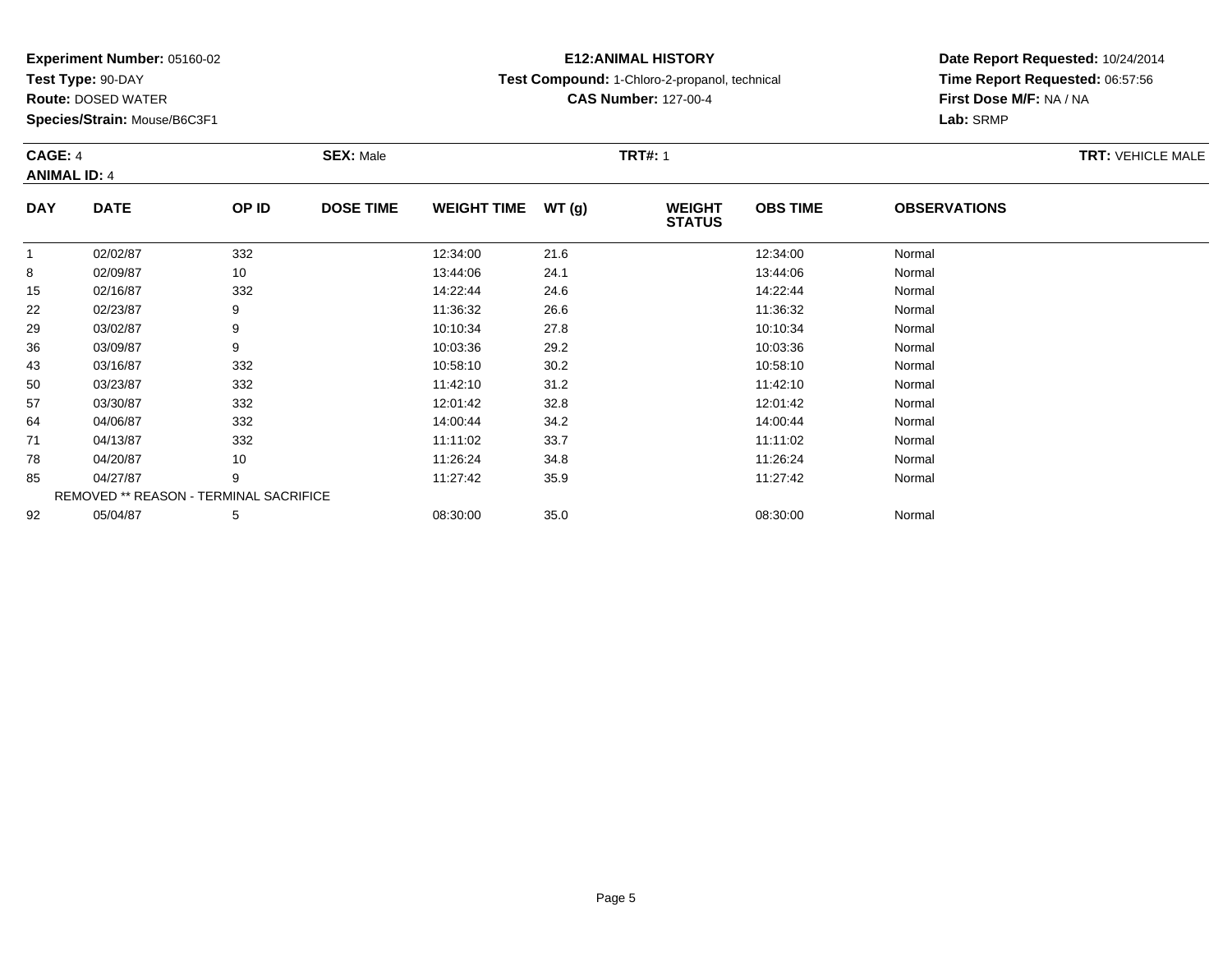**Test Type:** 90-DAY

57

64

71

78

85

92

**Route:** DOSED WATER

**Species/Strain:** Mouse/B6C3F1

REMOVED \*\* REASON - TERMINAL SACRIFICE

## **E12:ANIMAL HISTORY**

**Test Compound:** 1-Chloro-2-propanol, technical

**CAS Number:** 127-00-4

**Date Report Requested:** 10/24/2014**Time Report Requested:** 06:57:56**First Dose M/F:** NA / NA**Lab:** SRMP

#### **CAGE:** 5**SEX:** Male **SEX:** Male **TRT#:** 1 **ANIMAL ID:** 5**DAY DATE OP IDDOSE TIME WEIGHT TIME WT** (g) **STATUSOBS TIME OBSERVATIONS** 11 02/02/87 332 12:36:18 22.8 12:36:18 Normal 88 10 13:48:06 Normal 155 02/16/87 332 382 14:24:42 26.4 364 382 Normal 222 02/23/87 9 9 11:39:52 27.9 12.9 11:39 12.9 12.9 11:39:52 Normal 299 03/02/87 9 9 10:11:42 29.9 10:12 10:42 20.9 10:11:42 Normal 366 03/09/87 9 9 10:04:42 30.7 10:04:42 10:04:42 Normal 433 03/16/87 332 3 11:00:52 31.8 31.8 11:00:52 531.8 500 03/23/87 332 11:45:56 33.7 11:45:56 Normal

7 03/30/87 332 12:02:38 35.9 12:02:38 Normal

4 04/06/87 332 332 13:59:16 38.0 38.0 33:59:16 38.0

1 04/13/87 332 332 11:12:04 38.7 11:12:04 11:12:04 Normal

8 04/20/87 10 10 11:25:10 39.1 11:25:10 11:25:10 11:25:10 Normal

5 04/27/87 9 9 11:26:26 42.0 12 11:26:26 11:26 11:26:26 Normal

2 05/04/87 5 5 08:30:00 41.2 6 08:30:00 08:30:00 5/04/87 Normal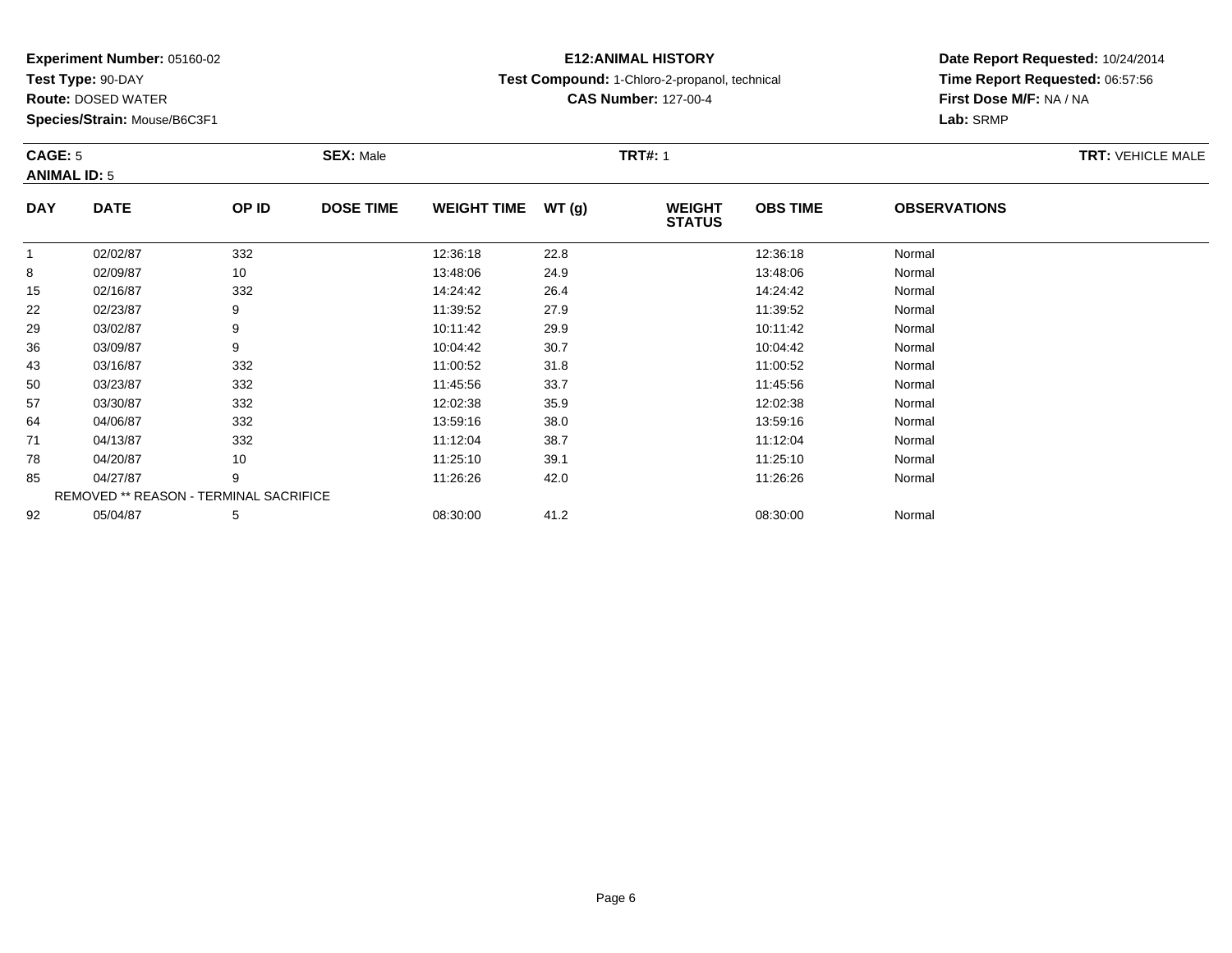**Test Type:** 90-DAY

85

92

**Route:** DOSED WATER

**Species/Strain:** Mouse/B6C3F1

REMOVED \*\* REASON - TERMINAL SACRIFICE

## **E12:ANIMAL HISTORY**

**Test Compound:** 1-Chloro-2-propanol, technical

**CAS Number:** 127-00-4

### **Date Report Requested:** 10/24/2014**Time Report Requested:** 06:57:57**First Dose M/F:** NA / NA**Lab:** SRMP

#### **CAGE:** 6**SEX:** Male **SEX:** Male **TRT#:** 1 **ANIMAL ID:** 6**DAY DATE OP IDDOSE TIME WEIGHT TIME WT** (g) **STATUSOBS TIME OBSERVATIONS** 11 02/02/87 332 12:38:36 12:38:36 Normal 88 13:49:44 Normal 155 02/16/87 332 382 14:26:26 25.4 352 352 Normal 222 02/23/87 9 9 11:40:52 27.8 11:40:52 11:40 11:40 11:40 11:40 299 03/02/87 9 9 10:12:30 28.7 10:12:30 10:12:30 10:12:30 Normal 366 03/09/87 9 9 10:07:20 29.1 10:07 10:07 10:07 10:07 10:07 10:07:20 Normal 433 03/16/87 332 11:05:18 31.3 11:05:18 Normal 500 03/23/87 332 11:44:54 33.3 11:44:54 Normal 577 03/30/87 332 32 12:04:22 36.0 12:04 12:04 12:04 12:04 12:04:22 Normal 644 04/06/87 332 332 13:57:44 36.6 5 13:57:44 5406/87 Normal 711 04/13/87 332 11:12:58 37.9 11:12:58 Normal 788 04/20/87 10 11:15:16 38.7 11:15:16 Normal

5 04/27/87 9 9 11:21:54 40.7 10.7 11:21:54 Normal

2 05/04/87 5 5 08:30:00 42.5 08:30 08 08:00 08:00 08:00 08:00 08:30:00 08:30:00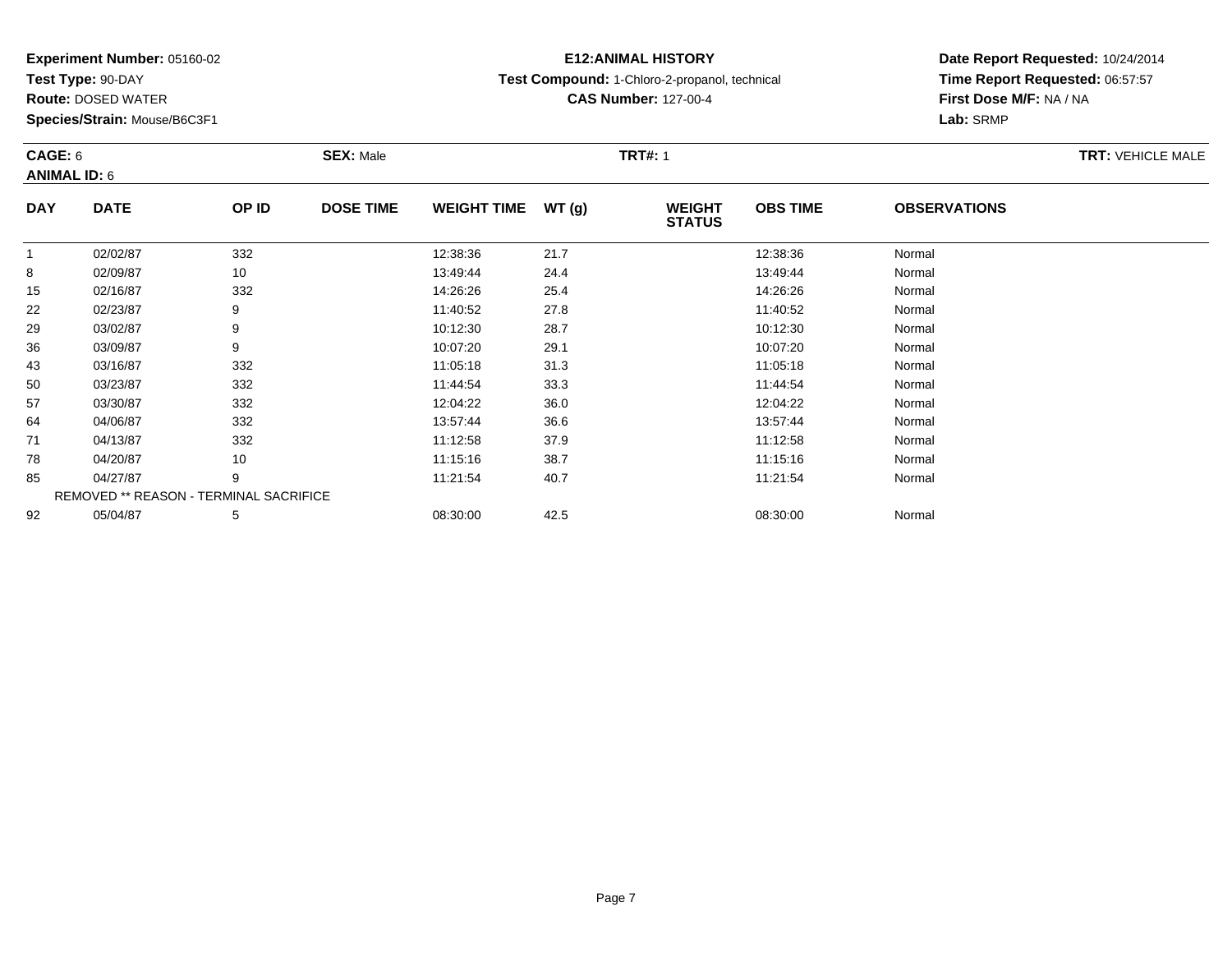**Test Type:** 90-DAY

**Route:** DOSED WATER

**Species/Strain:** Mouse/B6C3F1

## **E12:ANIMAL HISTORY**

**Test Compound:** 1-Chloro-2-propanol, technical

**CAS Number:** 127-00-4

### **Date Report Requested:** 10/24/2014 **Time Report Requested:** 06:57:57**First Dose M/F:** NA / NA**Lab:** SRMP

### **CAGE:** 7 **SEX:** Male **TRT#:** <sup>1</sup> **TRT:** VEHICLE MALE**ANIMAL ID:** 7**DAY DATE OP IDDOSE TIME WEIGHT TIME WT** (g) **STATUSOBS TIME OBSERVATIONS** 11 02/02/87 332 12:40:40 22.3 12:40:40 Normal 88 02/09/87 10 13:51:24 24.6 13:51:24 13:51:24 Normal 155 02/16/87 332 38 14:28:58 26.7 32 5 14:28:58 32 222 02/23/87 9 9 11:44:56 28.2 12.2 11:44:56 11:44:56 Normal

|    | UZ/UZ/UI | ັບບ∠                                          | 14.40.40 | 22.0 | 14.40.40 | $1$ 1901 $111$ al |
|----|----------|-----------------------------------------------|----------|------|----------|-------------------|
| 8  | 02/09/87 | 10                                            | 13:51:24 | 24.6 | 13:51:24 | Normal            |
| 15 | 02/16/87 | 332                                           | 14:28:58 | 26.7 | 14:28:58 | Normal            |
| 22 | 02/23/87 | 9                                             | 11:44:56 | 28.2 | 11:44:56 | Normal            |
| 29 | 03/02/87 | 9                                             | 10:14:50 | 29.2 | 10:14:50 | Normal            |
| 36 | 03/09/87 | 9                                             | 10:06:22 | 30.2 | 10:06:22 | Normal            |
| 43 | 03/16/87 | 332                                           | 11:03:56 | 31.7 | 11:03:56 | Normal            |
| 50 | 03/23/87 | 332                                           | 11:43:42 | 33.7 | 11:43:42 | Normal            |
| 57 | 03/30/87 | 332                                           | 12:05:24 | 33.7 | 12:05:24 | Normal            |
| 64 | 04/06/87 | 332                                           | 13:41:56 | 35.4 | 13:41:56 | Normal            |
| 71 | 04/13/87 | 332                                           | 11:02:48 | 35.6 | 11:02:48 | Normal            |
| 78 | 04/20/87 | 10                                            | 11:17:48 | 36.9 | 11:17:48 | Normal            |
| 85 | 04/27/87 | 9                                             | 11:22:40 | 37.4 | 11:22:40 | Normal            |
|    |          | <b>REMOVED ** REASON - TERMINAL SACRIFICE</b> |          |      |          |                   |
| 92 | 05/04/87 | 5                                             | 08:30:00 | 37.7 | 08:30:00 | Normal            |
|    |          |                                               |          |      |          |                   |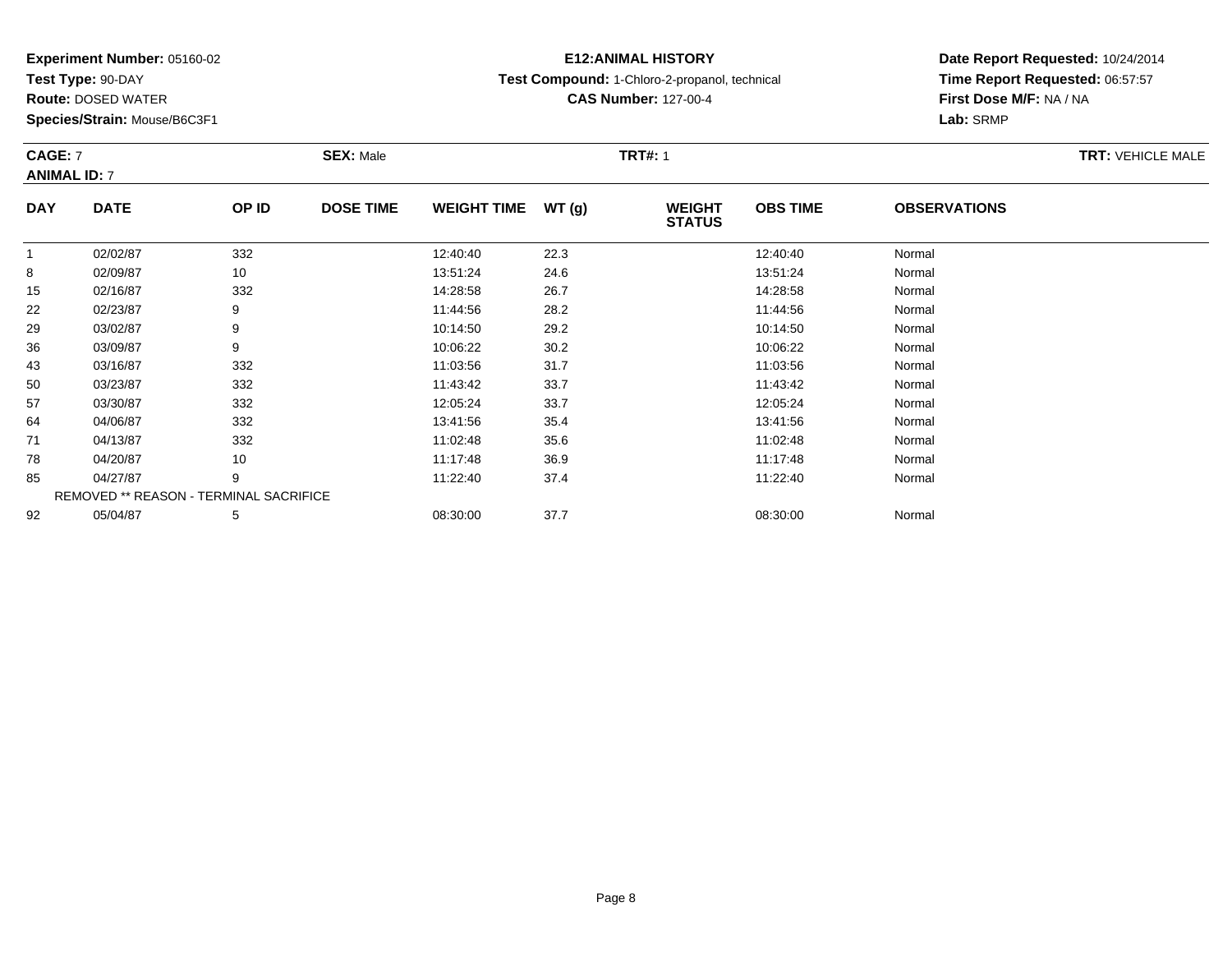**Test Type:** 90-DAY

**Route:** DOSED WATER

**Species/Strain:** Mouse/B6C3F1

## **E12:ANIMAL HISTORY**

**Test Compound:** 1-Chloro-2-propanol, technical

**CAS Number:** 127-00-4

**Date Report Requested:** 10/24/2014**Time Report Requested:** 06:57:57**First Dose M/F:** NA / NA**Lab:** SRMP

#### **CAGE:** 8**SEX:** Male **SEX:** Male **TRT#:** 1 **ANIMAL ID:** 8**DAY DATE OP IDDOSE TIME WEIGHT TIME WT** (g) **STATUSOBS TIME OBSERVATIONS** 11 02/02/87 332 12:42:12 22.2 12:42:12 Normal 88 10 13:52:16 13:52:16 Normal 155 02/16/87 332 332 14:30:40 25.2 352 4530:40 332 5  $22$ 2 02/23/87 9 9 11:22:08 26.6 11:22:08 11:22:08 Normal 299 03/02/87 9 9 10:02:42 27.2 27.2 10:02:42 10:02:42 Normal

| 22 | <u>02/23/07</u> | ັ                                             | 1.ZZ.UO  | 20.0 | 11.22.00 | <b>NOTHER</b> |  |
|----|-----------------|-----------------------------------------------|----------|------|----------|---------------|--|
| 29 | 03/02/87        | 9                                             | 10:02:42 | 27.2 | 10:02:42 | Normal        |  |
| 36 | 03/09/87        | 9                                             | 09:59:52 | 27.9 | 09:59:52 | Normal        |  |
| 43 | 03/16/87        | 332                                           | 10:47:06 | 29.2 | 10:47:06 | Normal        |  |
| 50 | 03/23/87        | 332                                           | 11:35:06 | 30.1 | 11:35:06 | Normal        |  |
| 57 | 03/30/87        | 332                                           | 11:57:06 | 31.4 | 11:57:06 | Normal        |  |
| 64 | 04/06/87        | 332                                           | 13:50:04 | 32.1 | 13:50:04 | Normal        |  |
| 71 | 04/13/87        | 332                                           | 11:06:34 | 33.2 | 11:06:34 | Normal        |  |
| 78 | 04/20/87        | 10                                            | 11:21:28 | 33.5 | 11:21:28 | Normal        |  |
| 85 | 04/27/87        | 9                                             | 11:24:16 | 34.5 | 11:24:16 | Normal        |  |
|    |                 | <b>REMOVED ** REASON - TERMINAL SACRIFICE</b> |          |      |          |               |  |
| 92 | 05/04/87        | $\mathbf b$                                   | 08:30:00 | 35.3 | 08:30:00 | Normal        |  |
|    |                 |                                               |          |      |          |               |  |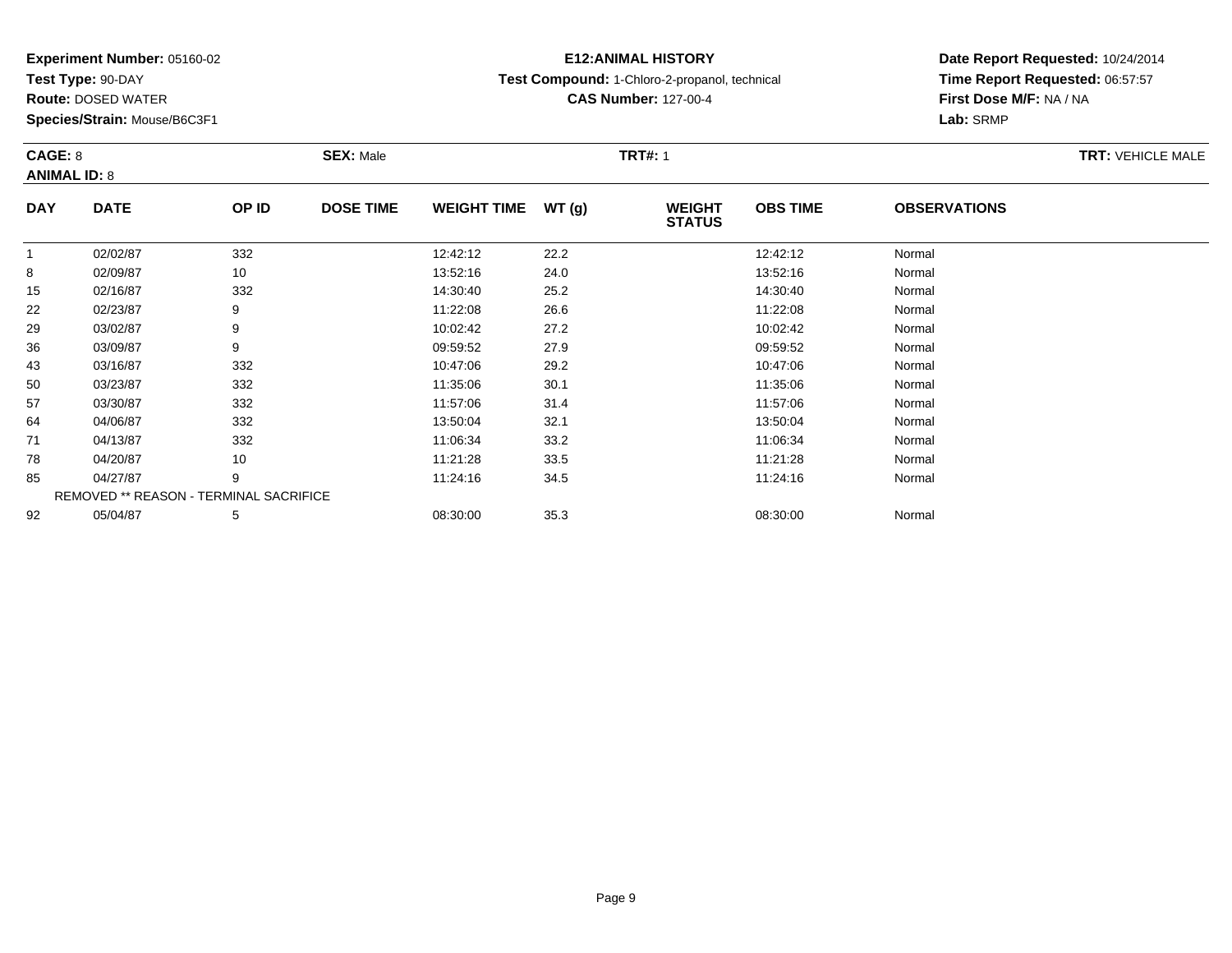**Test Type:** 90-DAY

92

**Route:** DOSED WATER

**Species/Strain:** Mouse/B6C3F1

REMOVED \*\* REASON - TERMINAL SACRIFICE

## **E12:ANIMAL HISTORY**

**Test Compound:** 1-Chloro-2-propanol, technical

**CAS Number:** 127-00-4

### **Date Report Requested:** 10/24/2014**Time Report Requested:** 06:57:57**First Dose M/F:** NA / NA**Lab:** SRMP

#### **CAGE:** 9**SEX:** Male **SEX:** Male **TRT#:** 1 **ANIMAL ID:** 9**DAY DATE OP IDDOSE TIME WEIGHT TIME WT** (g) **STATUSOBS TIME OBSERVATIONS** 11 02/02/87 332 12:44:22 22.5 12:44:22 Normal 88 10 13:53:16 Normal 155 02/16/87 332 32 14:32:06 25.8 34:00 14:32:06 5 02/16/87 222 02/23/87 9 9 11:42:40 27.8 11:42:40 11:42:40 Normal 299 03/02/87 9 9 10:00:44 28.4 10:00:44 10:00 10:00 14 10:00 14 10:00 28.4 366 03/09/87 9 09:51:48 29.7 09:51:48 Normal 433 03/16/87 332 10:38:14 30.7 10:38:14 Normal 500 03/23/87 332 11:33:48 32.2 11:33:48 Normal 577 03/30/87 332 11:56:02 33.2 11:56:02 Normal 644 04/06/87 332 32 13:47:52 35.1 35.1 34/7:52 35.1 3347:52 Normal 711 04/13/87 332 332 11:05:40 35.3 11:05:40 35.3 11:05:40 788 04/20/87 10 10 11:20:12 36.4 11:20:12 11:20:12 Normal 855 04/27/87 9 9 11:23:46 37.6 11:23:46 11:23:46 Normal

2 05/04/87 5 5 08:30:00 38.2 08:30:00 08:30:00 38.2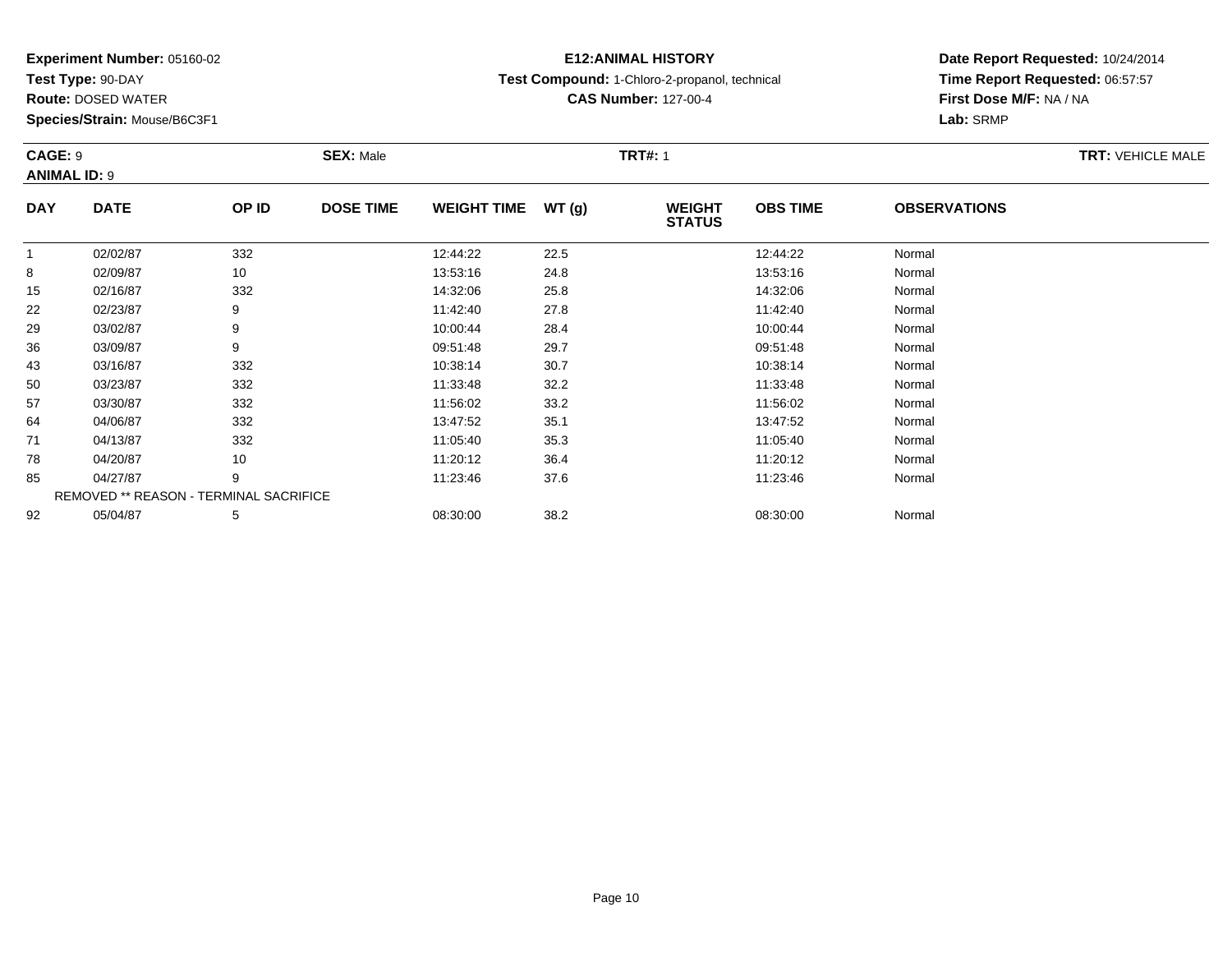**Test Type:** 90-DAY

85

92

**Route:** DOSED WATER

**Species/Strain:** Mouse/B6C3F1

## **E12:ANIMAL HISTORY**

**Test Compound:** 1-Chloro-2-propanol, technical

**CAS Number:** 127-00-4

### **Date Report Requested:** 10/24/2014**Time Report Requested:** 06:57:57**First Dose M/F:** NA / NA**Lab:** SRMP

#### **CAGE:** 10**SEX:** Male **SEX:** Male **TRT#:** 1 **ANIMAL ID:** 10**DAY DATE OP IDDOSE TIME WEIGHT TIME WT** (g) **STATUSOBS TIME OBSERVATIONS** 11 02/02/87 332 12:46:54 24.3 12:46:54 Normal 8 02/09/87 <sup>10</sup> 13:54:06 25.9 13:54:06 Normal 155 02/16/87 332 332 14:33:44 26.7 337 332 332 332 332 332 352 44 352 44 36.7 362 367 368 368 368 368 369 361 36 222 02/23/87 9 9 11:43:54 28.4 128.4 11:43:54 Normal 299 03/02/87 9 9 10:13:54 29.9 10:13:54 10:13:54 10:13:54 Normal 366 03/09/87 9 9 10:05:30 30.3 10:06 131 10:05:30 30.3 433 03/16/87 332 11:02:16 32.1 11:02:16 Normal 500 03/23/87 332 11:32:34 34.0 11:32:34 Normal 577 03/30/87 332 11:54:56 35.9 11:54:56 Normal 644 04/06/87 332 332 13:46:12 37.4 37.4 13:46:12 13:46:12 Normal 711 04/13/87 332 30 11:04:38 38.4 11:04:38 38.4 11:04:38 Normal 78

8 04/20/87 10 10 11:19:00 39.2 11:19:00 11:19:00 Normal

5 04/27/87 9 9 11:23:14 39.9 11:23:14 11:23:14 11:23:14 Normal

2 05/04/87 5 5 08:30:00 42.0 08:30 00 08:30:00 5/04/87 Normal

REMOVED \*\* REASON - TERMINAL SACRIFICE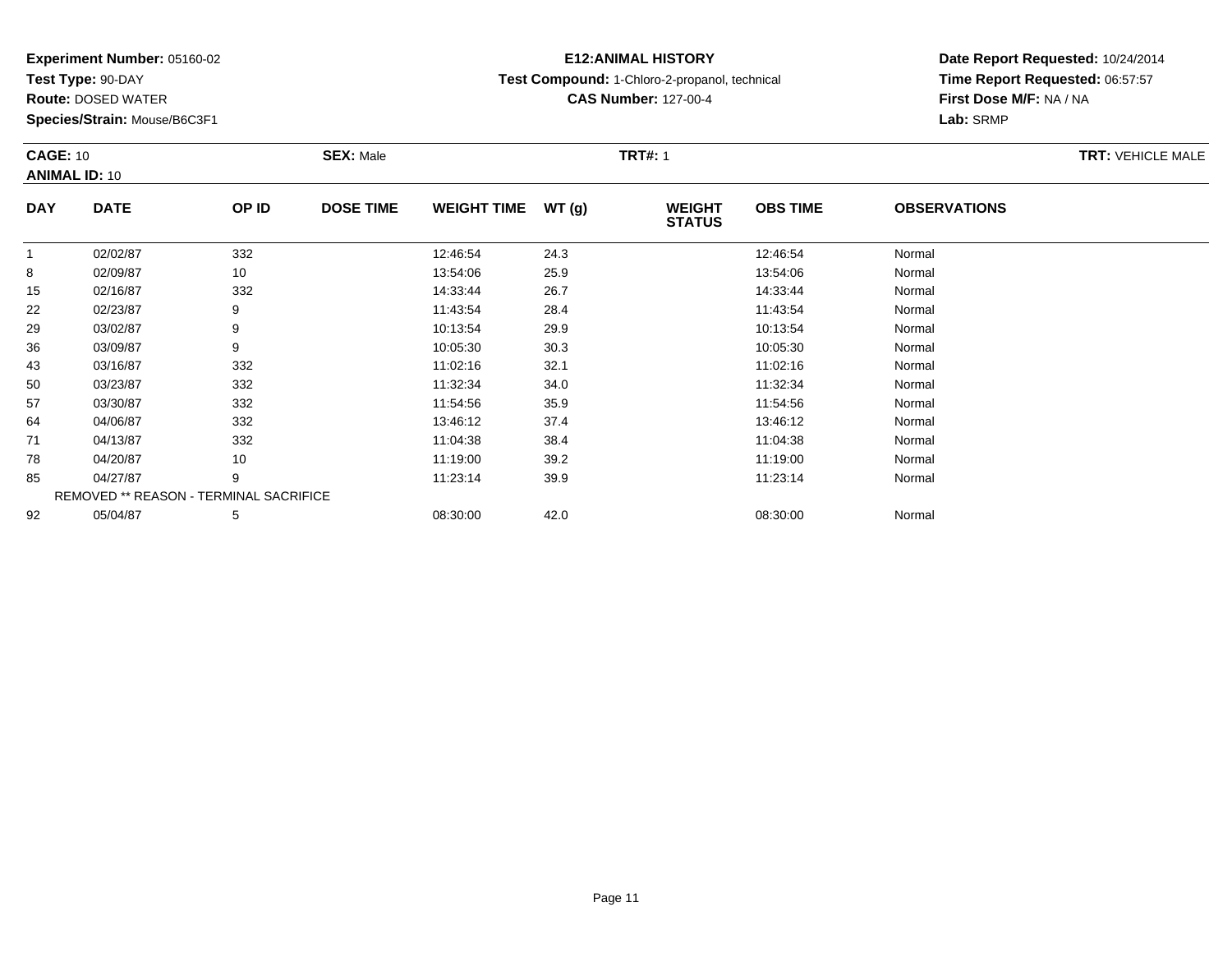**Test Type:** 90-DAY

**Route:** DOSED WATER

**Species/Strain:** Mouse/B6C3F1

## **E12:ANIMAL HISTORY**

**Test Compound:** 1-Chloro-2-propanol, technical

**CAS Number:** 127-00-4

### **Date Report Requested:** 10/24/2014 **Time Report Requested:** 06:57:57**First Dose M/F:** NA / NA**Lab:** SRMP

### **CAGE:** 21 **SEX:** Male **TRT#:** <sup>3</sup> **TRT:** 33 PPM MALE**ANIMAL ID:** 21**DAY DATE OP IDDOSE TIME WEIGHT TIME WT** (g) **STATUSOBS TIME OBSERVATIONS** 11 02/02/87 332 12:52:02 12:52:02 Normal 88 02/09/87 10 14:01:14 26.4 14:01:14 Normal 155 02/16/87 332 332 14:37:40 26.1 36.1 14:37:40 326.1 14:37:40 Normal

| 15 | 02/16/87 | 332                                           | 14:37:40 | 26.1 | 14:37:40 | Normal |  |
|----|----------|-----------------------------------------------|----------|------|----------|--------|--|
| 22 | 02/23/87 | 9                                             | 13:36:50 | 27.4 | 13:36:50 | Normal |  |
| 29 | 03/02/87 | 9                                             | 10:46:36 | 27.8 | 10:46:36 | Normal |  |
| 36 | 03/09/87 | 9                                             | 10:36:58 | 28.9 | 10:36:58 | Normal |  |
| 43 | 03/16/87 | 332                                           | 13:16:06 | 30.6 | 13:16:06 | Normal |  |
| 50 | 03/23/87 | 332                                           | 10:31:28 | 32.5 | 10:31:28 | Normal |  |
| 57 | 03/30/87 | 332                                           | 10:57:36 | 33.3 | 10:57:36 | Normal |  |
| 64 | 04/06/87 | 332                                           | 14:51:52 | 34.4 | 14:51:52 | Normal |  |
| 71 | 04/13/87 | 332                                           | 11:48:50 | 34.9 | 11:48:50 | Normal |  |
| 78 | 04/20/87 | 9                                             | 10:23:18 | 34.9 | 10:23:18 | Normal |  |
| 85 | 04/27/87 |                                               | 10:41:32 | 35.7 | 10:41:32 | Normal |  |
|    |          | <b>REMOVED ** REASON - TERMINAL SACRIFICE</b> |          |      |          |        |  |
| 92 | 05/04/87 | .5                                            | 08:30:00 | 36.3 | 08:30:00 | Normal |  |
|    |          |                                               |          |      |          |        |  |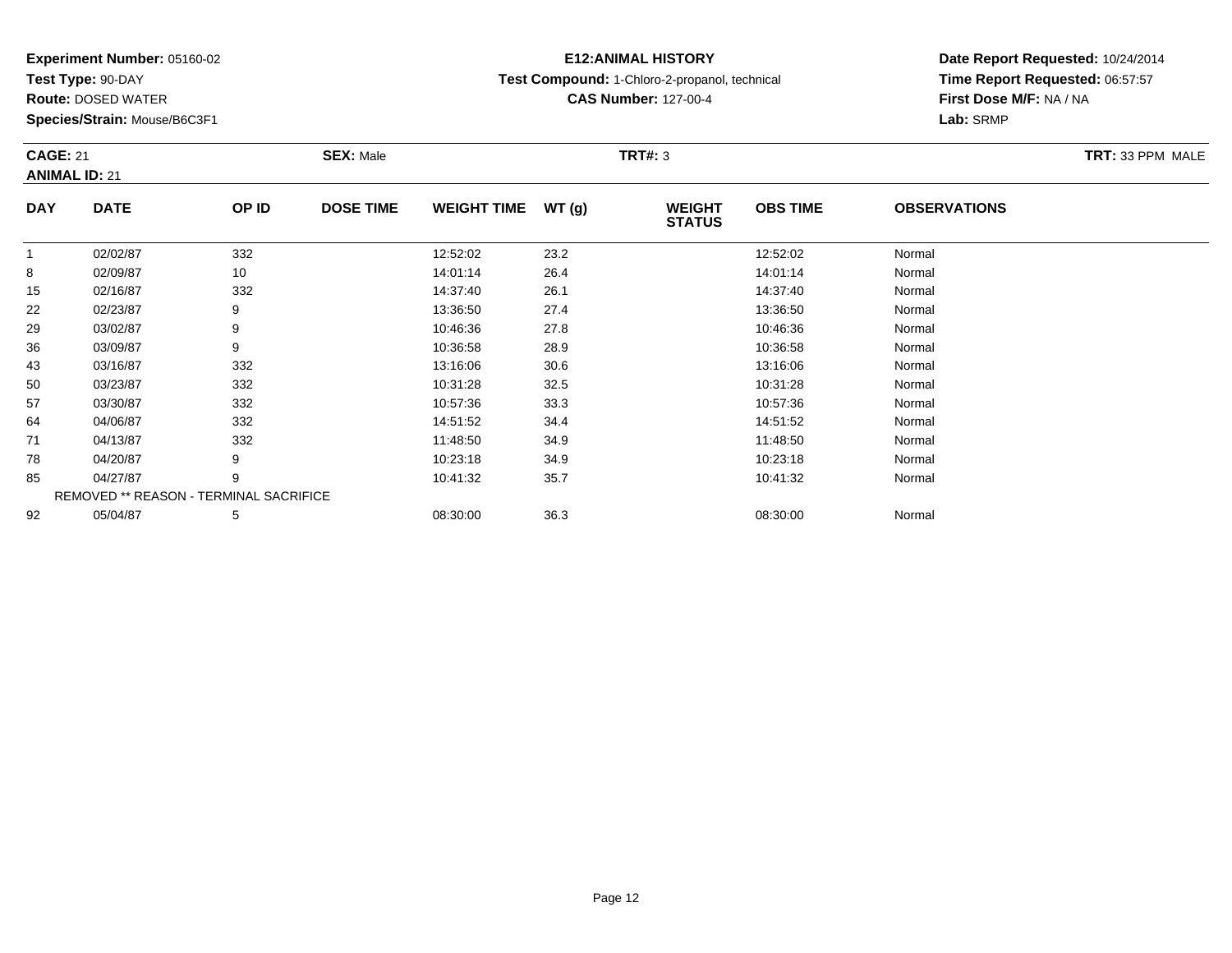**Test Type:** 90-DAY

43

50

57

64

71

78

85

92

**Route:** DOSED WATER

**Species/Strain:** Mouse/B6C3F1

## **E12:ANIMAL HISTORY**

**Test Compound:** 1-Chloro-2-propanol, technical

**CAS Number:** 127-00-4

**Date Report Requested:** 10/24/2014**Time Report Requested:** 06:57:57**First Dose M/F:** NA / NA**Lab:** SRMP

#### **CAGE:** 22 **SEX:** Male **TRT#:** <sup>3</sup> **TRT:** 33 PPM MALE**ANIMAL ID:** 22**DAY DATE OP IDDOSE TIME WEIGHT TIME WT** (g) **STATUSOBS TIME OBSERVATIONS** 11 02/02/87 332 12:53:58 26.0 12:53:58 Normal 88 02/09/87 10 14:02:16 28.8 14:02:16 Normal 15 02/16/87 <sup>332</sup> 14:41:12 29.2 14:41:12 Normal 222 02/23/87 9 9 13:37:48 30.9 13:39 13:37:48 13:37:48 Normal 299 03/02/87 9 9 10:47:56 34.0 10:47 10:47:56 35.0 10:47:56 Normal 366 03/09/87 9 9 10:37:50 35.4 10:37 10:37 10:37 10:37 10:37 10:37 10:37:50 Normal

REMOVED \*\* REASON - TERMINAL SACRIFICE2 05/04/87 5 5 08:30:00 48.1 08:30 08 08:30:00 5 08:30:00 08:30:00 08:30:00 08:30:00 08:30:00 08:00 08:00 08:0

3 03/16/87 332 3 13:17:20 36.8 36.8 13:17:20 36.8

0 03/23/87 332 10:32:46 37.7 10:32:46 Normal

7 03/30/87 332 10:58:42 39.5 10:58:42 Normal

4 04/06/87 332 32 14:52:52 42.5 32 42.5 14:52:52 52 52 Normal

1 04/13/87 332 332 11:50:32 42.8 1 11:50:32 11:50:32 Normal

8 04/20/87 9 9 10:24:54 44.3 10:24:54 10:24:54 10:24:54 10:24:54 10:24:54

5 04/27/87 9 9 10:42:30 46.2 10:42 10:42 10:42 10:42 10:42 10:42 10:42 10:42 10:42

Page 13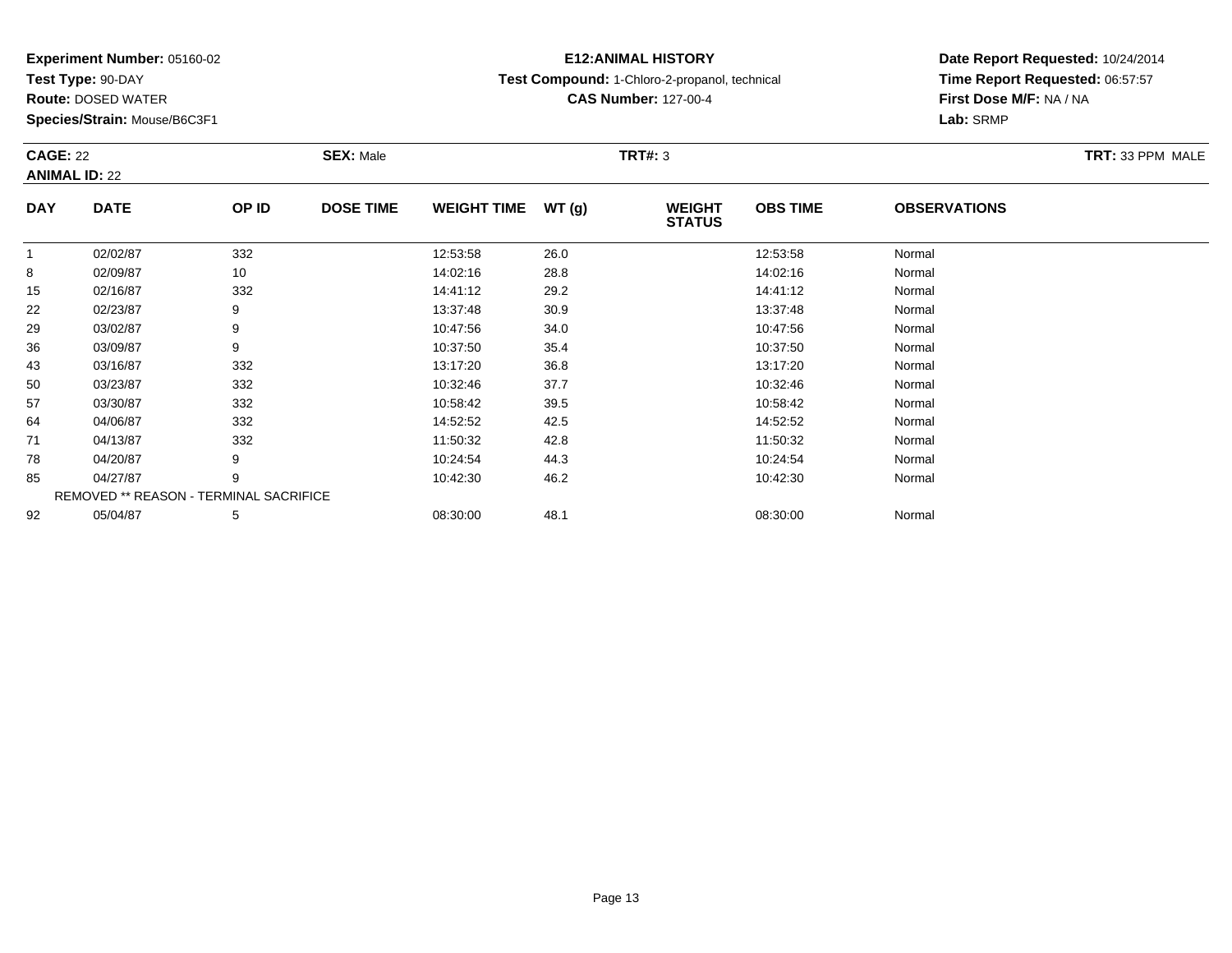**Test Type:** 90-DAY

64

71

78

85

92

**Route:** DOSED WATER

**Species/Strain:** Mouse/B6C3F1

REMOVED \*\* REASON - TERMINAL SACRIFICE

## **E12:ANIMAL HISTORY**

**Test Compound:** 1-Chloro-2-propanol, technical

**CAS Number:** 127-00-4

### **Date Report Requested:** 10/24/2014**Time Report Requested:** 06:57:57**First Dose M/F:** NA / NA**Lab:** SRMP

#### **CAGE:** 23 **SEX:** Male **TRT#:** <sup>3</sup> **TRT:** 33 PPM MALE**ANIMAL ID:** 23**DAY DATE OP IDDOSE TIME WEIGHT TIME WT** (g) **STATUSOBS TIME OBSERVATIONS** 11 02/02/87 332 12:55:32 23.6 12:55:32 Normal 88 02/09/87 10 14:03:20 27.3 14:03:20 14:03:20 Normal 155 02/16/87 332 32 14:42:52 28.0 5 14:42:52 14:42 352 Normal 222 02/23/87 9 9 13:38:40 30.5 13:38:40 13:38:40 13:38:40 Normal 299 03/02/87 9 9 10:49:00 32.3 10:49 10:49 10:49 10:49 10:49 10:49 10:49 10:49 10:49 10:49 10:49 10:49 10:49 10:49 366 03/09/87 9 9 10:38:42 34.0 12 10:38:42 34.0 433 03/16/87 332 3 13:18:34 35.0 33/http://www.facebook.com/intervention-setted:03/16/87 35.0 3/16/87 332 34 35.0 500 03/23/87 332 10:34:54 36.3 10:34:54 Normal 577 03/30/87 332 11:00:26 38.8 11:00:26 Normal

4 04/06/87 332 32 14:54:12 40.2 302 4 14:54:12 54:02 14:54:12

1 04/13/87 332 332 11:51:28 41.1 11:51:28 11:51:28 Normal

8 04/20/87 9 9 10:28:04 42.4 10:28:04 10:28:04 10:28:04 10:28:04 10:28:04

5 04/27/87 9 9 10:43:36 42.3 10:43:36 10:43 10:43:36 Normal

2 05/04/87 5 5 08:30:00 43.6 08:30 08 08:30:00 5/04/87 Normal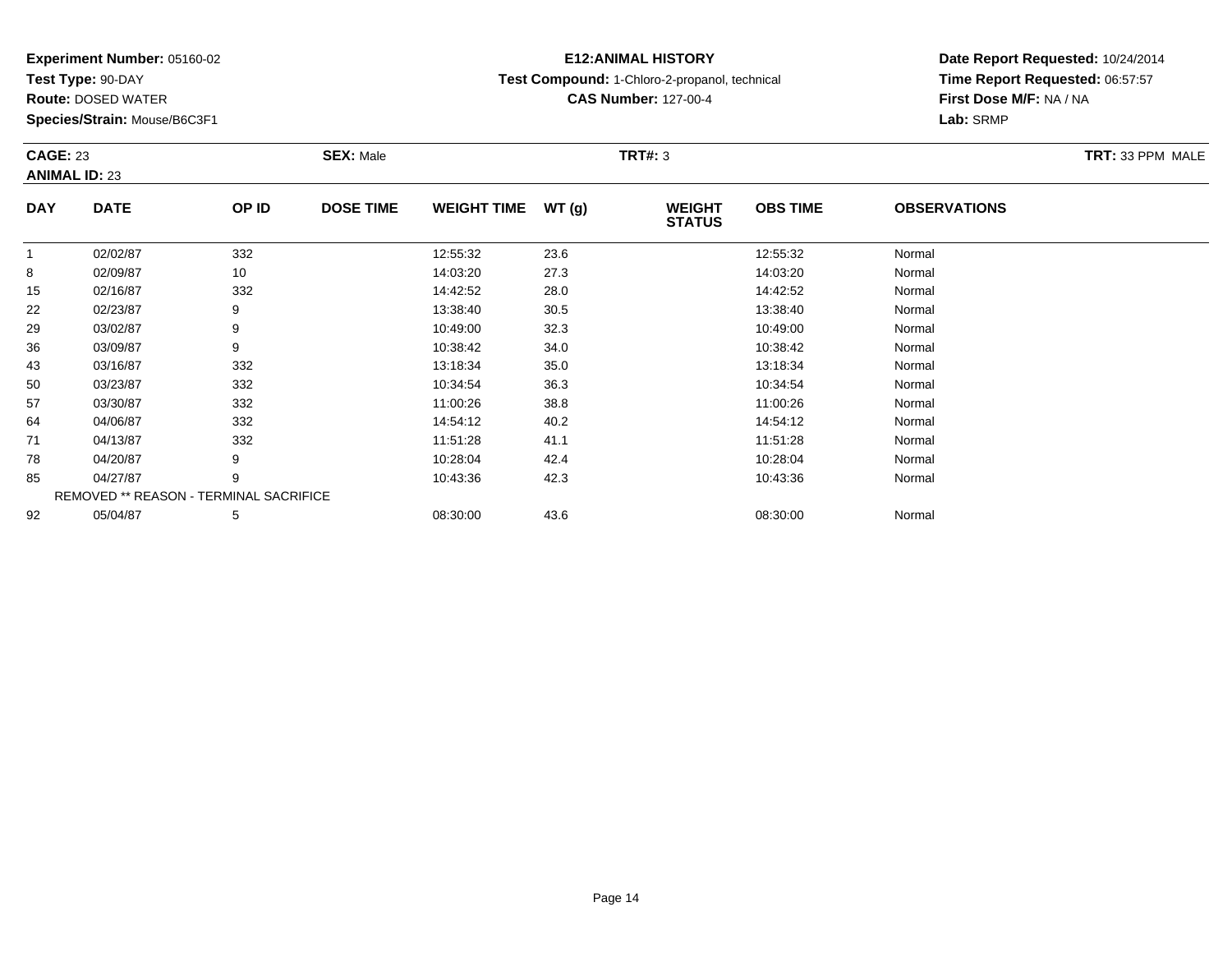**Test Type:** 90-DAY

64

71

78

85

92

**Route:** DOSED WATER

**Species/Strain:** Mouse/B6C3F1

REMOVED \*\* REASON - TERMINAL SACRIFICE

## **E12:ANIMAL HISTORY**

**Test Compound:** 1-Chloro-2-propanol, technical

**CAS Number:** 127-00-4

**Date Report Requested:** 10/24/2014**Time Report Requested:** 06:57:57**First Dose M/F:** NA / NA**Lab:** SRMP

| <b>CAGE: 24</b><br><b>ANIMAL ID: 24</b> |             |       | <b>SEX: Male</b> |                    |       | TRT#: 3                        | TRT: 33 PPM MALE |                     |  |
|-----------------------------------------|-------------|-------|------------------|--------------------|-------|--------------------------------|------------------|---------------------|--|
| <b>DAY</b>                              | <b>DATE</b> | OP ID | <b>DOSE TIME</b> | <b>WEIGHT TIME</b> | WT(g) | <b>WEIGHT</b><br><b>STATUS</b> | <b>OBS TIME</b>  | <b>OBSERVATIONS</b> |  |
|                                         | 02/02/87    | 332   |                  | 12:57:08           | 24.3  |                                | 12:57:08         | Normal              |  |
| 8                                       | 02/09/87    | 10    |                  | 14:04:22           | 28.1  |                                | 14:04:22         | Normal              |  |
| 15                                      | 02/16/87    | 332   |                  | 14:45:46           | 28.5  |                                | 14:45:46         | Normal              |  |
| 22                                      | 02/23/87    | 9     |                  | 13:39:42           | 28.7  |                                | 13:39:42         | Normal              |  |
| 29                                      | 03/02/87    | 9     |                  | 10:50:00           | 30.1  |                                | 10:50:00         | Normal              |  |
| 36                                      | 03/09/87    | 9     |                  | 10:39:54           | 30.7  |                                | 10:39:54         | Normal              |  |
| 43                                      | 03/16/87    | 332   |                  | 13:20:02           | 31.3  |                                | 13:20:02         | Normal              |  |
| 50                                      | 03/23/87    | 332   |                  | 10:36:16           | 32.8  |                                | 10:36:16         | Normal              |  |
| 57                                      | 03/30/87    | 332   |                  | 11:01:48           | 31.2  |                                | 11:01:48         | Normal              |  |

4 04/06/87 332 32 14:58:32 35.6 35.6 14:58:32 Normal

1 04/13/87 332 32 11:52:32 34.4 11:52:32 11:52:32 Normal

8 04/20/87 9 9 10:26:48 35.6 10:26 10:26:48 35.6

5 04/27/87 9 9 10:44:44 35.8 10:45 10:44:44 Normal

2 05/04/87 5 5 08:30:00 35.6 08:30 08:30:00 35.6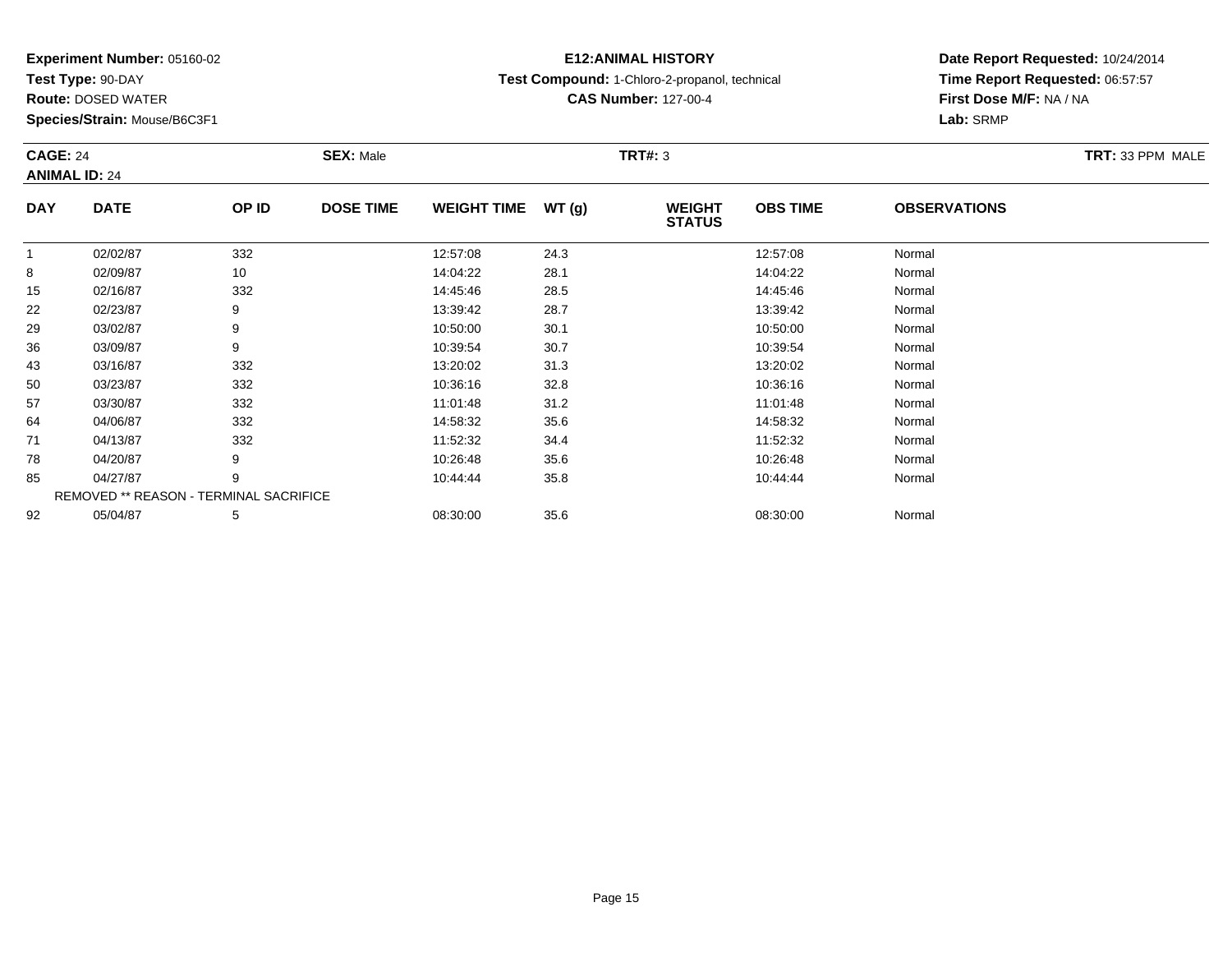**Test Type:** 90-DAY

78

85

92

**Route:** DOSED WATER

**Species/Strain:** Mouse/B6C3F1

## **E12:ANIMAL HISTORY**

**Test Compound:** 1-Chloro-2-propanol, technical

**CAS Number:** 127-00-4

### **Date Report Requested:** 10/24/2014**Time Report Requested:** 06:57:57**First Dose M/F:** NA / NA**Lab:** SRMP

#### **CAGE:** 25 **SEX:** Male **TRT#:** <sup>3</sup> **TRT:** 33 PPM MALE**ANIMAL ID:** 25**DAY DATE OP IDDOSE TIME WEIGHT TIME WT** (g) **STATUSOBS TIME OBSERVATIONS** 11 02/02/87 332 12:59:16 23.1 12:59:16 Normal 88 02/09/87 10 14:05:30 26.3 14:05:30 14:05:30 Normal 155 02/16/87 332 32 14:48:22 26.8 34:00 14:48:22 5 02/16/87 222 02/23/87 9 9 13:40:40 28.9 13:40:40 13:40 13:40 13:40:40 13:40:40 Normal 299 03/02/87 9 9 10:51:58 31.2 31.2 10:51:58 03/02/87 Normal 366 03/09/87 9 10:41:10 32.9 10:41:10 Normal 433 03/16/87 332 3 13:21:20 34.8 33/15/87 332 3 34.8 500 03/23/87 332 10:41:38 36.4 10:41:38 Normal 577 03/30/87 332 11:04:06 37.6 11:04:06 Normal 644 04/06/87 332 32 14:56:38 40.1 40.1 14:56:38 Mormal 711 04/13/87 332 332 11:53:44 40.8 1 11:53:44 1.53:44 Normal

8 04/20/87 9 9 10:25:50 41.8 10.25 10 10:25:50 10:25:50 10:25:50

5 04/27/87 9 9 10:46:00 43.3 10:46:00 10:46:00 10:46:00 10:46:00 10:46:00 Normal

2 05/04/87 5 5 08:30:00 44.1 08:30 08:30:00 08:30:00 08:30:00 08:30:00 08:30:00

REMOVED \*\* REASON - TERMINAL SACRIFICE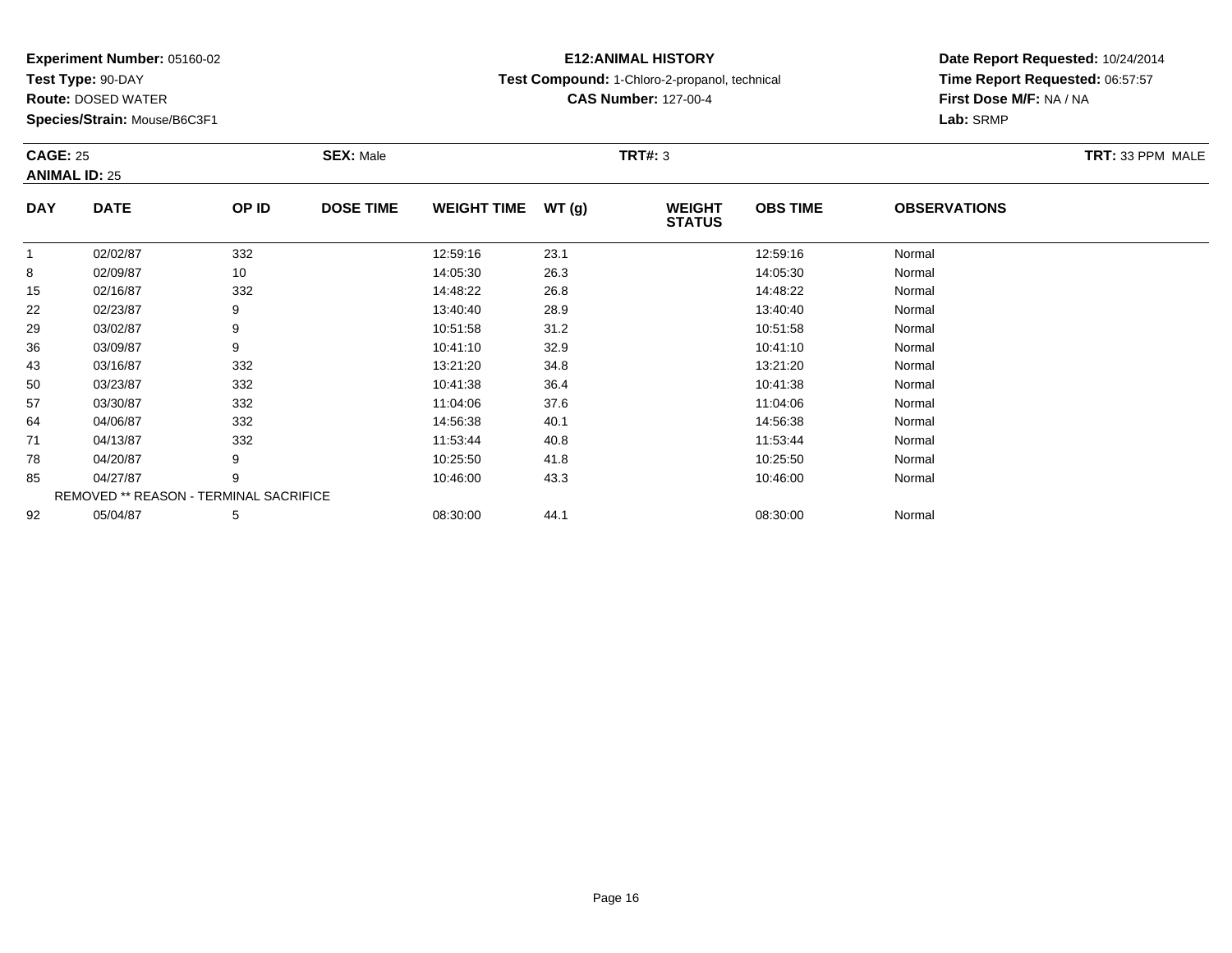**Test Type:** 90-DAY

71

78

85

92

**Route:** DOSED WATER

**Species/Strain:** Mouse/B6C3F1

REMOVED \*\* REASON - TERMINAL SACRIFICE

## **E12:ANIMAL HISTORY**

**Test Compound:** 1-Chloro-2-propanol, technical

**CAS Number:** 127-00-4

**Date Report Requested:** 10/24/2014**Time Report Requested:** 06:57:57**First Dose M/F:** NA / NA**Lab:** SRMP

| <b>CAGE: 26</b><br><b>ANIMAL ID: 26</b> |             |       | <b>SEX: Male</b> |                    |       | <b>TRT#: 3</b>                 |                 |                     | TRT: 33 PPM MALE |
|-----------------------------------------|-------------|-------|------------------|--------------------|-------|--------------------------------|-----------------|---------------------|------------------|
| <b>DAY</b>                              | <b>DATE</b> | OP ID | <b>DOSE TIME</b> | <b>WEIGHT TIME</b> | WT(g) | <b>WEIGHT</b><br><b>STATUS</b> | <b>OBS TIME</b> | <b>OBSERVATIONS</b> |                  |
|                                         | 02/02/87    | 332   |                  | 13:00:56           | 23.5  |                                | 13:00:56        | Normal              |                  |
| 8                                       | 02/09/87    | 10    |                  | 14:06:28           | 25.6  |                                | 14:06:28        | Normal              |                  |
| 15                                      | 02/16/87    | 332   |                  | 14:49:58           | 26.7  |                                | 14:49:58        | Normal              |                  |
| 22                                      | 02/23/87    | 9     |                  | 13:42:00           | 28.8  |                                | 13:42:00        | Normal              |                  |
| 29                                      | 03/02/87    | 9     |                  | 10:52:52           | 29.7  |                                | 10:52:52        | Normal              |                  |
| 36                                      | 03/09/87    | 9     |                  | 10:43:58           | 31.2  |                                | 10:43:58        | Normal              |                  |
| 43                                      | 03/16/87    | 332   |                  | 13:25:18           | 32.8  |                                | 13:25:18        | Normal              |                  |
| 50                                      | 03/23/87    | 332   |                  | 10:39:54           | 34.1  |                                | 10:39:54        | Normal              |                  |
| 57                                      | 03/30/87    | 332   |                  | 11:05:24           | 36.3  |                                | 11:05:24        | Normal              |                  |
| 64                                      | 04/06/87    | 332   |                  | 14:55:32           | 38.2  |                                | 14:55:32        | Normal              |                  |

1 04/13/87 332 11:54:46 38.9 11:54:46 Normal

8 04/20/87 9 9 10:09:16 39.6 10:09 10:09 16 10:09 16 10:09 16 10:09:16 10:09:16 10:09:16

5 04/27/87 9 9 10:20:20 40.2 10.20 10.20 10:20 10:20:20

2 05/04/87 5 5 08:30:00 40.7 00.7 08:30:00 08:30:00 08:30:00 08:30:00 08:30:00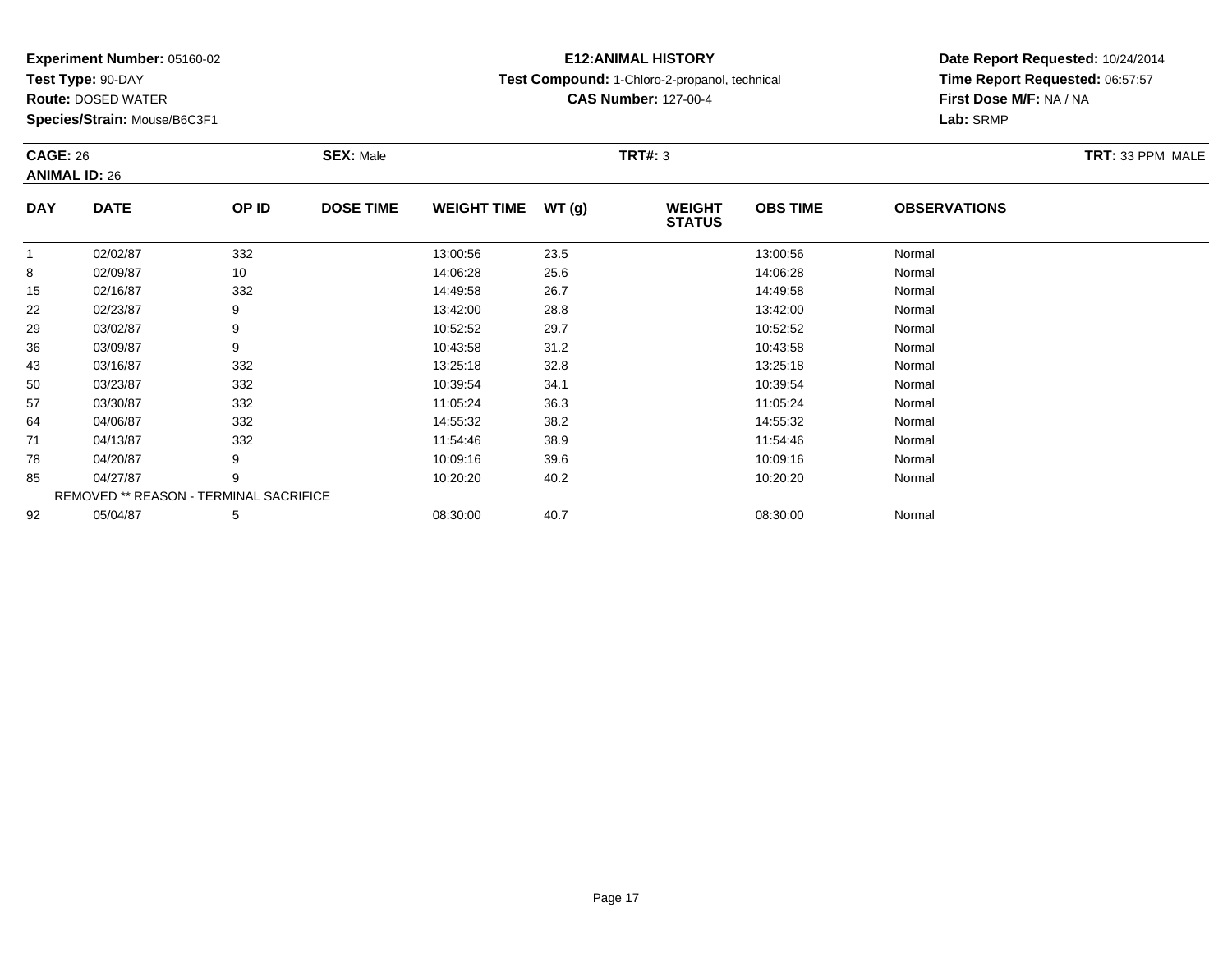**Test Type:** 90-DAY

50

57

64

71

78

85

92

**Route:** DOSED WATER

**Species/Strain:** Mouse/B6C3F1

REMOVED \*\* REASON - TERMINAL SACRIFICE

## **E12:ANIMAL HISTORY**

**Test Compound:** 1-Chloro-2-propanol, technical

**CAS Number:** 127-00-4

**Date Report Requested:** 10/24/2014**Time Report Requested:** 06:57:57**Lab:** SRMP

| <b>CAGE: 27</b><br><b>ANIMAL ID: 27</b> |             |       | <b>SEX: Male</b> | TRT: 33 PPM MALE   |                 |                                |                 |                     |  |
|-----------------------------------------|-------------|-------|------------------|--------------------|-----------------|--------------------------------|-----------------|---------------------|--|
| <b>DAY</b>                              | <b>DATE</b> | OP ID | <b>DOSE TIME</b> | <b>WEIGHT TIME</b> | WT(g)           | <b>WEIGHT</b><br><b>STATUS</b> | <b>OBS TIME</b> | <b>OBSERVATIONS</b> |  |
|                                         | 02/02/87    | 332   |                  | 13:03:28           | 22.7            |                                | 13:03:28        | Normal              |  |
| 8                                       | 02/09/87    | 10    |                  | 14:09:32           | <b>OVERRIDE</b> |                                | 14:09:32        | Normal              |  |
| 15                                      | 02/16/87    | 332   |                  | 14:51:32           | 27.2            |                                | 14:51:32        | Normal              |  |
| 22                                      | 02/23/87    | 9     |                  | 13:46:28           | 28.9            |                                | 13:46:28        | Normal              |  |
| 29                                      | 03/02/87    | 9     |                  | 10:54:40           | 29.9            |                                | 10:54:40        | Normal              |  |
| 36                                      | 03/09/87    | 9     |                  | 10:43:02           | 31.3            |                                | 10:43:02        | Normal              |  |
| 43                                      | 03/16/87    | 332   |                  | 13:23:56           | 31.4            |                                | 13:23:56        | Normal              |  |

0 03/23/87 332 10:37:40 34.1 10:37:40 Normal

7 03/30/87 332 11:06:32 34.7 11:06:32 Normal

4 04/06/87 332 332 14:45:46 37.0 4 14:45:46 3 14:45:46 Normal

1 04/13/87 332 11:45:26 38.6 11:45:26 Normal

8 04/20/87 9 9 10:16:42 39.9 10:16:42 10:16:42 39.9

5 04/27/87 9 9 10:37:12 42.0 10:37 10:37 10:37 12 5 04/27/87

2 05/04/87 5 5 08:30:00 41.4 0 08:30 08 08:30:00 5/04/87 Normal

# **First Dose M/F:** NA / NA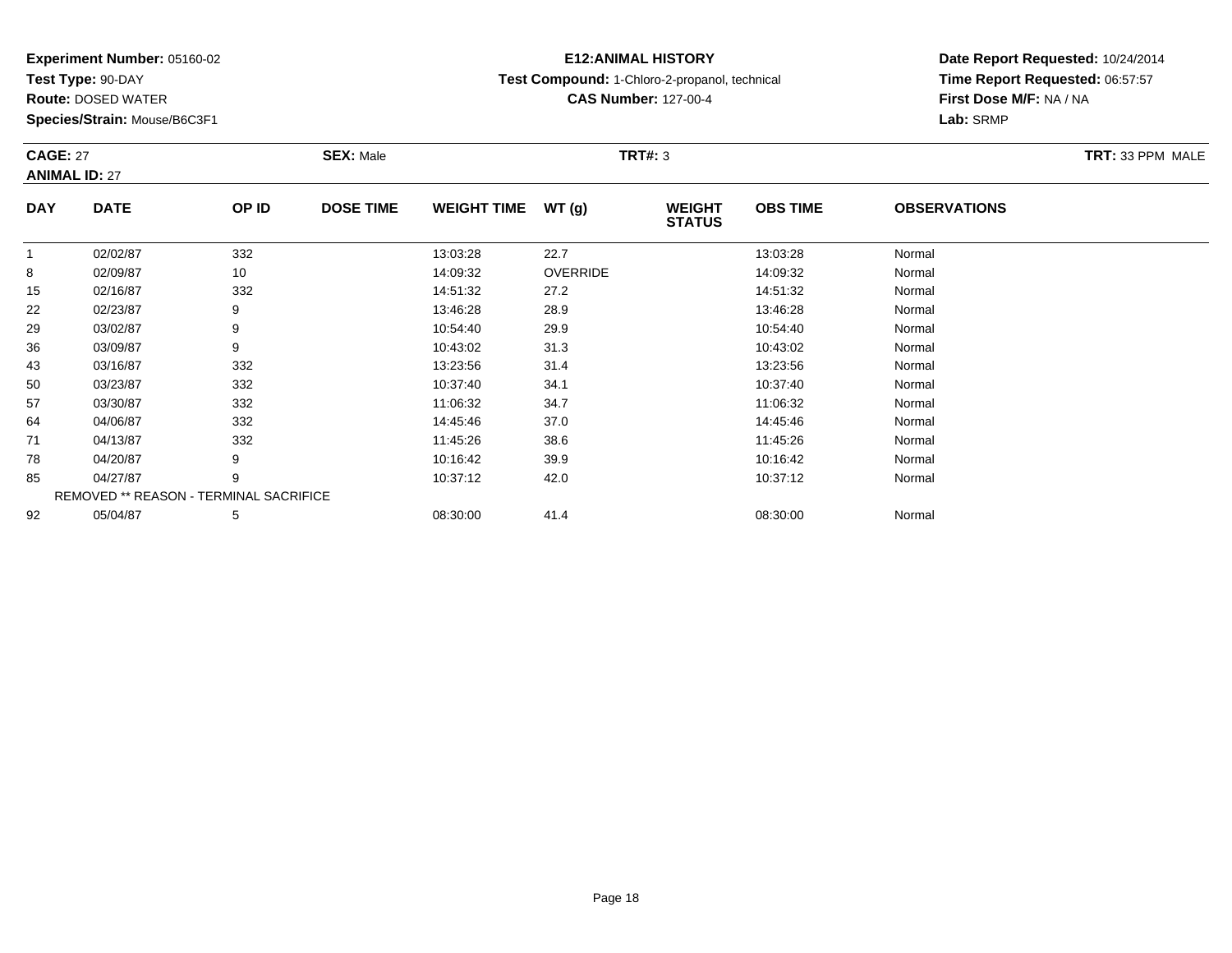**Test Type:** 90-DAY

85

92

**Route:** DOSED WATER

**Species/Strain:** Mouse/B6C3F1

REMOVED \*\* REASON - TERMINAL SACRIFICE

## **E12:ANIMAL HISTORY**

**Test Compound:** 1-Chloro-2-propanol, technical

**CAS Number:** 127-00-4

**Date Report Requested:** 10/24/2014**Time Report Requested:** 06:57:57**First Dose M/F:** NA / NA**Lab:** SRMP

| <b>CAGE: 28</b><br><b>ANIMAL ID: 28</b> |             |       | <b>SEX: Male</b> |                    |       | <b>TRT#: 3</b>                 | TRT: 33 PPM MALE |                     |  |
|-----------------------------------------|-------------|-------|------------------|--------------------|-------|--------------------------------|------------------|---------------------|--|
| <b>DAY</b>                              | <b>DATE</b> | OP ID | <b>DOSE TIME</b> | <b>WEIGHT TIME</b> | WT(g) | <b>WEIGHT</b><br><b>STATUS</b> | <b>OBS TIME</b>  | <b>OBSERVATIONS</b> |  |
|                                         | 02/02/87    | 332   |                  | 13:05:20           | 22.0  |                                | 13:05:20         | Normal              |  |
| 8                                       | 02/09/87    | 10    |                  | 14:13:20           | 24.5  |                                | 14:13:20         | Normal              |  |
| 15                                      | 02/16/87    | 332   |                  | 14:53:10           | 25.1  |                                | 14:53:10         | Normal              |  |
| 22                                      | 02/23/87    | 9     |                  | 13:35:42           | 26.6  |                                | 13:35:42         | Normal              |  |
| 29                                      | 03/02/87    | 9     |                  | 10:45:40           | 27.4  |                                | 10:45:40         | Normal              |  |
| 36                                      | 03/09/87    | 9     |                  | 10:35:58           | 28.6  |                                | 10:35:58         | Normal              |  |
| 43                                      | 03/16/87    | 332   |                  | 13:14:44           | 30.0  |                                | 13:14:44         | Normal              |  |
| 50                                      | 03/23/87    | 332   |                  | 10:30:22           | 31.1  |                                | 10:30:22         | Normal              |  |
| 57                                      | 03/30/87    | 332   |                  | 10:56:26           | 32.1  |                                | 10:56:26         | Normal              |  |
| 64                                      | 04/06/87    | 332   |                  | 14:50:30           | 34.2  |                                | 14:50:30         | Normal              |  |
| 71                                      | 04/13/87    | 332   |                  | 11:48:00           | 34.4  |                                | 11:48:00         | Normal              |  |
| 78                                      | 04/20/87    | 9     |                  | 10:19:22           | 35.4  |                                | 10:19:22         | Normal              |  |

5 04/27/87 9 9 10:40:04 36.8 10:40 10:40 10:40 10:40 10:04 10:40 10:04 10:40:04

2 05/04/87 5 5 08:30:00 36.8 08:30 08 08:30:00 36.8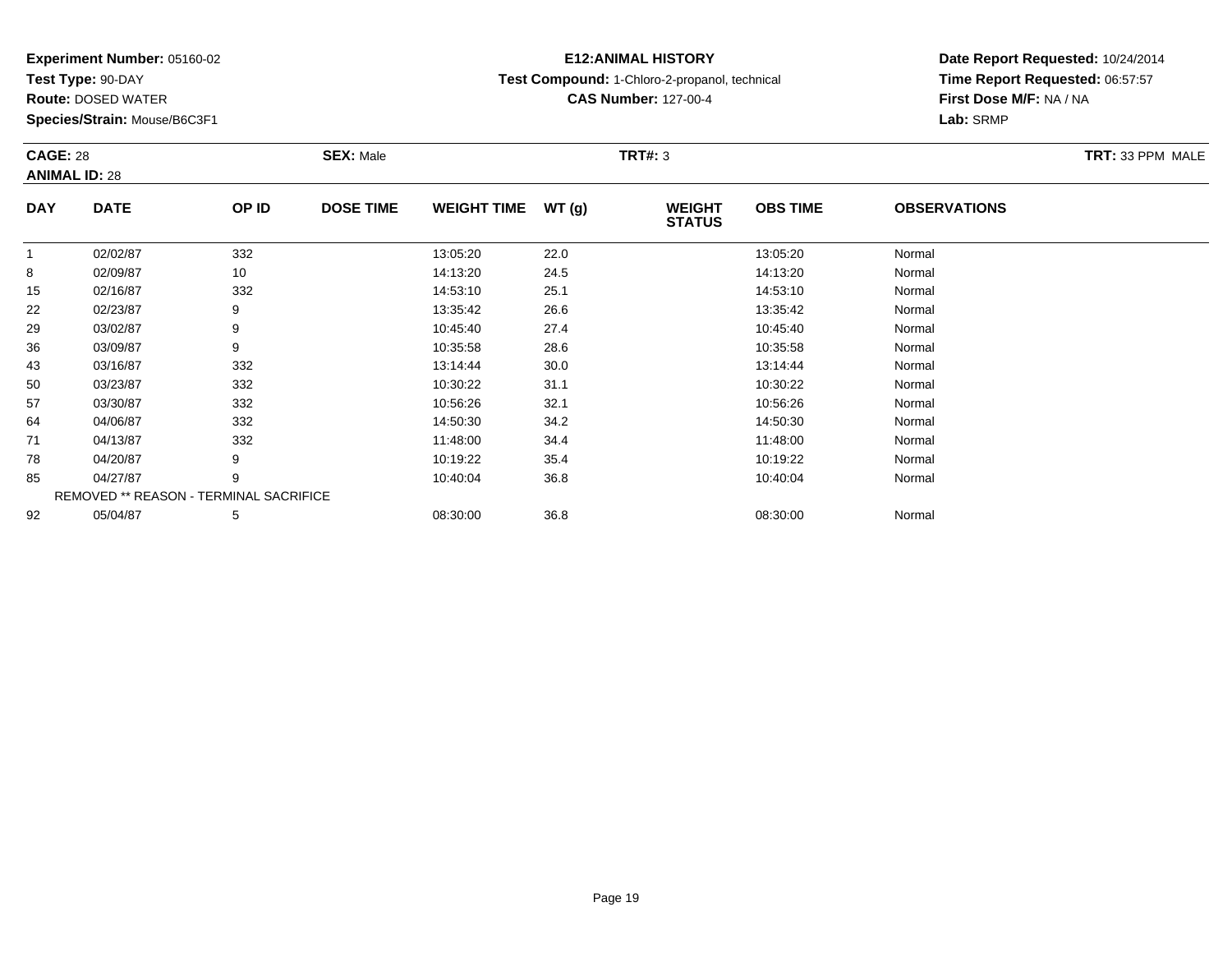**Test Type:** 90-DAY

92

**Route:** DOSED WATER

**Species/Strain:** Mouse/B6C3F1

REMOVED \*\* REASON - TERMINAL SACRIFICE

## **E12:ANIMAL HISTORY**

**Test Compound:** 1-Chloro-2-propanol, technical

**CAS Number:** 127-00-4

### **Date Report Requested:** 10/24/2014**Time Report Requested:** 06:57:57**First Dose M/F:** NA / NA**Lab:** SRMP

#### **CAGE:** 29 **SEX:** Male **TRT#:** <sup>3</sup> **TRT:** 33 PPM MALE**ANIMAL ID:** 29**DAY DATE OP IDDOSE TIME WEIGHT TIME WT** (g) **STATUSOBS TIME OBSERVATIONS** 11 02/02/87 332 13:07:16 22.4 13:07:16 Normal 88 14:14:50 Normal 155 02/16/87 332 382 14:54:44 26.3 363 14:54:44 26.3 222 02/23/87 9 9 13:43:10 28.6 13:43:10 13:43:10 13:43:10 Normal 299 03/02/87 9 9 10:44:48 29.9 12.9 12.9 12.44:48 Normal 366 03/09/87 9 9 10:35:04 32.3 10:35:04 10:35:04 Normal 433 03/16/87 332 13:13:18 33.4 13:13:18 Normal 500 03/23/87 332 10:28:52 34.6 10:28:52 Normal 577 03/30/87 332 332 10:55:24 35.3 5.3 10:55:24 Normal 644 04/06/87 332 32 14:49:22 37.5 14:49 17.5 14:49:22 Normal 711 04/13/87 332 332 11:47:12 39.5 11:47:12 11:47:12 Normal 788 04/20/87 9 9 10:18:26 40.9 10:19 10:18 10:18 10:18 10:18 10:18:26 Normal 855 04/27/87 9 9 10:39:00 41.4 10:49 10:39:00 5 04/27/87 Normal

2 05/04/87 5 5 08:30:00 42.6 08:30 08 08:30:00 5/04/87 Normal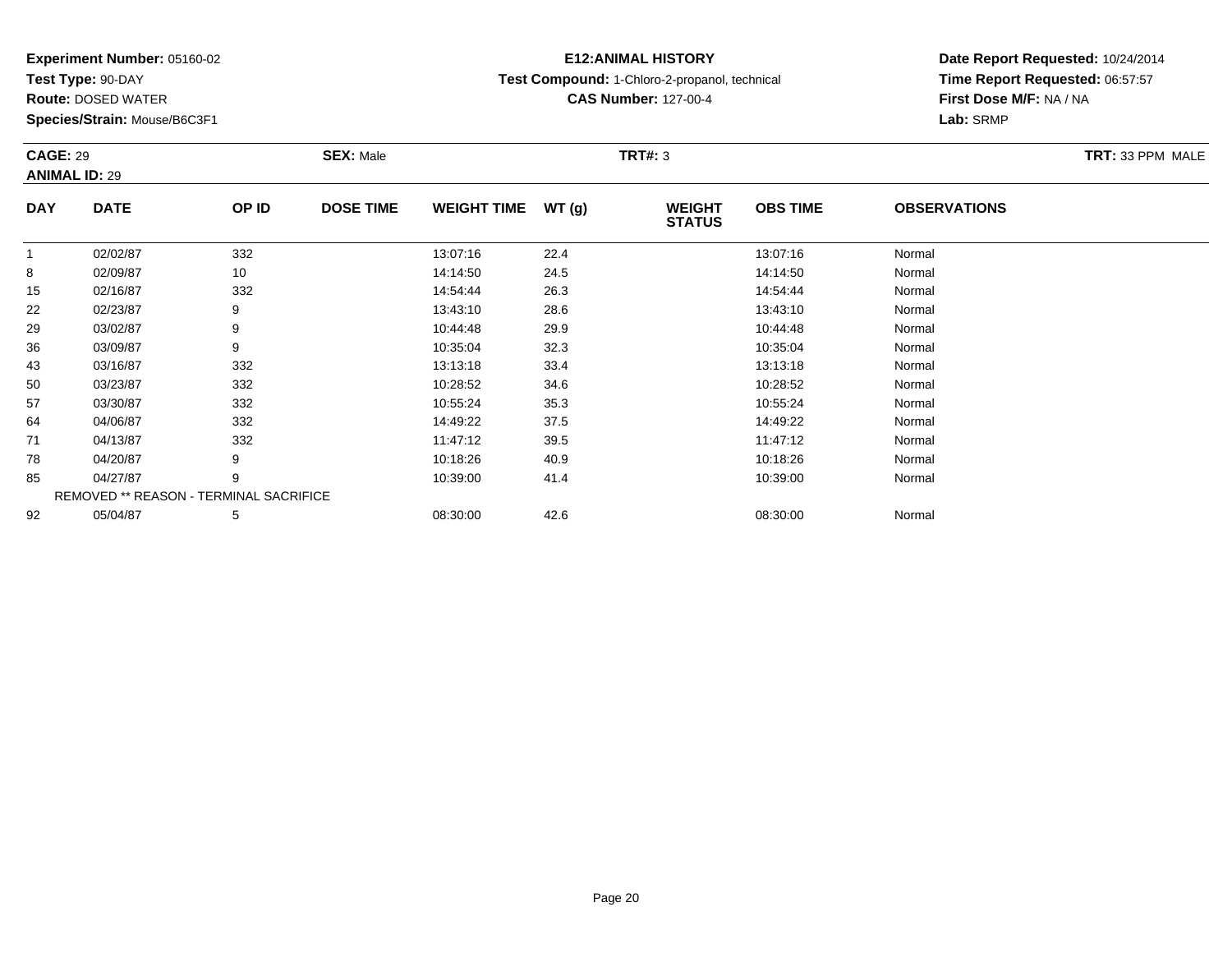**Test Type:** 90-DAY

92

**Route:** DOSED WATER

**Species/Strain:** Mouse/B6C3F1

REMOVED \*\* REASON - TERMINAL SACRIFICE

## **E12:ANIMAL HISTORY**

**Test Compound:** 1-Chloro-2-propanol, technical

**CAS Number:** 127-00-4

### **Date Report Requested:** 10/24/2014**Time Report Requested:** 06:57:57**First Dose M/F:** NA / NA**Lab:** SRMP

#### **CAGE:** 30 **SEX:** Male **TRT#:** <sup>3</sup> **TRT:** 33 PPM MALE**ANIMAL ID:** 30**DAY DATE OP IDDOSE TIME WEIGHT TIME WT** (g) **STATUSOBS TIME OBSERVATIONS** 11 02/02/87 332 13:09:26 23.9 13:09:26 Normal 88 02/09/87 10 14:16:08 25.8 14:16:08 Normal 155 02/16/87 332 32 14:56:08 27.6 32/56 14:56:08 Demai 222 02/23/87 9 9 13:44:36 28.9 13:49 13:49 28.9 13:44:36 Normal 299 03/02/87 9 9 10:53:44 29.1 10:53:44 29.1 10:53:44 Normal 366 03/09/87 9 9 10:42:12 30.8 10:42 10:42 10:42 10:42 10:42 10:42 10:42 10:42 10:42 10:42 10:42 10:42 10:42 10:42 433 03/16/87 332 32 13:22:38 32.1 533/2 32.1 3322:38 532.1 3322:38 32.1 500 03/23/87 332 10:19:44 33.9 10:19:44 Normal 577 03/30/87 332 10:52:18 33.3 10:52:18 Normal 644 04/06/87 332 32 14:47:58 35.8 35.8 14:47:58 14:47:58 Normal 711 04/13/87 332 32 11:46:22 34.8 11:46 11:46 11:46 11:46 1 788 04/20/87 9 9 10:17:36 35.7 10:17 10:17 10:17 136 35.7 10:17:36 Normal 855 04/27/87 9 9 10:38:00 38.7 10:38:00 38.7 10:38:00 10:38:00 Normal

2 05/04/87 5 5 08:30:00 40.3 00 40.3 08:30:00 5/04/87 Normal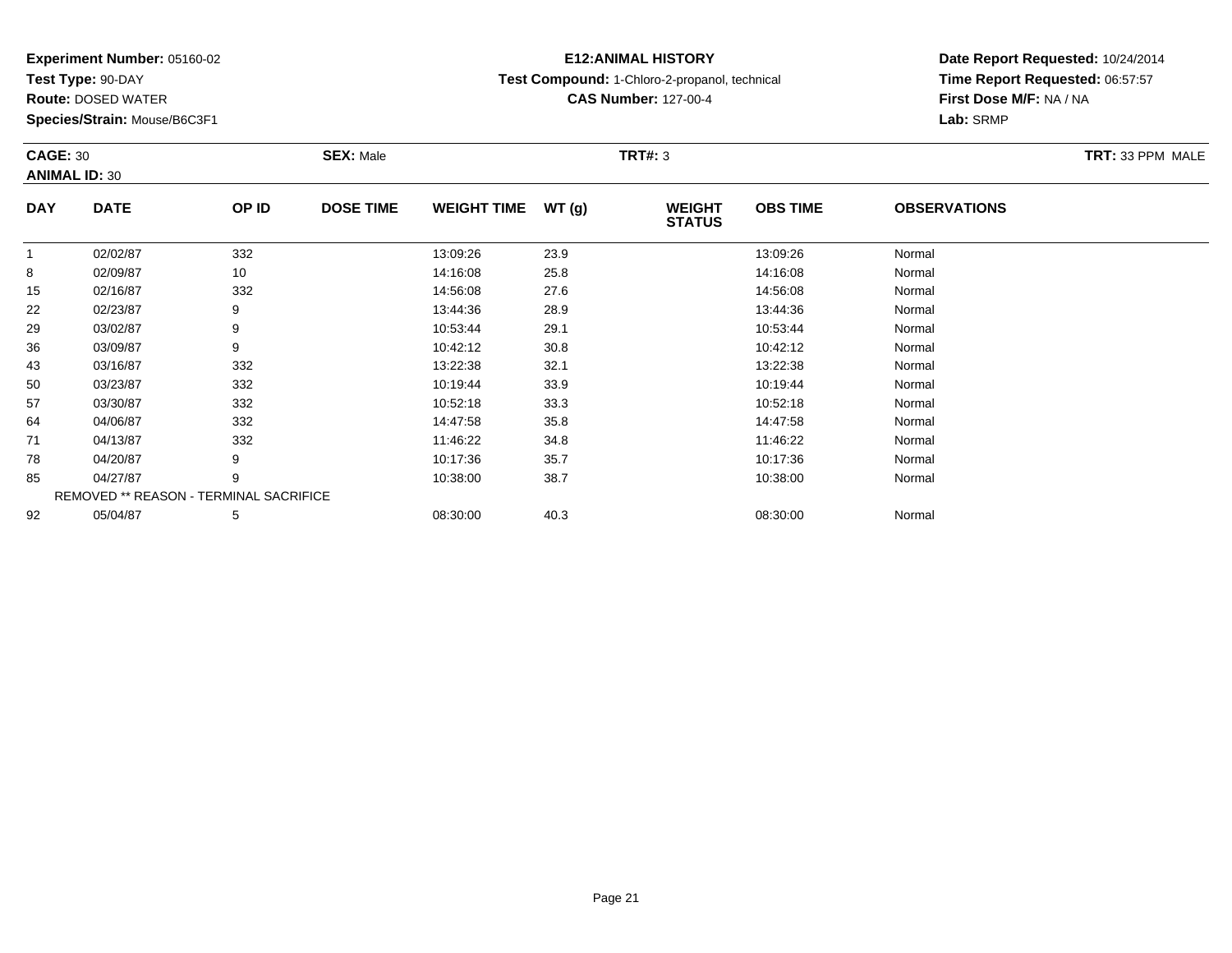**Test Type:** 90-DAY

57

64

71

78

85

92

**Route:** DOSED WATER

**Species/Strain:** Mouse/B6C3F1

REMOVED \*\* REASON - TERMINAL SACRIFICE

## **E12:ANIMAL HISTORY**

**Test Compound:** 1-Chloro-2-propanol, technical

**CAS Number:** 127-00-4

**Date Report Requested:** 10/24/2014**Time Report Requested:** 06:57:57**First Dose M/F:** NA / NA**Lab:** SRMP

| <b>CAGE: 41</b><br><b>ANIMAL ID: 41</b> |             |       | <b>SEX: Male</b><br>TRT#: 5 |                    |       |                                |                 |                     | TRT: 100 PPM MALE |
|-----------------------------------------|-------------|-------|-----------------------------|--------------------|-------|--------------------------------|-----------------|---------------------|-------------------|
| <b>DAY</b>                              | <b>DATE</b> | OP ID | <b>DOSE TIME</b>            | <b>WEIGHT TIME</b> | WT(g) | <b>WEIGHT</b><br><b>STATUS</b> | <b>OBS TIME</b> | <b>OBSERVATIONS</b> |                   |
|                                         | 02/02/87    | 332   |                             | 13:12:22           | 22.8  |                                | 13:12:22        | Normal              |                   |
| 8                                       | 02/09/87    | 10    |                             | 14:18:06           | 24.7  |                                | 14:18:06        | Normal              |                   |
| 15                                      | 02/16/87    | 332   |                             | 14:59:14           | 25.6  |                                | 14:59:14        | Normal              |                   |
| 22                                      | 02/23/87    | 9     |                             | 13:51:20           | 26.8  |                                | 13:51:20        | Normal              |                   |
| 29                                      | 03/02/87    | 9     |                             | 10:58:50           | 28.7  |                                | 10:58:50        | Normal              |                   |
| 36                                      | 03/09/87    | 9     |                             | 10:48:34           | 30.2  |                                | 10:48:34        | Normal              |                   |
| 43                                      | 03/16/87    | 332   |                             | 13:31:36           | 31.4  |                                | 13:31:36        | Normal              |                   |
| 50                                      | 03/23/87    | 332   |                             | 10:58:36           | 32.3  |                                | 10:58:36        | Normal              |                   |

7 03/30/87 332 11:15:42 34.0 11:15:42 Normal

4 04/06/87 332 332 15:09:36 37.0 37.0 3509 15:09:36 Normal

1 04/13/87 332 332 12:01:50 37.5 37.5 12:01:50 37.5

8 04/20/87 9 9 10:37:54 37.4 10:37:54 10:37:54 Normal

5 04/27/87 9 9 10:54:40 38.3 10:54:40 10:54:40 10:54:40 Normal

2 05/04/87 5 5 08:30:00 39.4 08:30 08 08:30:00 39.4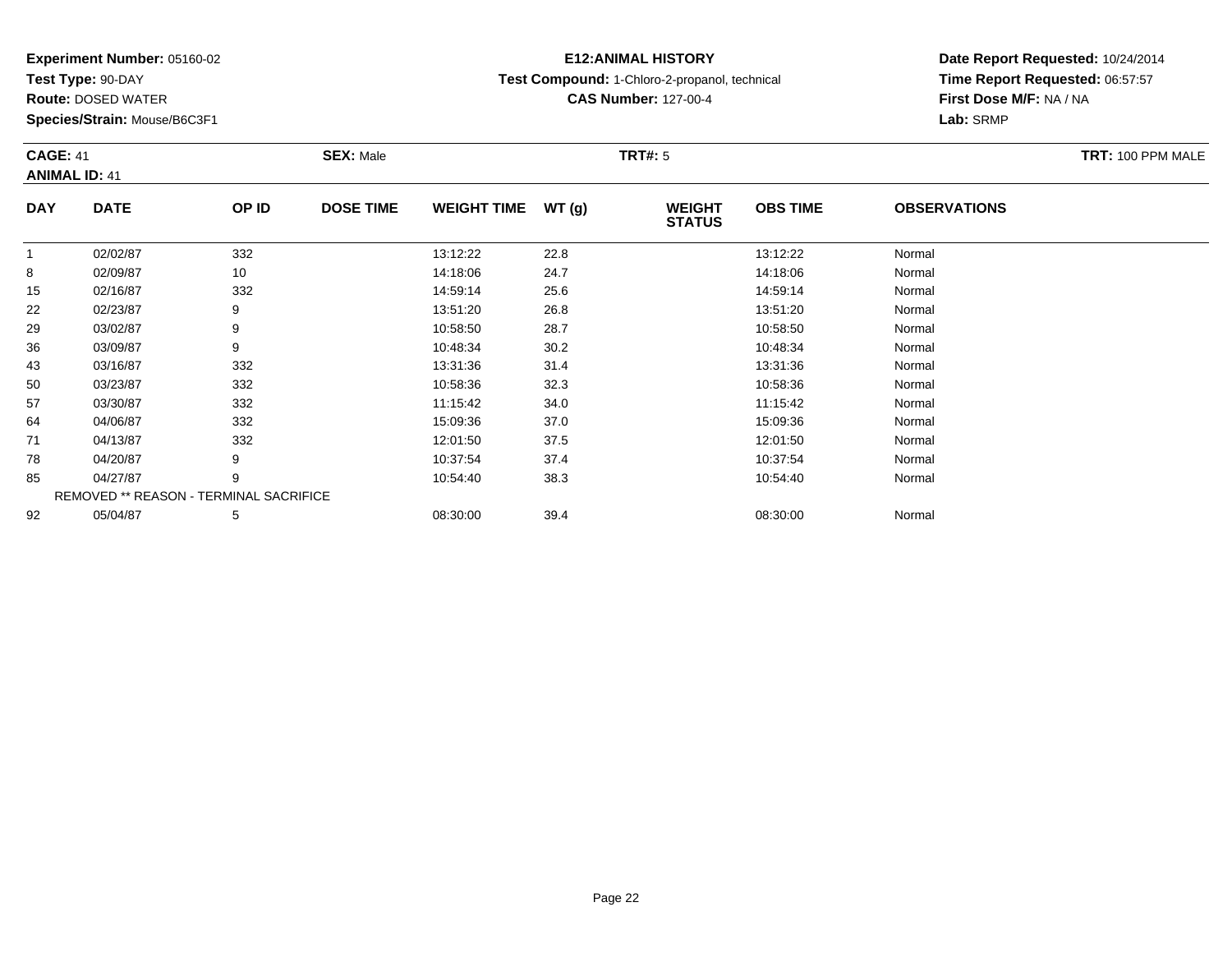**Test Type:** 90-DAY

**Route:** DOSED WATER

**Species/Strain:** Mouse/B6C3F1

## **E12:ANIMAL HISTORY**

**Test Compound:** 1-Chloro-2-propanol, technical

**CAS Number:** 127-00-4

### **Date Report Requested:** 10/24/2014**Time Report Requested:** 06:57:57**First Dose M/F:** NA / NA**Lab:** SRMP

### **CAGE:** 42 **SEX:** Male **TRT#:** <sup>5</sup> **TRT:** 100 PPM MALE**ANIMAL ID:** 42**DAY DATE OP IDDOSE TIME WEIGHT TIME WT** (g) **STATUSOBS TIME OBSERVATIONS** 11 02/02/87 332 13:14:52 24.8 13:14:52 Normal 88 02/09/87 10 14:19:08 26.4 14:19:08 Normal 15 02/16/87 <sup>332</sup> 15:00:52 27.1 15:00:52 Normal  $22$ 2 02/23/87 9 9 13:52:14 28.2 13:52:14 13:52:14 13:52:14 Normal 29

| 22 | UZ/Z3/87 | У                                             | 13.52.14 | 28.Z | 13.52.14 | inormal |  |
|----|----------|-----------------------------------------------|----------|------|----------|---------|--|
| 29 | 03/02/87 | 9                                             | 10:59:56 | 30.4 | 10:59:56 | Normal  |  |
| 36 | 03/09/87 | 9                                             | 10:49:24 | 30.3 | 10:49:24 | Normal  |  |
| 43 | 03/16/87 | 332                                           | 13:33:12 | 31.8 | 13:33:12 | Normal  |  |
| 50 | 03/23/87 | 332                                           | 10:59:38 | 32.9 | 10:59:38 | Normal  |  |
| 57 | 03/30/87 | 332                                           | 11:16:58 | 34.6 | 11:16:58 | Normal  |  |
| 64 | 04/06/87 | 332                                           | 15:11:14 | 37.5 | 15:11:14 | Normal  |  |
| 71 | 04/13/87 | 332                                           | 12:03:04 | 37.6 | 12:03:04 | Normal  |  |
| 78 | 04/20/87 | 9                                             | 10:38:42 | 37.4 | 10:38:42 | Normal  |  |
| 85 | 04/27/87 | 9                                             | 10:55:30 | 38.8 | 10:55:30 | Normal  |  |
|    |          | <b>REMOVED ** REASON - TERMINAL SACRIFICE</b> |          |      |          |         |  |
| 92 | 05/04/87 | 5                                             | 08:30:00 | 40.5 | 08:30:00 | Normal  |  |
|    |          |                                               |          |      |          |         |  |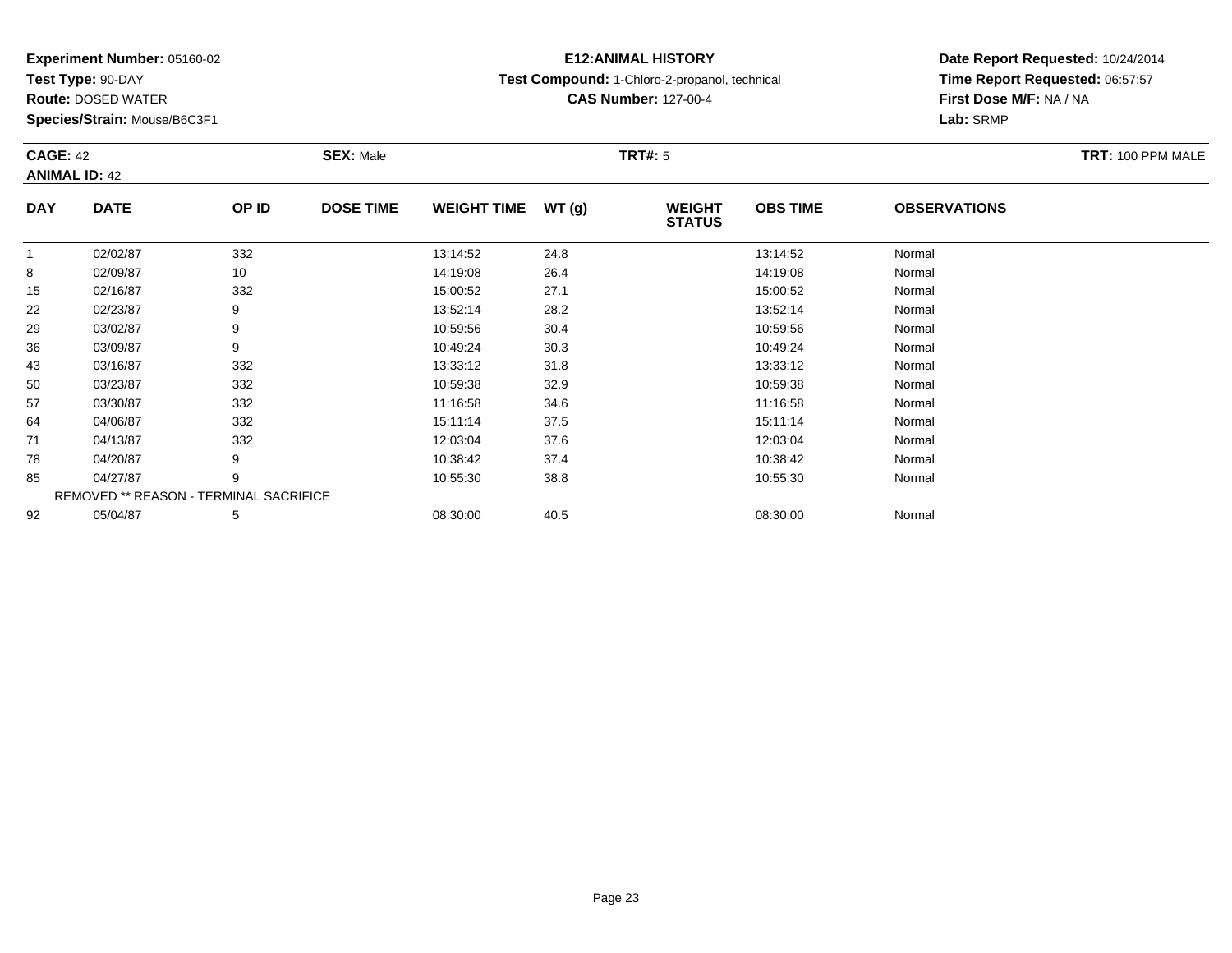**Test Type:** 90-DAY

57

64

71

78

85

92

**Route:** DOSED WATER

**Species/Strain:** Mouse/B6C3F1

REMOVED \*\* REASON - TERMINAL SACRIFICE

## **E12:ANIMAL HISTORY**

**Test Compound:** 1-Chloro-2-propanol, technical

**CAS Number:** 127-00-4

**Date Report Requested:** 10/24/2014**Time Report Requested:** 06:57:57**First Dose M/F:** NA / NA**Lab:** SRMP

| <b>CAGE: 43</b><br><b>ANIMAL ID: 43</b> |             |       | <b>SEX: Male</b> |                    |        | <b>TRT#: 5</b>                 |                 |                     | TRT: 100 PPM MALE |
|-----------------------------------------|-------------|-------|------------------|--------------------|--------|--------------------------------|-----------------|---------------------|-------------------|
| <b>DAY</b>                              | <b>DATE</b> | OP ID | <b>DOSE TIME</b> | <b>WEIGHT TIME</b> | WT (q) | <b>WEIGHT</b><br><b>STATUS</b> | <b>OBS TIME</b> | <b>OBSERVATIONS</b> |                   |
|                                         | 02/02/87    | 332   |                  | 13:16:48           | 21.4   |                                | 13:16:48        | Normal              |                   |
| 8                                       | 02/09/87    | 10    |                  | 14:21:10           | 24.6   |                                | 14:21:10        | Normal              |                   |
| 15                                      | 02/16/87    | 332   |                  | 15:02:40           | 26.3   |                                | 15:02:40        | Normal              |                   |
| 22                                      | 02/23/87    |       |                  | 13:52:56           | 27.5   |                                | 13:52:56        | Normal              |                   |
| 29                                      | 03/02/87    | 9     |                  | 11:01:02           | 29.3   |                                | 11:01:02        | Normal              |                   |
| 36                                      | 03/09/87    | 9     |                  | 10:50:16           | 30.0   |                                | 10:50:16        | Normal              |                   |
| 43                                      | 03/16/87    | 332   |                  | 13:34:44           | 31.4   |                                | 13:34:44        | Normal              |                   |
| 50                                      | 03/23/87    | 332   |                  | 11:02:00           | 33.0   |                                | 11:02:00        | Normal              |                   |

7 03/30/87 332 11:18:58 33.8 11:18:58 Normal

4 04/06/87 332 332 15:12:40 35.5 15:12:40 15:12:40 Normal

1 04/13/87 332 332 12:03:54 36.2 36.2 12:03:54 12:03:54 Normal

8 04/20/87 9 9 10:41:28 36.4 10:41:28 10:42 10:41:28 Normal

5 04/27/87 9 9 10:56:30 37.2 10:56:30 10:56:30 Normal

2 05/04/87 5 5 08:30:00 38.3 08:30 00 38.3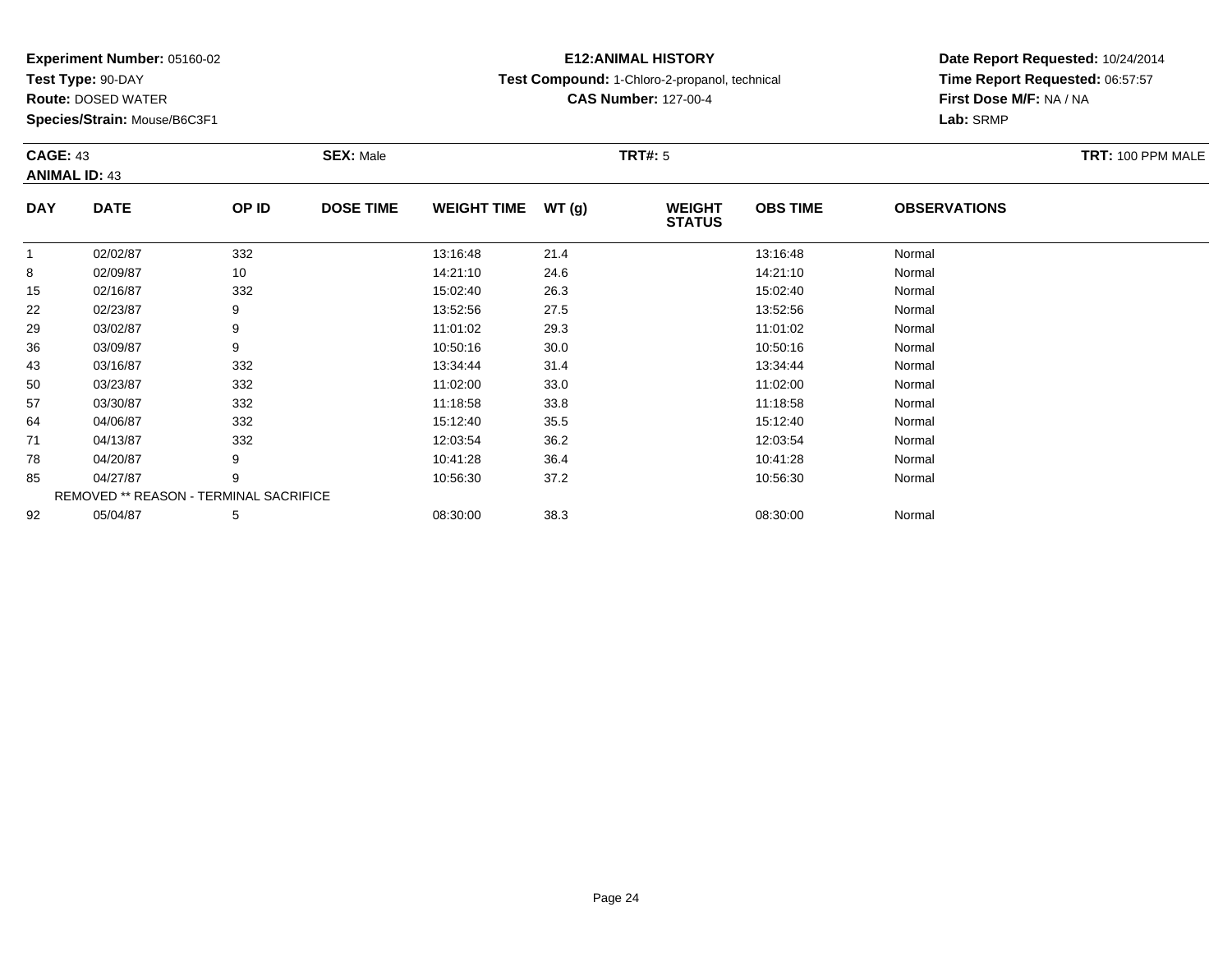**Test Type:** 90-DAY

71

78

85

92

**Route:** DOSED WATER

**Species/Strain:** Mouse/B6C3F1

REMOVED \*\* REASON - TERMINAL SACRIFICE

## **E12:ANIMAL HISTORY**

**Test Compound:** 1-Chloro-2-propanol, technical

**CAS Number:** 127-00-4

### **Date Report Requested:** 10/24/2014**Time Report Requested:** 06:57:57**First Dose M/F:** NA / NA**Lab:** SRMP

#### **CAGE:** 44 **SEX:** Male **TRT#:** <sup>5</sup> **TRT:** 100 PPM MALE**ANIMAL ID:** 44**DAY DATE OP IDDOSE TIME WEIGHT TIME WT** (g) **STATUSOBS TIME OBSERVATIONS** 11 02/02/87 332 13:18:02 21.8 13:18:02 Normal 88 02/09/87 10 14:22:16 24.1 14:22:16 Normal 155 02/16/87 332 332 15:03:58 25.2 350 15:03:58 15:03:58 Normal 222 02/23/87 9 9 13:54:00 26.8 13:54:00 13:54:00 13:54:00 13:54:00 13:54:00 Normal 299 03/02/87 9 9 11:01:50 29.0 12.0 11:01:50 29.0 11:01:50 Normal 366 03/09/87 9 10:51:06 29.7 10:51:06 Normal 433 03/16/87 332 13:35:58 30.2 13:35:58 Normal 500 03/23/87 332 11:03:18 28.3 11:03:18 Normal 577 03/30/87 332 11:20:06 32.9 11:20:06 Normal 64

4 04/06/87 332 30 15:18:02 33.4 5:18:02 15:18:02 Normal

1 04/13/87 332 332 12:04:56 35.3 12:04:56 35.3 12:04:56 Normal

8 04/20/87 9 9 10:40:34 36.6 10:40 10:40 10:40 10:40 10:40 10:54 10:40 10:40 10:40 10:40 10:40 10:40 10:40 10:40

5 04/27/87 9 9 10:57:34 38.4 10:57:34 10:57:34 Normal

2 05/04/87 5 5 08:30:00 38.4 08:30 08 08:30:00 38.4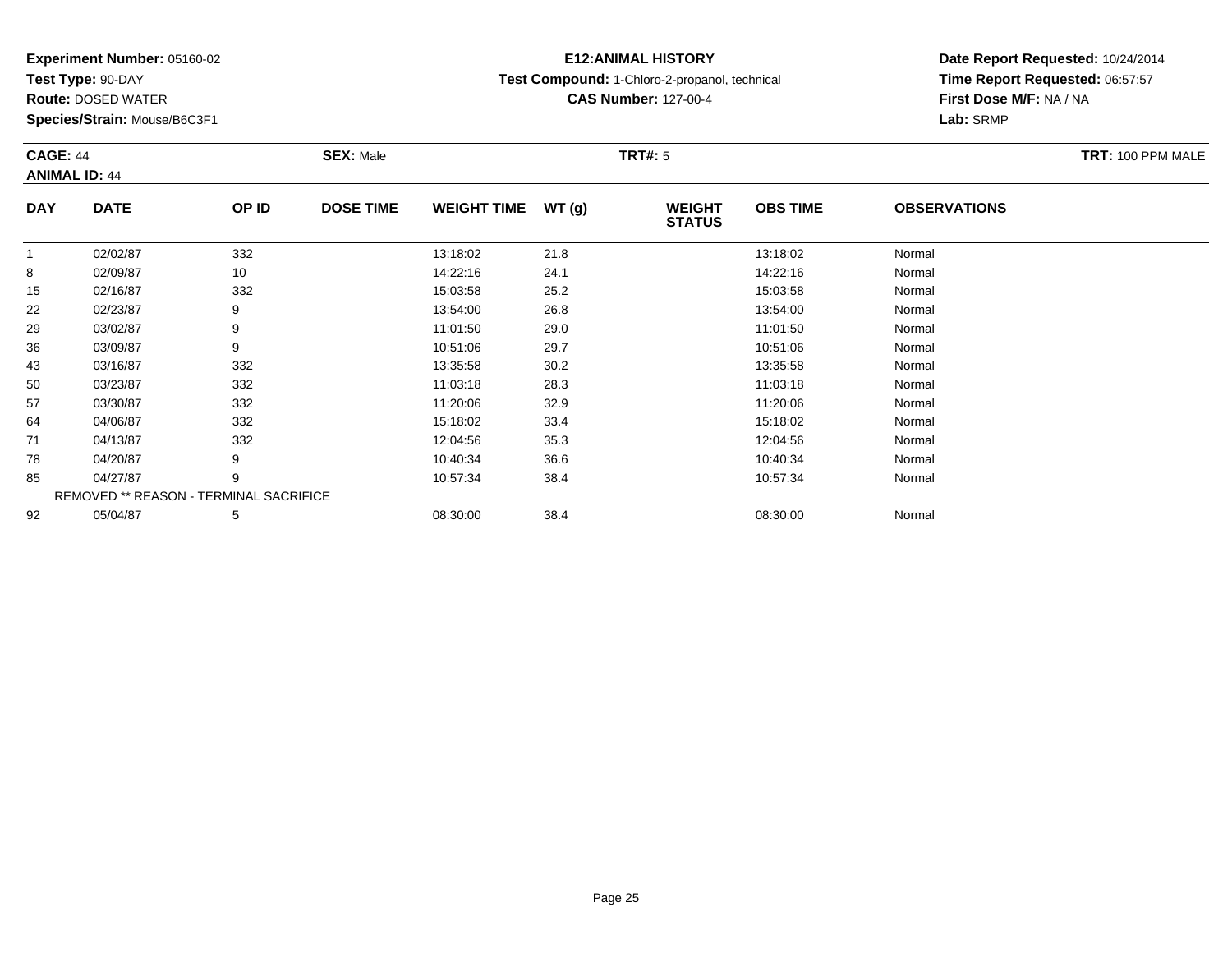**Test Type:** 90-DAY

78

85

92

**Route:** DOSED WATER

**Species/Strain:** Mouse/B6C3F1

REMOVED \*\* REASON - TERMINAL SACRIFICE

## **E12:ANIMAL HISTORY**

**Test Compound:** 1-Chloro-2-propanol, technical

**CAS Number:** 127-00-4

**Date Report Requested:** 10/24/2014**Time Report Requested:** 06:57:57**First Dose M/F:** NA / NA**Lab:** SRMP

| <b>CAGE: 45</b> | <b>ANIMAL ID: 45</b> |       | <b>SEX: Male</b> |                    |       | TRT#: 5                        |                 | <b>OBSERVATIONS</b><br>Normal<br>Normal<br>Normal<br>Normal<br>Normal<br>Normal<br>Normal<br>Normal | TRT: 100 PPM MALE |
|-----------------|----------------------|-------|------------------|--------------------|-------|--------------------------------|-----------------|-----------------------------------------------------------------------------------------------------|-------------------|
| <b>DAY</b>      | <b>DATE</b>          | OP ID | <b>DOSE TIME</b> | <b>WEIGHT TIME</b> | WT(g) | <b>WEIGHT</b><br><b>STATUS</b> | <b>OBS TIME</b> |                                                                                                     |                   |
|                 | 02/02/87             | 332   |                  | 13:19:26           | 23.2  |                                | 13:19:26        |                                                                                                     |                   |
| 8               | 02/09/87             | 10    |                  | 14:23:06           | 27.7  |                                | 14:23:06        |                                                                                                     |                   |
| 15              | 02/16/87             | 332   |                  | 15:05:20           | 28.7  |                                | 15:05:20        |                                                                                                     |                   |
| 22              | 02/23/87             | 9     |                  | 13:56:24           | 31.1  |                                | 13:56:24        |                                                                                                     |                   |
| 29              | 03/02/87             | 9     |                  | 11:03:08           | 33.4  |                                | 11:03:08        |                                                                                                     |                   |
| 36              | 03/09/87             | 9     |                  | 10:51:56           | 35.2  |                                | 10:51:56        |                                                                                                     |                   |
| 43              | 03/16/87             | 332   |                  | 13:38:44           | 36.4  |                                | 13:38:44        |                                                                                                     |                   |
| 50              | 03/23/87             | 332   |                  | 11:07:10           | 37.1  |                                | 11:07:10        |                                                                                                     |                   |
| 57              | 03/30/87             | 332   |                  | 11:22:24           | 38.5  |                                | 11:22:24        | Normal                                                                                              |                   |
| 64              | 04/06/87             | 332   |                  | 15:16:12           | 39.8  |                                | 15:16:12        | Normal                                                                                              |                   |
| 71              | 04/13/87             | 332   |                  | 12:06:22           | 40.1  |                                | 12:06:22        | Normal                                                                                              |                   |

1 04/13/87 332 332 12:06:22 40.1 12:06:20 12:00 12:06:22 Normal

8 04/20/87 9 9 10:39:40 41.6 10:39 10:39 10:39 10:39 10:39 10:39 10:39 10:39 10:39 10:39 10:39 10:09 10:09 10:0

5 04/27/87 9 9 10:58:30 43.9 10:58:30 13.9 10:58:30 Normal

2 05/04/87 5 5 08:30:00 43.6 08:30 08 08:30:00 5/04/87 Normal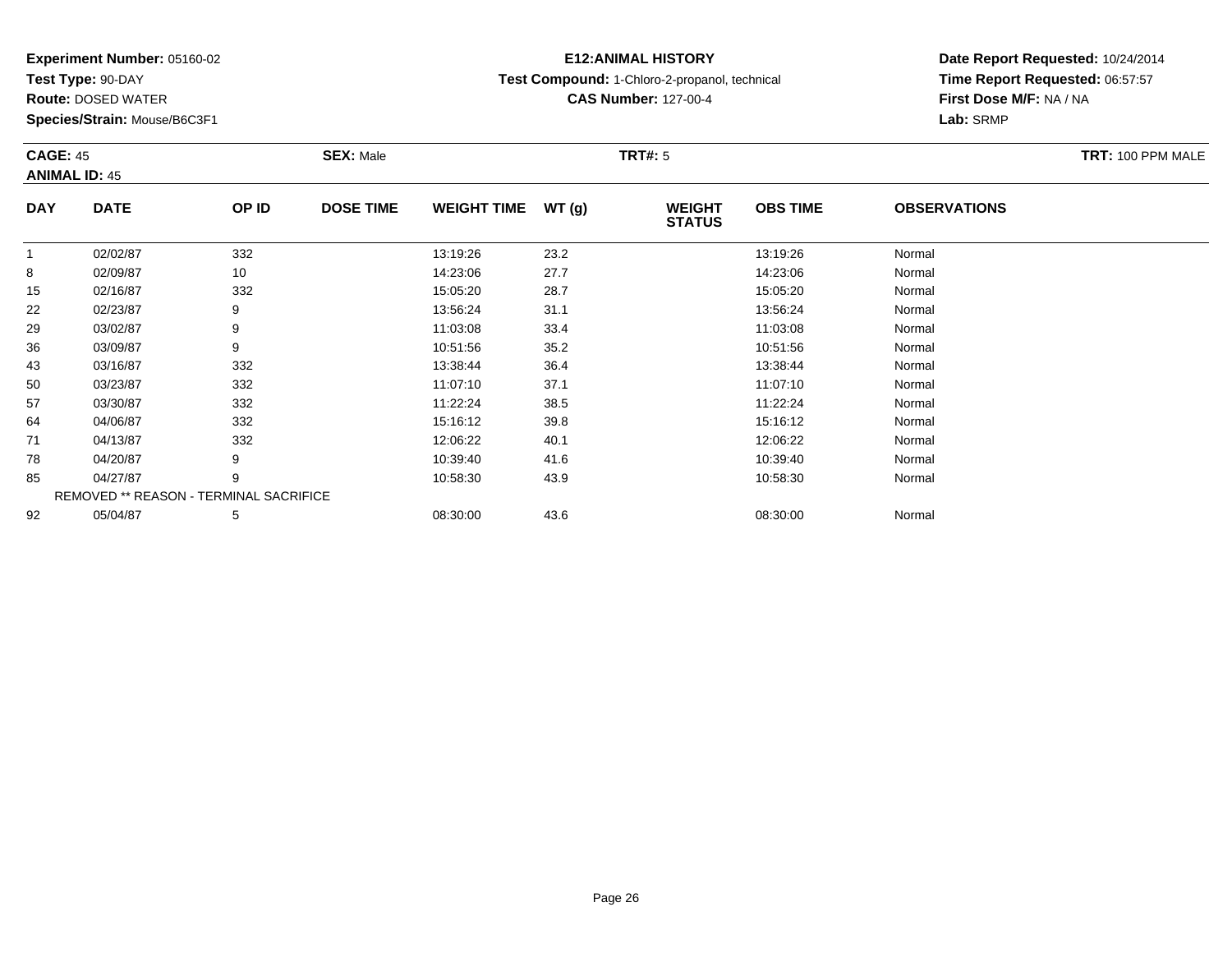**Test Type:** 90-DAY

**Route:** DOSED WATER

**Species/Strain:** Mouse/B6C3F1

### **E12:ANIMAL HISTORY**

**Test Compound:** 1-Chloro-2-propanol, technical

**CAS Number:** 127-00-4

### **Date Report Requested:** 10/24/2014**Time Report Requested:** 06:57:57**First Dose M/F:** NA / NA**Lab:** SRMP

| <b>CAGE: 46</b> | <b>ANIMAL ID: 46</b>                          |       | <b>SEX: Male</b> |                                         |       | <b>TRT#: 5</b>                 |                 |                       | TRT: 100 PPM MALE |
|-----------------|-----------------------------------------------|-------|------------------|-----------------------------------------|-------|--------------------------------|-----------------|-----------------------|-------------------|
| <b>DAY</b>      | <b>DATE</b>                                   | OP ID | <b>DOSE TIME</b> | <b>WEIGHT TIME</b>                      | WT(g) | <b>WEIGHT</b><br><b>STATUS</b> | <b>OBS TIME</b> | <b>OBSERVATIONS</b>   |                   |
| $\overline{1}$  | 02/02/87                                      | 332   |                  | 13:21:18                                | 27.1  |                                | 13:21:18        | Normal                |                   |
| 8               | 02/09/87                                      | 10    |                  | 14:24:18                                | 30.9  |                                | 14:24:18        | Normal                |                   |
| 15              | 02/16/87                                      | 332   |                  | 15:07:14                                | 32.7  |                                | 15:07:14        | Normal                |                   |
| 22              | 02/23/87                                      | 9     |                  | **NOTE-ABDOMEN IS THE SITE OF SWELLING. |       |                                | 13:56:24        |                       |                   |
| 22              | 02/23/87                                      | 9     |                  | 13:57:18                                | 35.2  |                                | 13:57:18        | Swelling Body Ventral |                   |
| 29              | 03/02/87                                      | 9     |                  | 11:04:08                                | 36.0  |                                | 11:04:08        | Normal                |                   |
| 36              | 03/09/87                                      | 9     |                  | 10:54:54                                | 36.5  |                                | 10:54:54        | Normal                |                   |
| 43              | 03/16/87                                      | 332   |                  | 13:41:24                                | 33.6  |                                | 13:41:24        | Normal                |                   |
| 50              | 03/23/87                                      | 332   |                  | 11:05:42                                | 38.1  |                                | 11:05:42        | Normal                |                   |
| 57              | 03/30/87                                      | 332   |                  | 11:23:42                                | 40.6  |                                | 11:23:42        | Normal                |                   |
| 64              | 04/06/87                                      | 332   |                  | 15:14:44                                | 42.9  |                                | 15:14:44        | Normal                |                   |
| 71              | 04/13/87                                      | 332   |                  | 12:07:14                                | 43.7  |                                | 12:07:14        | Normal                |                   |
| 78              | 04/20/87                                      | 9     |                  | 10:32:10                                | 45.9  |                                | 10:32:10        | Normal                |                   |
| 85              | 04/27/87                                      | 9     |                  | 10:49:02                                | 46.3  |                                | 10:49:02        | Normal                |                   |
|                 | <b>REMOVED ** REASON - TERMINAL SACRIFICE</b> |       |                  |                                         |       |                                |                 |                       |                   |
| 92              | 05/04/87                                      | 5     |                  | 08:30:00                                | 46.8  |                                | 08:30:00        | Normal                |                   |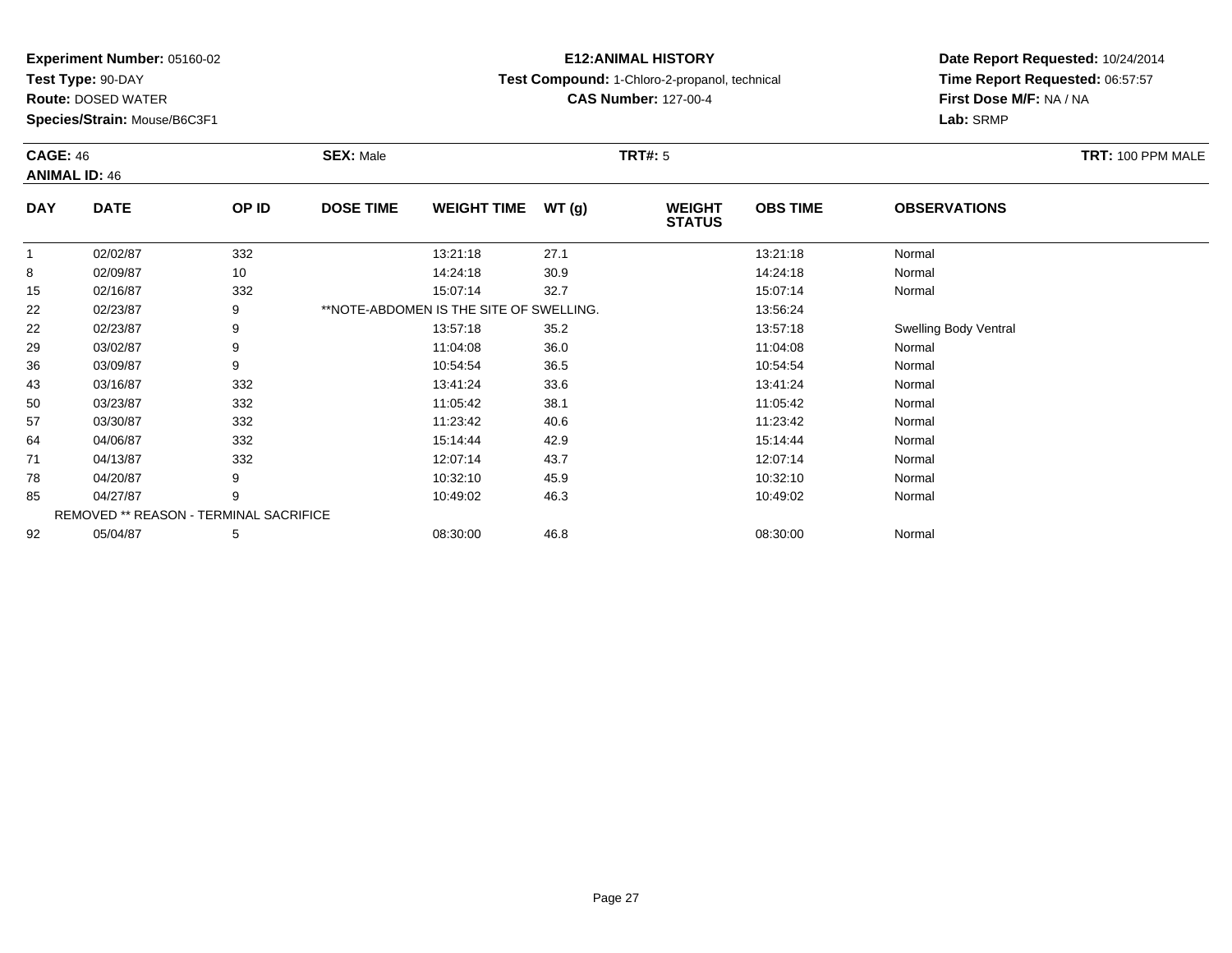**Test Type:** 90-DAY

57

64

71

78

85

92

**Route:** DOSED WATER

**Species/Strain:** Mouse/B6C3F1

REMOVED \*\* REASON - TERMINAL SACRIFICE

## **E12:ANIMAL HISTORY**

**Test Compound:** 1-Chloro-2-propanol, technical

**CAS Number:** 127-00-4

### **Date Report Requested:** 10/24/2014**Time Report Requested:** 06:57:57**First Dose M/F:** NA / NA**Lab:** SRMP

#### **CAGE:** 47 **SEX:** Male **TRT#:** <sup>5</sup> **TRT:** 100 PPM MALE**ANIMAL ID:** 47**DAY DATE OP IDDOSE TIME WEIGHT TIME WT** (g) **STATUSOBS TIME OBSERVATIONS** 11 02/02/87 332 13:23:30 24.8 13:23:30 Normal 88 02/09/87 10 14:25:22 26.9 14:25:22 Normal 155 02/16/87 332 32 15:08:48 27.8 37.8 15:08:48 Normal 222 02/23/87 9 9 14:06:20 29.6 14:06:20 14:06:20 14:06:20 14:06:20 14:06:20 29.6 299 03/02/87 9 9 11:06:30 30.8 10 10:30 11:06:30 30.8 366 03/09/87 9 9 10:53:44 32.8 10:53:44 10:53:44 10:53:44 Normal 433 03/16/87 332 3 13:40:12 32.6 5 13:40:12 3 13:40:12 5 13:40:12 13:40:12 13:40:12 50

0 03/23/87 332 11:04:36 33.8 11:04:36 Normal

7 03/30/87 332 11:24:58 34.9 11:24:58 Normal

4 04/06/87 332 32 15:02:52 37.7 37.7 15:02:52 15:02:52 Normal

1 04/13/87 332 11:58:18 39.0 11:58:18 Normal

8 04/20/87 9 9 10:33:48 39.4 10:33:48 10:33:48 Normal

5 04/27/87 9 9 10:50:42 41.0 10:50:42 10:50:42 9 9 10:50:42 Normal

2 05/04/87 5 5 08:30:00 40.6 06 08:30:00 08:30:00 08:30:00 08:30:00 08:30:00 08:30:00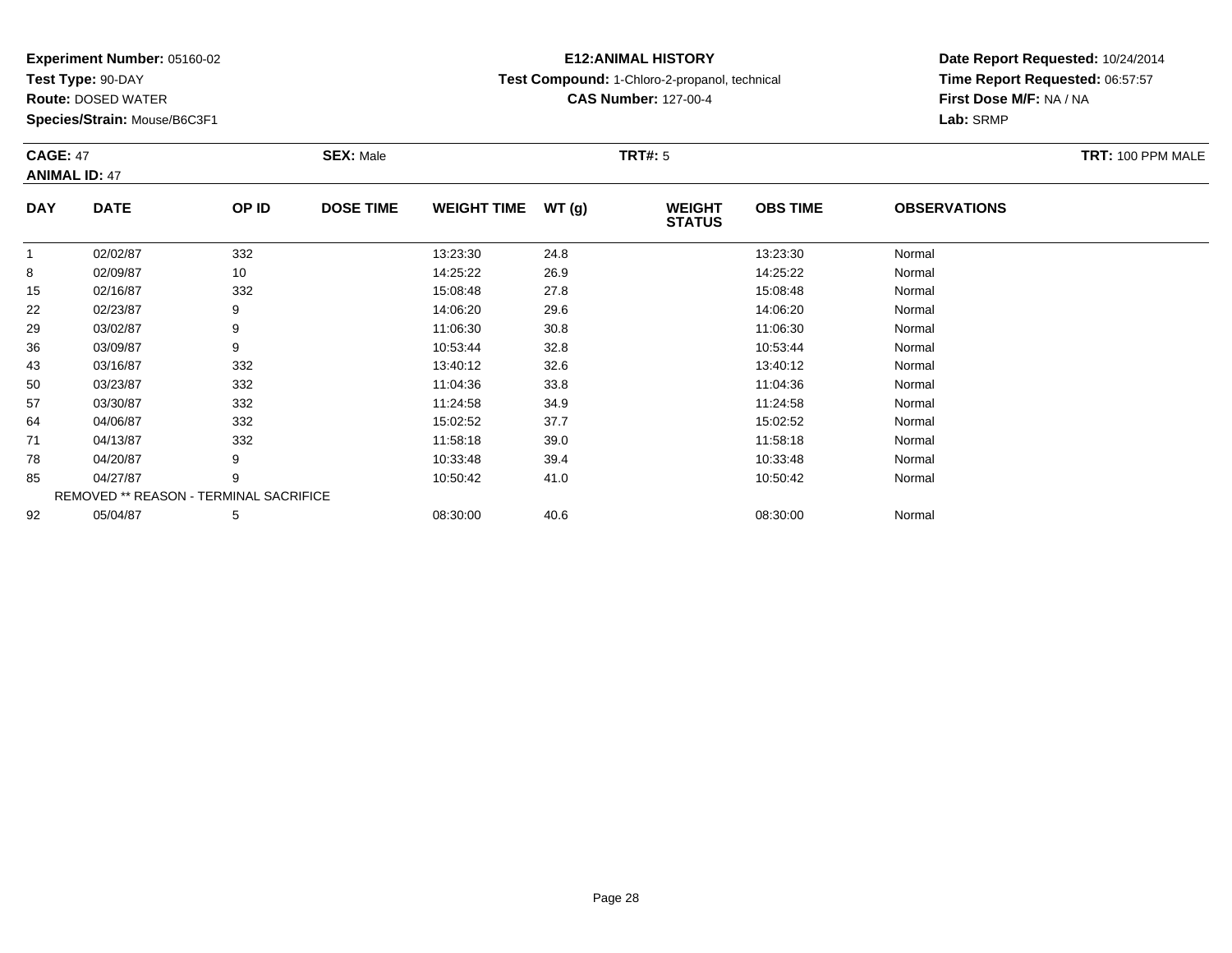**Test Type:** 90-DAY

78

85

92

**Route:** DOSED WATER

**Species/Strain:** Mouse/B6C3F1

REMOVED \*\* REASON - TERMINAL SACRIFICE

## **E12:ANIMAL HISTORY**

**Test Compound:** 1-Chloro-2-propanol, technical

**CAS Number:** 127-00-4

### **Date Report Requested:** 10/24/2014**Time Report Requested:** 06:57:57**First Dose M/F:** NA / NA**Lab:** SRMP

#### **CAGE:** 48 **SEX:** Male **TRT#:** <sup>5</sup> **TRT:** 100 PPM MALE**ANIMAL ID:** 48**DAY DATE OP IDDOSE TIME WEIGHT TIME WT** (g) **STATUSOBS TIME OBSERVATIONS** 11 02/02/87 332 13:25:18 23.5 13:25:18 Normal 88 02/09/87 10 14:26:26 26.0 14:26:26 Normal 155 02/16/87 332 332 15:10:22 26.0 5 15:10:22 15:10:22 Normal 222 02/23/87 9 9 13:50:24 27.4 27.4 13:50:24 Normal 299 03/02/87 9 9 10:57:54 28.3 10:57:54 10:57:54 Normal 366 03/09/87 9 9 10:47:48 28.5 10:47 10:47:48 28.5 433 03/16/87 332 39 13:29:46 29.8 33/ 332 3 13:29:46 3 29.8 13:29:46 13:29:46 3 29.8 500 03/23/87 332 10:57:24 29.8 10:57:24 Normal 577 03/30/87 332 11:14:30 31.4 11:14:30 Normal 644 04/06/87 332 30 332 5:08:00 33.3 5:08:00 33.3 15:08:00 53.3 711 04/13/87 332 332 12:00:56 32.5 12:00 12:00 12:00 12:00:56 Normal

8 04/20/87 9 9 10:36:28 32.3 10:36 12 10:36:28 10:36:28 Normal

5 04/27/87 9 9 10:53:24 33.6 10:53:24 10:53:24 Normal

2 05/04/87 5 5 08:30:00 34.0 08:30 00 08:30:00 5/04/87 Normal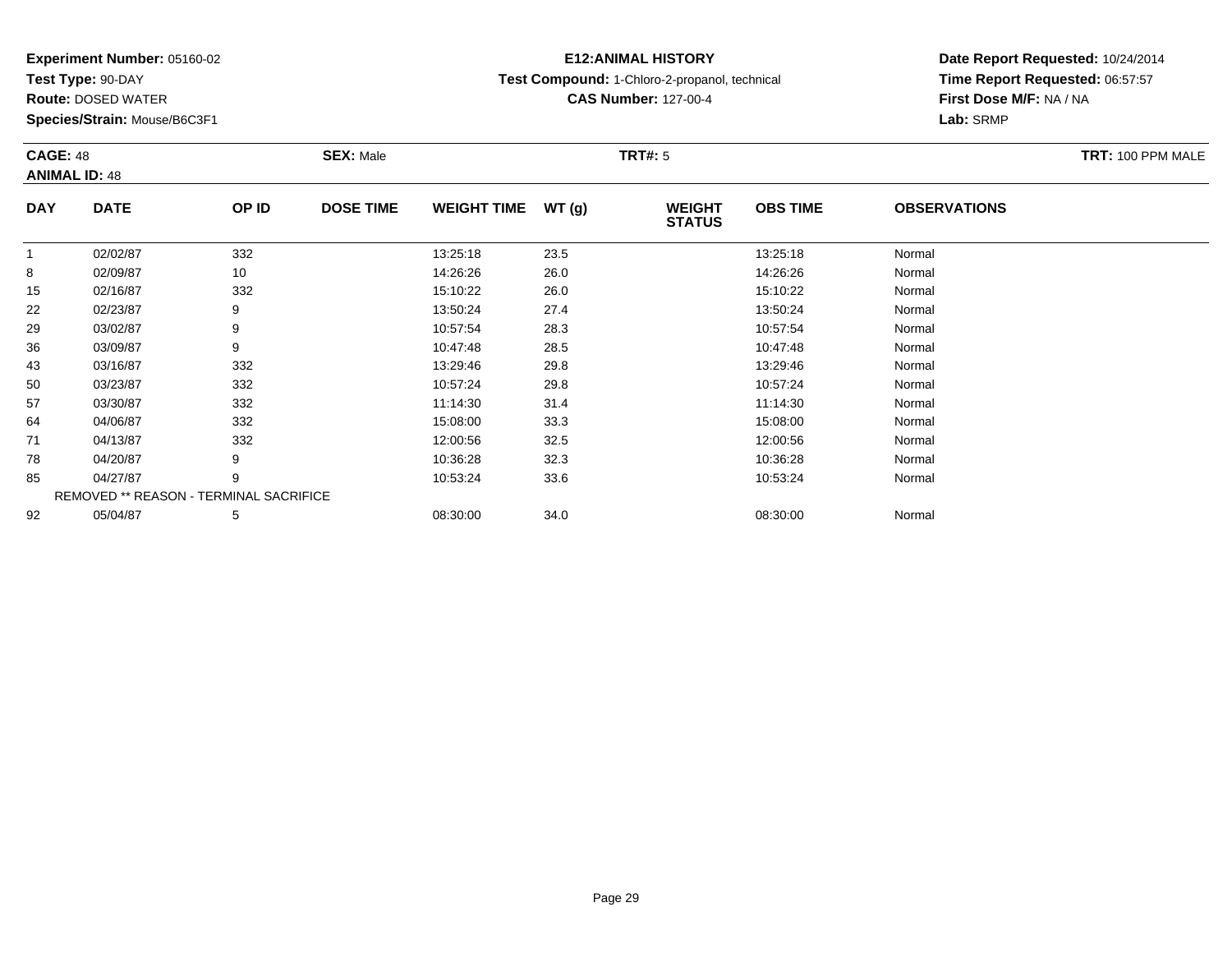**Test Type:** 90-DAY

78

85

92

**Route:** DOSED WATER

**Species/Strain:** Mouse/B6C3F1

REMOVED \*\* REASON - TERMINAL SACRIFICE

## **E12:ANIMAL HISTORY**

**Test Compound:** 1-Chloro-2-propanol, technical

**CAS Number:** 127-00-4

**Date Report Requested:** 10/24/2014**Time Report Requested:** 06:57:57**First Dose M/F:** NA / NA**Lab:** SRMP

| <b>CAGE: 49</b><br><b>ANIMAL ID: 49</b> |             |       | <b>SEX: Male</b> |                    |        | <b>TRT#: 5</b>                 |                 |                     | TRT: 100 PPM MALE |
|-----------------------------------------|-------------|-------|------------------|--------------------|--------|--------------------------------|-----------------|---------------------|-------------------|
| <b>DAY</b>                              | <b>DATE</b> | OP ID | <b>DOSE TIME</b> | <b>WEIGHT TIME</b> | WT (g) | <b>WEIGHT</b><br><b>STATUS</b> | <b>OBS TIME</b> | <b>OBSERVATIONS</b> |                   |
|                                         | 02/02/87    | 332   |                  | 13:27:36           | 24.3   |                                | 13:27:36        | Normal              |                   |
| 8                                       | 02/09/87    | 10    |                  | 14:28:04           | 26.3   |                                | 14:28:04        | Normal              |                   |
| 15                                      | 02/16/87    | 332   |                  | 15:11:38           | 27.5   |                                | 15:11:38        | Normal              |                   |
| 22                                      | 02/23/87    | 9     |                  | 14:04:14           | 27.9   |                                | 14:04:14        | Normal              |                   |
| 29                                      | 03/02/87    | 9     |                  | 10:57:02           | 28.2   |                                | 10:57:02        | Normal              |                   |
| 36                                      | 03/09/87    | 9     |                  | 10:46:58           | 29.8   |                                | 10:46:58        | Normal              |                   |
| 43                                      | 03/16/87    | 332   |                  | 13:28:30           | 31.3   |                                | 13:28:30        | Normal              |                   |
| 50                                      | 03/23/87    | 332   |                  | 10:56:04           | 31.5   |                                | 10:56:04        | Normal              |                   |
| 57                                      | 03/30/87    | 332   |                  | 11:13:08           | 32.3   |                                | 11:13:08        | Normal              |                   |
| 64                                      | 04/06/87    | 332   |                  | 15:05:52           | 35.0   |                                | 15:05:52        | Normal              |                   |
| 71                                      | 04/13/87    | 332   |                  | 12:00:02           | 36.6   |                                | 12:00:02        | Normal              |                   |

8 04/20/87 9 9 10:35:34 36.3 10:35 10:35 10:35 10:35 10:35 10:35:34 Normal

5 04/27/87 9 9 10:52:30 37.5 10.52 10:52:30 10:52:30 10:52:30 Normal

2 05/04/87 5 5 08:30:00 40.0 00 08:30 00 08:30:00 08:30:00 08:30:00 08:30:00 08:30:00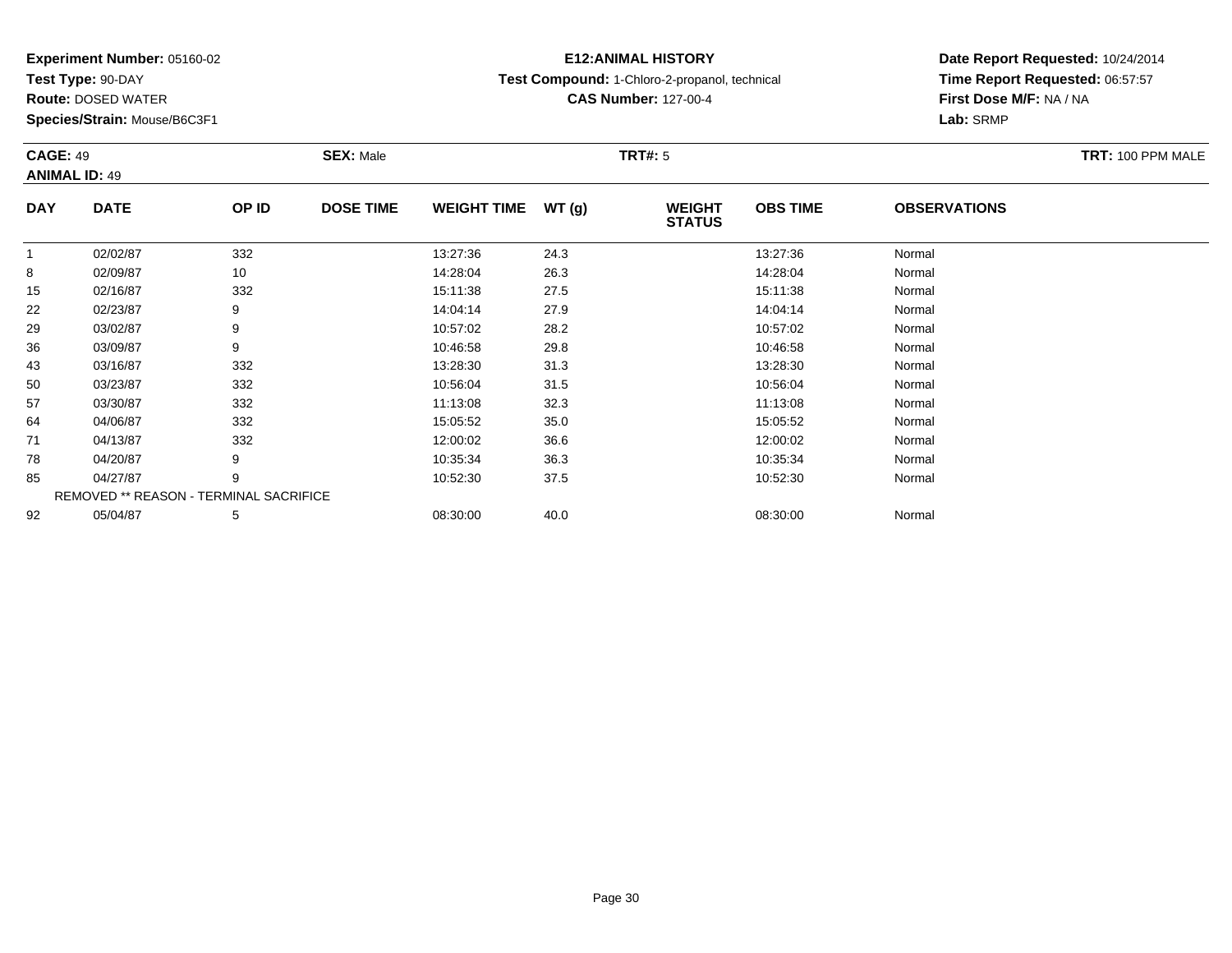**Test Type:** 90-DAY

**Route:** DOSED WATER

**Species/Strain:** Mouse/B6C3F1

## **E12:ANIMAL HISTORY**

**Test Compound:** 1-Chloro-2-propanol, technical

**CAS Number:** 127-00-4

**Date Report Requested:** 10/24/2014 **Time Report Requested:** 06:57:57**First Dose M/F:** NA / NA**Lab:** SRMP

| <b>CAGE: 50</b> | <b>ANIMAL ID: 50</b>                   |       | <b>SEX: Male</b> |                    |       | <b>TRT#: 5</b>                 |                 |                     | TRT: 100 PPM MALE |
|-----------------|----------------------------------------|-------|------------------|--------------------|-------|--------------------------------|-----------------|---------------------|-------------------|
| <b>DAY</b>      | <b>DATE</b>                            | OP ID | <b>DOSE TIME</b> | <b>WEIGHT TIME</b> | WT(g) | <b>WEIGHT</b><br><b>STATUS</b> | <b>OBS TIME</b> | <b>OBSERVATIONS</b> |                   |
| 1               | 02/02/87                               | 332   |                  | 13:29:08           | 22.1  |                                | 13:29:08        | Normal              |                   |
| 8               | 02/09/87                               | 10    |                  | 14:29:02           | 25.5  |                                | 14:29:02        | Normal              |                   |
| 15              | 02/16/87                               | 332   |                  | 15:12:56           | 26.7  |                                | 15:12:56        | Normal              |                   |
| 22              | 02/23/87                               | 9     |                  | 14:05:22           | 28.3  |                                | 14:05:22        | Normal              |                   |
| 29              | 03/02/87                               | 9     |                  | 11:05:36           | 30.2  |                                | 11:05:36        | Normal              |                   |
| 36              | 03/09/87                               | 9     |                  | 10:52:50           | 32.3  |                                | 10:52:50        | Normal              |                   |
| 43              | 03/16/87                               | 332   |                  | 13:37:16           | 33.3  |                                | 13:37:16        | Normal              |                   |
| 50              | 03/23/87                               | 332   |                  | 10:46:52           | 35.3  |                                | 10:46:52        | Normal              |                   |
| 57              | 03/30/87                               | 332   |                  | 11:11:28           | 35.8  |                                | 11:11:28        | Normal              |                   |
| 64              | 04/06/87                               | 332   |                  | 15:04:32           | 38.9  |                                | 15:04:32        | Normal              |                   |
| 71              | 04/13/87                               | 332   |                  | 11:59:08           | 38.2  |                                | 11:59:08        | Normal              |                   |
| 78              | 04/20/87                               | 9     |                  | 10:34:38           | 39.8  |                                | 10:34:38        | Normal              |                   |
| 85              | 04/27/87                               | 9     |                  | 10:51:34           | 40.4  |                                | 10:51:34        | Normal              |                   |
|                 | REMOVED ** REASON - TERMINAL SACRIFICE |       |                  |                    |       |                                |                 |                     |                   |
| 92              | 05/04/87                               | 5     |                  | 08:30:00           | 41.4  |                                | 08:30:00        | Normal              |                   |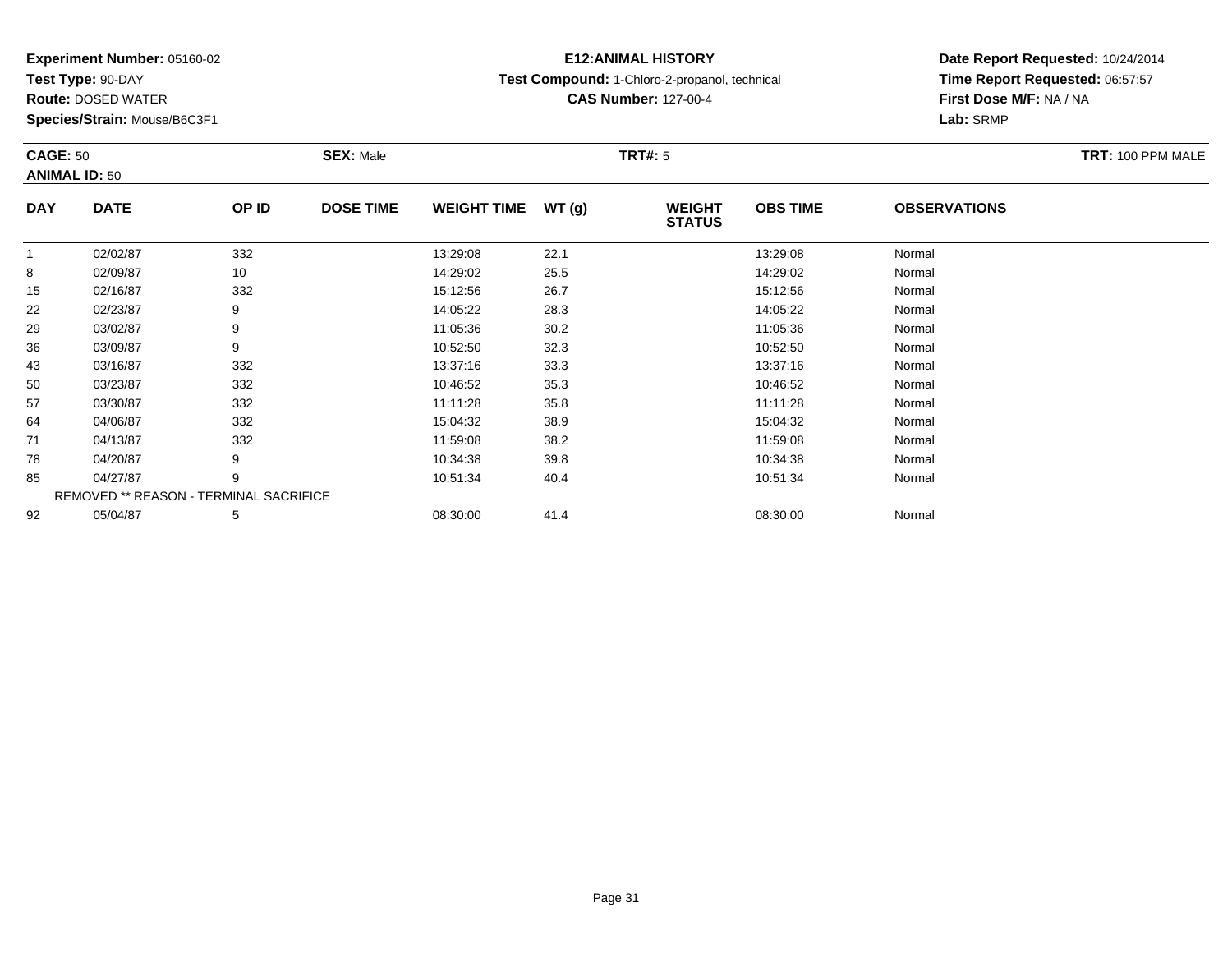**Test Type:** 90-DAY

71

78

85

92

**Route:** DOSED WATER

**Species/Strain:** Mouse/B6C3F1

REMOVED \*\* REASON - TERMINAL SACRIFICE

## **E12:ANIMAL HISTORY**

**Test Compound:** 1-Chloro-2-propanol, technical

**CAS Number:** 127-00-4

### **Date Report Requested:** 10/24/2014**Time Report Requested:** 06:57:57**First Dose M/F:** NA / NA**Lab:** SRMP

#### **CAGE:** 61 **SEX:** Male **TRT#:** <sup>7</sup> **TRT:** 330 PPM MALE**ANIMAL ID:** 61**DAY DATE OP IDDOSE TIME WEIGHT TIME WT** (g) **STATUSOBS TIME OBSERVATIONS** 11 02/02/87 332 13:32:10 23.5 13:32:10 Normal 88 02/09/87 10 14:31:18 26.2 14:31:18 Normal 155 02/16/87 332 332 15:17:30 20.3 5 15:17:30 5 15:17:30 222 02/23/87 9 9 14:11:08 29.0 12 14:11:08 14:12 14:08 Normal 299 03/02/87 9 11:16:28 29.9 11:16:28 Normal 366 03/09/87 9 9 11:02:24 31.8 11:03:24 11:02 11:02 11:02 11:02 11:02 11:02 11:02 1 433 03/16/87 332 32 13:48:28 32.4 32.4 32.4 33:48:28 Normal 500 03/23/87 332 11:20:02 34.0 11:20:02 Normal 577 03/30/87 332 11:42:20 34.9 11:42:20 Normal 644 04/06/87 332 30 15:40:18 35.8 35.8 15:40:18 35.8

1 04/13/87 332 332 12:17:16 37.5 12:17:16 12:17:16 Normal

8 04/20/87 9 9 10:57:52 37.0 10:57:52 10:57:52 Normal

5 04/27/87 9 9 11:10:34 38.6 11:10:34 11:10:34 Normal

2 05/04/87 5 5 08:30:00 38.7 08:30 08 08:30:00 38.7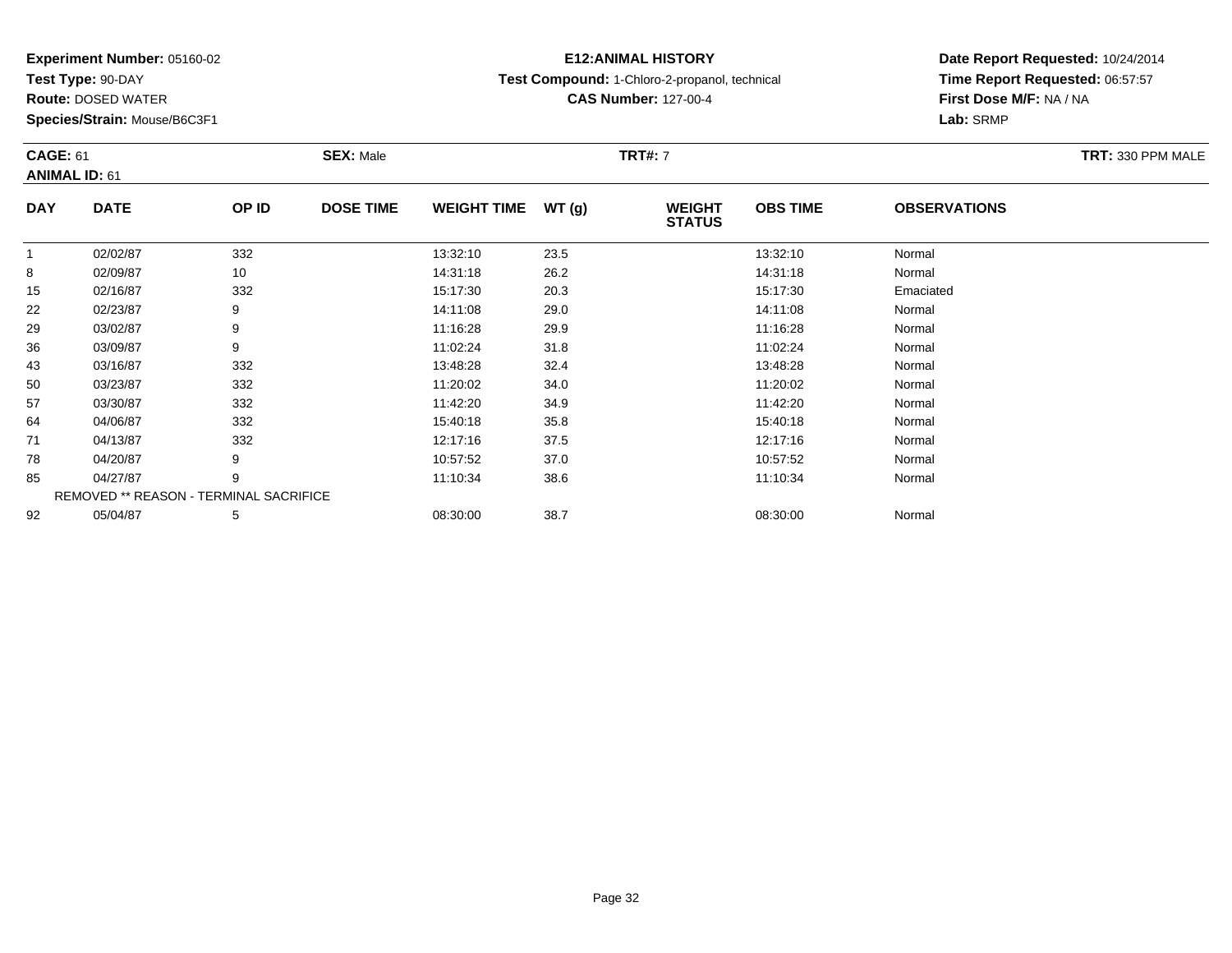**Test Type:** 90-DAY

50

57

64

71

78

85

92

**Route:** DOSED WATER

**Species/Strain:** Mouse/B6C3F1

REMOVED \*\* REASON - TERMINAL SACRIFICE

## **E12:ANIMAL HISTORY**

**Test Compound:** 1-Chloro-2-propanol, technical

**CAS Number:** 127-00-4

### **Date Report Requested:** 10/24/2014**Time Report Requested:** 06:57:57**First Dose M/F:** NA / NA**Lab:** SRMP

#### **CAGE:** 62 **SEX:** Male **TRT#:** <sup>7</sup> **TRT:** 330 PPM MALE**ANIMAL ID:** 62**DAY DATE OP IDDOSE TIME WEIGHT TIME WT** (g) **STATUSOBS TIME OBSERVATIONS** 11 02/02/87 332 13:33:52 25.1 13:33:52 Normal 88 02/09/87 10 14:32:14 27.5 14:32:14 Normal 155 02/16/87 332 332 15:20:22 28.6 5 15:20:22 15:20:22 Normal 222 02/23/87 9 9 14:12:20 30.4 14:12:20 14:12:20 Normal 299 03/02/87 9 9 11:17:24 32.8 11:17:24 11:17:24 Normal 366 03/09/87 9 11:03:10 34.6 11:03:10 Normal 43

3 03/16/87 332 3 13:49:40 34.8 34.8 33/16/87 33:49:40 34.8

0 03/23/87 332 11:21:06 36.8 11:21:06 Normal

7 03/30/87 332 11:43:40 37.9 11:43:40 Normal

4 04/06/87 332 30 15:41:44 39.3 15:41:44 39.3

1 04/13/87 332 332 12:18:16 40.2 1 12:08 12:18:16 5 12:18:16

8 04/20/87 9 9 10:58:42 41.0 10:58:42 9 10:58:42 9 10:58:42 Normal

5 04/27/87 9 9 11:11:48 43.0 11:00 11:11:48 Normal

2 05/04/87 5 5 08:30:00 43.6 08:30 08 08:30:00 5/04/87 Normal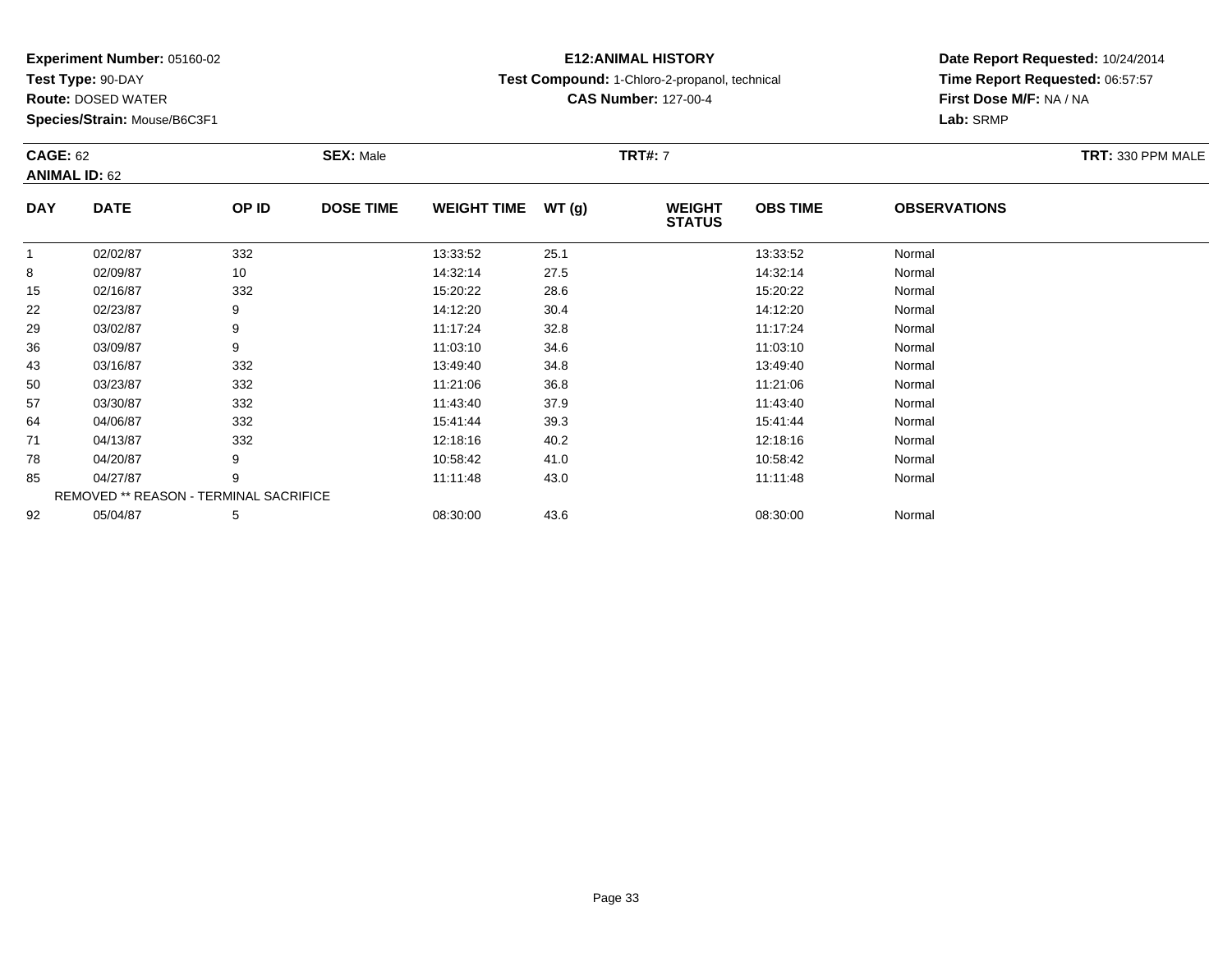**Test Type:** 90-DAY

**Route:** DOSED WATER

**Species/Strain:** Mouse/B6C3F1

## **E12:ANIMAL HISTORY**

**Test Compound:** 1-Chloro-2-propanol, technical

**CAS Number:** 127-00-4

### **Date Report Requested:** 10/24/2014 **Time Report Requested:** 06:57:57**First Dose M/F:** NA / NA**Lab:** SRMP

| <b>CAGE: 63</b> | <b>ANIMAL ID: 63</b>                   |       | <b>SEX: Male</b> |                                     |       | <b>TRT#: 7</b>                 |                 |                     | TRT: 330 PPM MALE |
|-----------------|----------------------------------------|-------|------------------|-------------------------------------|-------|--------------------------------|-----------------|---------------------|-------------------|
| <b>DAY</b>      | <b>DATE</b>                            | OP ID | <b>DOSE TIME</b> | <b>WEIGHT TIME</b>                  | WT(g) | <b>WEIGHT</b><br><b>STATUS</b> | <b>OBS TIME</b> | <b>OBSERVATIONS</b> |                   |
|                 | 02/02/87                               | 332   |                  | 13:35:28                            | 23.5  |                                | 13:35:28        | Normal              |                   |
| 8               | 02/09/87                               | 10    |                  | 14:33:18                            | 25.6  |                                | 14:33:18        | Normal              |                   |
| 15              | 02/16/87                               | 332   |                  | 15:21:58                            | 26.8  |                                | 15:21:58        | Normal              |                   |
| 22              | 02/23/87                               | 9     |                  | 14:13:02                            | 28.1  |                                | 14:13:02        | Normal              |                   |
| 29              | 03/02/87                               | 9     |                  | 11:18:12                            | 29.5  |                                | 11:18:12        | Normal              |                   |
| 36              | 03/09/87                               | 9     |                  | 11:03:56                            | 30.9  |                                | 11:03:56        | Normal              |                   |
| 43              | 03/16/87                               | 332   |                  | 13:50:52                            | 30.9  |                                | 13:50:52        | Normal              |                   |
| 47              | 03/20/87                               | 332   |                  | **NOTE-ANIMAL SACRIFICED ON 3-19-87 |       |                                | 11:11:34        |                     |                   |
|                 | REMOVED ** REASON - MORIBUND SACRIFICE |       |                  |                                     |       |                                |                 |                     |                   |
| 46              | 03/19/87                               | 332   |                  | 17:12:00                            | 31.0  |                                | 17:12:00        | Ataxia              |                   |
|                 |                                        |       |                  |                                     |       |                                |                 | Convulsion/Seizure  |                   |
|                 |                                        |       |                  |                                     |       |                                |                 | Hypoactivity        |                   |
|                 |                                        |       |                  |                                     |       |                                |                 | <b>Ruffled Fur</b>  |                   |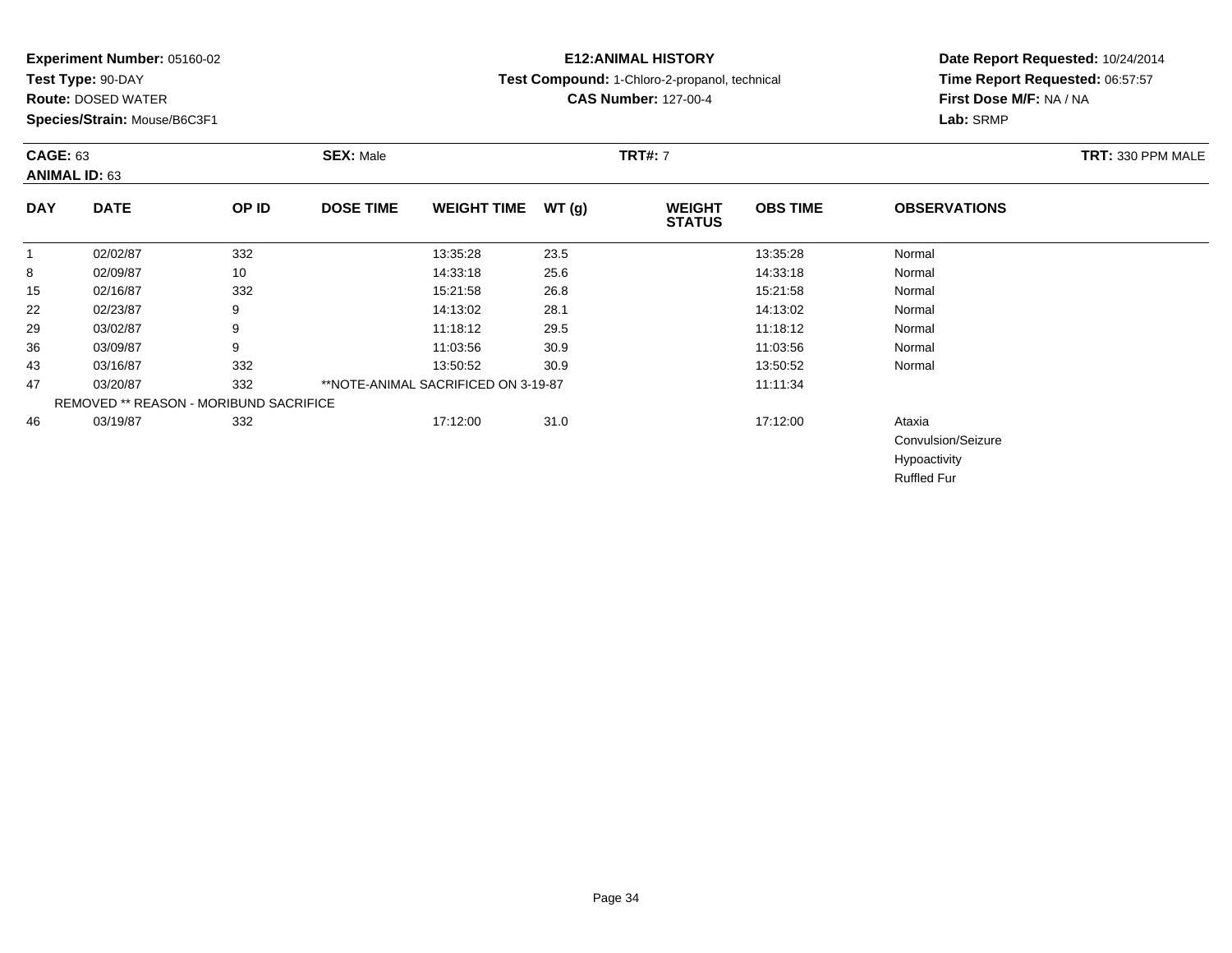**Test Type:** 90-DAY

**Route:** DOSED WATER

**Species/Strain:** Mouse/B6C3F1

## **E12:ANIMAL HISTORY**

**Test Compound:** 1-Chloro-2-propanol, technical

**CAS Number:** 127-00-4

### **Date Report Requested:** 10/24/2014**Time Report Requested:** 06:57:57**First Dose M/F:** NA / NA**Lab:** SRMP

### **CAGE:** 64 **SEX:** Male **TRT#:** <sup>7</sup> **TRT:** 330 PPM MALE**ANIMAL ID:** 64**DAY DATE OP IDDOSE TIME WEIGHT TIME WT** (g) **STATUSOBS TIME OBSERVATIONS** 11 02/02/87 332 13:38:42 13:38:42 Normal **8** 8 02/09/87 10 14:34:08 25.0 14:34:08 Normal 155 02/16/87 332 332 15:23:16 26.3 36.3 15:23:16 32/16/87 9 15:23:16 15:23:16 15:23:16

| ັບ | ULUUUU   | 1 V                                           | 14.04.00 | ZJ.U | 14.J4.VU | <b>TYOHIIGI</b> |
|----|----------|-----------------------------------------------|----------|------|----------|-----------------|
| 15 | 02/16/87 | 332                                           | 15:23:16 | 26.3 | 15:23:16 | Normal          |
| 22 | 02/23/87 | 9                                             | 14:14:14 | 28.3 | 14:14:14 | Normal          |
| 29 | 03/02/87 | 9                                             | 11:19:46 | 29.2 | 11:19:46 | Normal          |
| 36 | 03/09/87 | 9                                             | 11:04:48 | 30.8 | 11:04:48 | Normal          |
| 43 | 03/16/87 | 332                                           | 13:52:08 | 31.9 | 13:52:08 | Normal          |
| 50 | 03/23/87 | 332                                           | 11:22:26 | 33.1 | 11:22:26 | Normal          |
| 57 | 03/30/87 | 332                                           | 11:45:22 | 33.8 | 11:45:22 | Normal          |
| 64 | 04/06/87 | 332                                           | 15:46:12 | 35.8 | 15:46:12 | Normal          |
| 71 | 04/13/87 | 332                                           | 12:19:30 | 36.1 | 12:19:30 | Normal          |
| 78 | 04/20/87 | 9                                             | 11:00:30 | 37.3 | 11:00:30 | Normal          |
| 85 | 04/27/87 | 9                                             | 11:12:42 | 38.0 | 11:12:42 | Normal          |
|    |          | <b>REMOVED ** REASON - TERMINAL SACRIFICE</b> |          |      |          |                 |
| 92 | 05/04/87 | 5                                             | 08:30:00 | 37.3 | 08:30:00 | Normal          |
|    |          |                                               |          |      |          |                 |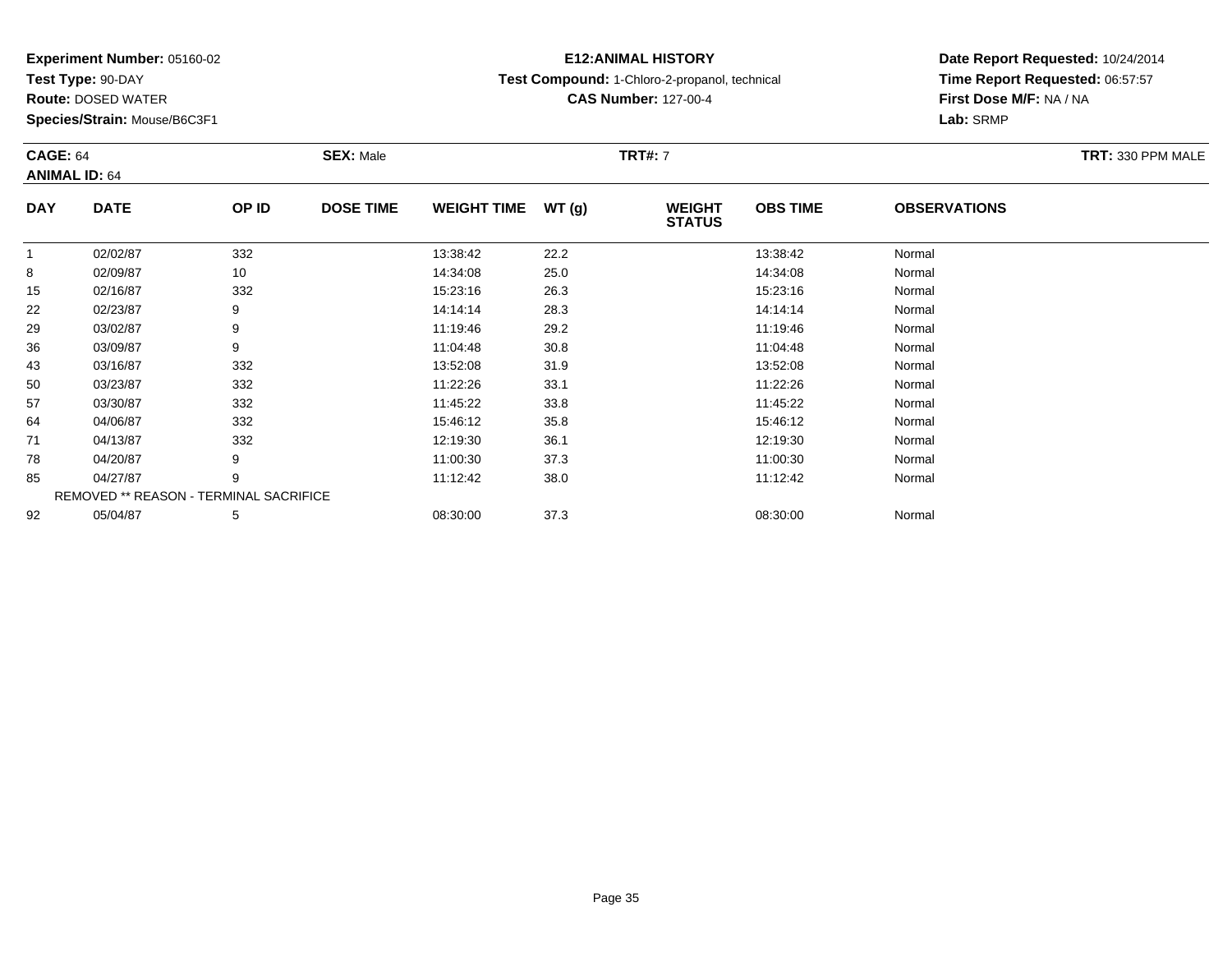**Test Type:** 90-DAY

71

78

85

92

**Route:** DOSED WATER

**Species/Strain:** Mouse/B6C3F1

REMOVED \*\* REASON - TERMINAL SACRIFICE

## **E12:ANIMAL HISTORY**

**Test Compound:** 1-Chloro-2-propanol, technical

**CAS Number:** 127-00-4

### **Date Report Requested:** 10/24/2014**Time Report Requested:** 06:57:57**First Dose M/F:** NA / NA**Lab:** SRMP

#### **CAGE:** 65 **SEX:** Male **TRT#:** <sup>7</sup> **TRT:** 330 PPM MALE**ANIMAL ID:** 65**DAY DATE OP IDDOSE TIME WEIGHT TIME WT** (g) **STATUSOBS TIME OBSERVATIONS** 11 02/02/87 332 13:40:10 23.3 13:40:10 Normal 88 10 14:35:44 Normal 155 02/16/87 332 332 15:24:44 26.7 332 332 332 332 332 332 3 45:24:44 3 45:24:44 3 45:24:44 3 5:24:44 5 5:24:44 222 02/23/87 9 9 14:15:16 27.8 12.15 14:15:16 14:15:16 Normal 299 03/02/87 9 9 11:20:50 29.1 11:20:50 11:20:50 11:20:50 11:20:50 Normal 366 03/09/87 9 11:05:36 30.4 11:05:36 Normal 433 03/16/87 332 332 13:53:28 31.1 351.1 354687 3328 Normal 500 03/23/87 332 11:27:46 33.6 11:27:46 Normal 577 03/30/87 332 11:46:42 35.1 11:46:42 Normal 644 04/06/87 332 332 15:44:40 37.2 5:44:40 15:44:40 Normal

1 04/13/87 332 332 12:20:14 39.1 12:30 39.1 12:20:14 Normal

8 04/20/87 9 9 10:59:36 40.0 10:59 10:00 10:59 10:00 10:59:36 Normal

5 04/27/87 9 9 11:13:34 41.1 11:13:34 11:13:34 Normal

2 05/04/87 5 5 08:30:00 41.4 0 08:30 08 08:30:00 5/04/87 Normal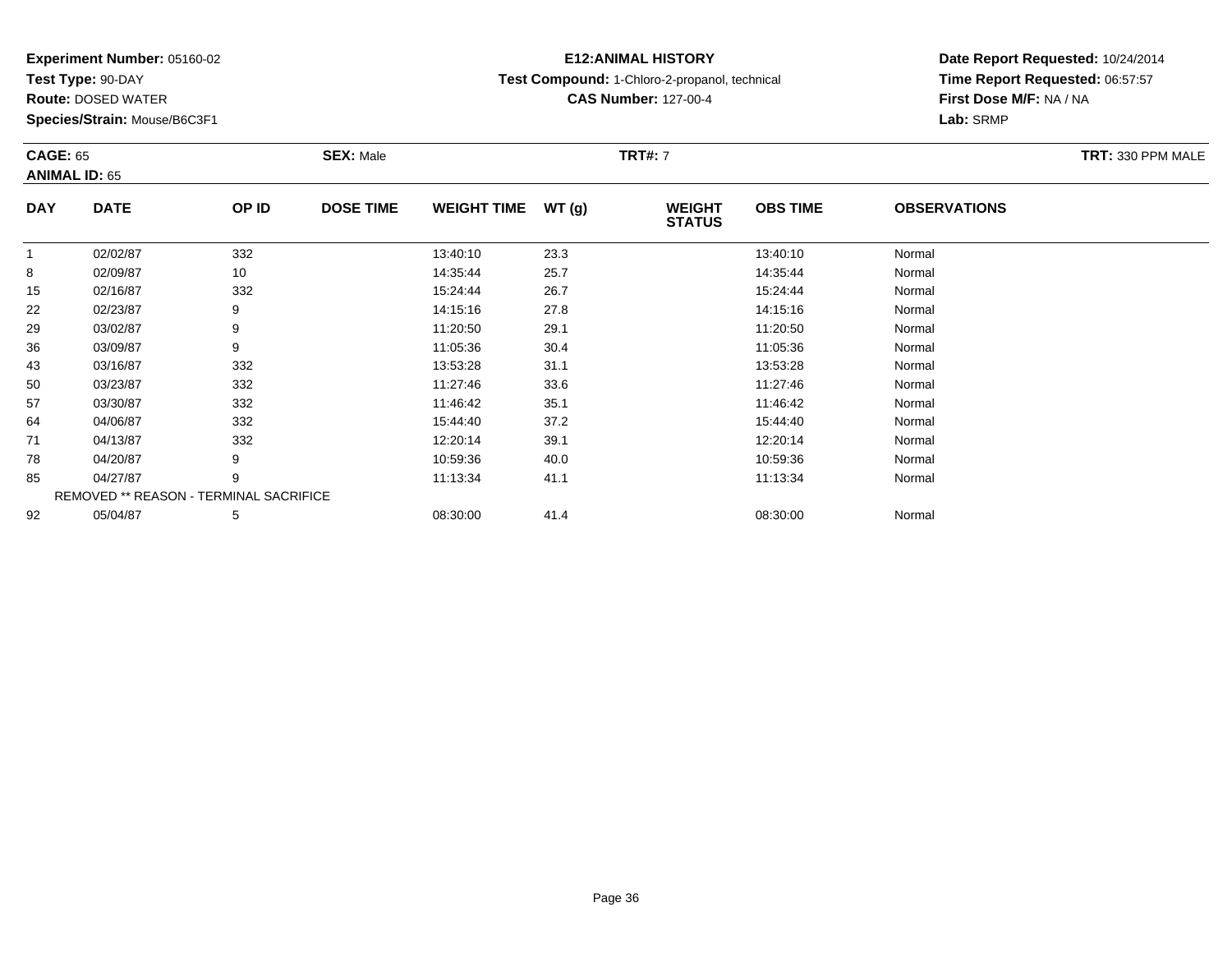**Test Type:** 90-DAY

64

71

78

85

92

**Route:** DOSED WATER

**Species/Strain:** Mouse/B6C3F1

REMOVED \*\* REASON - TERMINAL SACRIFICE

## **E12:ANIMAL HISTORY**

**Test Compound:** 1-Chloro-2-propanol, technical

**CAS Number:** 127-00-4

## **Date Report Requested:** 10/24/2014**Time Report Requested:** 06:57:57**First Dose M/F:** NA / NA**Lab:** SRMP

#### **CAGE:** 66 **SEX:** Male **TRT#:** <sup>7</sup> **TRT:** 330 PPM MALE**ANIMAL ID:** 66**DAY DATE OP IDDOSE TIME WEIGHT TIME WT** (g) **STATUSOBS TIME OBSERVATIONS** 11 02/02/87 332 13:42:04 23.0 13:42:04 Normal 88 02/09/87 10 14:36:44 25.9 14:36:44 Normal 155 02/16/87 332 332 15:26:00 28.1 56 15:26:00 32/5:26:00 Normal 222 02/23/87 9 9 14:16:20 30.2 12 14:16:20 14:16:20 Normal 299 03/02/87 9 9 11:21:48 32.5 11:21:48 11:21:48 Normal 366 03/09/87 9 11:08:08 34.9 11:08:08 Normal 433 03/16/87 332 35.1 336.1 336.1 35.1 35.57:48 35.1 35.57:48 35.1 500 03/23/87 332 11:26:08 37.7 11:26:08 Normal 577 03/30/87 332 11:48:22 38.9 11:48:22 Normal

4 04/06/87 332 30 15:43:18 40.9 40.9 15:43:18 15:43:18 Normal

1 04/13/87 332 332 12:21:06 43.7 337 12:21:06 54/13/87 Normal

8 04/20/87 9 9 10:48:46 41.6 10:48:46 10:48:46 10:48:46 Normal

5 04/27/87 9 9 11:05:54 44.1 105.54 11:05:54 Normal

2 05/04/87 5 5 08:30:00 47.3 07 08:30:00 08:30:00 08:30:00 08:30:00 08:30:00 08:30:00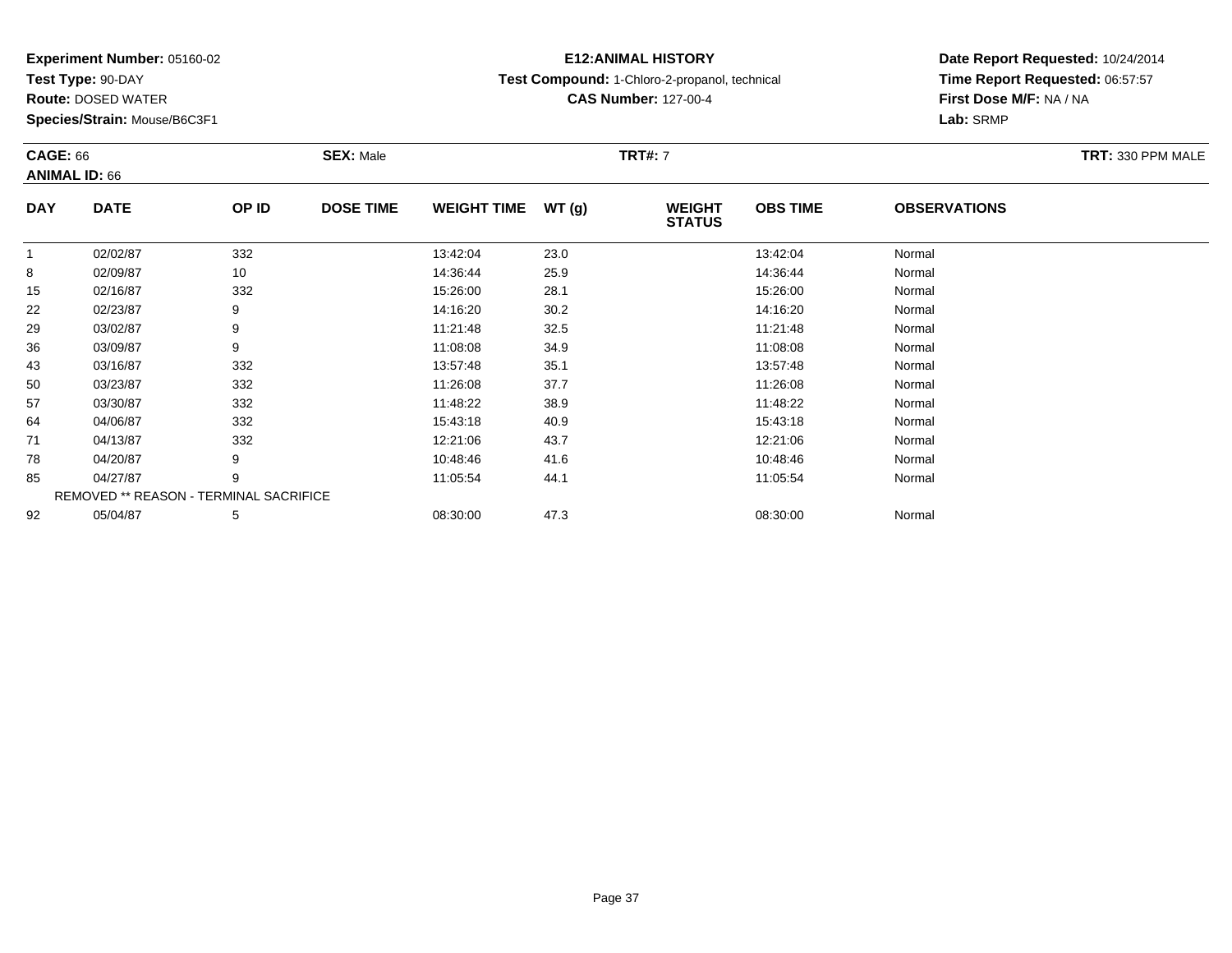**Test Type:** 90-DAY

**Route:** DOSED WATER

**Species/Strain:** Mouse/B6C3F1

## **E12:ANIMAL HISTORY**

**Test Compound:** 1-Chloro-2-propanol, technical

**CAS Number:** 127-00-4

## **Date Report Requested:** 10/24/2014 **Time Report Requested:** 06:57:57**First Dose M/F:** NA / NA**Lab:** SRMP

#### **CAGE:** 67 **SEX:** Male **TRT#:** <sup>7</sup> **TRT:** 330 PPM MALE**ANIMAL ID:** 67**DAY DATE OP IDDOSE TIME WEIGHT TIME WT** (g) **STATUSOBS TIME OBSERVATIONS** 11 02/02/87 332 13:45:38 22.1 13:45:38 Normal  $\sim$ 8 14:38:10 Normal 155 02/16/87 332 332 15:27:22 25.2 352 15:27:22 15:27:22 Normal 22

| 8  | 02/09/87 | 10                                            | 14:38:10 | 24.2 | 14:38:10 | Normal |  |
|----|----------|-----------------------------------------------|----------|------|----------|--------|--|
| 15 | 02/16/87 | 332                                           | 15:27:22 | 25.2 | 15:27:22 | Normal |  |
| 22 | 02/23/87 | 9                                             | 14:20:10 | 26.9 | 14:20:10 | Normal |  |
| 29 | 03/02/87 | 9                                             | 11:23:38 | 27.7 | 11:23:38 | Normal |  |
| 36 | 03/09/87 | 9                                             | 11:07:20 | 28.0 | 11:07:20 | Normal |  |
| 43 | 03/16/87 | 332                                           | 13:56:14 | 29.2 | 13:56:14 | Normal |  |
| 50 | 03/23/87 | 332                                           | 11:24:42 | 28.1 | 11:24:42 | Normal |  |
| 57 | 03/30/87 | 332                                           | 11:49:46 | 29.8 | 11:49:46 | Normal |  |
| 64 | 04/06/87 | 332                                           | 15:32:36 | 30.4 | 15:32:36 | Normal |  |
| 71 | 04/13/87 | 332                                           | 12:13:36 | 31.3 | 12:13:36 | Normal |  |
| 78 | 04/20/87 | 9                                             | 10:49:34 | 32.4 | 10:49:34 | Normal |  |
| 85 | 04/27/87 | 9                                             | 11:06:46 | 33.2 | 11:06:46 | Normal |  |
|    |          | <b>REMOVED ** REASON - TERMINAL SACRIFICE</b> |          |      |          |        |  |
| 92 | 05/04/87 | 5                                             | 08:30:00 | 34.8 | 08:30:00 | Normal |  |
|    |          |                                               |          |      |          |        |  |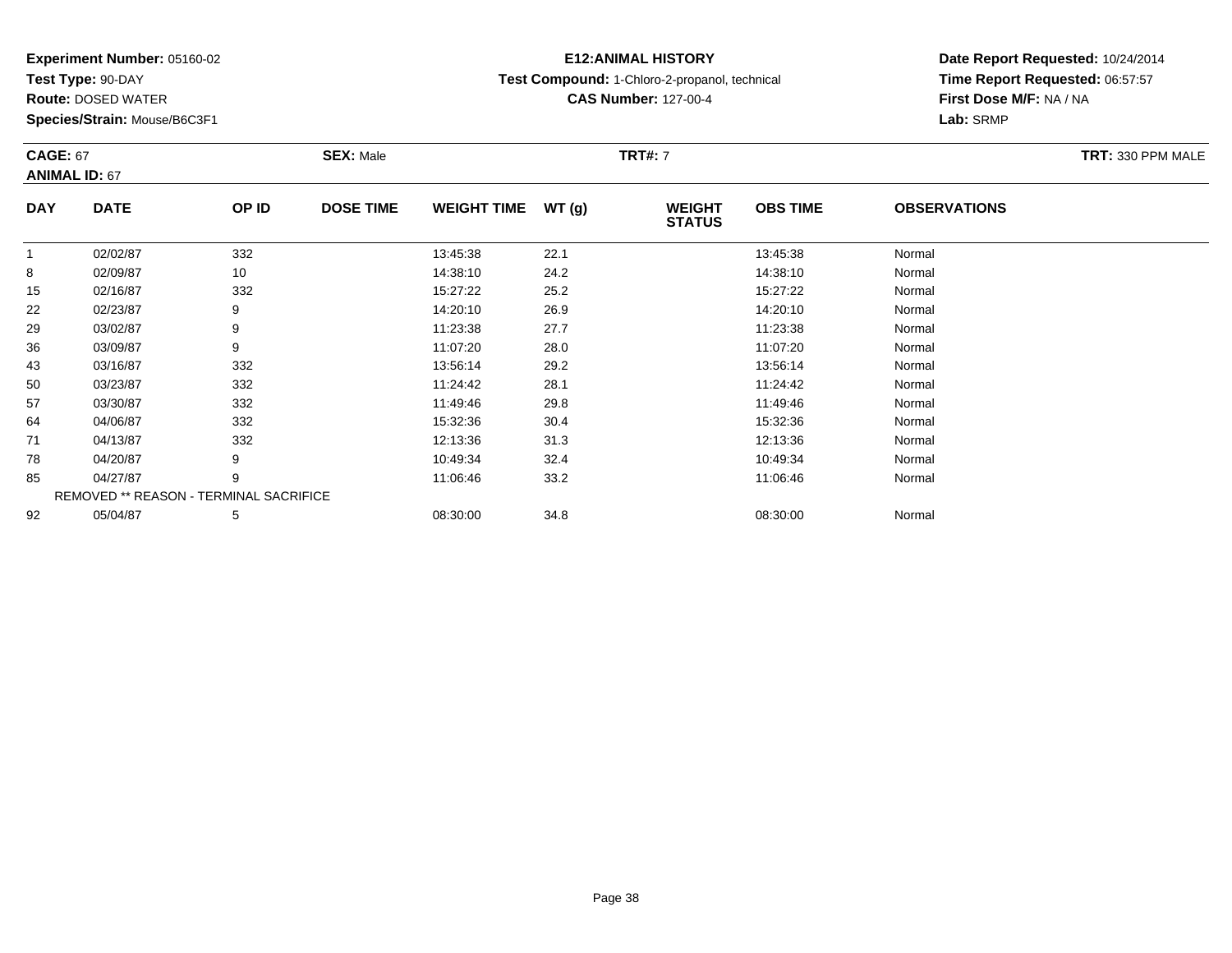**Test Type:** 90-DAY

78

85

92

**Route:** DOSED WATER

**Species/Strain:** Mouse/B6C3F1

REMOVED \*\* REASON - TERMINAL SACRIFICE

## **E12:ANIMAL HISTORY**

**Test Compound:** 1-Chloro-2-propanol, technical

**CAS Number:** 127-00-4

## **Date Report Requested:** 10/24/2014**Time Report Requested:** 06:57:57**First Dose M/F:** NA / NA**Lab:** SRMP

#### **CAGE:** 68 **SEX:** Male **TRT#:** <sup>7</sup> **TRT:** 330 PPM MALE**ANIMAL ID:** 68**DAY DATE OP IDDOSE TIME WEIGHT TIME WT** (g) **STATUSOBS TIME OBSERVATIONS** 11 02/02/87 332 13:49:24 24.0 13:49:24 Normal 88 02/09/87 10 14:39:36 27.5 14:39:36 Normal 155 02/16/87 332 382 15:28:46 28.1 352 332 332 35:28:46 361 35:28:46 35:28:46 35:28:46 222 02/23/87 9 9 14:10:10 29.2 14:00 14:00 14:00 14:00 14:00 Normal 299 03/02/87 9 9 11:14:46 31.2 11:14:46 11:14:46 Normal 366 03/09/87 9 11:01:34 33.3 11:01:34 Normal 433 03/16/87 332 3 13:47:00 31.0 31.0 33/47:00 33147:00 3 13:47:00 3 13:47:00 3 13:47:00 500 03/23/87 332 11:18:58 33.5 11:18:58 Normal 577 03/30/87 332 11:41:14 36.0 11:41:14 Normal 644 04/06/87 332 332 15:37:50 37.4 37.4 15:37:50 Normal 71

1 04/13/87 332 332 12:16:24 38.9 13.16 12:16:24 Normal

8 04/20/87 9 9 10:56:44 40.3 10:56:44 10:56:44 10:56:44 Normal

5 04/27/87 9 9 11:09:28 41.5 11:09 11:09 11:09 11:09 11:09 11:09 11:09 128 11:09:28

2 05/04/87 5 5 08:30:00 42.6 08:30 08 08:30:00 5/04/87 Normal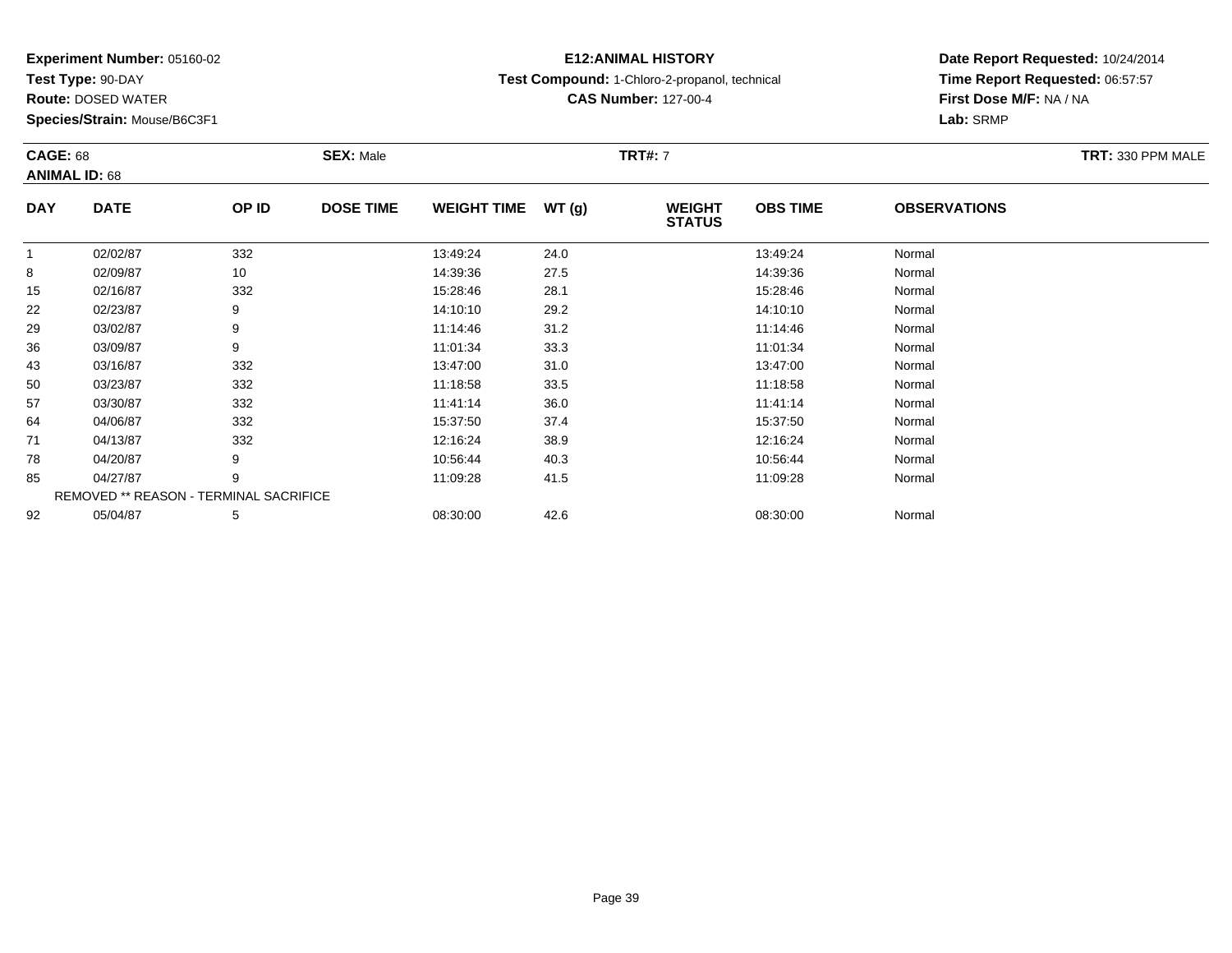**Test Type:** 90-DAY

78

85

92

**Route:** DOSED WATER

**Species/Strain:** Mouse/B6C3F1

REMOVED \*\* REASON - TERMINAL SACRIFICE

## **E12:ANIMAL HISTORY**

**Test Compound:** 1-Chloro-2-propanol, technical

**CAS Number:** 127-00-4

## **Date Report Requested:** 10/24/2014**Time Report Requested:** 06:57:57**First Dose M/F:** NA / NA**Lab:** SRMP

#### **CAGE:** 69 **SEX:** Male **TRT#:** <sup>7</sup> **TRT:** 330 PPM MALE**ANIMAL ID:** 69**DAY DATE OP IDDOSE TIME WEIGHT TIME WT** (g) **STATUSOBS TIME OBSERVATIONS** 11 02/02/87 332 13:52:00 22.0 13:52:00 Normal 88 14:40:32 Normal 155 02/16/87 332 15:30:00 25.0 15:30:00 15:30:00 15:30:00 Normal 222 02/23/87 9 9 14:18:06 26.2 15 14:18:06 26.2 14:18:06 Normal 299 03/02/87 9 9 11:12:44 26.8 11:12:44 11:12:44 11:12:44 Normal 366 03/09/87 9 9 11:00:50 28.0 128.0 11:00:50 11:00:50 Normal 433 03/16/87 332 332 13:45:28 29.1 331 332 3 13:45:28 3 29.1 500 03/23/87 332 11:18:02 30.1 11:18:02 Normal 577 03/30/87 332 11:40:06 30.8 11:40:06 Normal 644 04/06/87 332 332 15:36:10 32.8 15:36:10 32.8 15:36:10 Normal 71

1 04/13/87 332 332 12:15:34 33.9 13.15:34 12:15:34 Normal

8 04/20/87 9 9 10:55:28 33.2 10:55:28 10:55:28 Normal

5 04/27/87 9 9 11:08:32 33.3 11:08:32 11:08:32 Normal

2 05/04/87 5 5 08:30:00 35.9 08:30 00 35.9 08:30:00 08:30:00 08:30:00 08:30:00 08:30:00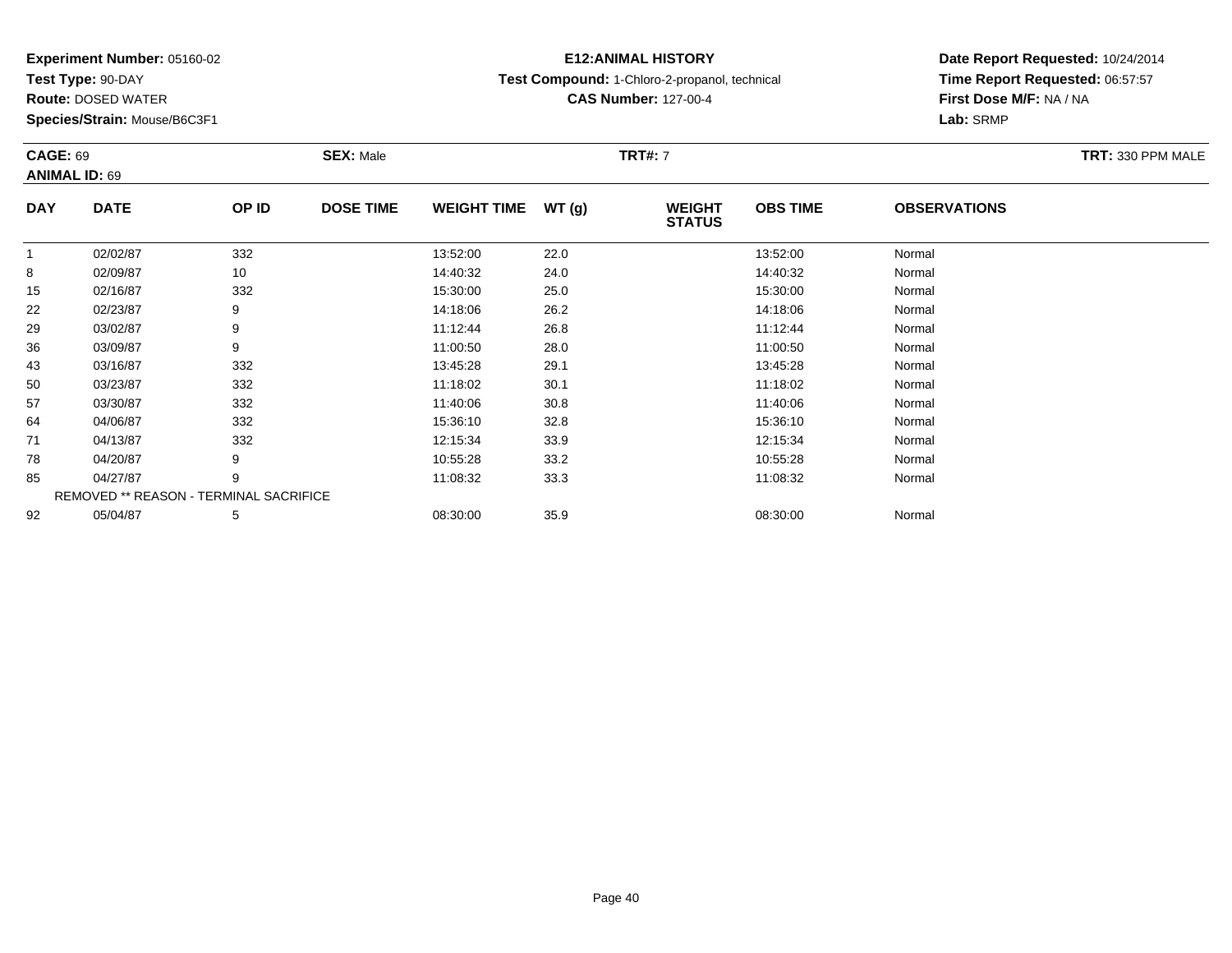**Test Type:** 90-DAY

**Route:** DOSED WATER

**Species/Strain:** Mouse/B6C3F1

REMOVED \*\* REASON - TERMINAL SACRIFICE

## **E12:ANIMAL HISTORY**

**Test Compound:** 1-Chloro-2-propanol, technical

**CAS Number:** 127-00-4

**Date Report Requested:** 10/24/2014**Time Report Requested:** 06:57:57**First Dose M/F:** NA / NA**Lab:** SRMP

|            | <b>CAGE: 70</b><br><b>ANIMAL ID: 70</b> |       | <b>SEX: Male</b> |                    |       | <b>TRT#: 7</b>                 |                 | TRT: 330 PPM MALE   |  |
|------------|-----------------------------------------|-------|------------------|--------------------|-------|--------------------------------|-----------------|---------------------|--|
| <b>DAY</b> | <b>DATE</b>                             | OP ID | <b>DOSE TIME</b> | <b>WEIGHT TIME</b> | WT(q) | <b>WEIGHT</b><br><b>STATUS</b> | <b>OBS TIME</b> | <b>OBSERVATIONS</b> |  |
|            | 02/02/87                                | 332   |                  | 13:53:42           | 22.7  |                                | 13:53:42        | Normal              |  |
| 8          | 02/09/87                                | 10    |                  | 14:41:54           | 25.8  |                                | 14:41:54        | Normal              |  |
| 15         | 02/16/87                                | 332   |                  | 15:31:52           | 27.1  |                                | 15:31:52        | Normal              |  |
| 22         | 02/23/87                                | 9     |                  | 14:19:18           | 28.5  |                                | 14:19:18        | Normal              |  |
| 29         | 03/02/87                                | 9     |                  | 11:22:40           | 30.3  |                                | 11:22:40        | Normal              |  |
| 36         | 03/09/87                                | 9     |                  | 11:06:30           | 31.7  |                                | 11:06:30        | Normal              |  |
| 43         | 03/16/87                                | 332   |                  | 13:55:00           | 32.4  |                                | 13:55:00        | Normal              |  |

3 03/16/87 332 332 13:55:00 32.4 32.4 3355:00 332.55:00 3318 3

0 03/23/87 332 11:17:00 33.6 11:17:00 Normal

7 03/30/87 332 11:36:18 35.1 11:36:18 Normal

4 04/06/87 332 332 15:34:10 37.0 37.0 35:34:10 534:10 Normal

1 04/13/87 332 332 12:14:34 38.3 12:00 12:14:34 Normal

8 04/20/87 9 9 10:51:02 38.9 10:51:02 38.9 10:51:02 Normal

5 04/27/87 9 9 11:07:36 39.8 11:07:36 11:07:36 11:07:36 Normal

2 05/04/87 5 5 08:30:00 41.1 08:30 08:30:00 08:30:00 08:30:00 08:30:00 08:30:00

50

57

64

71

78

85

92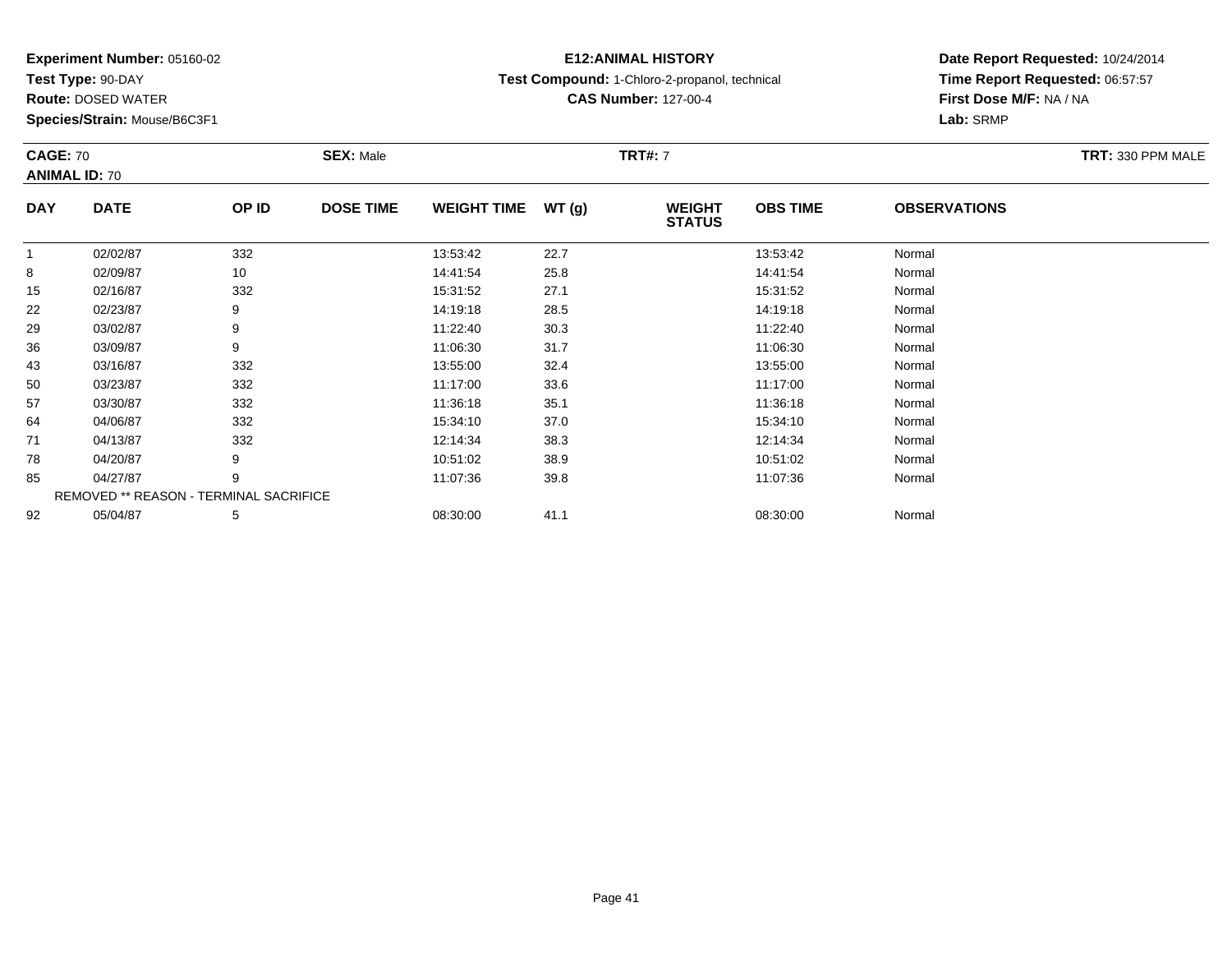**Test Type:** 90-DAY

85

92

**Route:** DOSED WATER

**Species/Strain:** Mouse/B6C3F1

REMOVED \*\* REASON - TERMINAL SACRIFICE

## **E12:ANIMAL HISTORY**

**Test Compound:** 1-Chloro-2-propanol, technical

**CAS Number:** 127-00-4

## **Date Report Requested:** 10/24/2014**Time Report Requested:** 06:57:57**First Dose M/F:** NA / NA**Lab:** SRMP

#### **CAGE:** 81 **SEX:** Male **TRT#:** <sup>9</sup> **TRT:** 1000 PPMMALE**ANIMAL ID:** 81**DAY DATE OP IDDOSE TIME WEIGHT TIME WT** (g) **STATUSOBS TIME OBSERVATIONS** 11 02/02/87 332 13:57:54 23.0 13:57:54 Normal 88 02/09/87 10 14:48:40 25.1 14:48:40 Normal 15 02/16/87 <sup>332</sup> 15:34:14 27.3 15:34:14 Normal 222 02/23/87 9 9 13:00:50 29.1 13:00 13:00 13:00 13:00:50 13:00:50 Normal 299 03/02/87 9 9 10:19:20 31.3 10:30 10:19 10:19 10:19 10:19 10:19:20 10:19:20 Normal 366 03/09/87 9 10:11:56 32.1 10:11:56 Normal 433 03/16/87 332 11:12:38 33.8 11:12:38 Normal 500 03/23/87 332 11:53:28 35.5 11:53:28 Normal 577 03/30/87 332 12:12:20 36.9 12:12:20 Normal 644 04/06/87 332 30 14:13:28 39.2 39.2 14:13:28 Normal 711 04/13/87 332 30 11:20:28 38.6 11:20:28 11:20:28 Normal 78

8 04/20/87 10 10 11:39:12 43.5 11:39 10 11:39:12 10 11:39:12 11:39:12 11:39:12 11:39

5 04/27/87 9 9 11:33:18 41.4 1.4 11:33:18 11:33:18 Normal

2 05/04/87 5 5 08:30:00 42.4 08:40 08:30:00 08:00 08:30:00 08:30:00 08:30:00 08:30:00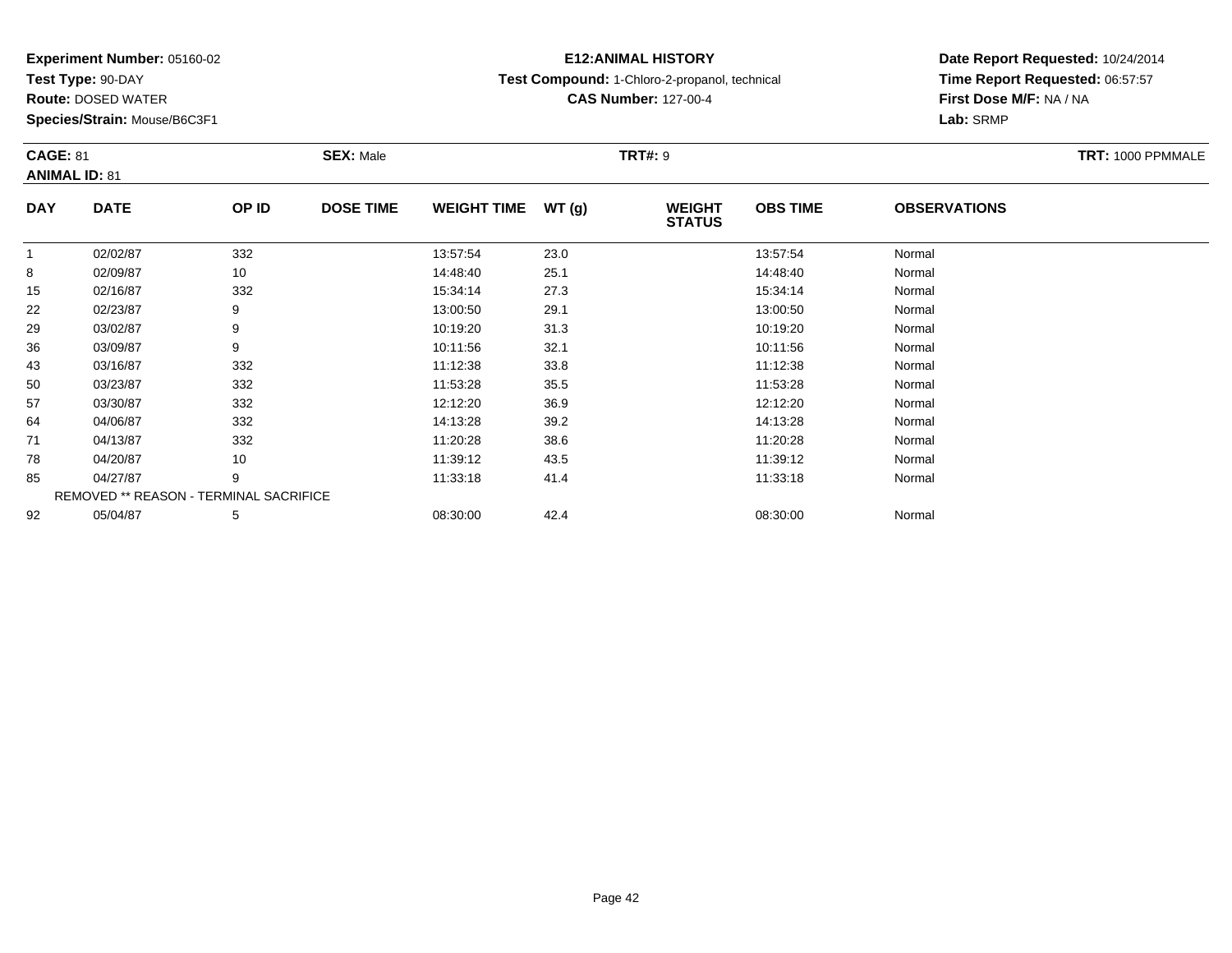**Test Type:** 90-DAY

## **E12:ANIMAL HISTORY**

**Test Compound:** 1-Chloro-2-propanol, technical

**CAS Number:** 127-00-4

**Date Report Requested:** 10/24/2014**Time Report Requested:** 06:57:57**First Dose M/F:** NA / NA**Lab:** SRMP

#### **CAGE:** 82 **SEX:** Male **TRT#:** <sup>9</sup> **TRT:** 1000 PPMMALE**ANIMAL ID:** 82**DAY DATE OP IDDOSE TIME WEIGHT TIME WT** (g) **STATUSOBS TIME OBSERVATIONS** 11 02/02/87 332 14:02:28 23.1 14:02:28 Normal 88 14:49:42 Normal 155 02/16/87 332 332 15:35:46 27.2 352 5 35:46 15:35:46 Aormal 222 02/23/87 9 9 13:02:16 28.4 13:02 13:02 13:02 14 13:02 16 13:02:16 Normal 299 03/02/87 9 9 10:20:16 24.0 12.0 10 10:20:16 10:20:16 Normal 366 03/09/87 9 9 10:12:44 30.8 10:12 10:12 10:12 10:12 10:12 10:12:44 10:12:44 433 03/16/87 332 11:13:56 32.8 11:13:56 Normal 500 03/23/87 332 11:54:42 34.0 11:54:42 Normal 577 03/30/87 332 332 12:13:50 35.2 35.2 12:13:50 35.2 33/30/87 644 04/06/87 332 332 14:15:00 37.2 15:00 14:15:00 15 14:15:00 711 04/13/87 332 332 11:22:04 37.3 11:32 11:32 11:32 11:32 11:32:04 Normal 788 04/20/87 10 10 11:40:20 38.7 11:40:20 11:40:20 Normal 855 04/27/87 9 9 11:33:52 39.4 19:33:52 11:33:52 Normal REMOVED \*\* REASON - TERMINAL SACRIFICE922 05/04/87 5 5 08:30:00 40.1 08:30 08 08:30:00 5/04/87 Normal

#### **Route:** DOSED WATER

**Species/Strain:** Mouse/B6C3F1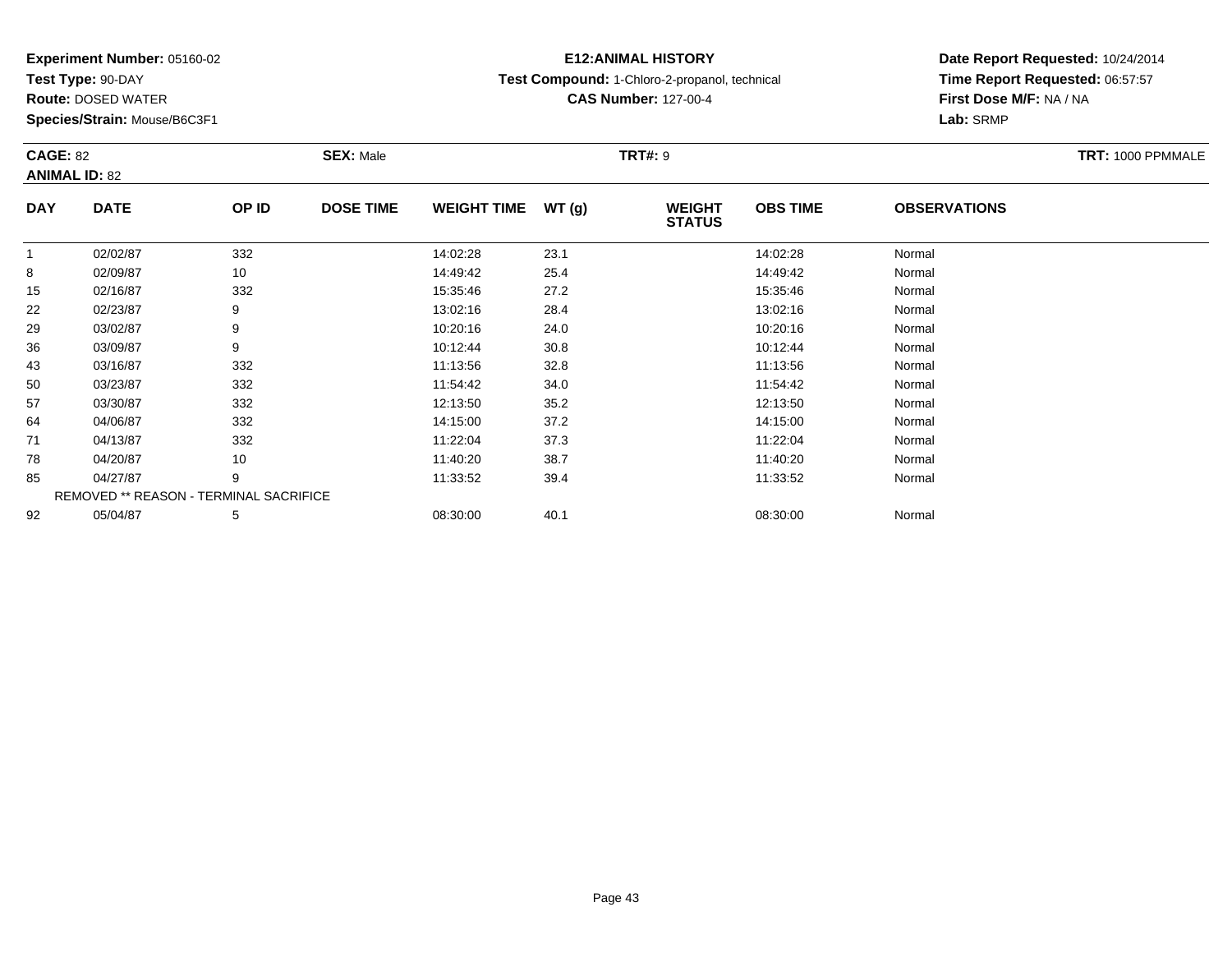**Test Type:** 90-DAY

85

92

**Route:** DOSED WATER

**Species/Strain:** Mouse/B6C3F1

REMOVED \*\* REASON - TERMINAL SACRIFICE

## **E12:ANIMAL HISTORY**

**Test Compound:** 1-Chloro-2-propanol, technical

**CAS Number:** 127-00-4

### **Date Report Requested:** 10/24/2014**Time Report Requested:** 06:57:57**First Dose M/F:** NA / NA**Lab:** SRMP

#### **CAGE:** 83 **SEX:** Male **TRT#:** <sup>9</sup> **TRT:** 1000 PPMMALE**ANIMAL ID:** 83**DAY DATE OP IDDOSE TIME WEIGHT TIME WT** (g) **STATUSOBS TIME OBSERVATIONS** 11 02/02/87 332 14:04:48 24.7 14:04:48 Normal 88 10 14:50:48 Normal 155 02/16/87 332 15:37:10 28.4 15:47 15:37:10 O2/16/87 Normal 222 02/23/87 9 9 13:03:20 29.2 13:03:20 13:03 13:03 13:03 13:03:20 Normal 299 03/02/87 9 9 10:21:38 29.9 12.9 10:21:38 29.9 366 03/09/87 9 9 10:13:44 29.7 10:13:44 10:13:44 10:13:44 Normal 433 03/16/87 332 11:15:28 30.8 11:15:28 Normal 500 03/23/87 332 11:56:36 32.6 11:56:36 Normal 577 03/30/87 332 32 12:14:50 34.8 12:14:50 12:14:50 Normal 644 04/06/87 332 30 14:16:34 36.2 36.2 14:16:34 Normal 711 04/13/87 332 332 11:23:10 36.7 36.7 11:23:10 36.7 11:23:10 788 04/20/87 10 11:43:38 37.8 11:43:38 Normal

5 04/27/87 9 9 11:35:44 39.2 11:35:44 11:35:44 11:35:44 Normal

2 05/04/87 5 5 08:30:00 40.5 05/04/87 Normal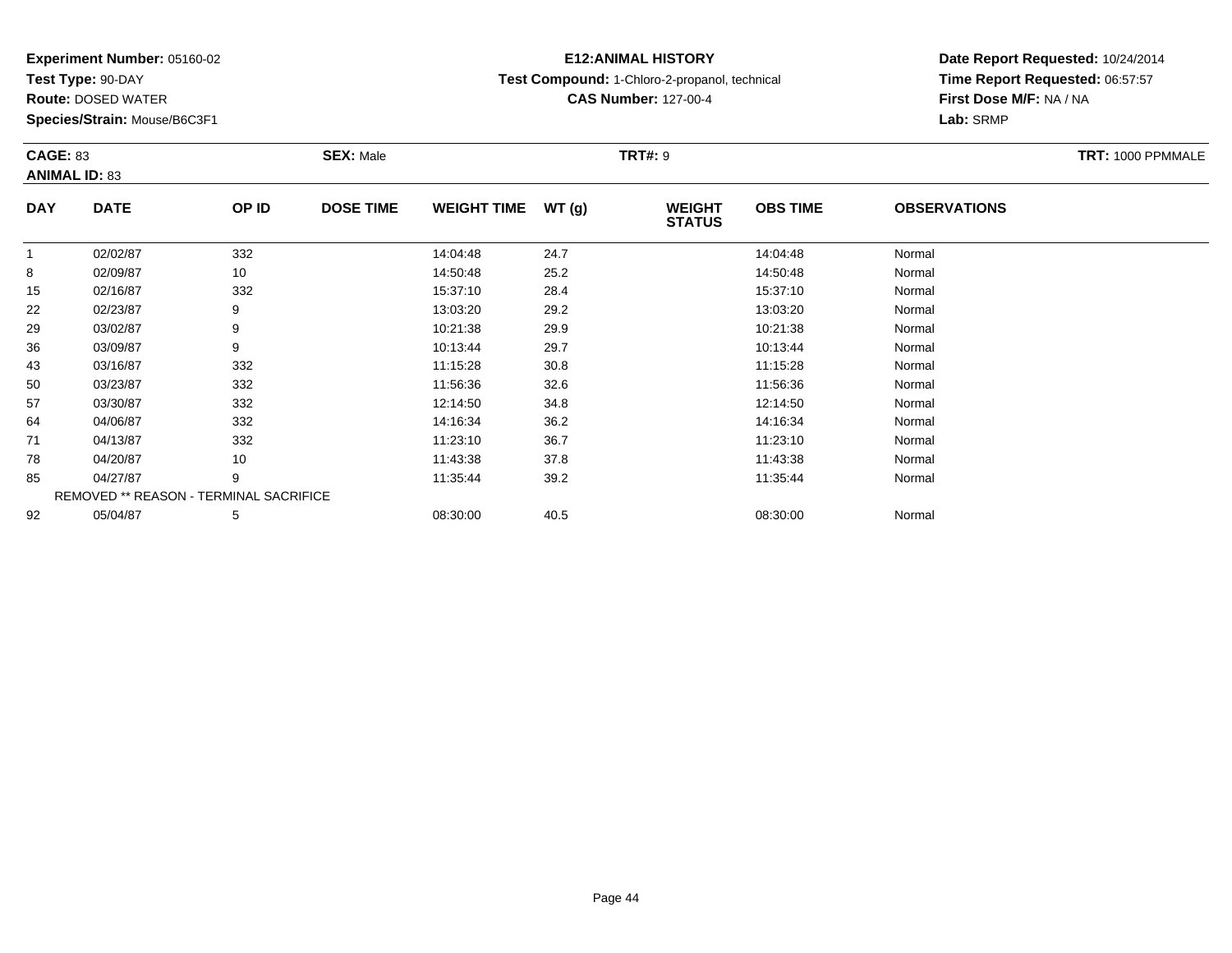**Test Type:** 90-DAY

**Route:** DOSED WATER

**Species/Strain:** Mouse/B6C3F1

## **E12:ANIMAL HISTORY**

**Test Compound:** 1-Chloro-2-propanol, technical

**CAS Number:** 127-00-4

**Date Report Requested:** 10/24/2014**Time Report Requested:** 06:57:57**First Dose M/F:** NA / NA**Lab:** SRMP

#### **CAGE:** 84 **SEX:** Male **TRT#:** <sup>9</sup> **TRT:** 1000 PPMMALE**ANIMAL ID:** 84**DAY DATE OP IDDOSE TIME WEIGHT TIME WT** (g) **STATUSOBS TIME OBSERVATIONS** 11 02/02/87 332 14:09:10 22.5 14:09:10 Normal 88 02/09/87 10 14:52:38 25.1 14:52:38 Normal 155 02/16/87 332 32 15:38:32 26.2 352 35:32 15:38:32 5 02/16/87 222 02/23/87 9 9 13:04:16 27.0 13:04 13:04 13:04:16 13:04:16 13:04:16 299 03/02/87 9 9 10:23:00 28.6 10:23:00 10:23:00 10:23:00 Normal 366 03/09/87 9 9 10:15:08 29.0 10:19 10:19 10:19 10:19 10:15:08 Normal 433 03/16/87 332 11:16:54 29.8 11:16:54 Normal 500 03/23/87 332 11:57:48 30.7 11:57:48 Normal 57 03/30/87 <sup>332</sup> 12:15:54 32.0 12:15:54 Normal 644 04/06/87 332 32 14:21:50 33.0 4 4 14:21:50 Normal 711 04/13/87 332 32 11:24:02 34.3 11:34.02 11:24:02 Normal 788 04/20/87 10 10 11:42:38 34.6 11:42:38 11:42:38 Normal 855 04/27/87 9 9 11:35:06 35.3 11:35:06 11:35:06 11:35:06 Normal REMOVED \*\* REASON - TERMINAL SACRIFICE922 05/04/87 5 5 08:30:00 36.1 08:30 00 08:30:00 36.1 08:30:00 08:30:00 Normal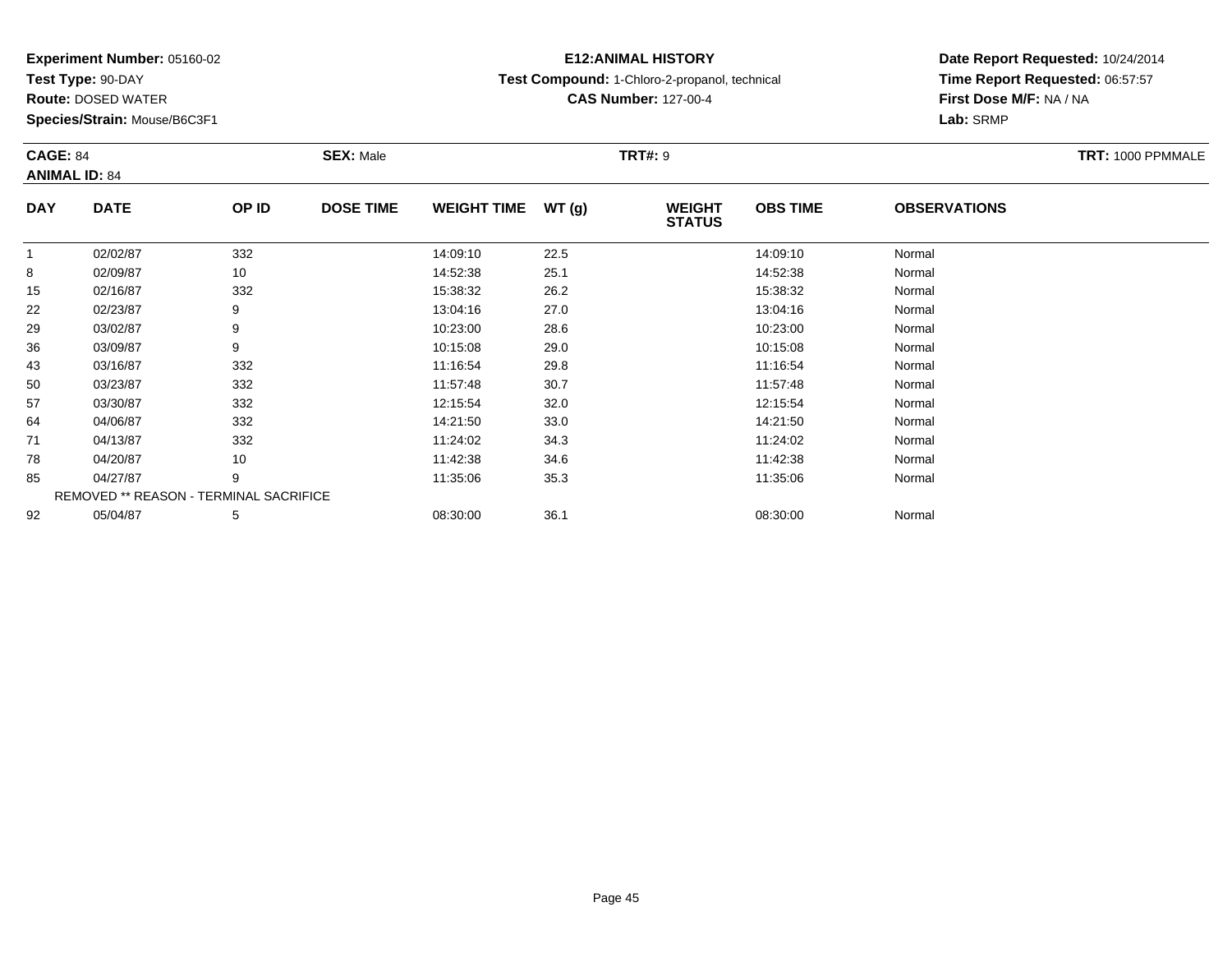**Test Type:** 90-DAY

**Route:** DOSED WATER

**Species/Strain:** Mouse/B6C3F1

# **E12:ANIMAL HISTORY**

**Test Compound:** 1-Chloro-2-propanol, technical

**CAS Number:** 127-00-4

|            | <b>CAGE: 85</b><br><b>ANIMAL ID: 85</b>       |       | <b>SEX: Male</b> |                    |       | <b>TRT#: 9</b>                 | TRT: 1000 PPMMALE |                     |  |
|------------|-----------------------------------------------|-------|------------------|--------------------|-------|--------------------------------|-------------------|---------------------|--|
| <b>DAY</b> | <b>DATE</b>                                   | OP ID | <b>DOSE TIME</b> | <b>WEIGHT TIME</b> | WT(g) | <b>WEIGHT</b><br><b>STATUS</b> | <b>OBS TIME</b>   | <b>OBSERVATIONS</b> |  |
| 1          | 02/02/87                                      | 332   |                  | 14:11:44           | 22.2  |                                | 14:11:44          | Normal              |  |
| 8          | 02/09/87                                      | 10    |                  | 14:53:30           | 24.6  |                                | 14:53:30          | Normal              |  |
| 15         | 02/16/87                                      | 332   |                  | 15:39:50           | 26.5  |                                | 15:39:50          | Normal              |  |
| 22         | 02/23/87                                      | 9     |                  | 13:05:42           | 28.2  |                                | 13:05:42          | Normal              |  |
| 29         | 03/02/87                                      | 9     |                  | 10:24:36           | 29.3  |                                | 10:24:36          | Normal              |  |
| 36         | 03/09/87                                      | 9     |                  | 10:16:04           | 30.0  |                                | 10:16:04          | Normal              |  |
| 43         | 03/16/87                                      | 332   |                  | 11:18:58           | 31.1  |                                | 11:18:58          | Normal              |  |
| 50         | 03/23/87                                      | 332   |                  | 12:00:54           | 34.1  |                                | 12:00:54          | Normal              |  |
| 57         | 03/30/87                                      | 332   |                  | 12:17:00           | 32.9  |                                | 12:17:00          | Normal              |  |
| 64         | 04/06/87                                      | 332   |                  | 14:20:08           | 34.4  |                                | 14:20:08          | Normal              |  |
| 71         | 04/13/87                                      | 332   |                  | 11:24:56           | 34.6  |                                | 11:24:56          | Normal              |  |
| 78         | 04/20/87                                      | 10    |                  | 11:41:32           | 35.2  |                                | 11:41:32          | Normal              |  |
| 85         | 04/27/87                                      | 9     |                  | 11:34:26           | 36.5  |                                | 11:34:26          | Normal              |  |
|            | <b>REMOVED ** REASON - TERMINAL SACRIFICE</b> |       |                  |                    |       |                                |                   |                     |  |
| 92         | 05/04/87                                      | 5     |                  | 08:30:00           | 37.5  |                                | 08:30:00          | Normal              |  |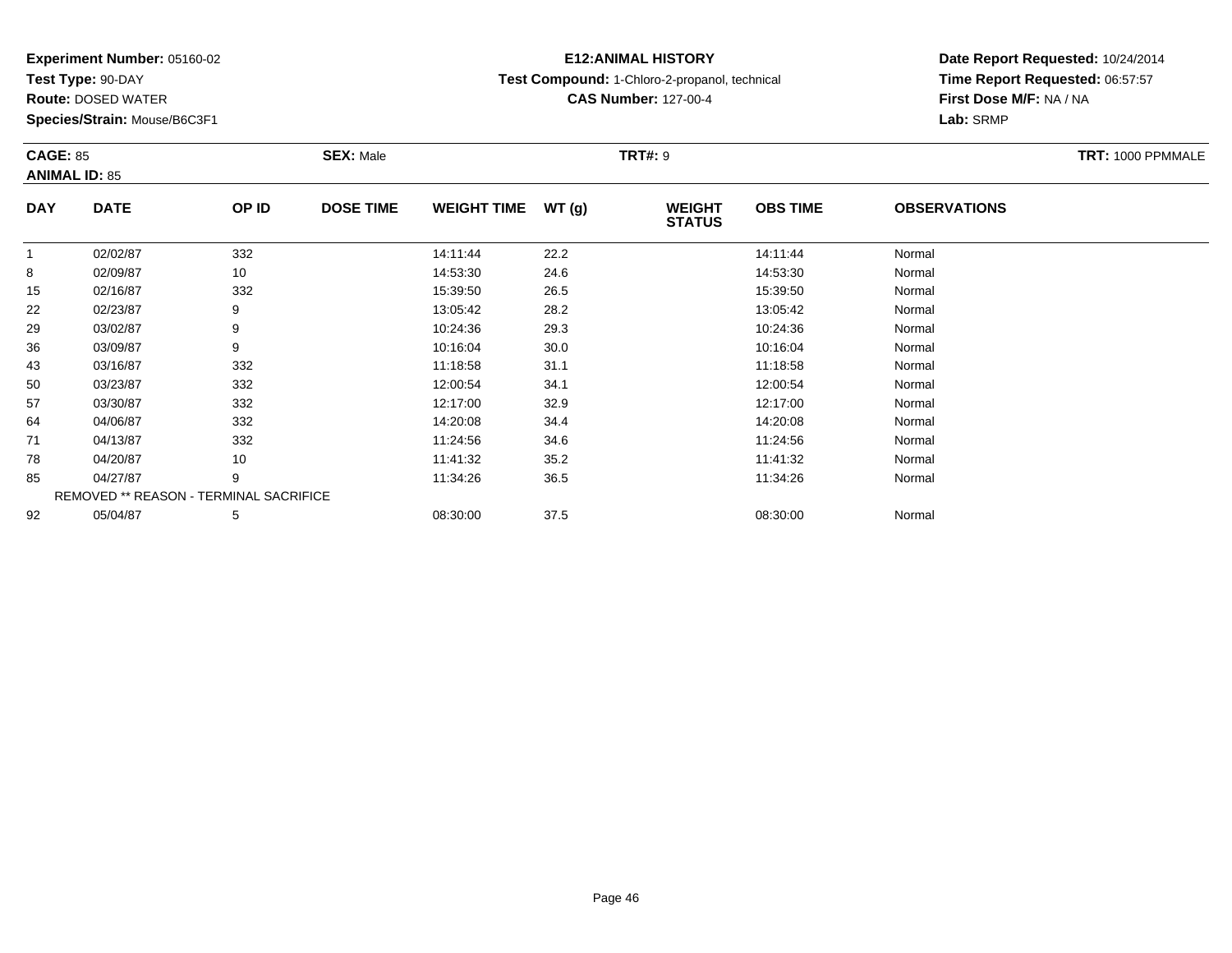**Test Type:** 90-DAY

**Route:** DOSED WATER

**Species/Strain:** Mouse/B6C3F1

# **E12:ANIMAL HISTORY**

**Test Compound:** 1-Chloro-2-propanol, technical

**CAS Number:** 127-00-4

## **Date Report Requested:** 10/24/2014**Time Report Requested:** 06:57:57**First Dose M/F:** NA / NA**Lab:** SRMP

#### **CAGE:** 86 **SEX:** Male **TRT#:** <sup>9</sup> **TRT:** 1000 PPMMALE**ANIMAL ID:** 86**DAY DATE OP IDDOSE TIME WEIGHT TIME WT** (g) **STATUSOBS TIME OBSERVATIONS** 11 02/02/87 332 14:16:16 21.4 14:16:16 Normal 88 14:54:24 Normal 155 02/16/87 332 332 15:41:08 25.5 5 15:41:08 15:41:08 Normal 222 02/23/87 9 9 13:07:18 26.8 13:07 13:07 14 13:07:18 13:07:18 15:07:18 15:07:18 299 03/02/87 9 9 10:25:48 28.0 10:25:48 28.0 10:25:48 Normal 366 03/09/87 9 10:19:34 30.3 10:19:34 Normal 43 03/16/87 <sup>332</sup> 11:23:22 31.3 11:23:22 Normal 500 03/23/87 332 11:59:54 31.8 11:59:54 Normal 577 03/30/87 332 12:18:06 31.8 12:18:06 Normal 644 04/06/87 332 30 14:18:26 34.9 34.9 14:18:26 Normal 711 04/13/87 332 332 11:26:00 34.5 11:26:00 34.5 11:26:00 11:26:00 788 04/20/87 10 10 11:30:32 39.5 11:30:32 11:30:32 Normal 855 04/27/87 9 9 11:30:22 37.1 11:30 11:30 11:30 11:30 11:30 11:30 11:30 122 Normal REMOVED \*\* REASON - TERMINAL SACRIFICE922 05/04/87 5 5 08:30:00 38.0 08:30 00 08:00 08:00 08:30:00 08:30:00 08:30:00 08:30:00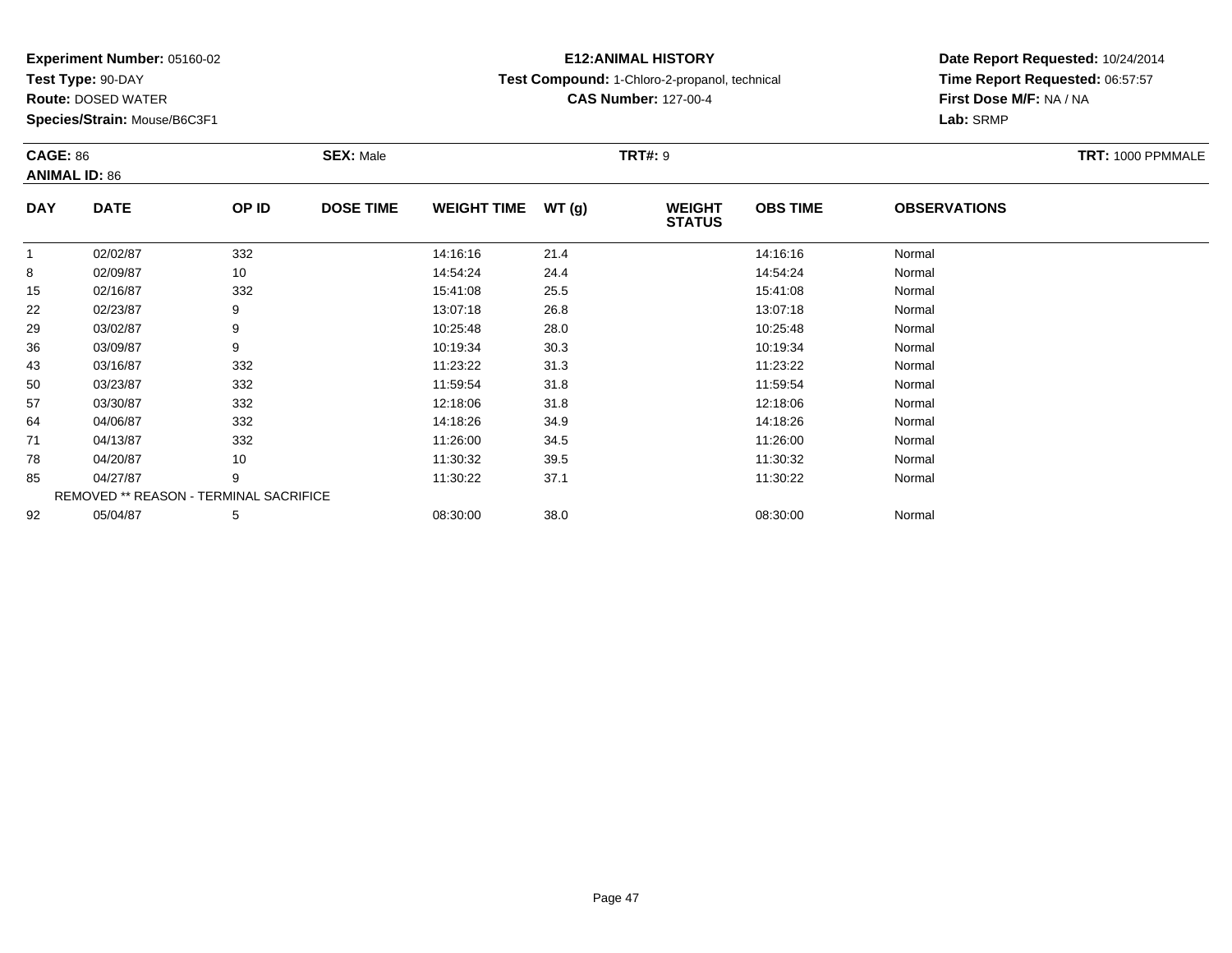**Test Type:** 90-DAY

71

78

85

92

**Route:** DOSED WATER

**Species/Strain:** Mouse/B6C3F1

REMOVED \*\* REASON - TERMINAL SACRIFICE

## **E12:ANIMAL HISTORY**

**Test Compound:** 1-Chloro-2-propanol, technical

**CAS Number:** 127-00-4

### **Date Report Requested:** 10/24/2014**Time Report Requested:** 06:57:57**First Dose M/F:** NA / NA**Lab:** SRMP

#### **CAGE:** 87 **SEX:** Male **TRT#:** <sup>9</sup> **TRT:** 1000 PPMMALE**ANIMAL ID:** 87**DAY DATE OP IDDOSE TIME WEIGHT TIME WT** (g) **STATUSOBS TIME OBSERVATIONS** 11 02/02/87 332 14:18:24 24.2 14:18:24 Normal 88 02/09/87 10 14:55:36 26.7 14:55:36 Normal 155 02/16/87 332 332 15:42:28 27.9 37.9 15:42:28 15:42:28 Normal 222 02/23/87 9 9 13:10:40 23.3 13:10:40 13:10:40 13:10:40 Normal 299 03/02/87 9 9 10:28:08 29.6 10:28:08 10:28:09 10:28:08 Normal 366 03/09/87 9 9 10:17:48 31.2 12 10:17:48 31.2 43 03/16/87 <sup>332</sup> 11:21:52 32.4 11:21:52 Normal 500 03/23/87 332 11:58:48 33.6 11:58:48 Normal 577 03/30/87 332 32 12:19:02 34.6 12:19 12:19 12:19 12:19 12:19 12:19 12:19 12:19 12:19 12:19 12:19 12:19 12:19 644 04/06/87 332 332 14:06:14 37.4 37.4 14:06:14 14:06:14 Normal

1 04/13/87 332 11:16:26 36.4 11:16:26 Normal

8 04/20/87 10 11:32:38 38.6 11:32:38 Normal

5 04/27/87 9 9 11:31:04 39.7 11:31:04 11:31:04 11:31:04 Normal

2 05/04/87 5 5 08:30:00 40.9 00 08:30 00 08:30:00 5/04/87 Normal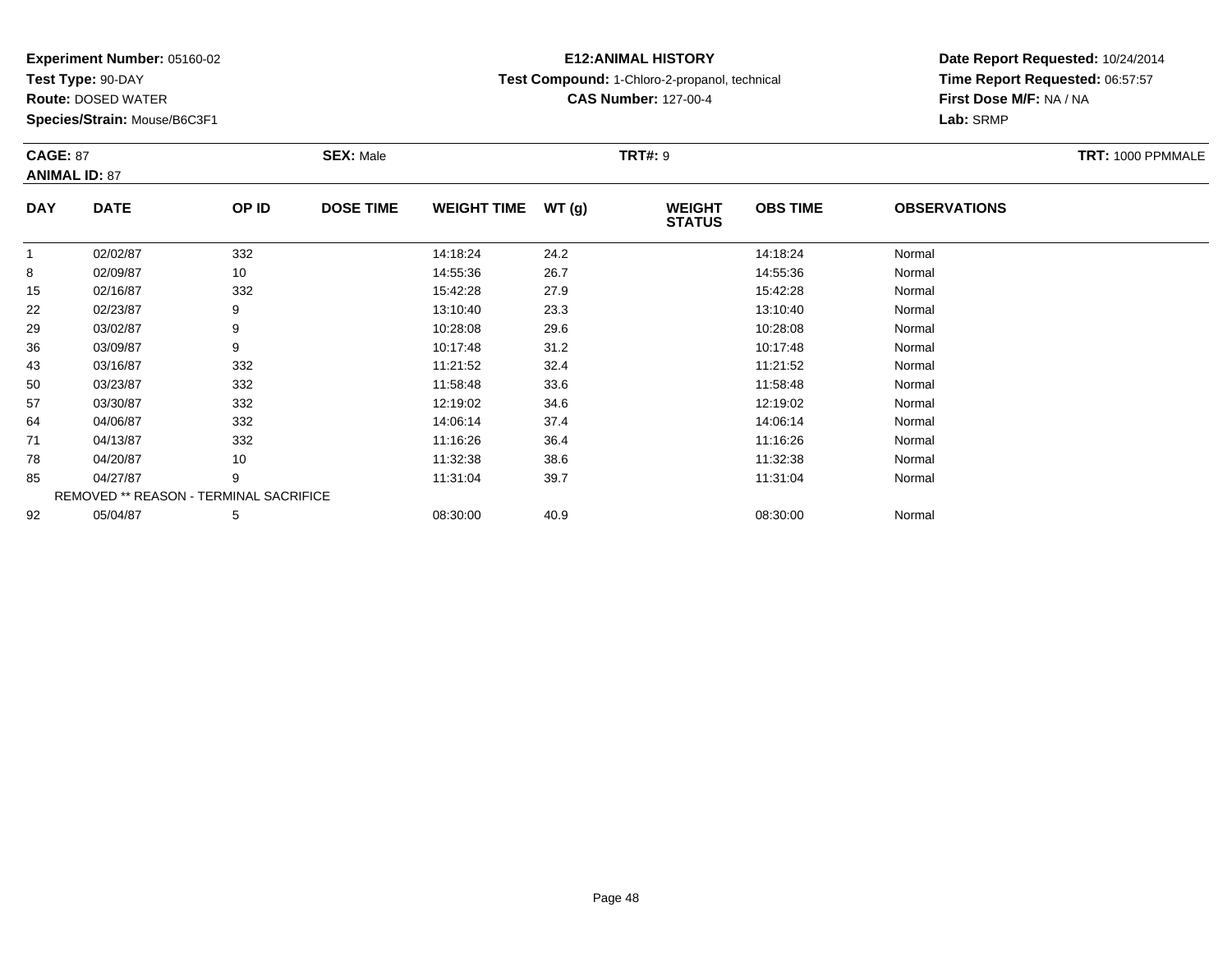**Test Type:** 90-DAY

**Route:** DOSED WATER

**Species/Strain:** Mouse/B6C3F1

## **E12:ANIMAL HISTORY**

**Test Compound:** 1-Chloro-2-propanol, technical

**CAS Number:** 127-00-4

## **Date Report Requested:** 10/24/2014**Time Report Requested:** 06:57:57**First Dose M/F:** NA / NA**Lab:** SRMP

#### **CAGE:** 88 **SEX:** Male **TRT#:** <sup>9</sup> **TRT:** 1000 PPMMALE**ANIMAL ID:** 88**DAY DATE OP IDDOSE TIME WEIGHT TIME WT** (g) **STATUSOBS TIME OBSERVATIONS** 11 02/02/87 332 14:20:12 23.7 14:20:12 Normal 88 10 14:56:42 Normal 155 02/16/87 332 332 15:43:46 26.9 36.9 15:43:46 26.9 32 Normal 222 02/23/87 9 9 12:58:40 28.6 12:58:40 12:58:40 12:58:40 Normal 299 03/02/87 9 9 10:18:28 30.3 10:18 10:18 10:18 10:18 10:18 12 10:18:28 Normal 366 03/09/87 9 10:11:06 30.3 10:11:06 Normal 433 03/16/87 332 11:11:16 33.0 11:11:16 Normal 500 03/23/87 332 11:52:08 34.9 11:52:08 Normal 577 03/30/87 332 12:11:20 36.6 12:11:20 Normal 644 04/06/87 332 3 14:11:52 38.1 14:00 14:00 14:00 332 711 04/13/87 332 11:19:36 37.5 11:19:36 Normal 788 04/20/87 10 10 11:37:52 38.4 11:37:52 11:37:52 Normal 855 04/27/87 9 9 11:32:44 39.3 11:32:44 11:32 11:32:44 Normal REMOVED \*\* REASON - TERMINAL SACRIFICE922 05/04/87 5 5 08:30:00 40.5 05/04/87 Normal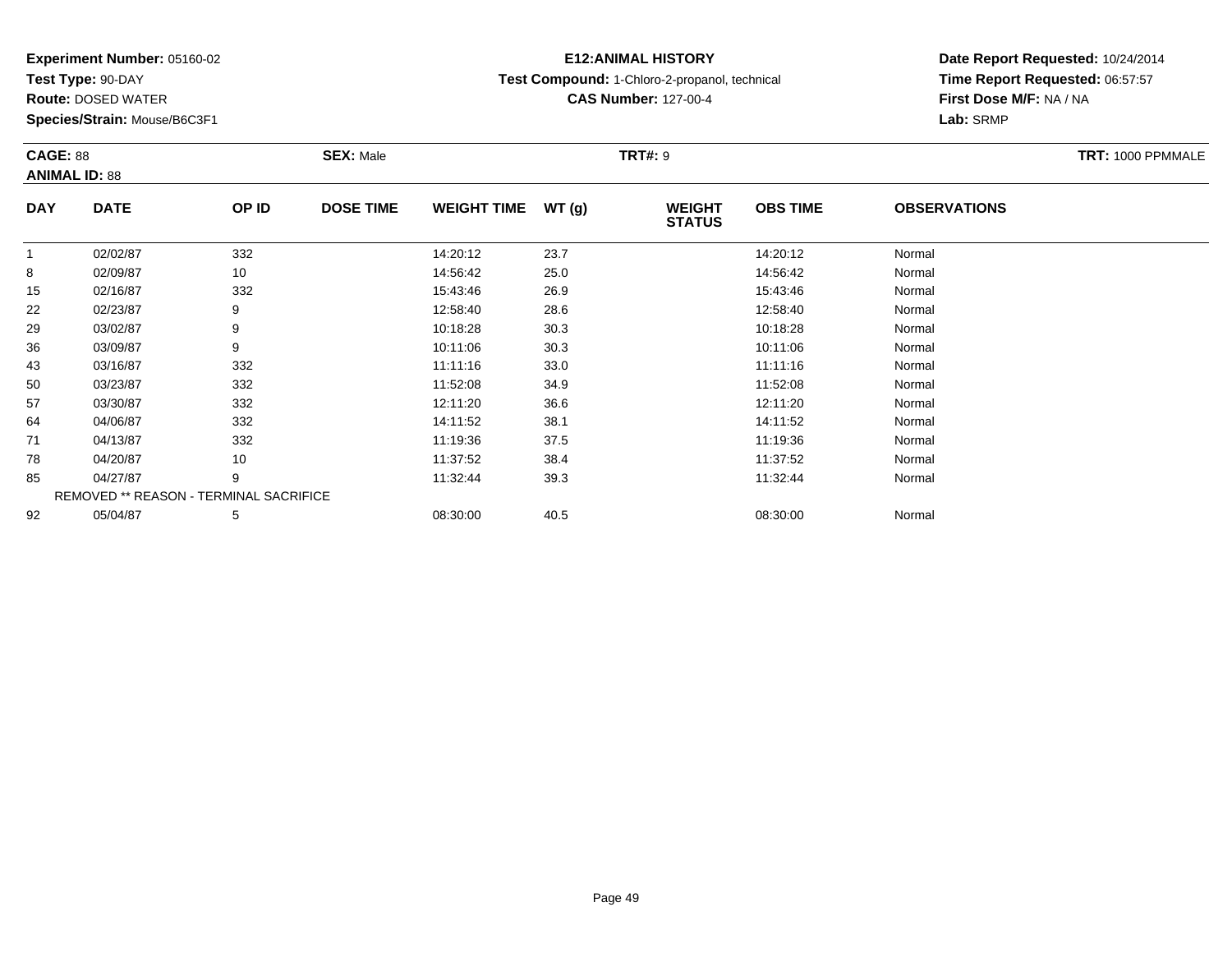**Test Type:** 90-DAY

**Route:** DOSED WATER

**Species/Strain:** Mouse/B6C3F1

# **E12:ANIMAL HISTORY**

**Test Compound:** 1-Chloro-2-propanol, technical

**CAS Number:** 127-00-4

| <b>CAGE: 89</b><br><b>ANIMAL ID: 89</b> |                                        |       | <b>SEX: Male</b> |                    |       | <b>TRT#: 9</b>                 |                 |                     | TRT: 1000 PPMMALE |
|-----------------------------------------|----------------------------------------|-------|------------------|--------------------|-------|--------------------------------|-----------------|---------------------|-------------------|
| <b>DAY</b>                              | <b>DATE</b>                            | OP ID | <b>DOSE TIME</b> | <b>WEIGHT TIME</b> | WT(g) | <b>WEIGHT</b><br><b>STATUS</b> | <b>OBS TIME</b> | <b>OBSERVATIONS</b> |                   |
|                                         | 02/02/87                               | 332   |                  | 14:21:56           | 26.4  |                                | 14:21:56        | Normal              |                   |
| 8                                       | 02/09/87                               | 10    |                  | 14:57:54           | 28.1  |                                | 14:57:54        | Normal              |                   |
| 15                                      | 02/16/87                               | 332   |                  | 15:44:58           | 29.5  |                                | 15:44:58        | Normal              |                   |
| 22                                      | 02/23/87                               | 9     |                  | 13:08:36           | 31.3  |                                | 13:08:36        | Normal              |                   |
| 29                                      | 03/02/87                               | 9     |                  | 10:17:24           | 32.9  |                                | 10:17:24        | Normal              |                   |
| 36                                      | 03/09/87                               | 9     |                  | 10:10:04           | 36.0  |                                | 10:10:04        | Normal              |                   |
| 43                                      | 03/16/87                               | 332   |                  | 11:08:50           | 36.5  |                                | 11:08:50        | Normal              |                   |
| 50                                      | 03/23/87                               | 332   |                  | 11:50:52           | 37.8  |                                | 11:50:52        | Normal              |                   |
| 57                                      | 03/30/87                               | 332   |                  | 12:09:44           | 38.9  |                                | 12:09:44        | Normal              |                   |
| 64                                      | 04/06/87                               | 332   |                  | 14:09:54           | 41.2  |                                | 14:09:54        | Normal              |                   |
| 71                                      | 04/13/87                               | 332   |                  | 11:18:30           | 41.0  |                                | 11:18:30        | Normal              |                   |
| 78                                      | 04/20/87                               | 10    |                  | 11:36:28           | 42.7  |                                | 11:36:28        | Normal              |                   |
| 85                                      | 04/27/87                               | 9     |                  | 11:32:10           | 44.6  |                                | 11:32:10        | Normal              |                   |
|                                         | REMOVED ** REASON - TERMINAL SACRIFICE |       |                  |                    |       |                                |                 |                     |                   |
| 92                                      | 05/04/87                               | 5     |                  | 08:30:00           | 45.5  |                                | 08:30:00        | Normal              |                   |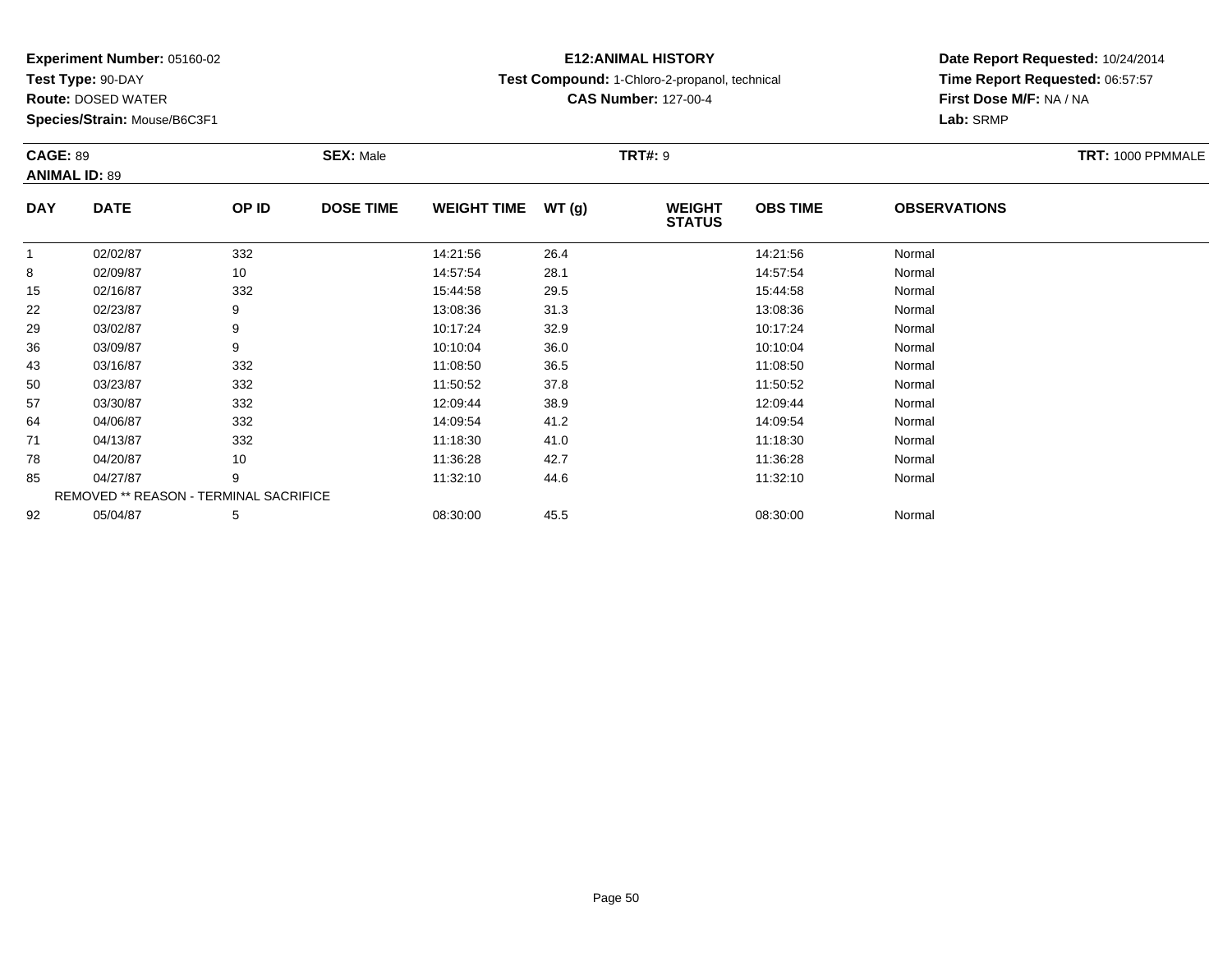**Test Type:** 90-DAY

85

92

**Route:** DOSED WATER

**Species/Strain:** Mouse/B6C3F1

REMOVED \*\* REASON - TERMINAL SACRIFICE

## **E12:ANIMAL HISTORY**

**Test Compound:** 1-Chloro-2-propanol, technical

**CAS Number:** 127-00-4

### **Date Report Requested:** 10/24/2014**Time Report Requested:** 06:57:57**First Dose M/F:** NA / NA**Lab:** SRMP

#### **CAGE:** 90 **SEX:** Male **TRT#:** <sup>9</sup> **TRT:** 1000 PPMMALE**ANIMAL ID:** 90**DAY DATE OP IDDOSE TIME WEIGHT TIME WT** (g) **STATUSOBS TIME OBSERVATIONS** 11 02/02/87 332 14:23:54 22.6 14:23:54 Normal 88 02/09/87 10 14:58:56 26.0 14:58:56 Normal 155 02/16/87 332 332 15:46:14 27.5 375 15:46:14 15:46:14 37.5 222 02/23/87 9 9 13:09:42 29.2 13:09:42 13:09 13:09 13:09 14 13:09 14 13:09 14 15:09 15:09 16 17 15:09 16 17 17 1 299 03/02/87 9 9 10:26:58 29.5 29.5 10:26:58 10:26:58 Normal 366 03/09/87 9 10:16:56 31.3 10:16:56 Normal 43 03/16/87 <sup>332</sup> 11:20:28 32.0 11:20:28 Normal 500 03/23/87 332 11:49:36 33.1 11:49:36 Normal 577 03/30/87 332 332 12:08:40 34.1 34.1 33/3 12:08:40 354.1 356 12:08:40 Normal 644 04/06/87 332 32 14:08:00 36.0 36.0 36.0 14:08:00 36.0 711 04/13/87 332 332 11:17:30 36.3 11:00 11:17:30 Normal 788 04/20/87 10 10 11:34:50 39.4 11:34:50 11:34:50 Normal

5 04/27/87 9 9 11:31:36 37.4 11:31:36 11:31:36 Normal

2 05/04/87 5 5 08:30:00 38.9 08:30 08 08:00 38.9 08:30:00 08:00 08:30:00 08:30:00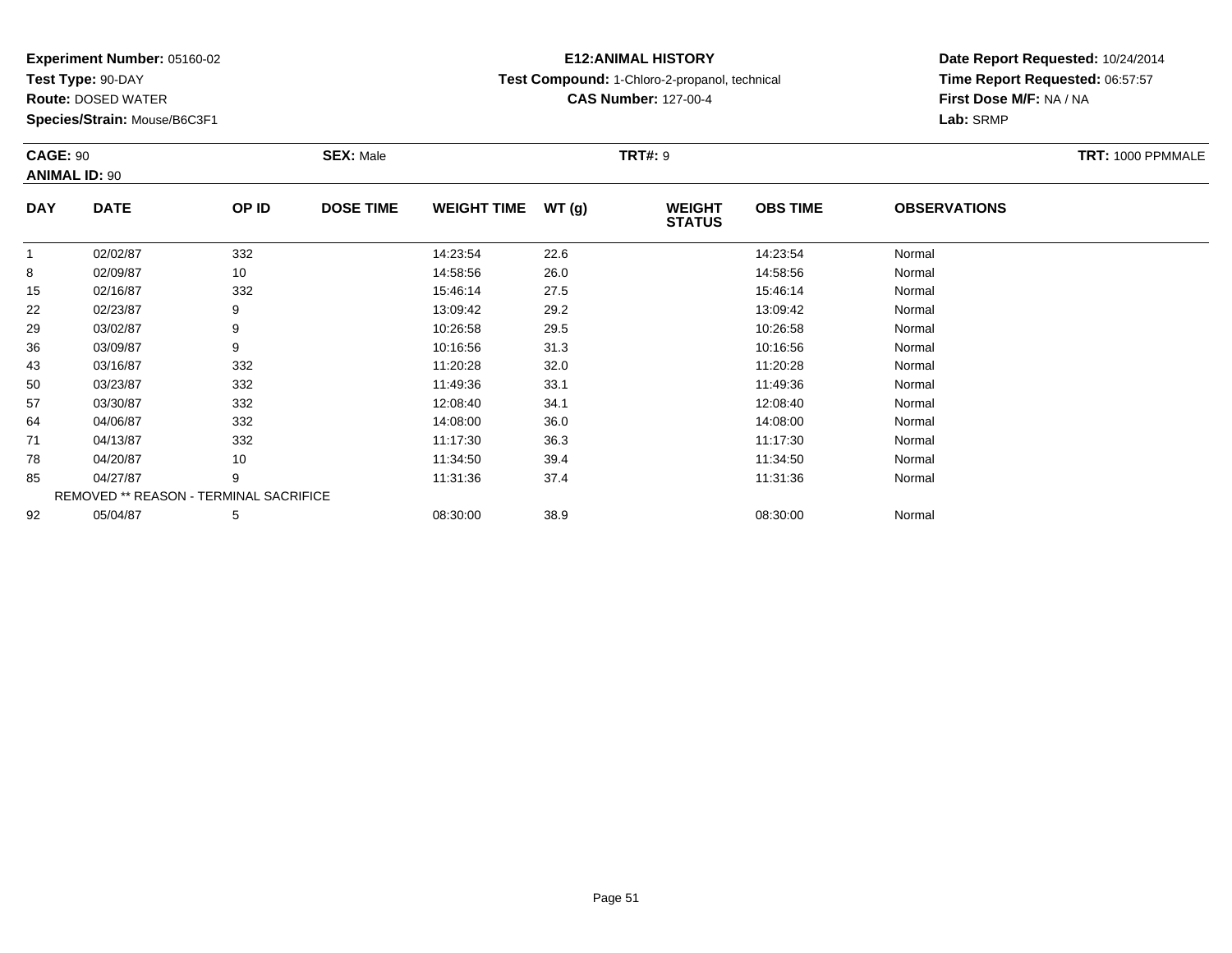**Test Type:** 90-DAY

85

92

**Route:** DOSED WATER

**Species/Strain:** Mouse/B6C3F1

REMOVED \*\* REASON - TERMINAL SACRIFICE

## **E12:ANIMAL HISTORY**

**Test Compound:** 1-Chloro-2-propanol, technical

**CAS Number:** 127-00-4

### **Date Report Requested:** 10/24/2014**Time Report Requested:** 06:57:57**First Dose M/F:** NA / NA**Lab:** SRMP

#### **CAGE:** 101 **SEX:** Male **TRT#:** <sup>11</sup> **TRT:** 3300 PPMMALE**ANIMAL ID:** 101**DAY DATE OP IDDOSE TIME WEIGHT TIME WT** (g) **STATUSOBS TIME OBSERVATIONS** 11 02/02/87 332 14:26:34 25.0 14:26:34 Normal 8 02/09/87 <sup>10</sup> 15:01:06 27.8 15:01:06 Normal 155 02/16/87 332 32 15:47:40 27.0 5 15:47:40 15:47:40 Normal 222 02/23/87 9 9 13:18:38 29.3 13:18:38 13:18 13:18 13:18:38 Normal 299 03/02/87 9 9 10:33:26 31.3 10:33 10:33 10:33 10:33 10:39 10:33:26 Normal 366 03/09/87 9 9 10:24:28 32.5 10:24:28 10:24:28 Normal 433 03/16/87 332 11:31:06 32.9 11:31:06 Normal 500 03/23/87 332 12:09:06 33.7 12:09:06 Normal 57 03/30/87 <sup>332</sup> 12:24:44 34.7 12:24:44 Normal 644 04/06/87 332 332 14:33:14 36.6 5 4/133:14 36.6 711 04/13/87 332 11:34:52 36.5 11:34:52 Normal 788 04/20/87 10 10 11:52:48 34.1 11:52:48 11:52:48 Normal

5 04/27/87 9 9 11:40:30 38.6 11:40:30 11:40:30 11:40:30 Normal

2 05/04/87 5 5 08:30:00 39.0 08:30 00 08:00 08:00 08:30:00 08:30:00 08:30:00 08:30:00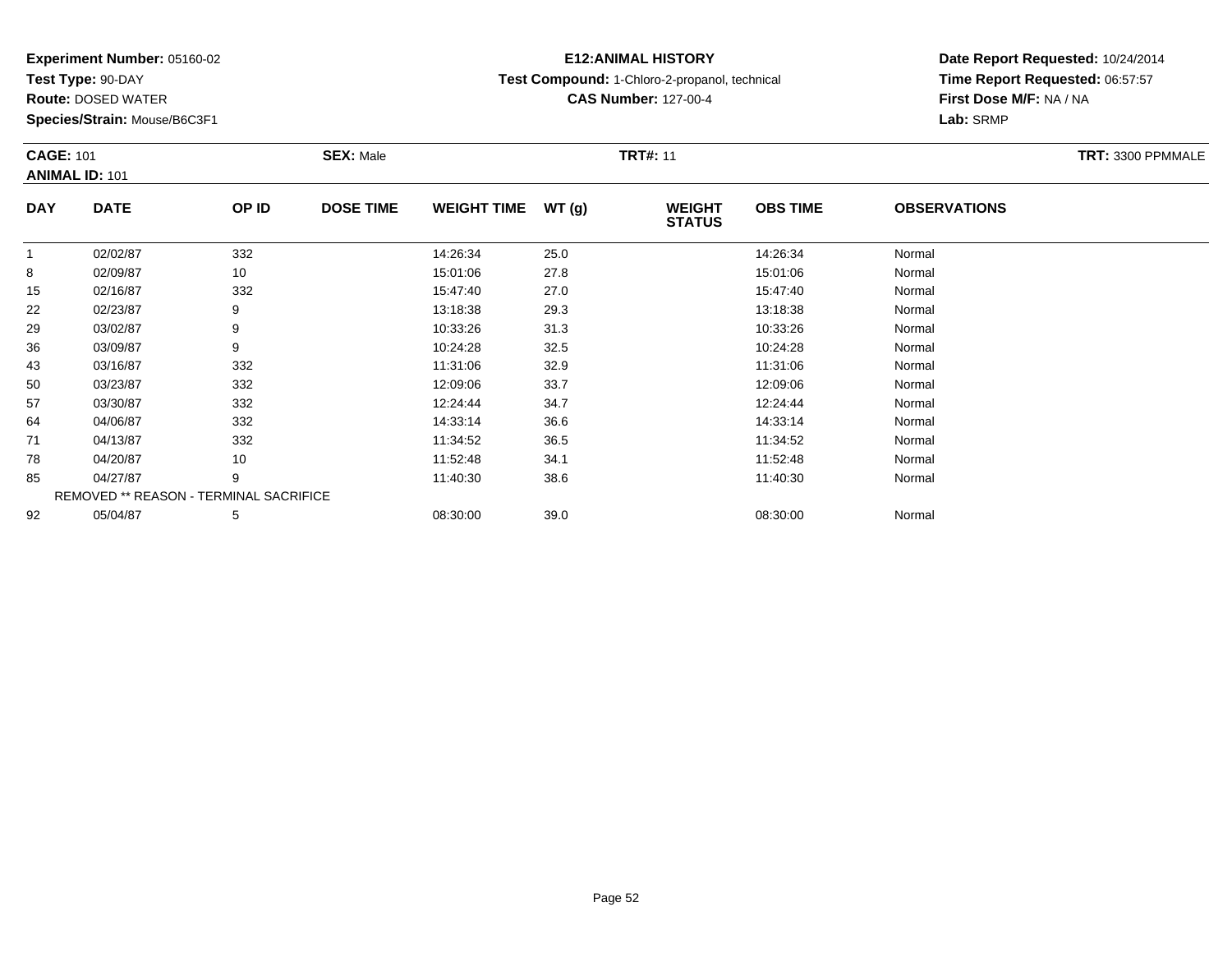**Test Type:** 90-DAY

92

**Route:** DOSED WATER

**Species/Strain:** Mouse/B6C3F1

REMOVED \*\* REASON - TERMINAL SACRIFICE

## **E12:ANIMAL HISTORY**

**Test Compound:** 1-Chloro-2-propanol, technical

**CAS Number:** 127-00-4

### **Date Report Requested:** 10/24/2014**Time Report Requested:** 06:57:57**First Dose M/F:** NA / NA**Lab:** SRMP

|            | <b>CAGE: 102</b><br><b>ANIMAL ID: 102</b> |       | <b>SEX: Male</b> |                    |       | <b>TRT#: 11</b>                | TRT: 3300 PPMMALE |                     |  |
|------------|-------------------------------------------|-------|------------------|--------------------|-------|--------------------------------|-------------------|---------------------|--|
| <b>DAY</b> | <b>DATE</b>                               | OP ID | <b>DOSE TIME</b> | <b>WEIGHT TIME</b> | WT(g) | <b>WEIGHT</b><br><b>STATUS</b> | <b>OBS TIME</b>   | <b>OBSERVATIONS</b> |  |
| 1          | 02/02/87                                  | 332   |                  | 14:28:12           | 25.9  |                                | 14:28:12          | Normal              |  |
| 8          | 02/09/87                                  | 10    |                  | 15:02:02           | 27.8  |                                | 15:02:02          | Normal              |  |
| 15         | 02/16/87                                  | 332   |                  | 15:49:46           | 29.8  |                                | 15:49:46          | Normal              |  |
| 22         | 02/23/87                                  | 9     |                  | 13:19:40           | 31.5  |                                | 13:19:40          | Normal              |  |
| 29         | 03/02/87                                  | 9     |                  | 10:34:24           | 33.4  |                                | 10:34:24          | Normal              |  |
| 36         | 03/09/87                                  | 9     |                  | 10:25:16           | 34.6  |                                | 10:25:16          | Normal              |  |
| 43         | 03/16/87                                  | 332   |                  | 11:32:40           | 35.5  |                                | 11:32:40          | Normal              |  |
| 50         | 03/23/87                                  | 332   |                  | 12:09:58           | 37.2  |                                | 12:09:58          | Normal              |  |
| 57         | 03/30/87                                  | 332   |                  | 12:25:46           | 37.9  |                                | 12:25:46          | Normal              |  |
| 64         | 04/06/87                                  | 332   |                  | 14:34:44           | 40.0  |                                | 14:34:44          | Normal              |  |
| 71         | 04/13/87                                  | 332   |                  | 11:36:30           | 39.4  |                                | 11:36:30          | Normal              |  |
| 78         | 04/20/87                                  | 10    |                  | 11:54:06           | 40.4  |                                | 11:54:06          | Normal              |  |
| 85         | 04/27/87                                  | 9     |                  | 11:41:10           | 41.0  |                                | 11:41:10          | Normal              |  |

5 04/27/87 9 9 11:41:10 41.0 11:41:10 11:41:10 11:41:10 Normal

2 05/04/87 5 5 08:30:00 42.8 08:30 08 08:30:00 5/04/87 Normal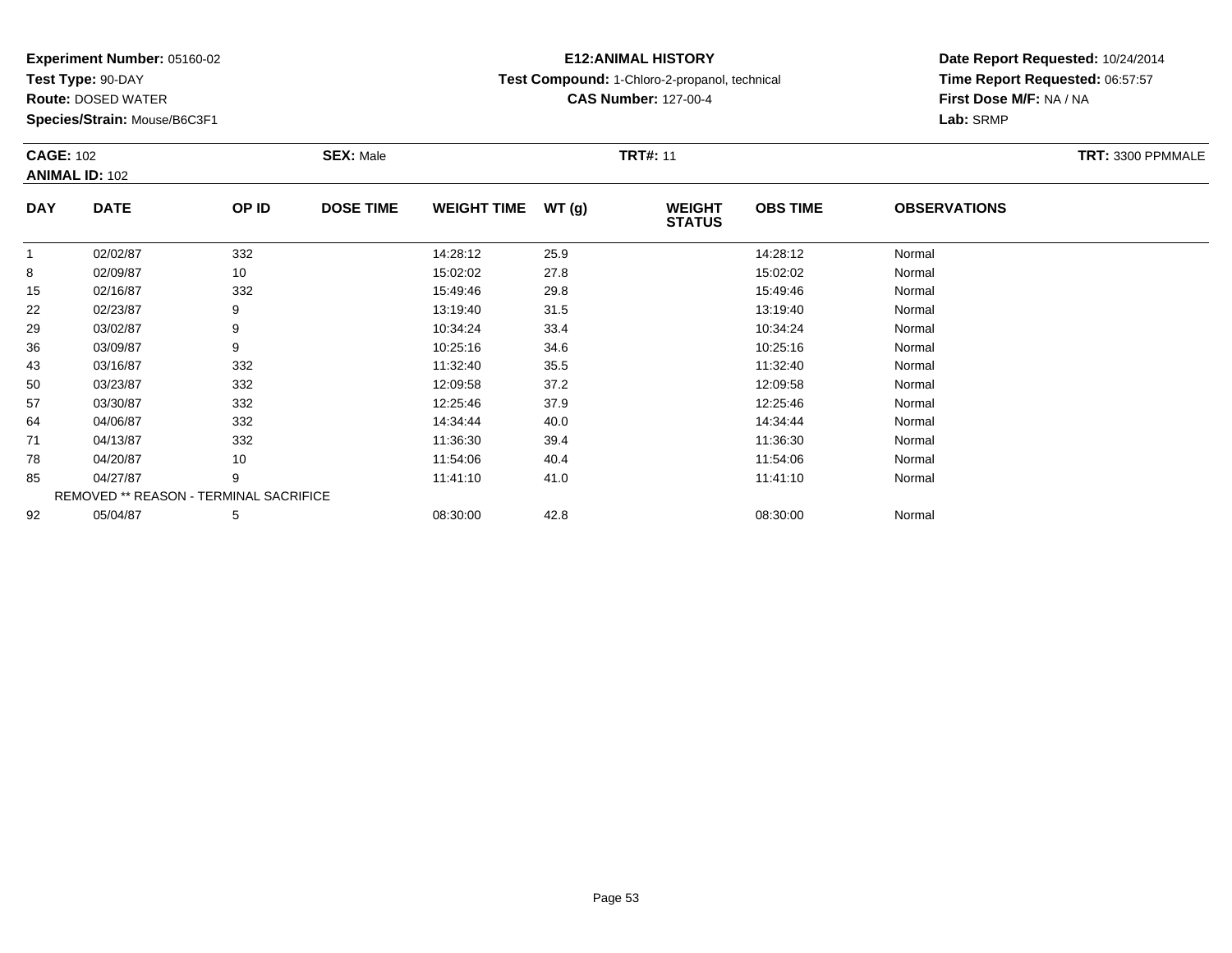**Test Type:** 90-DAY

71

78

85

92

**Route:** DOSED WATER

**Species/Strain:** Mouse/B6C3F1

REMOVED \*\* REASON - TERMINAL SACRIFICE

## **E12:ANIMAL HISTORY**

**Test Compound:** 1-Chloro-2-propanol, technical

**CAS Number:** 127-00-4

### **Date Report Requested:** 10/24/2014**Time Report Requested:** 06:57:57**First Dose M/F:** NA / NA**Lab:** SRMP

| <b>CAGE: 103</b> | <b>ANIMAL ID: 103</b> |       | <b>SEX: Male</b> |                    |       |                                | TRT: 3300 PPMMALE |                     |  |
|------------------|-----------------------|-------|------------------|--------------------|-------|--------------------------------|-------------------|---------------------|--|
| <b>DAY</b>       | <b>DATE</b>           | OP ID | <b>DOSE TIME</b> | <b>WEIGHT TIME</b> | WT(g) | <b>WEIGHT</b><br><b>STATUS</b> | <b>OBS TIME</b>   | <b>OBSERVATIONS</b> |  |
|                  | 02/02/87              | 332   |                  | 14:29:36           | 22.7  |                                | 14:29:36          | Normal              |  |
| 8                | 02/09/87              | 10    |                  | 15:02:48           | 25.6  |                                | 15:02:48          | Normal              |  |
| 15               | 02/16/87              | 332   |                  | 15:51:22           | 26.7  |                                | 15:51:22          | Normal              |  |
| 22               | 02/23/87              | 9     |                  | 13:20:50           | 28.2  |                                | 13:20:50          | Normal              |  |
| 29               | 03/02/87              | 9     |                  | 10:35:20           | 29.6  |                                | 10:35:20          | Normal              |  |
| 36               | 03/09/87              | 9     |                  | 10:26:30           | 30.1  |                                | 10:26:30          | Normal              |  |
| 43               | 03/16/87              | 332   |                  | 11:34:04           | 31.7  |                                | 11:34:04          | Normal              |  |
| 50               | 03/23/87              | 332   |                  | 12:12:00           | 32.5  |                                | 12:12:00          | Normal              |  |
| 57               | 03/30/87              | 332   |                  | 12:27:16           | 33.6  |                                | 12:27:16          | Normal              |  |
| 64               | 04/06/87              | 332   |                  | 14:36:28           | 35.2  |                                | 14:36:28          | Normal              |  |

1 04/13/87 332 32 11:37:28 34.3 11:37 11:37:28 Normal

8 04/20/87 10 10 11:57:28 32.3 11:57:28 11:57:28 Normal

5 04/27/87 9 9 11:42:58 36.4 11:42:58 11:42:58 Normal

2 05/04/87 5 5 08:30:00 37.8 08:30 08 08:30:00 08:30:00 08:30:00 08:30:00 08:30:00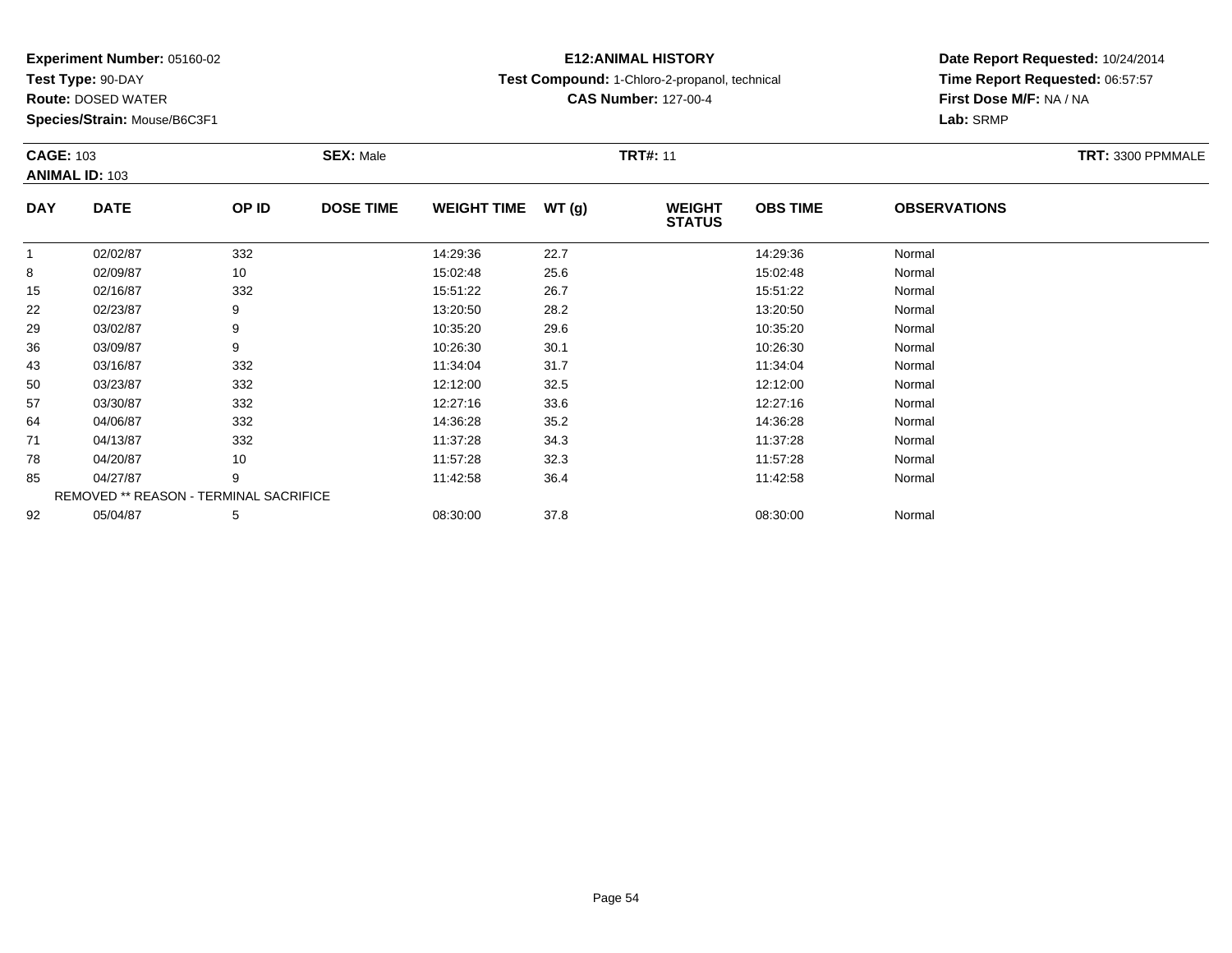**Test Type:** 90-DAY

92

**Route:** DOSED WATER

**Species/Strain:** Mouse/B6C3F1

## **E12:ANIMAL HISTORY**

**Test Compound:** 1-Chloro-2-propanol, technical

**CAS Number:** 127-00-4

### **Date Report Requested:** 10/24/2014**Time Report Requested:** 06:57:57**First Dose M/F:** NA / NA**Lab:** SRMP

|            | <b>CAGE: 104</b><br><b>ANIMAL ID: 104</b> |       | <b>SEX: Male</b> |                    |       | <b>TRT#: 11</b>                | TRT: 3300 PPMMALE |                     |  |
|------------|-------------------------------------------|-------|------------------|--------------------|-------|--------------------------------|-------------------|---------------------|--|
| <b>DAY</b> | <b>DATE</b>                               | OP ID | <b>DOSE TIME</b> | <b>WEIGHT TIME</b> | WT(g) | <b>WEIGHT</b><br><b>STATUS</b> | <b>OBS TIME</b>   | <b>OBSERVATIONS</b> |  |
| 1          | 02/02/87                                  | 332   |                  | 14:31:32           | 24.5  |                                | 14:31:32          | Normal              |  |
| 8          | 02/09/87                                  | 10    |                  | 15:03:38           | 27.1  |                                | 15:03:38          | Normal              |  |
| 15         | 02/16/87                                  | 332   |                  | 15:52:42           | 28.7  |                                | 15:52:42          | Normal              |  |
| 22         | 02/23/87                                  | 9     |                  | 13:21:40           | 30.2  |                                | 13:21:40          | Normal              |  |
| 29         | 03/02/87                                  | 9     |                  | 10:37:06           | 32.1  |                                | 10:37:06          | Normal              |  |
| 36         | 03/09/87                                  | 9     |                  | 10:27:30           | 32.6  |                                | 10:27:30          | Normal              |  |
| 43         | 03/16/87                                  | 332   |                  | 11:35:32           | 33.8  |                                | 11:35:32          | Normal              |  |
| 50         | 03/23/87                                  | 332   |                  | 12:12:58           | 35.2  |                                | 12:12:58          | Normal              |  |
| 57         | 03/30/87                                  | 332   |                  | 12:28:12           | 35.8  |                                | 12:28:12          | Normal              |  |
| 64         | 04/06/87                                  | 332   |                  | 14:41:42           | 38.8  |                                | 14:41:42          | Normal              |  |
| 71         | 04/13/87                                  | 332   |                  | 11:38:28           | 38.7  |                                | 11:38:28          | Normal              |  |
| 78         | 04/20/87                                  | 10    |                  | 11:56:24           | 41.9  |                                | 11:56:24          | Normal              |  |
| 85         | 04/27/87                                  | 9     |                  | 11:42:22           | 41.9  |                                | 11:42:22          | Normal              |  |
|            | REMOVED ** REASON - TERMINAL SACRIFICE    |       |                  |                    |       |                                |                   |                     |  |

2 05/04/87 5 5 08:30:00 41.2 6 08:30:00 08:30:00 5/04/87 Normal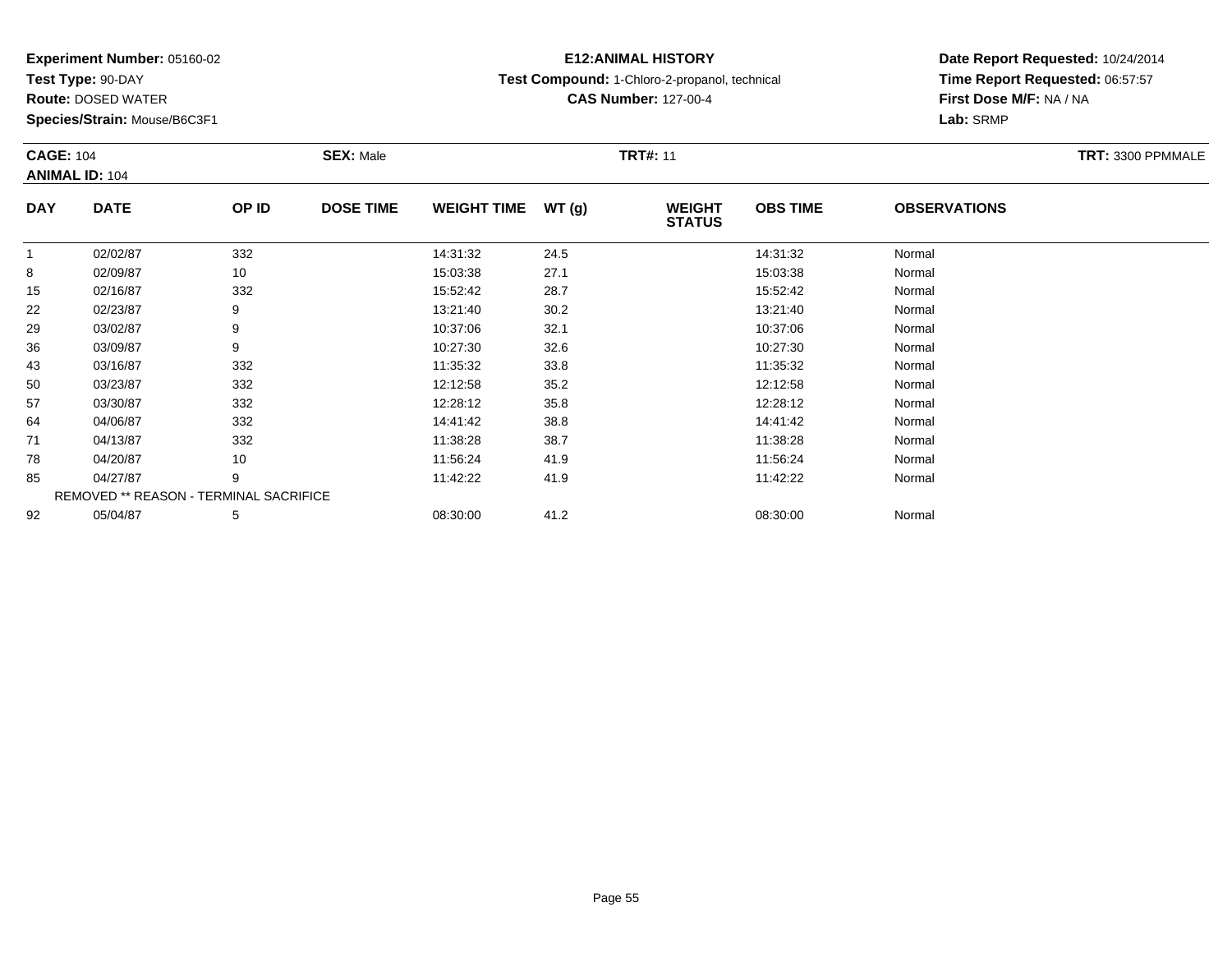**Test Type:** 90-DAY

92

**Route:** DOSED WATER

**Species/Strain:** Mouse/B6C3F1

REMOVED \*\* REASON - TERMINAL SACRIFICE

## **E12:ANIMAL HISTORY**

**Test Compound:** 1-Chloro-2-propanol, technical

**CAS Number:** 127-00-4

### **Date Report Requested:** 10/24/2014**Time Report Requested:** 06:57:57**First Dose M/F:** NA / NA**Lab:** SRMP

|            | <b>CAGE: 105</b><br><b>ANIMAL ID: 105</b> |       | <b>SEX: Male</b> |                    |       | <b>TRT#: 11</b>                |                 | TRT: 3300 PPMMALE   |  |
|------------|-------------------------------------------|-------|------------------|--------------------|-------|--------------------------------|-----------------|---------------------|--|
| <b>DAY</b> | <b>DATE</b>                               | OP ID | <b>DOSE TIME</b> | <b>WEIGHT TIME</b> | WT(g) | <b>WEIGHT</b><br><b>STATUS</b> | <b>OBS TIME</b> | <b>OBSERVATIONS</b> |  |
|            | 02/02/87                                  | 332   |                  | 14:33:16           | 23.0  |                                | 14:33:16        | Normal              |  |
| 8          | 02/09/87                                  | 10    |                  | 15:06:06           | 25.4  |                                | 15:06:06        | Normal              |  |
| 15         | 02/16/87                                  | 332   |                  | 15:54:08           | 26.0  |                                | 15:54:08        | Normal              |  |
| 22         | 02/23/87                                  | 9     |                  | 13:22:40           | 28.2  |                                | 13:22:40        | Normal              |  |
| 29         | 03/02/87                                  | 9     |                  | 10:37:56           | 30.0  |                                | 10:37:56        | Normal              |  |
| 36         | 03/09/87                                  | 9     |                  | 10:28:36           | 30.3  |                                | 10:28:36        | Normal              |  |
| 43         | 03/16/87                                  | 332   |                  | 11:37:12           | 30.9  |                                | 11:37:12        | Normal              |  |
| 50         | 03/23/87                                  | 332   |                  | 12:15:52           | 32.0  |                                | 12:15:52        | Normal              |  |
| 57         | 03/30/87                                  | 332   |                  | 12:29:10           | 33.5  |                                | 12:29:10        | Normal              |  |
| 64         | 04/06/87                                  | 332   |                  | 14:40:28           | 35.3  |                                | 14:40:28        | Normal              |  |
| 71         | 04/13/87                                  | 332   |                  | 11:39:24           | 35.6  |                                | 11:39:24        | Normal              |  |
| 78         | 04/20/87                                  | 10    |                  | 11:55:12           | 35.3  |                                | 11:55:12        | Normal              |  |
| 85         | 04/27/87                                  | 9     |                  | 11:41:48           | 37.4  |                                | 11:41:48        | Normal              |  |

5 04/27/87 9 9 11:41:48 37.4 11:47 11:47 11:47 11:47 11:47 11:47 11:47 11:48

2 05/04/87 5 5 08:30:00 37.1 08:30 08:30:00 08:30:00 08:30:00 08:30:00 08:30:00 08:30:00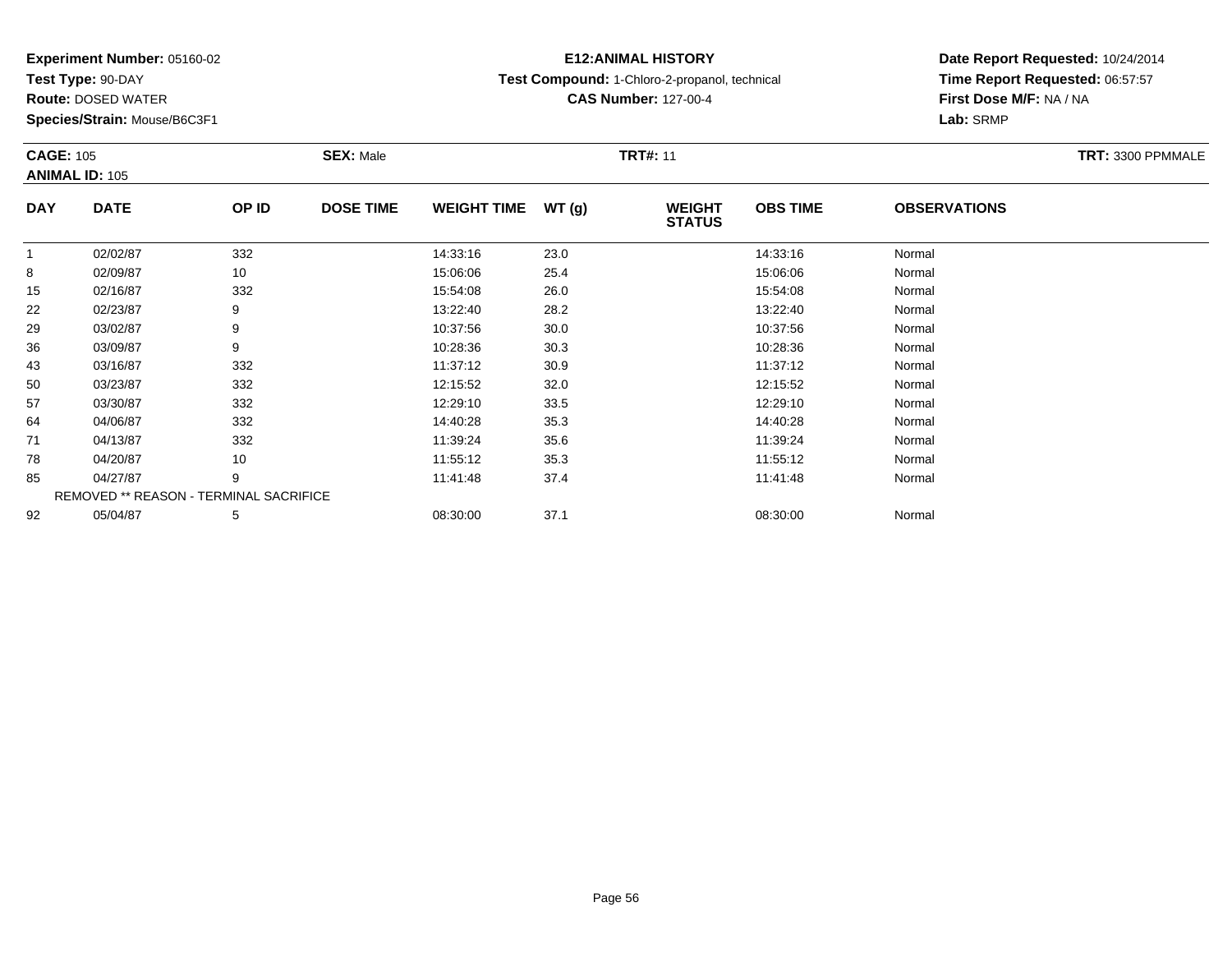**Test Type:** 90-DAY

**Route:** DOSED WATER

**Species/Strain:** Mouse/B6C3F1

## **E12:ANIMAL HISTORY**

**Test Compound:** 1-Chloro-2-propanol, technical

**CAS Number:** 127-00-4

## **Date Report Requested:** 10/24/2014**Time Report Requested:** 06:57:57**First Dose M/F:** NA / NA**Lab:** SRMP

#### **CAGE:** 106 **SEX:** Male **TRT#:** <sup>11</sup> **TRT:** 3300 PPMMALE**ANIMAL ID:** 106**DAY DATE OP IDDOSE TIME WEIGHT TIME WT** (g) **STATUSOBS TIME OBSERVATIONS** 11 02/02/87 332 14:34:50 23.1 14:34:50 Normal 88 02/09/87 10 15:08:28 26.2 15:08:28 15:08:28 Normal 155 02/16/87 332 332 15:55:20 27.8 37.8 15:55:20 15:55:20 Normal 222 02/23/87 9 9 13:23:46 29.2 13:23:46 13:23:46 13:23:46 Normal 299 03/02/87 9 9 10:38:52 30.4 10:38 10:38 10:38 10:38 10:38 10:38:52 Normal 366 03/09/87 9 9 10:31:40 32.0 12.0 10:31:40 32.0 433 03/16/87 332 11:41:16 33.4 11:41:16 Normal 500 03/23/87 332 12:14:56 34.1 12:14:56 Normal 577 03/30/87 332 12:30:10 34.7 12:30:10 Normal 644 04/06/87 332 32 14:38:52 37.5 37.5 14:38:52 Normal 711 04/13/87 332 32 11:40:22 36.9 13.00 11:40:22 36.9 788 04/20/87 10 10 11:47:10 38.4 11:47:10 11:47:10 11:47:10 Normal 855 04/27/87 9 9 11:37:10 40.5 10 11:37:10 11:37:10 11:37:10 Normal REMOVED \*\* REASON - TERMINAL SACRIFICE922 05/04/87 5 5 08:30:00 39.6 08:30 08 08:30:00 39.6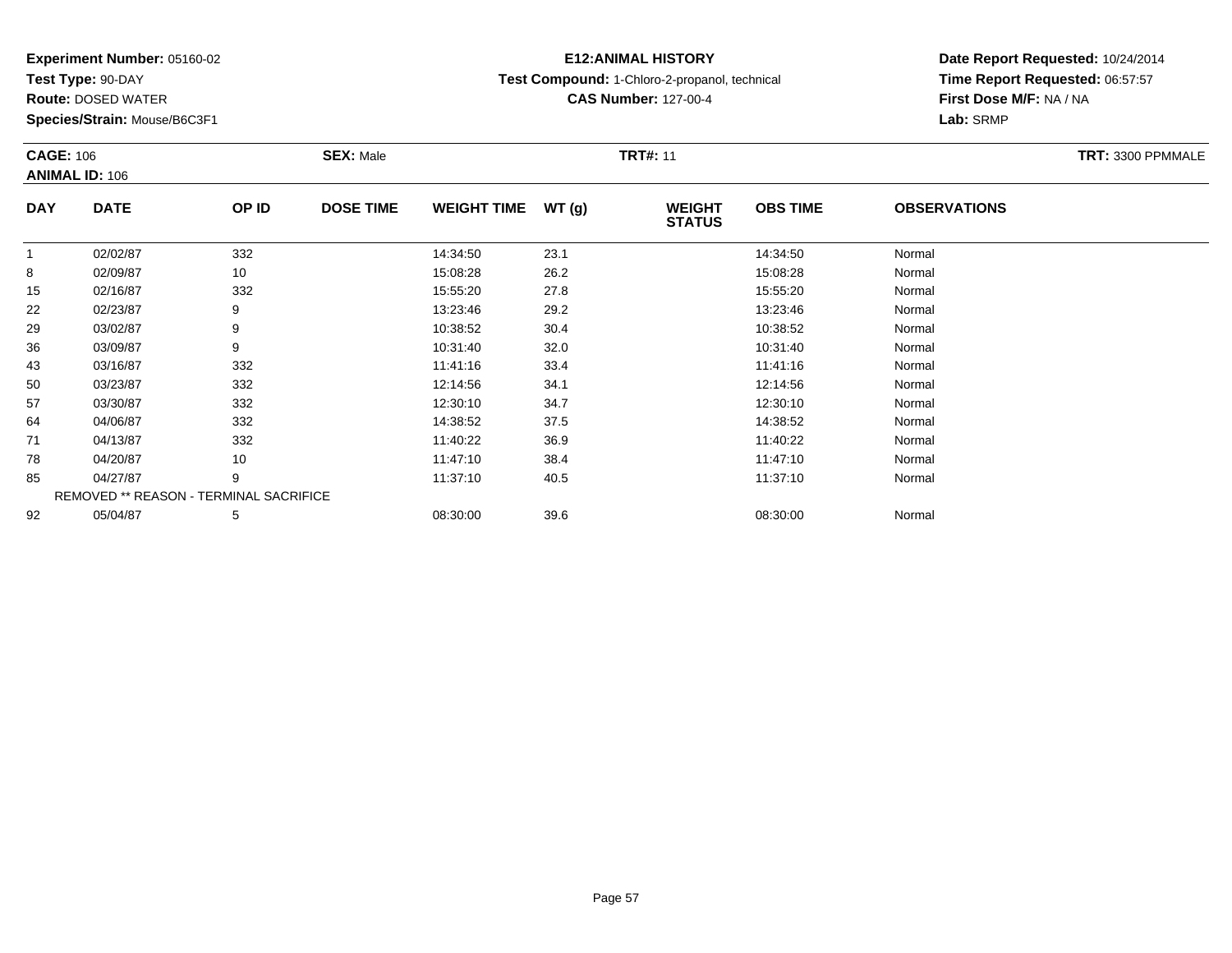**Test Type:** 90-DAY

78

85

92

**Route:** DOSED WATER

**Species/Strain:** Mouse/B6C3F1

REMOVED \*\* REASON - TERMINAL SACRIFICE

## **E12:ANIMAL HISTORY**

**Test Compound:** 1-Chloro-2-propanol, technical

**CAS Number:** 127-00-4

### **Date Report Requested:** 10/24/2014**Time Report Requested:** 06:57:57**First Dose M/F:** NA / NA**Lab:** SRMP

#### **CAGE:** 107 **SEX:** Male **TRT#:** <sup>11</sup> **TRT:** 3300 PPMMALE**ANIMAL ID:** 107**DAY DATE OP IDDOSE TIME WEIGHT TIME WT** (g) **STATUSOBS TIME OBSERVATIONS** 11 02/02/87 332 14:36:14 24.0 14:36:14 Normal 88 15:09:44 Normal 155 02/16/87 332 332 15:56:34 27.4 27.4 15:56:34 Normal 222 02/23/87 9 9 13:27:24 28.8 13:27:24 13:27:24 Normal 299 03/02/87 9 9 10:41:02 30.5 10:40 10:41:02 03/02/87 Normal 366 03/09/87 9 10:30:34 31.9 10:30:34 Normal 433 03/16/87 332 3 11:40:02 33.4 11:40:02 33.4 11:40:02 Normal 500 03/23/87 332 12:13:58 34.8 12:13:58 Normal 577 03/30/87 332 332 12:31:02 35.7 35.7 12:31:02 35.7 33/30/87 644 04/06/87 332 332 14:27:06 37.5 37.5 14:27:06 Normal 711 04/13/87 332 11:30:36 37.8 11:30:36 Normal

8 04/20/87 10 10 11:48:24 38.3 11:48:24 11:48:24 Normal

5 04/27/87 9 9 11:37:46 38.8 11:37:46 11:37:46 11:37:46 Normal

2 05/04/87 5 5 08:30:00 39.7 08:30 08 08:30:00 39.7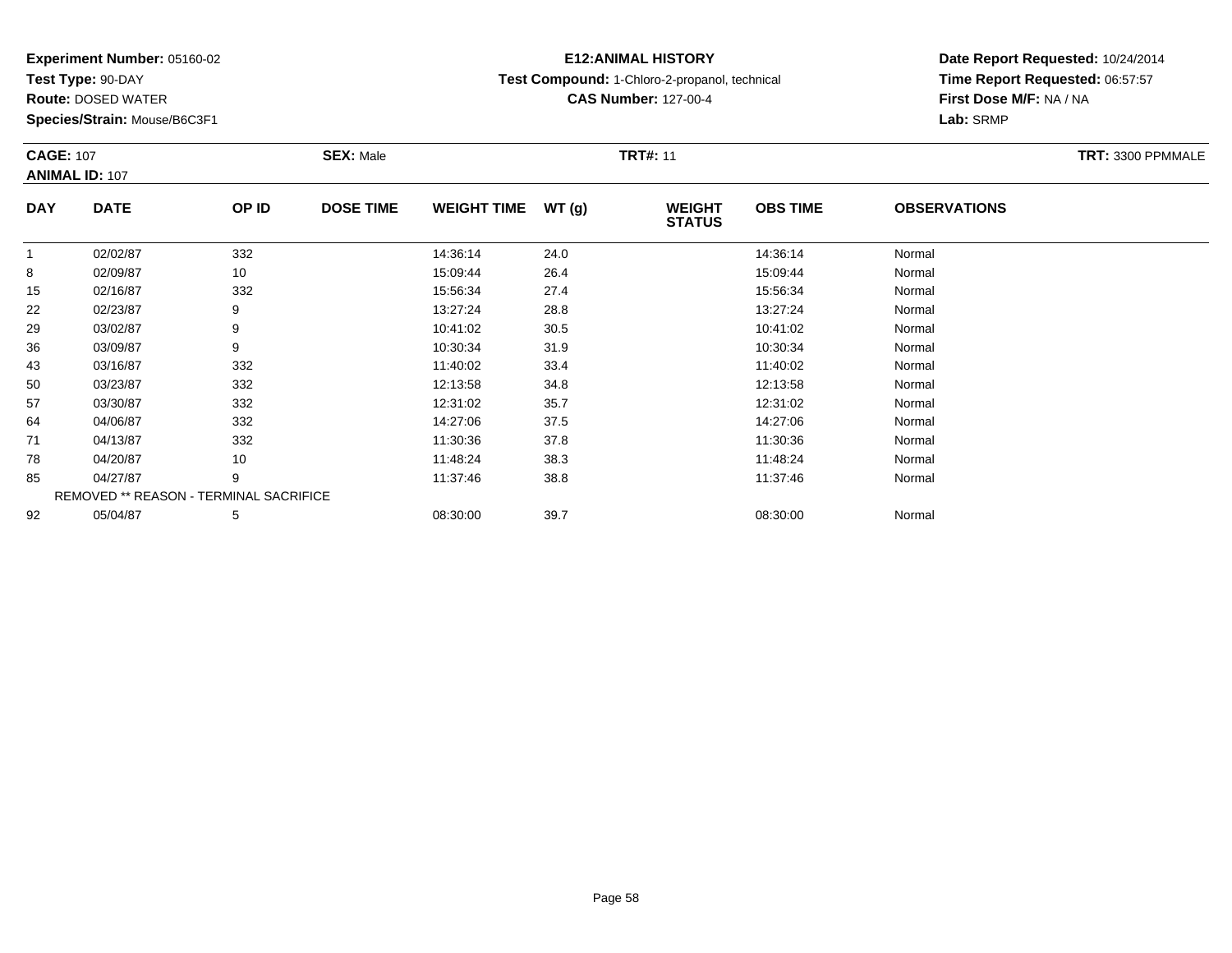**Test Type:** 90-DAY

92

**Route:** DOSED WATER

**Species/Strain:** Mouse/B6C3F1

# **E12:ANIMAL HISTORY**

**Test Compound:** 1-Chloro-2-propanol, technical

**CAS Number:** 127-00-4

### **Date Report Requested:** 10/24/2014**Time Report Requested:** 06:57:57**First Dose M/F:** NA / NA**Lab:** SRMP

|            | <b>CAGE: 108</b><br><b>ANIMAL ID: 108</b> |       | <b>SEX: Male</b> |                    |       | <b>TRT#: 11</b>                | TRT: 3300 PPMMALE |                     |  |
|------------|-------------------------------------------|-------|------------------|--------------------|-------|--------------------------------|-------------------|---------------------|--|
| <b>DAY</b> | <b>DATE</b>                               | OP ID | <b>DOSE TIME</b> | <b>WEIGHT TIME</b> | WT(g) | <b>WEIGHT</b><br><b>STATUS</b> | <b>OBS TIME</b>   | <b>OBSERVATIONS</b> |  |
|            | 02/02/87                                  | 332   |                  | 14:38:02           | 23.9  |                                | 14:38:02          | Normal              |  |
| 8          | 02/09/87                                  | 10    |                  | 15:11:02           | 26.5  |                                | 15:11:02          | Normal              |  |
| 15         | 02/16/87                                  | 332   |                  | 15:58:26           | 28.0  |                                | 15:58:26          | Normal              |  |
| 22         | 02/23/87                                  | 9     |                  | 13:17:20           | 29.5  |                                | 13:17:20          | Normal              |  |
| 29         | 03/02/87                                  | 9     |                  | 10:32:32           | 31.5  |                                | 10:32:32          | Normal              |  |
| 36         | 03/09/87                                  | 9     |                  | 10:23:38           | 31.9  |                                | 10:23:38          | Normal              |  |
| 43         | 03/16/87                                  | 332   |                  | 11:29:38           | 33.8  |                                | 11:29:38          | Normal              |  |
| 50         | 03/23/87                                  | 332   |                  | 12:08:08           | 35.0  |                                | 12:08:08          | Normal              |  |
| 57         | 03/30/87                                  | 332   |                  | 12:23:48           | 36.0  |                                | 12:23:48          | Normal              |  |
| 64         | 04/06/87                                  | 332   |                  | 14:31:44           | 38.4  |                                | 14:31:44          | Normal              |  |
| 71         | 04/13/87                                  | 332   |                  | 11:33:54           | 38.6  |                                | 11:33:54          | Normal              |  |
| 78         | 04/20/87                                  | 10    |                  | 11:51:48           | 33.0  |                                | 11:51:48          | Normal              |  |
| 85         | 04/27/87                                  | 9     |                  | 11:39:36           | 40.1  |                                | 11:39:36          | Normal              |  |
|            | REMOVED ** REASON - TERMINAL SACRIFICE    |       |                  |                    |       |                                |                   |                     |  |

2 05/04/87 5 5 08:30:00 40.6 06 08:30:00 08:30:00 08:30:00 08:30:00 08:30:00 08:30:00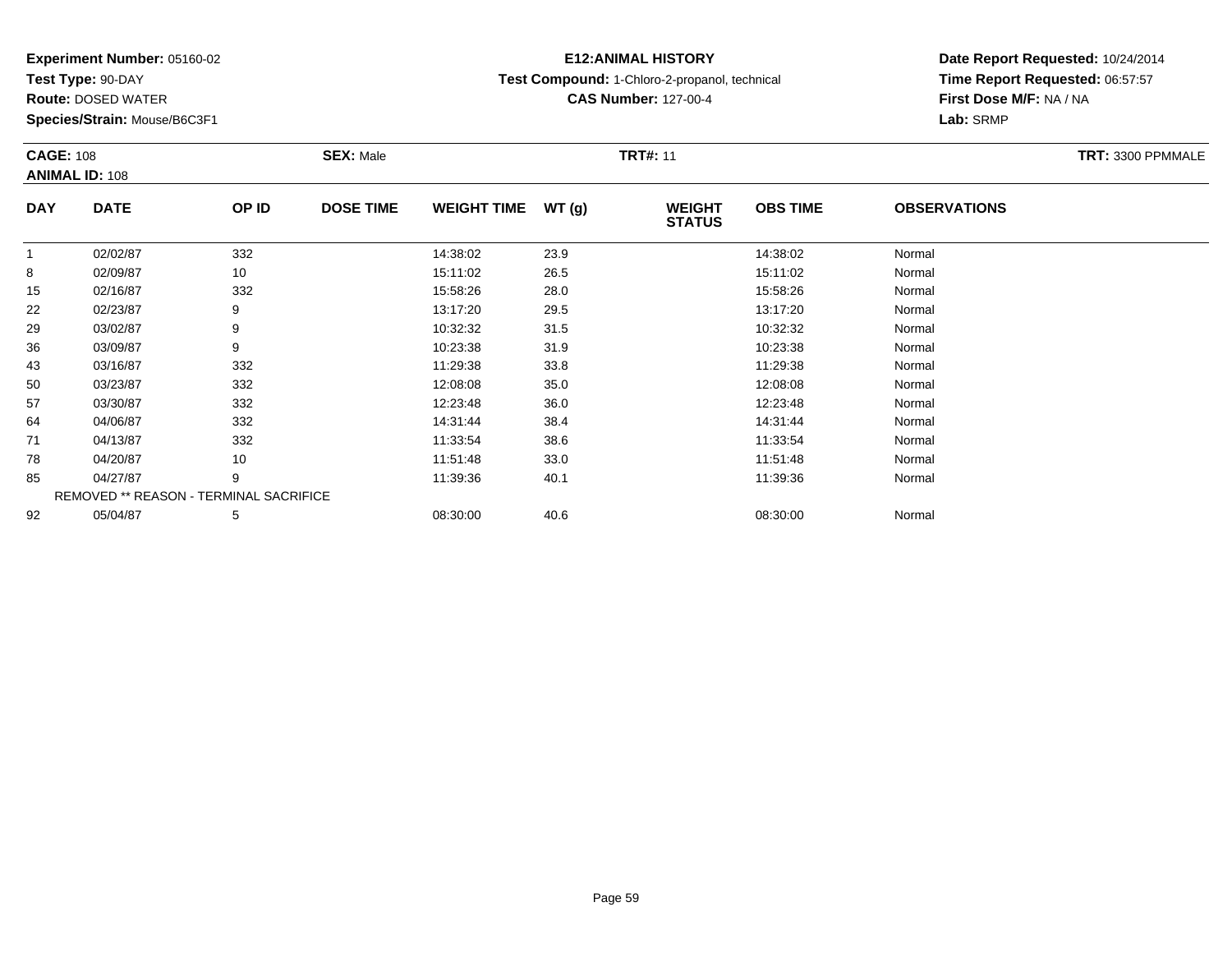**Test Type:** 90-DAY

92

**Route:** DOSED WATER

**Species/Strain:** Mouse/B6C3F1

## **E12:ANIMAL HISTORY**

**Test Compound:** 1-Chloro-2-propanol, technical

**CAS Number:** 127-00-4

### **Date Report Requested:** 10/24/2014**Time Report Requested:** 06:57:57**First Dose M/F:** NA / NA**Lab:** SRMP

|              | <b>CAGE: 109</b><br><b>ANIMAL ID: 109</b> |       | <b>SEX: Male</b> |                    |       | <b>TRT#: 11</b>                |                 | TRT: 3300 PPMMALE   |  |
|--------------|-------------------------------------------|-------|------------------|--------------------|-------|--------------------------------|-----------------|---------------------|--|
| <b>DAY</b>   | <b>DATE</b>                               | OP ID | <b>DOSE TIME</b> | <b>WEIGHT TIME</b> | WT(g) | <b>WEIGHT</b><br><b>STATUS</b> | <b>OBS TIME</b> | <b>OBSERVATIONS</b> |  |
| $\mathbf{1}$ | 02/02/87                                  | 332   |                  | 14:40:04           | 27.0  |                                | 14:40:04        | Normal              |  |
| 8            | 02/09/87                                  | 10    |                  | 15:12:14           | 29.3  |                                | 15:12:14        | Normal              |  |
| 15           | 02/16/87                                  | 332   |                  | 15:59:36           | 30.0  |                                | 15:59:36        | Normal              |  |
| 22           | 02/23/87                                  | 9     |                  | 13:24:46           | 33.2  |                                | 13:24:46        | Normal              |  |
| 29           | 03/02/87                                  | 9     |                  | 10:31:28           | 35.3  |                                | 10:31:28        | Normal              |  |
| 36           | 03/09/87                                  | 9     |                  | 10:22:54           | 37.9  |                                | 10:22:54        | Normal              |  |
| 43           | 03/16/87                                  | 332   |                  | 11:27:00           | 38.5  |                                | 11:27:00        | Normal              |  |
| 50           | 03/23/87                                  | 332   |                  | 12:06:42           | 39.3  |                                | 12:06:42        | Normal              |  |
| 57           | 03/30/87                                  | 332   |                  | 12:22:46           | 40.9  |                                | 12:22:46        | Normal              |  |
| 64           | 04/06/87                                  | 332   |                  | 14:30:10           | 42.4  |                                | 14:30:10        | Normal              |  |
| 71           | 04/13/87                                  | 332   |                  | 11:32:38           | 43.0  |                                | 11:32:38        | Normal              |  |
| 78           | 04/20/87                                  | 10    |                  | 11:50:26           | 43.7  |                                | 11:50:26        | Normal              |  |
| 85           | 04/27/87                                  | 9     |                  | 11:39:02           | 44.3  |                                | 11:39:02        | Normal              |  |
|              | REMOVED ** REASON - TERMINAL SACRIFICE    |       |                  |                    |       |                                |                 |                     |  |

2 05/04/87 5 5 08:30:00 45.1 05/04/87 08:30:00 08:30:00 08:30:00 08:30:00 08:30:00 08:30:00 08:30:00 08:00:00 0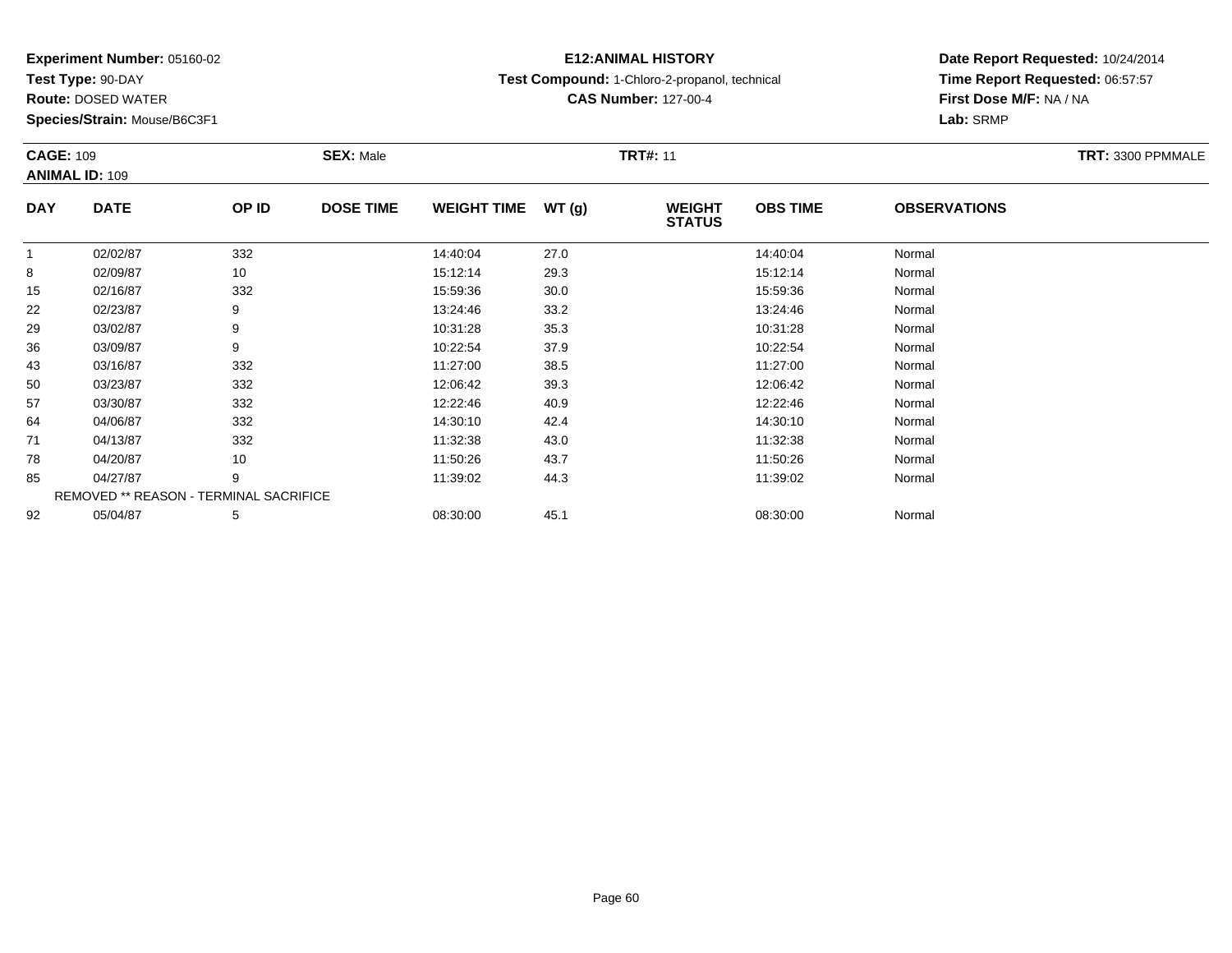**Test Type:** 90-DAY

78

85

92

**Route:** DOSED WATER

**Species/Strain:** Mouse/B6C3F1

REMOVED \*\* REASON - TERMINAL SACRIFICE

## **E12:ANIMAL HISTORY**

**Test Compound:** 1-Chloro-2-propanol, technical

**CAS Number:** 127-00-4

### **Date Report Requested:** 10/24/2014**Time Report Requested:** 06:57:57**First Dose M/F:** NA / NA**Lab:** SRMP

|            | <b>CAGE: 110</b><br><b>ANIMAL ID: 110</b> |       | <b>SEX: Male</b> |                    |       | <b>TRT#: 11</b>                |                 | TRT: 3300 PPMMALE   |  |
|------------|-------------------------------------------|-------|------------------|--------------------|-------|--------------------------------|-----------------|---------------------|--|
| <b>DAY</b> | <b>DATE</b>                               | OP ID | <b>DOSE TIME</b> | <b>WEIGHT TIME</b> | WT(g) | <b>WEIGHT</b><br><b>STATUS</b> | <b>OBS TIME</b> | <b>OBSERVATIONS</b> |  |
|            | 02/02/87                                  | 332   |                  | 14:42:46           | 23.1  |                                | 14:42:46        | Normal              |  |
| 8          | 02/09/87                                  | 10    |                  | 15:13:28           | 25.7  |                                | 15:13:28        | Normal              |  |
| 15         | 02/16/87                                  | 332   |                  | 16:01:16           | 27.0  |                                | 16:01:16        | Normal              |  |
| 22         | 02/23/87                                  | 9     |                  | 13:25:56           | 28.0  |                                | 13:25:56        | Normal              |  |
| 29         | 03/02/87                                  | 9     |                  | 10:40:06           | 30.0  |                                | 10:40:06        | Normal              |  |
| 36         | 03/09/87                                  | 9     |                  | 10:29:40           | 31.8  |                                | 10:29:40        | Normal              |  |
| 43         | 03/16/87                                  | 332   |                  | 11:38:30           | 31.7  |                                | 11:38:30        | Normal              |  |
| 50         | 03/23/87                                  | 332   |                  | 12:04:42           | 33.0  |                                | 12:04:42        | Normal              |  |
| 57         | 03/30/87                                  | 332   |                  | 12:21:52           | 34.4  |                                | 12:21:52        | Normal              |  |
| 64         | 04/06/87                                  | 332   |                  | 14:28:38           | 36.9  |                                | 14:28:38        | Normal              |  |
| 71         | 04/13/87                                  | 332   |                  | 11:31:36           | 36.5  |                                | 11:31:36        | Normal              |  |

8 04/20/87 10 10 11:49:24 37.4 1 11:49:24 11:49 1 11:49:24 1 1:49:24 1 1:49:24 1 1:49:24

5 04/27/87 9 9 11:38:20 38.7 11:38:20 11:38 11:39 11:38:20 Normal

2 05/04/87 5 5 08:30:00 39.1 08:30 00 08:30:00 39.1 08:30:00 08:30:00 08:30:00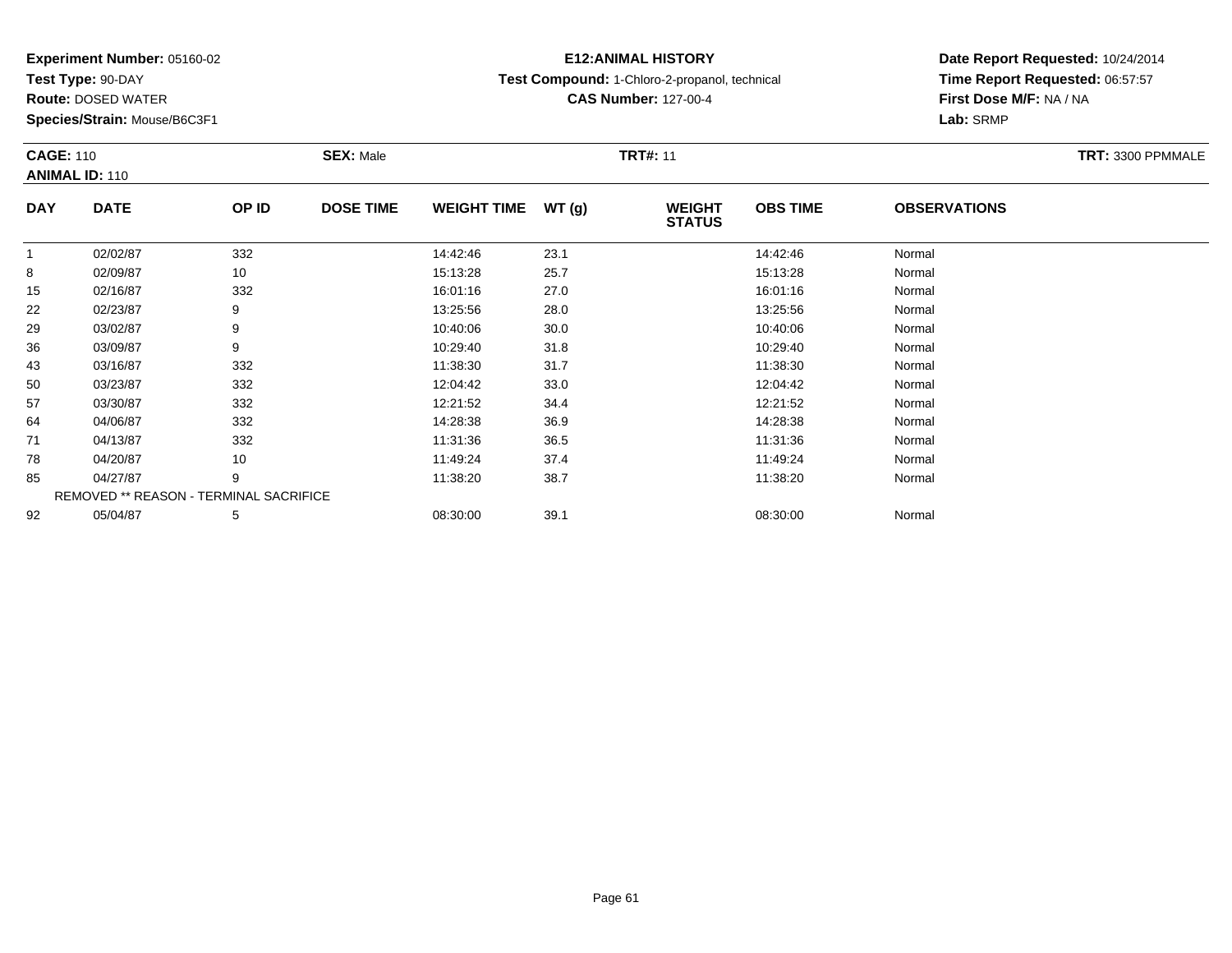**Test Type:** 90-DAY

**Route:** DOSED WATER

**Species/Strain:** Mouse/B6C3F1

## **E12:ANIMAL HISTORY**

**Test Compound:** 1-Chloro-2-propanol, technical

**CAS Number:** 127-00-4

|            | <b>CAGE: 11</b><br><b>ANIMAL ID: 11</b>       |       | <b>SEX: Female</b> |                    |       |                                | <b>TRT#: 2</b>  |                     |  |  |
|------------|-----------------------------------------------|-------|--------------------|--------------------|-------|--------------------------------|-----------------|---------------------|--|--|
| <b>DAY</b> | <b>DATE</b>                                   | OP ID | <b>DOSE TIME</b>   | <b>WEIGHT TIME</b> | WT(g) | <b>WEIGHT</b><br><b>STATUS</b> | <b>OBS TIME</b> | <b>OBSERVATIONS</b> |  |  |
| -1         | 02/03/87                                      | 332   |                    | 11:37:56           | 20.1  |                                | 11:37:56        | Normal              |  |  |
| 8          | 02/10/87                                      | 332   |                    | 12:05:44           | 21.4  |                                | 12:05:44        | Normal              |  |  |
| 15         | 02/17/87                                      | 9     |                    | 13:55:24           | 22.2  |                                | 13:55:24        | Normal              |  |  |
| 22         | 02/24/87                                      | 9     |                    | 13:24:20           | 23.6  |                                | 13:24:20        | Normal              |  |  |
| 29         | 03/03/87                                      | 8     |                    | 13:27:06           | 24.8  |                                | 13:27:06        | Normal              |  |  |
| 36         | 03/10/87                                      | 8     |                    | 11:25:24           | 25.9  |                                | 11:25:24        | Normal              |  |  |
| 43         | 03/17/87                                      | 332   |                    | 09:58:06           | 26.7  |                                | 09:58:06        | Normal              |  |  |
| 50         | 03/24/87                                      | 332   |                    | 11:25:00           | 27.4  |                                | 11:25:00        | Normal              |  |  |
| 57         | 03/31/87                                      | 332   |                    | 10:16:00           | 29.1  |                                | 10:16:00        | Normal              |  |  |
| 64         | 04/07/87                                      | 332   |                    | 11:06:42           | 31.8  |                                | 11:06:42        | Normal              |  |  |
| 71         | 04/14/87                                      | 332   |                    | 10:15:46           | 31.6  |                                | 10:15:46        | Normal              |  |  |
| 78         | 04/21/87                                      | 332   |                    | 10:05:48           | 31.4  |                                | 10:05:48        | Normal              |  |  |
| 85         | 04/28/87                                      | 332   |                    | 09:51:24           | 32.4  |                                | 09:51:24        | Normal              |  |  |
|            | <b>REMOVED ** REASON - TERMINAL SACRIFICE</b> |       |                    |                    |       |                                |                 |                     |  |  |
| 92         | 05/05/87                                      | 5     |                    | 08:30:00           | 33.4  |                                | 08:30:00        | Normal              |  |  |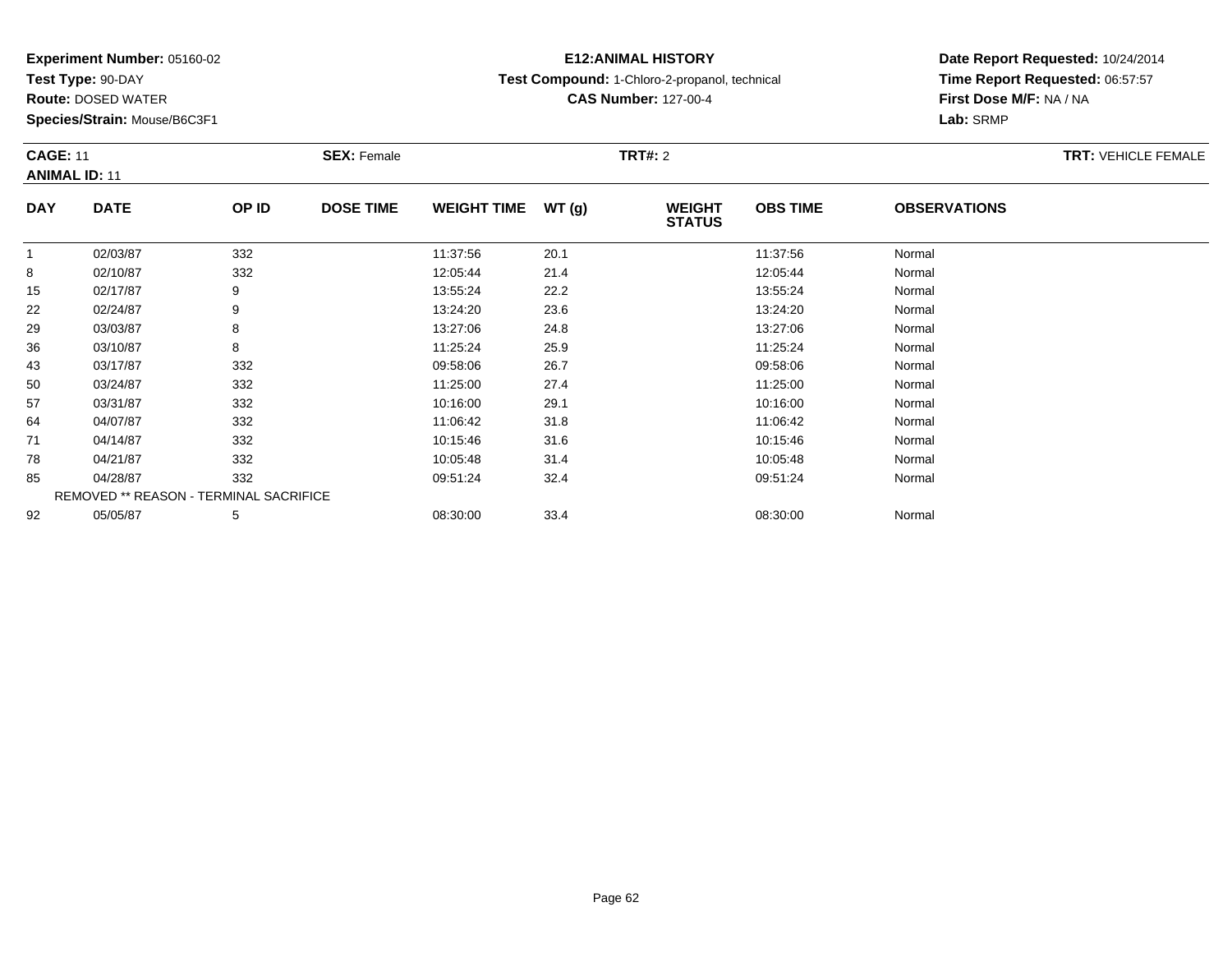**Test Type:** 90-DAY

**Route:** DOSED WATER

**Species/Strain:** Mouse/B6C3F1

## **E12:ANIMAL HISTORY**

**Test Compound:** 1-Chloro-2-propanol, technical

**CAS Number:** 127-00-4

| <b>CAGE: 12</b><br><b>ANIMAL ID: 12</b> |                                        | <b>SEX: Female</b> |                  |                    | <b>TRT#: 2</b> | <b>TRT: VEHICLE FEMALE</b>     |                 |                     |  |
|-----------------------------------------|----------------------------------------|--------------------|------------------|--------------------|----------------|--------------------------------|-----------------|---------------------|--|
| <b>DAY</b>                              | <b>DATE</b>                            | OP ID              | <b>DOSE TIME</b> | <b>WEIGHT TIME</b> | WT(g)          | <b>WEIGHT</b><br><b>STATUS</b> | <b>OBS TIME</b> | <b>OBSERVATIONS</b> |  |
| $\mathbf{1}$                            | 02/03/87                               | 332                |                  | 11:41:16           | 20.5           |                                | 11:41:16        | Normal              |  |
| 8                                       | 02/10/87                               | 332                |                  | 12:11:50           | 21.2           |                                | 12:11:50        | Normal              |  |
| 15                                      | 02/17/87                               | 9                  |                  | 13:58:56           | 22.4           |                                | 13:58:56        | Normal              |  |
| 22                                      | 02/24/87                               | 9                  |                  | 13:25:52           | 23.1           |                                | 13:25:52        | Normal              |  |
| 29                                      | 03/03/87                               | 8                  |                  | 13:28:18           | 25.6           |                                | 13:28:18        | Normal              |  |
| 36                                      | 03/10/87                               | 8                  |                  | 11:27:20           | 26.7           |                                | 11:27:20        | Normal              |  |
| 43                                      | 03/17/87                               | 332                |                  | 09:59:32           | 28.8           |                                | 09:59:32        | Normal              |  |
| 50                                      | 03/24/87                               | 332                |                  | 11:26:00           | 22.2           |                                | 11:26:00        | Normal              |  |
| 57                                      | 03/31/87                               | 332                |                  | 10:20:00           | 29.8           |                                | 10:20:00        | Normal              |  |
| 64                                      | 04/07/87                               | 332                |                  | 11:08:00           | 30.7           |                                | 11:08:00        | Normal              |  |
| 71                                      | 04/14/87                               | 332                |                  | 10:18:02           | 31.4           |                                | 10:18:02        | Normal              |  |
| 78                                      | 04/21/87                               | 332                |                  | 10:06:42           | 33.9           |                                | 10:06:42        | Normal              |  |
| 85                                      | 04/28/87                               | 332                |                  | 09:52:20           | 34.9           |                                | 09:52:20        | Normal              |  |
|                                         | REMOVED ** REASON - TERMINAL SACRIFICE |                    |                  |                    |                |                                |                 |                     |  |
| 92                                      | 05/05/87                               | 5                  |                  | 08:30:00           | 34.3           |                                | 08:30:00        | Normal              |  |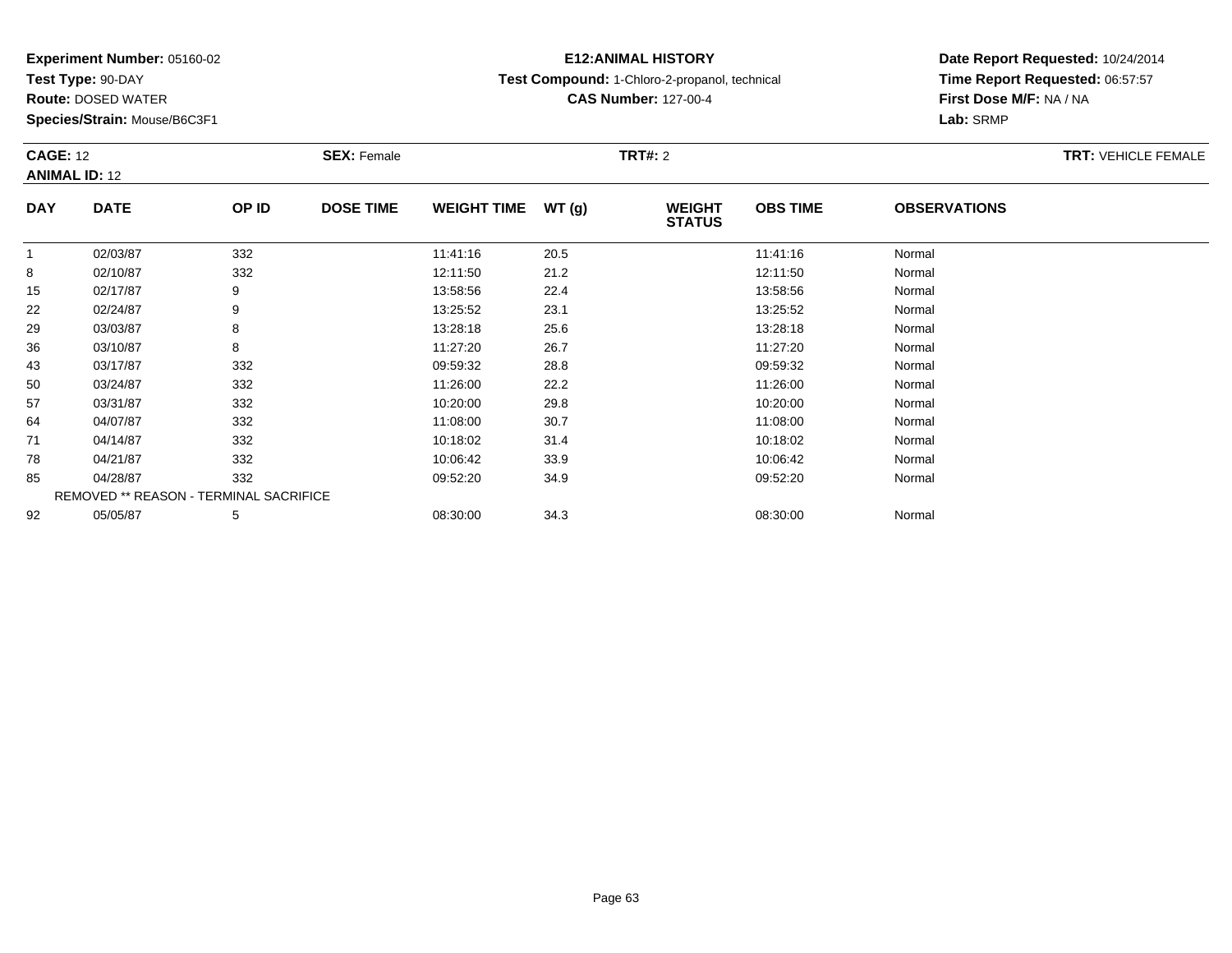**Test Type:** 90-DAY

**Route:** DOSED WATER

**Species/Strain:** Mouse/B6C3F1

# **E12:ANIMAL HISTORY**

**Test Compound:** 1-Chloro-2-propanol, technical

**CAS Number:** 127-00-4

| <b>CAGE: 13</b><br><b>ANIMAL ID: 13</b> |                                        | <b>SEX: Female</b> |                  |                    | <b>TRT#: 2</b> |                                |                 | TRT: VEHICLE FEMALE |  |
|-----------------------------------------|----------------------------------------|--------------------|------------------|--------------------|----------------|--------------------------------|-----------------|---------------------|--|
| <b>DAY</b>                              | <b>DATE</b>                            | OP ID              | <b>DOSE TIME</b> | <b>WEIGHT TIME</b> | WT(g)          | <b>WEIGHT</b><br><b>STATUS</b> | <b>OBS TIME</b> | <b>OBSERVATIONS</b> |  |
| $\mathbf{1}$                            | 02/03/87                               | 332                |                  | 11:42:52           | 19.7           |                                | 11:42:52        | Normal              |  |
| 8                                       | 02/10/87                               | 332                |                  | 12:14:10           | 21.5           |                                | 12:14:10        | Normal              |  |
| 15                                      | 02/17/87                               | 9                  |                  | 14:00:06           | 21.8           |                                | 14:00:06        | Normal              |  |
| 22                                      | 02/24/87                               | 9                  |                  | 13:27:48           | 22.2           |                                | 13:27:48        | Normal              |  |
| 29                                      | 03/03/87                               | 8                  |                  | 13:29:16           | 24.1           |                                | 13:29:16        | Normal              |  |
| 36                                      | 03/10/87                               | 8                  |                  | 11:29:04           | 26.3           |                                | 11:29:04        | Normal              |  |
| 43                                      | 03/17/87                               | 332                |                  | 10:00:42           | 26.8           |                                | 10:00:42        | Normal              |  |
| 50                                      | 03/24/87                               | 332                |                  | 11:27:00           | 28.1           |                                | 11:27:00        | Normal              |  |
| 57                                      | 03/31/87                               | 332                |                  | 10:22:00           | 28.3           |                                | 10:22:00        | Normal              |  |
| 64                                      | 04/07/87                               | 332                |                  | 11:08:52           | 31.2           |                                | 11:08:52        | Normal              |  |
| 71                                      | 04/14/87                               | 332                |                  | 10:19:14           | 30.9           |                                | 10:19:14        | Normal              |  |
| 78                                      | 04/21/87                               | 332                |                  | 10:08:54           | 32.4           |                                | 10:08:54        | Normal              |  |
| 85                                      | 04/28/87                               | 332                |                  | 09:53:06           | 34.8           |                                | 09:53:06        | Normal              |  |
|                                         | REMOVED ** REASON - TERMINAL SACRIFICE |                    |                  |                    |                |                                |                 |                     |  |
| 92                                      | 05/05/87                               | 5                  |                  | 08:30:00           | 35.0           |                                | 08:30:00        | Normal              |  |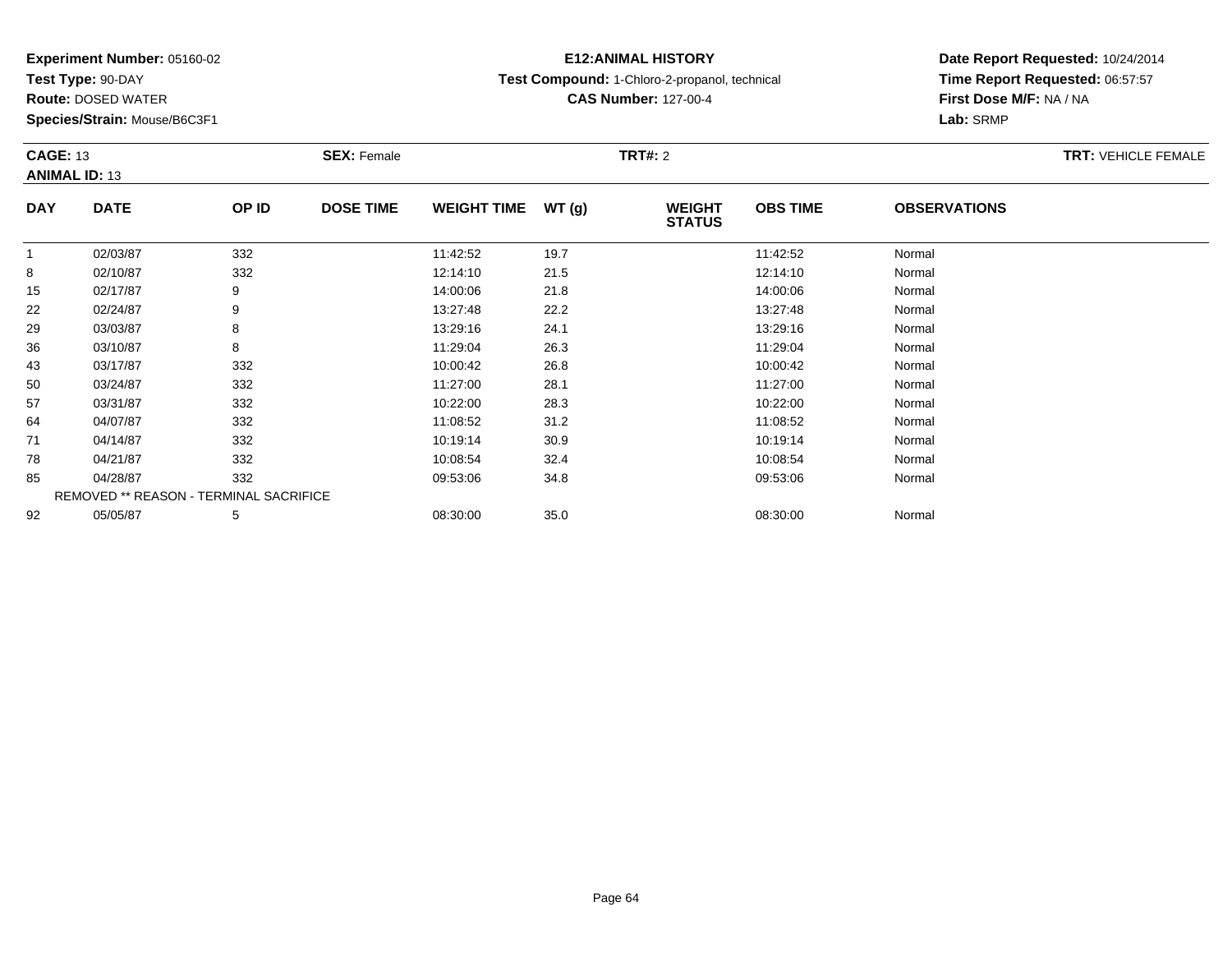**Test Type:** 90-DAY

**Route:** DOSED WATER

**Species/Strain:** Mouse/B6C3F1

## **E12:ANIMAL HISTORY**

**Test Compound:** 1-Chloro-2-propanol, technical

**CAS Number:** 127-00-4

| <b>CAGE: 14</b><br><b>ANIMAL ID: 14</b> |                                        | <b>SEX: Female</b> |                  |                    | TRT#: 2 |                                |                 | <b>TRT: VEHICLE FEMALE</b> |  |
|-----------------------------------------|----------------------------------------|--------------------|------------------|--------------------|---------|--------------------------------|-----------------|----------------------------|--|
| <b>DAY</b>                              | <b>DATE</b>                            | OP ID              | <b>DOSE TIME</b> | <b>WEIGHT TIME</b> | WT(g)   | <b>WEIGHT</b><br><b>STATUS</b> | <b>OBS TIME</b> | <b>OBSERVATIONS</b>        |  |
| -1                                      | 02/03/87                               | 332                |                  | 11:44:56           | 19.7    |                                | 11:44:56        | Normal                     |  |
| 8                                       | 02/10/87                               | 332                |                  | 12:16:46           | 20.6    |                                | 12:16:46        | Normal                     |  |
| 15                                      | 02/17/87                               | 9                  |                  | 14:01:16           | 21.9    |                                | 14:01:16        | Normal                     |  |
| 22                                      | 02/24/87                               | 9                  |                  | 13:29:18           | 22.4    |                                | 13:29:18        | Normal                     |  |
| 29                                      | 03/03/87                               | 8                  |                  | 13:30:28           | 23.2    |                                | 13:30:28        | Normal                     |  |
| 36                                      | 03/10/87                               | 8                  |                  | 11:31:26           | 24.5    |                                | 11:31:26        | Normal                     |  |
| 43                                      | 03/17/87                               | 332                |                  | 10:02:20           | 26.3    |                                | 10:02:20        | Normal                     |  |
| 50                                      | 03/24/87                               | 332                |                  | 11:28:00           | 27.9    |                                | 11:28:00        | Normal                     |  |
| 57                                      | 03/31/87                               | 332                |                  | 10:23:00           | 29.7    |                                | 10:23:00        | Normal                     |  |
| 64                                      | 04/07/87                               | 332                |                  | 11:12:54           | 31.8    |                                | 11:12:54        | Normal                     |  |
| 71                                      | 04/14/87                               | 332                |                  | 10:20:44           | 33.0    |                                | 10:20:44        | Normal                     |  |
| 78                                      | 04/21/87                               | 332                |                  | 10:08:12           | 32.0    |                                | 10:08:12        | Normal                     |  |
| 85                                      | 04/28/87                               | 332                |                  | 09:53:56           | 35.4    |                                | 09:53:56        | Normal                     |  |
|                                         | REMOVED ** REASON - TERMINAL SACRIFICE |                    |                  |                    |         |                                |                 |                            |  |
| 92                                      | 05/05/87                               | 5                  |                  | 08:30:00           | 34.8    |                                | 08:30:00        | Normal                     |  |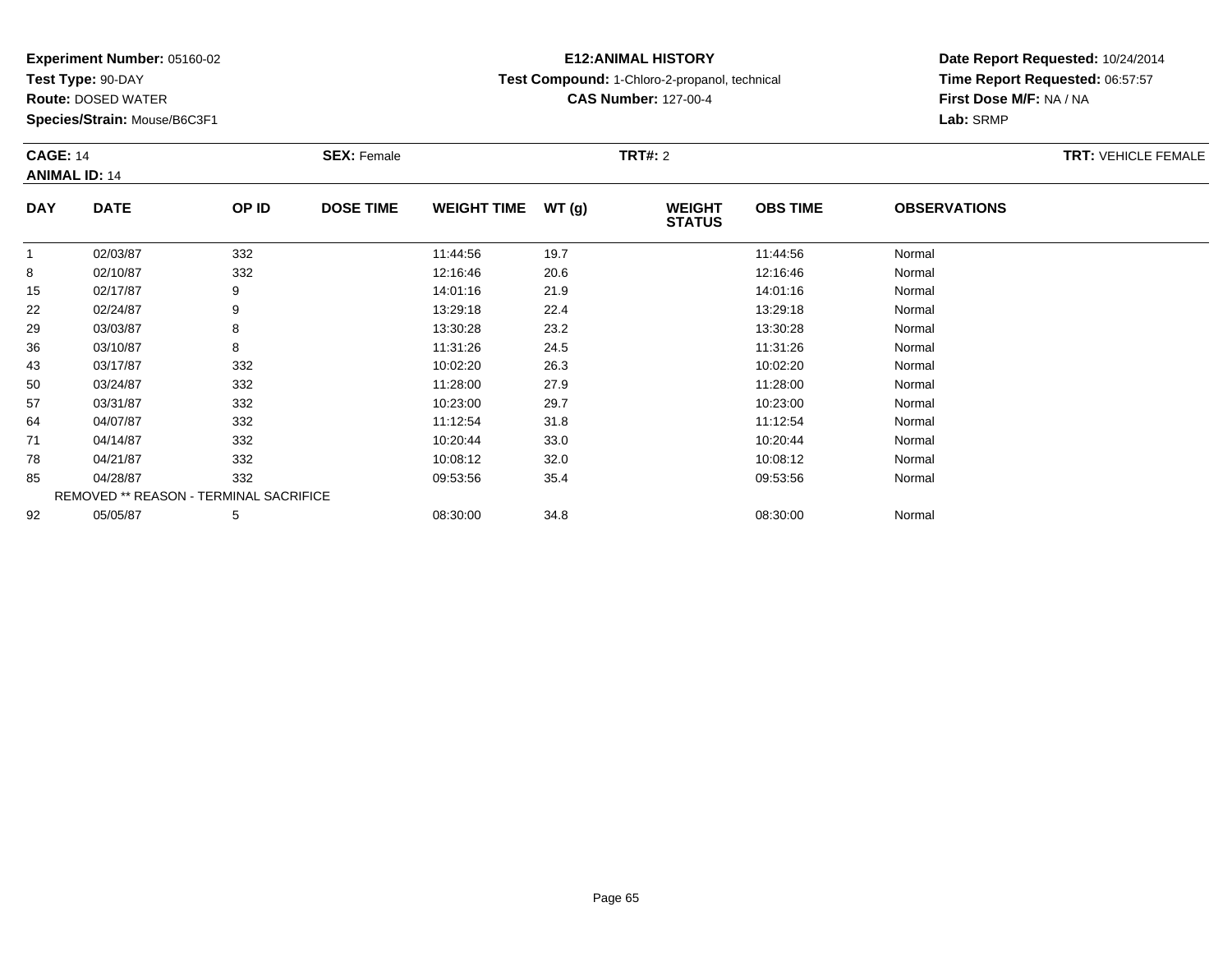**Test Type:** 90-DAY

**Route:** DOSED WATER

**Species/Strain:** Mouse/B6C3F1

# **E12:ANIMAL HISTORY**

**Test Compound:** 1-Chloro-2-propanol, technical

**CAS Number:** 127-00-4

| <b>CAGE: 15</b><br><b>ANIMAL ID: 15</b> |                                        | <b>SEX: Female</b> |                  |                    | TRT#: 2 |                                |                 | <b>TRT: VEHICLE FEMALE</b> |  |
|-----------------------------------------|----------------------------------------|--------------------|------------------|--------------------|---------|--------------------------------|-----------------|----------------------------|--|
| <b>DAY</b>                              | <b>DATE</b>                            | OP ID              | <b>DOSE TIME</b> | <b>WEIGHT TIME</b> | WT(g)   | <b>WEIGHT</b><br><b>STATUS</b> | <b>OBS TIME</b> | <b>OBSERVATIONS</b>        |  |
| -1                                      | 02/03/87                               | 332                |                  | 11:46:58           | 19.4    |                                | 11:46:58        | Normal                     |  |
| 8                                       | 02/10/87                               | 332                |                  | 12:18:32           | 20.7    |                                | 12:18:32        | Normal                     |  |
| 15                                      | 02/17/87                               | 9                  |                  | 14:02:30           | 21.9    |                                | 14:02:30        | Normal                     |  |
| 22                                      | 02/24/87                               | 9                  |                  | 13:32:14           | 21.3    |                                | 13:32:14        | Normal                     |  |
| 29                                      | 03/03/87                               | 8                  |                  | 13:31:28           | 22.0    |                                | 13:31:28        | Normal                     |  |
| 36                                      | 03/10/87                               | 8                  |                  | 11:32:20           | 23.7    |                                | 11:32:20        | Normal                     |  |
| 43                                      | 03/17/87                               | 332                |                  | 10:03:30           | 23.2    |                                | 10:03:30        | Normal                     |  |
| 50                                      | 03/24/87                               | 332                |                  | 11:30:00           | 23.2    |                                | 11:30:00        | Normal                     |  |
| 57                                      | 03/31/87                               | 332                |                  | 10:25:00           | 23.0    |                                | 10:25:00        | Normal                     |  |
| 64                                      | 04/07/87                               | 332                |                  | 11:11:28           | 26.2    |                                | 11:11:28        | Normal                     |  |
| 71                                      | 04/14/87                               | 332                |                  | 10:22:00           | 26.2    |                                | 10:22:00        | Normal                     |  |
| 78                                      | 04/21/87                               | 332                |                  | 10:07:20           | 24.2    |                                | 10:07:20        | Normal                     |  |
| 85                                      | 04/28/87                               | 332                |                  | 09:54:34           | 28.5    |                                | 09:54:34        | Normal                     |  |
|                                         | REMOVED ** REASON - TERMINAL SACRIFICE |                    |                  |                    |         |                                |                 |                            |  |
| 92                                      | 05/05/87                               | 5                  |                  | 08:30:00           | 27.6    |                                | 08:30:00        | Normal                     |  |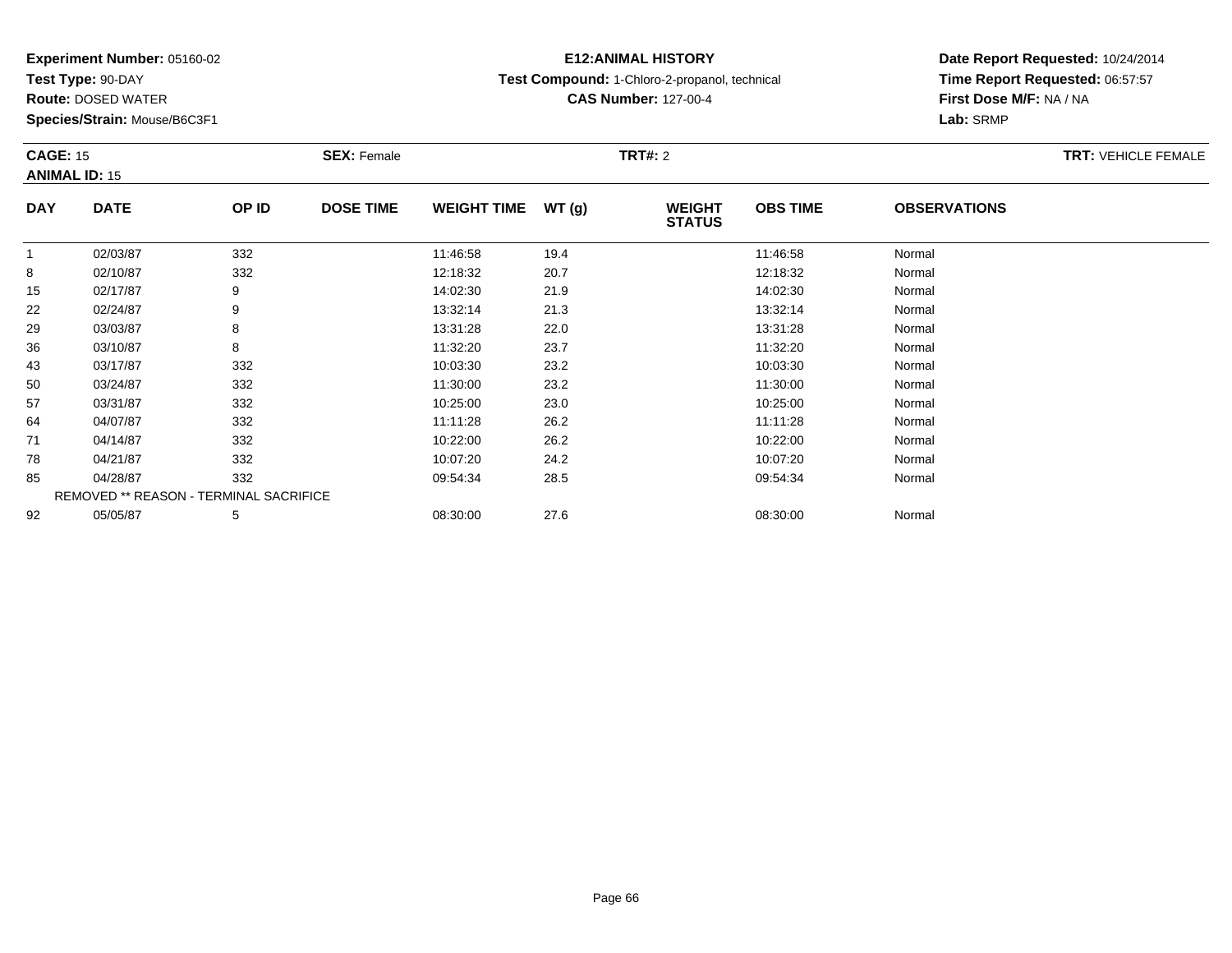**Test Type:** 90-DAY

**Route:** DOSED WATER

**Species/Strain:** Mouse/B6C3F1

## **E12:ANIMAL HISTORY**

**Test Compound:** 1-Chloro-2-propanol, technical

**CAS Number:** 127-00-4

| <b>CAGE: 16</b><br><b>ANIMAL ID: 16</b> |                                        | <b>SEX: Female</b> |                  |                    | <b>TRT#:</b> 2 |                                |                 | <b>TRT: VEHICLE FEMALE</b> |  |
|-----------------------------------------|----------------------------------------|--------------------|------------------|--------------------|----------------|--------------------------------|-----------------|----------------------------|--|
| <b>DAY</b>                              | <b>DATE</b>                            | OP ID              | <b>DOSE TIME</b> | <b>WEIGHT TIME</b> | <b>WT (g)</b>  | <b>WEIGHT</b><br><b>STATUS</b> | <b>OBS TIME</b> | <b>OBSERVATIONS</b>        |  |
| 1                                       | 02/03/87                               | 332                |                  | 11:52:14           | 19.8           |                                | 11:52:14        | Normal                     |  |
| 8                                       | 02/10/87                               | 332                |                  | 12:20:36           | 20.8           |                                | 12:20:36        | Normal                     |  |
| 15                                      | 02/17/87                               | 9                  |                  | 14:04:10           | 22.4           |                                | 14:04:10        | Normal                     |  |
| 22                                      | 02/24/87                               | 9                  |                  | 13:33:50           | 23.1           |                                | 13:33:50        | Normal                     |  |
| 29                                      | 03/03/87                               | 8                  |                  | 13:32:50           | 23.2           |                                | 13:32:50        | Normal                     |  |
| 36                                      | 03/10/87                               | 8                  |                  | 11:34:42           | 18.5           |                                | 11:34:42        | Normal                     |  |
| 43                                      | 03/17/87                               | 332                |                  | 10:07:46           | 25.0           |                                | 10:07:46        | Normal                     |  |
| 50                                      | 03/24/87                               | 332                |                  | 11:29:00           | 28.2           |                                | 11:29:00        | Normal                     |  |
| 57                                      | 03/31/87                               | 332                |                  | 10:27:00           | 29.9           |                                | 10:27:00        | Normal                     |  |
| 64                                      | 04/07/87                               | 332                |                  | 11:10:26           | 29.8           |                                | 11:10:26        | Normal                     |  |
| 71                                      | 04/14/87                               | 332                |                  | 10:23:22           | 31.4           |                                | 10:23:22        | Normal                     |  |
| 78                                      | 04/21/87                               | 332                |                  | 10:02:16           | 29.9           |                                | 10:02:16        | Normal                     |  |
| 85                                      | 04/28/87                               | 332                |                  | 09:39:54           | 35.1           |                                | 09:39:54        | Normal                     |  |
|                                         | REMOVED ** REASON - TERMINAL SACRIFICE |                    |                  |                    |                |                                |                 |                            |  |
| 92                                      | 05/05/87                               | 5                  |                  | 08:30:00           | 34.1           |                                | 08:30:00        | Normal                     |  |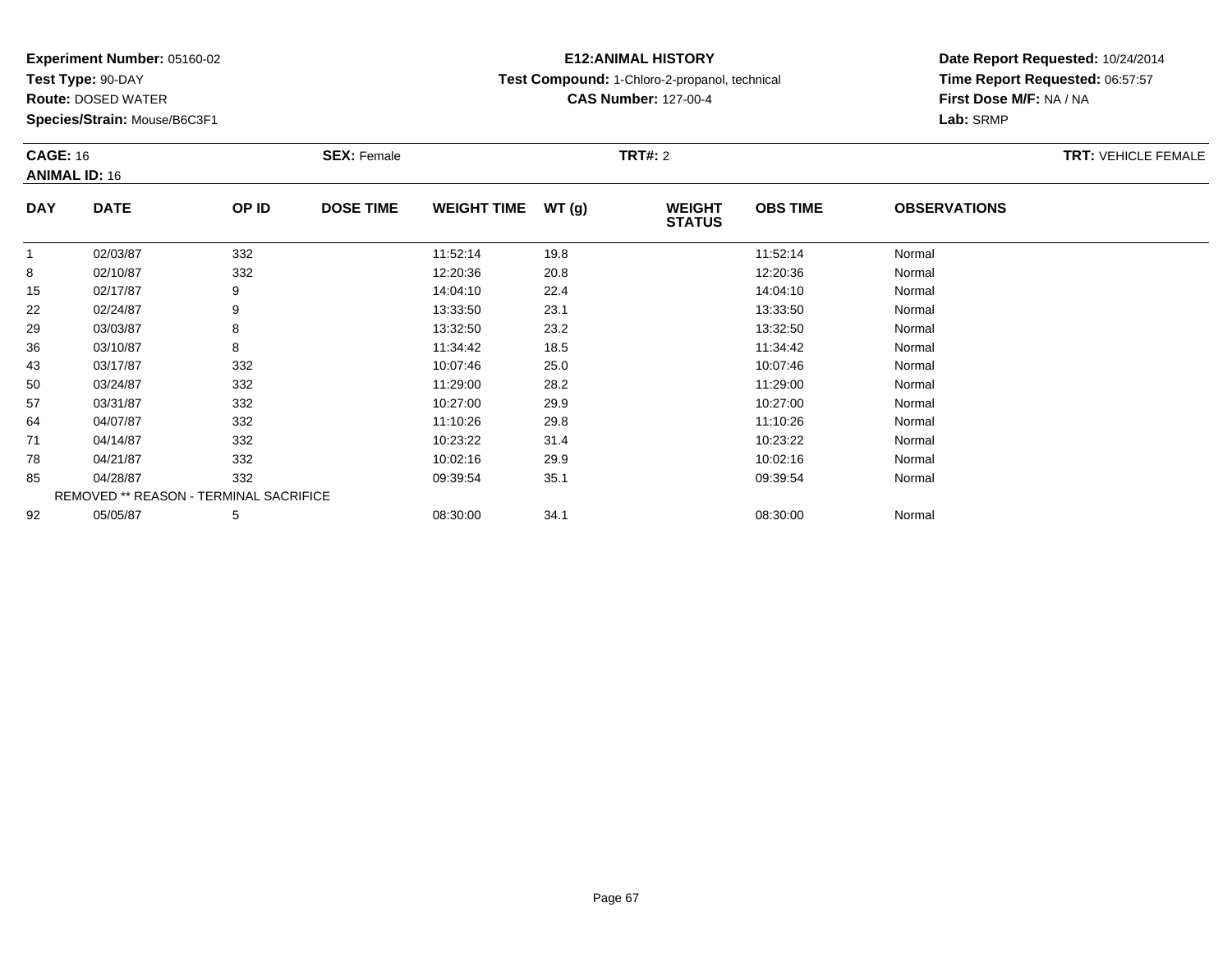**Test Type:** 90-DAY

**Route:** DOSED WATER

**Species/Strain:** Mouse/B6C3F1

## **E12:ANIMAL HISTORY**

**Test Compound:** 1-Chloro-2-propanol, technical

**CAS Number:** 127-00-4

## **Date Report Requested:** 10/24/2014**Time Report Requested:** 06:57:57**First Dose M/F:** NA / NA**Lab:** SRMP

| <b>CAGE: 17</b><br><b>ANIMAL ID: 17</b> |                                        | <b>SEX: Female</b> |                  |                    | <b>TRT#: 2</b> | <b>TRT: VEHICLE FEMALE</b>     |                 |                     |  |
|-----------------------------------------|----------------------------------------|--------------------|------------------|--------------------|----------------|--------------------------------|-----------------|---------------------|--|
| <b>DAY</b>                              | <b>DATE</b>                            | OP ID              | <b>DOSE TIME</b> | <b>WEIGHT TIME</b> | WT(g)          | <b>WEIGHT</b><br><b>STATUS</b> | <b>OBS TIME</b> | <b>OBSERVATIONS</b> |  |
| $\mathbf{1}$                            | 02/03/87                               | 332                |                  | 11:54:16           | 19.2           |                                | 11:54:16        | Normal              |  |
| 8                                       | 02/10/87                               | 332                |                  | 12:22:28           | 21.3           |                                | 12:22:28        | Normal              |  |
| 15                                      | 02/17/87                               | 9                  |                  | 14:05:36           | 21.7           |                                | 14:05:36        | Normal              |  |
| 22                                      | 02/24/87                               | 9                  |                  | 13:38:02           | 22.9           |                                | 13:38:02        | Normal              |  |
| 29                                      | 03/03/87                               | 8                  |                  | 13:36:02           | 22.5           |                                | 13:36:02        | Normal              |  |
| 36                                      | 03/10/87                               | 8                  |                  | 11:34:00           | 23.3           |                                | 11:34:00        | Normal              |  |
| 43                                      | 03/17/87                               | 332                |                  | 10:06:28           | 23.3           |                                | 10:06:28        | Normal              |  |
| 50                                      | 03/24/87                               | 332                |                  | 11:28:00           | 25.4           |                                | 11:28:00        | Normal              |  |
| 57                                      | 03/31/87                               | 332                |                  | 10:30:00           | 25.7           |                                | 10:30:00        | Normal              |  |
| 64                                      | 04/07/87                               | 332                |                  | 11:01:16           | 25.8           |                                | 11:01:16        | Normal              |  |
| 71                                      | 04/14/87                               | 332                |                  | 10:24:30           | 27.8           |                                | 10:24:30        | Normal              |  |
| 78                                      | 04/21/87                               | 332                |                  | 10:03:06           | 22.6           |                                | 10:03:06        | Normal              |  |
| 85                                      | 04/28/87                               | 332                |                  | 09:47:50           | 29.7           |                                | 09:47:50        | Normal              |  |
|                                         | REMOVED ** REASON - TERMINAL SACRIFICE |                    |                  |                    |                |                                |                 |                     |  |
| 92                                      | 05/05/87                               | 5                  |                  | 08:30:00           | 29.1           |                                | 08:30:00        | Normal              |  |

2 05/05/87 5 5 08:30:00 29.1 08:30 08 08:30:00 29.1 08:30:00 08:30:00 08:30:00 08:30:00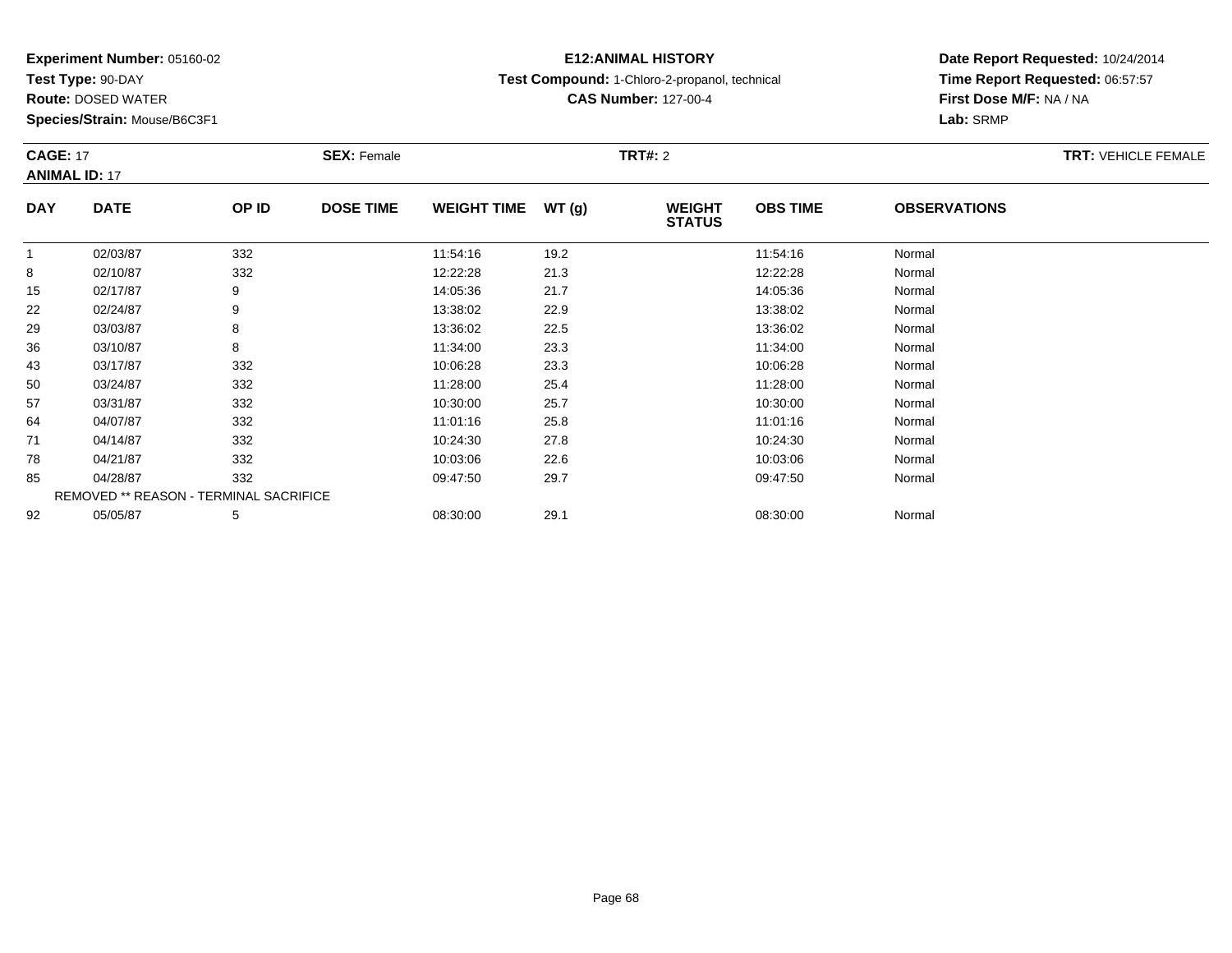**Test Type:** 90-DAY

**Route:** DOSED WATER

**Species/Strain:** Mouse/B6C3F1

## **E12:ANIMAL HISTORY**

**Test Compound:** 1-Chloro-2-propanol, technical

**CAS Number:** 127-00-4

|            | <b>CAGE: 18</b>                        |       | <b>SEX: Female</b> |                    |       | <b>TRT#: 2</b>                 | <b>TRT: VEHICLE FEMALE</b> |                     |  |
|------------|----------------------------------------|-------|--------------------|--------------------|-------|--------------------------------|----------------------------|---------------------|--|
|            | <b>ANIMAL ID: 18</b>                   |       |                    |                    |       |                                |                            |                     |  |
| <b>DAY</b> | <b>DATE</b>                            | OP ID | <b>DOSE TIME</b>   | <b>WEIGHT TIME</b> | WT(g) | <b>WEIGHT</b><br><b>STATUS</b> | <b>OBS TIME</b>            | <b>OBSERVATIONS</b> |  |
| 1          | 02/03/87                               | 332   |                    | 11:55:56           | 20.3  |                                | 11:55:56                   | Normal              |  |
| 8          | 02/10/87                               | 332   |                    | 12:24:22           | 23.0  |                                | 12:24:22                   | Normal              |  |
| 15         | 02/17/87                               | 9     |                    | 14:06:54           | 22.4  |                                | 14:06:54                   | Normal              |  |
| 22         | 02/24/87                               | 9     |                    | 13:21:30           | 23.6  |                                | 13:21:30                   | Normal              |  |
| 29         | 03/03/87                               | 8     |                    | 13:25:52           | 25.7  |                                | 13:25:52                   | Normal              |  |
| 36         | 03/10/87                               | 8     |                    | 11:23:12           | 26.8  |                                | 11:23:12                   | Normal              |  |
| 43         | 03/17/87                               | 332   |                    | 09:56:14           | 26.5  |                                | 09:56:14                   | Normal              |  |
| 50         | 03/24/87                               | 332   |                    | 11:24:00           | 30.0  |                                | 11:24:00                   | Normal              |  |
| 57         | 03/31/87                               | 332   |                    | 10:31:00           | 32.1  |                                | 10:31:00                   | Normal              |  |
| 64         | 04/07/87                               | 332   |                    | 11:05:50           | 33.6  |                                | 11:05:50                   | Normal              |  |
| 71         | 04/14/87                               | 332   |                    | 10:28:12           | 34.6  |                                | 10:28:12                   | Normal              |  |
| 78         | 04/21/87                               | 332   |                    | 10:05:10           | 37.3  |                                | 10:05:10                   | Normal              |  |
| 85         | 04/28/87                               | 332   |                    | 09:50:20           | 38.0  |                                | 09:50:20                   | Normal              |  |
|            | REMOVED ** REASON - TERMINAL SACRIFICE |       |                    |                    |       |                                |                            |                     |  |
| 92         | 05/05/87                               | 5     |                    | 08:30:00           | 35.4  |                                | 08:30:00                   | Normal              |  |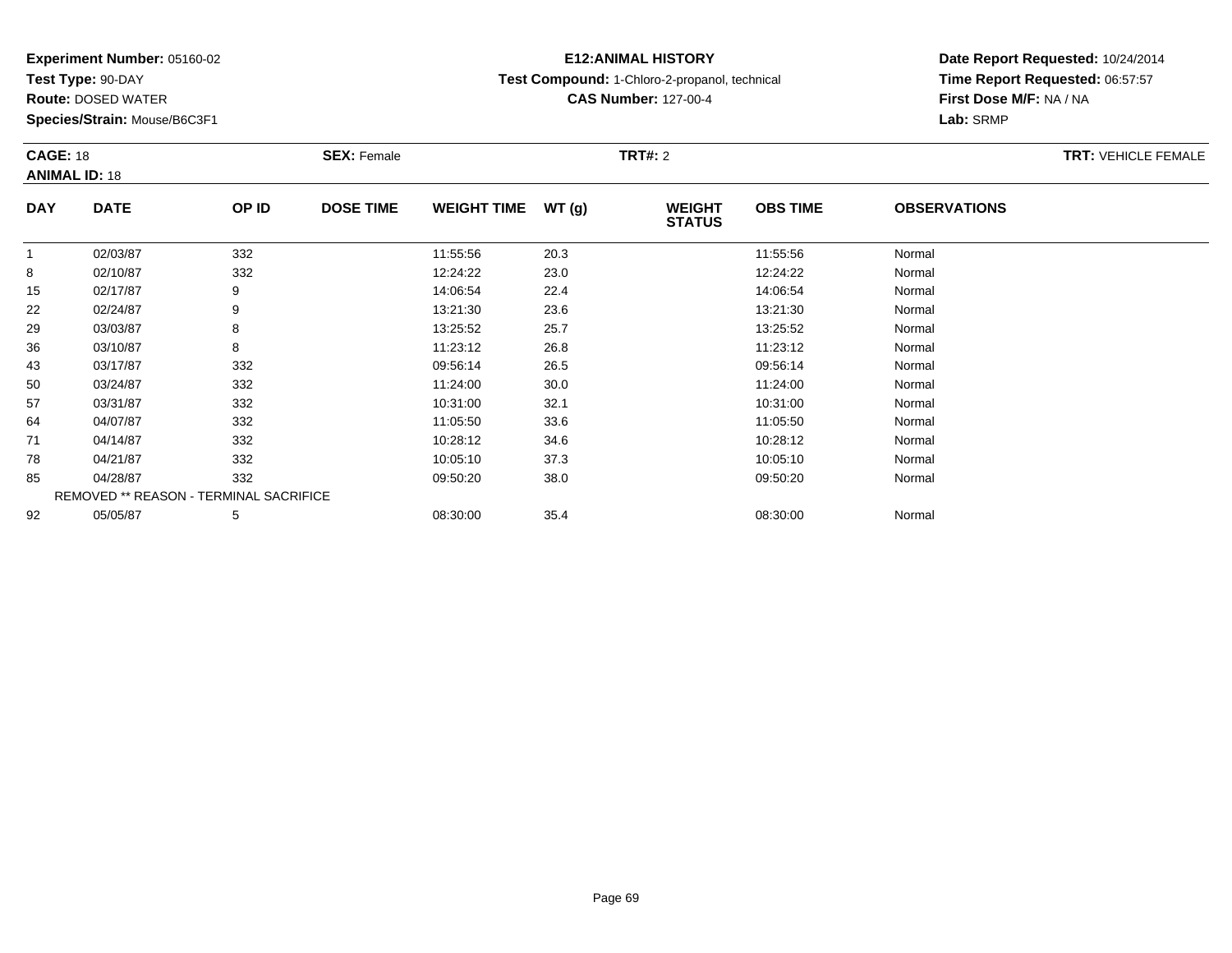**Test Type:** 90-DAY

**Route:** DOSED WATER

**Species/Strain:** Mouse/B6C3F1

## **E12:ANIMAL HISTORY**

**Test Compound:** 1-Chloro-2-propanol, technical

**CAS Number:** 127-00-4

| <b>CAGE: 19</b><br><b>ANIMAL ID: 19</b> |                                               | <b>SEX: Female</b> |                  | TRT#: 2            |       |                                |                 | <b>TRT: VEHICLE FEMALE</b> |  |
|-----------------------------------------|-----------------------------------------------|--------------------|------------------|--------------------|-------|--------------------------------|-----------------|----------------------------|--|
| <b>DAY</b>                              | <b>DATE</b>                                   | OP ID              | <b>DOSE TIME</b> | <b>WEIGHT TIME</b> | WT(g) | <b>WEIGHT</b><br><b>STATUS</b> | <b>OBS TIME</b> | <b>OBSERVATIONS</b>        |  |
|                                         | 02/03/87                                      | 332                |                  | 11:57:46           | 20.7  |                                | 11:57:46        | Normal                     |  |
| 8                                       | 02/10/87                                      | 332                |                  | 12:26:10           | 21.8  |                                | 12:26:10        | Normal                     |  |
| 15                                      | 02/17/87                                      | 9                  |                  | 14:09:48           | 22.5  |                                | 14:09:48        | Normal                     |  |
| 22                                      | 02/24/87                                      | 9                  |                  | 13:35:26           | 23.5  |                                | 13:35:26        | Normal                     |  |
| 29                                      | 03/03/87                                      | 8                  |                  | 13:24:04           | 24.6  |                                | 13:24:04        | Normal                     |  |
| 36                                      | 03/10/87                                      | 8                  |                  | 11:18:56           | 25.4  |                                | 11:18:56        | Normal                     |  |
| 43                                      | 03/17/87                                      | 332                |                  | 09:47:06           | 26.0  |                                | 09:47:06        | Normal                     |  |
| 50                                      | 03/24/87                                      | 332                |                  | 11:23:00           | 28.3  |                                | 11:23:00        | Normal                     |  |
| 57                                      | 03/31/87                                      | 332                |                  | 10:32:00           | 29.8  |                                | 10:32:00        | Normal                     |  |
| 64                                      | 04/07/87                                      | 332                |                  | 11:04:54           | 29.6  |                                | 11:04:54        | Normal                     |  |
| 71                                      | 04/14/87                                      | 332                |                  | 10:26:26           | 31.7  |                                | 10:26:26        | Normal                     |  |
| 78                                      | 04/21/87                                      | 332                |                  | 10:04:32           | 32.9  |                                | 10:04:32        | Normal                     |  |
| 85                                      | 04/28/87                                      | 332                |                  | 09:49:12           | 33.8  |                                | 09:49:12        | Normal                     |  |
|                                         | <b>REMOVED ** REASON - TERMINAL SACRIFICE</b> |                    |                  |                    |       |                                |                 |                            |  |
| 92                                      | 05/05/87                                      | 5                  |                  | 08:30:00           | 33.2  |                                | 08:30:00        | Normal                     |  |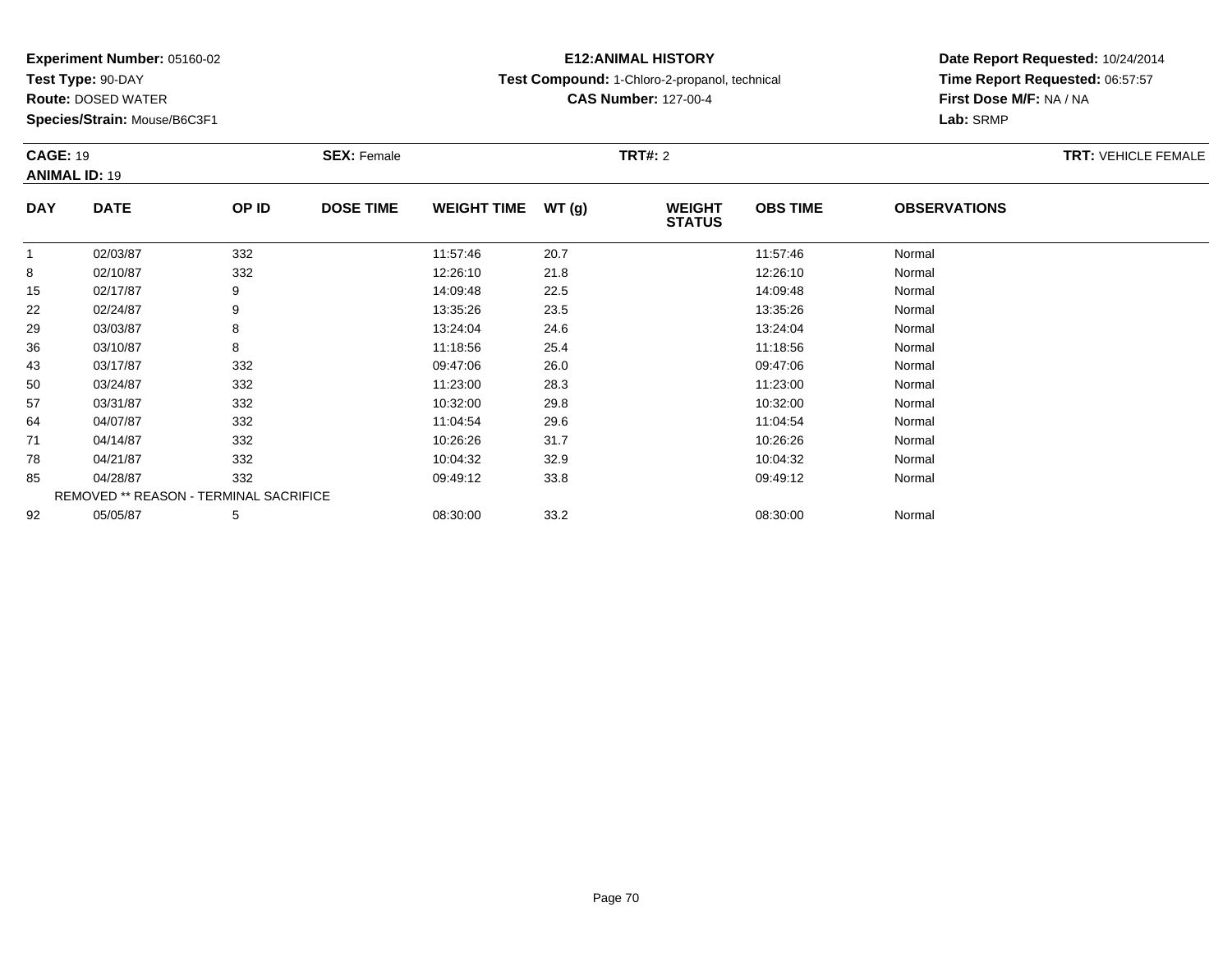**Test Type:** 90-DAY

**Route:** DOSED WATER

**Species/Strain:** Mouse/B6C3F1

# **E12:ANIMAL HISTORY**

**Test Compound:** 1-Chloro-2-propanol, technical

**CAS Number:** 127-00-4

| <b>CAGE: 20</b><br><b>ANIMAL ID: 20</b> |                                        | <b>SEX: Female</b> |                  |                    | <b>TRT#: 2</b> | <b>TRT: VEHICLE FEMALE</b>     |                 |                     |  |
|-----------------------------------------|----------------------------------------|--------------------|------------------|--------------------|----------------|--------------------------------|-----------------|---------------------|--|
| <b>DAY</b>                              | <b>DATE</b>                            | OP ID              | <b>DOSE TIME</b> | <b>WEIGHT TIME</b> | WT(g)          | <b>WEIGHT</b><br><b>STATUS</b> | <b>OBS TIME</b> | <b>OBSERVATIONS</b> |  |
| $\overline{1}$                          | 02/03/87                               | 332                |                  | 11:59:02           | 20.7           |                                | 11:59:02        | Normal              |  |
| 8                                       | 02/10/87                               | 332                |                  | 12:28:04           | 21.6           |                                | 12:28:04        | Normal              |  |
| 15                                      | 02/17/87                               | 9                  |                  | 14:11:18           | 21.9           |                                | 14:11:18        | Normal              |  |
| 22                                      | 02/24/87                               | 9                  |                  | 13:36:56           | 23.8           |                                | 13:36:56        | Normal              |  |
| 29                                      | 03/03/87                               | 8                  |                  | 13:37:20           | 24.3           |                                | 13:37:20        | Normal              |  |
| 36                                      | 03/10/87                               | 8                  |                  | 11:33:06           | 26.2           |                                | 11:33:06        | Normal              |  |
| 43                                      | 03/17/87                               | 332                |                  | 10:05:08           | 27.3           |                                | 10:05:08        | Normal              |  |
| 50                                      | 03/24/87                               | 332                |                  | 11:22:00           | 28.6           |                                | 11:22:00        | Normal              |  |
| 57                                      | 03/31/87                               | 332                |                  | 10:34:00           | 31.5           |                                | 10:34:00        | Normal              |  |
| 64                                      | 04/07/87                               | 332                |                  | 11:03:54           | 33.0           |                                | 11:03:54        | Normal              |  |
| 71                                      | 04/14/87                               | 332                |                  | 10:25:30           | 33.2           |                                | 10:25:30        | Normal              |  |
| 78                                      | 04/21/87                               | 332                |                  | 10:03:50           | 38.7           |                                | 10:03:50        | Normal              |  |
| 85                                      | 04/28/87                               | 332                |                  | 09:48:36           | 37.4           |                                | 09:48:36        | Normal              |  |
|                                         | REMOVED ** REASON - TERMINAL SACRIFICE |                    |                  |                    |                |                                |                 |                     |  |
| 92                                      | 05/05/87                               | 5                  |                  | 08:30:00           | 35.1           |                                | 08:30:00        | Normal              |  |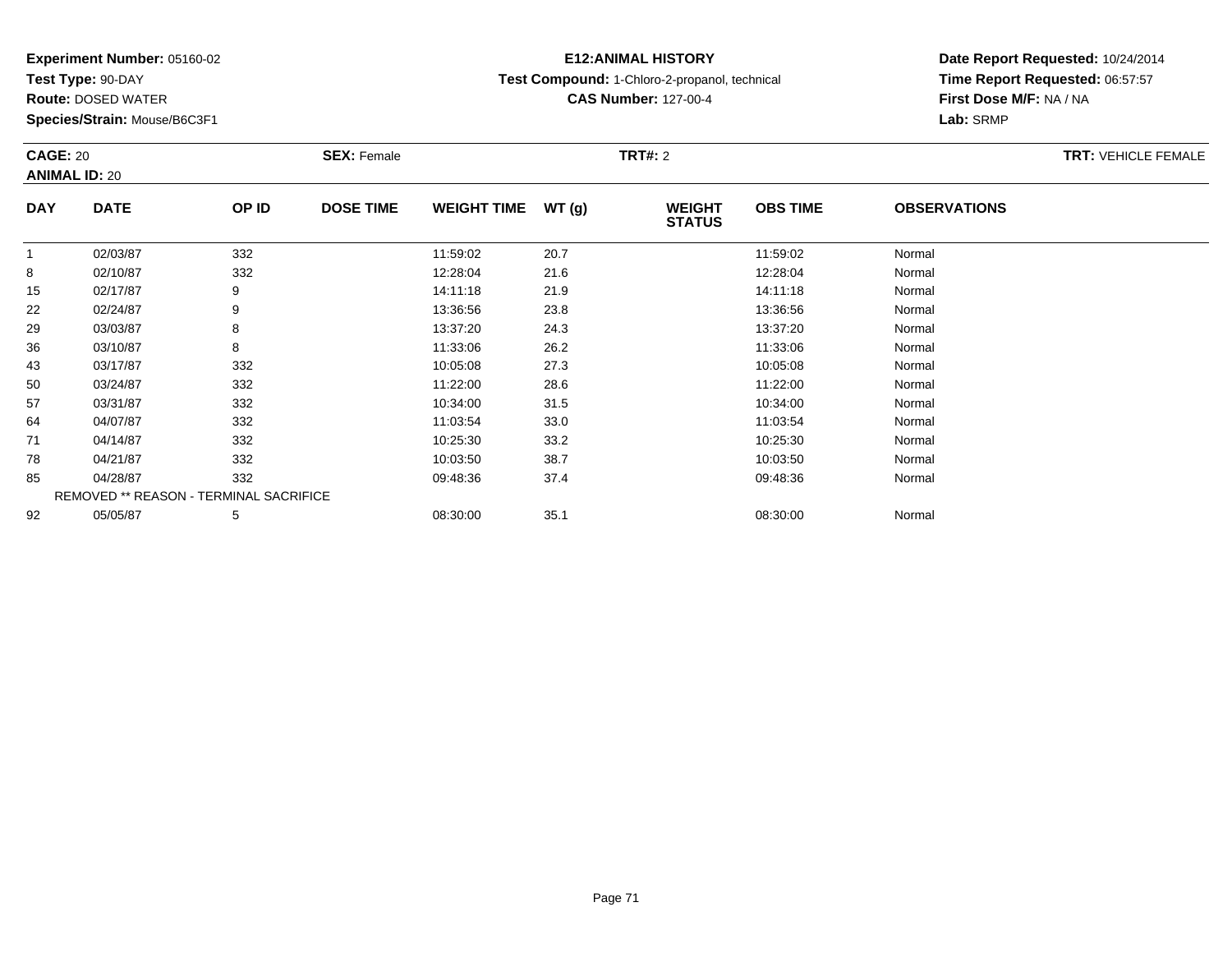**Test Type:** 90-DAY

**Route:** DOSED WATER

**Species/Strain:** Mouse/B6C3F1

# **E12:ANIMAL HISTORY**

**Test Compound:** 1-Chloro-2-propanol, technical

**CAS Number:** 127-00-4

| <b>CAGE: 31</b><br><b>ANIMAL ID: 31</b> |                                        | <b>SEX: Female</b> |                  |                    | <b>TRT#: 4</b> | TRT: 33 PPM FEMALE             |                 |                     |  |
|-----------------------------------------|----------------------------------------|--------------------|------------------|--------------------|----------------|--------------------------------|-----------------|---------------------|--|
| <b>DAY</b>                              | <b>DATE</b>                            | OP ID              | <b>DOSE TIME</b> | <b>WEIGHT TIME</b> | WT(g)          | <b>WEIGHT</b><br><b>STATUS</b> | <b>OBS TIME</b> | <b>OBSERVATIONS</b> |  |
|                                         | 02/03/87                               | 332                |                  | 12:02:50           | 19.7           |                                | 12:02:50        | Normal              |  |
| 8                                       | 02/10/87                               | 332                |                  | 12:37:24           | 21.9           |                                | 12:37:24        | Normal              |  |
| 15                                      | 02/17/87                               | 9                  |                  | 14:14:26           | 23.1           |                                | 14:14:26        | Normal              |  |
| 22                                      | 02/24/87                               | 9                  |                  | 14:35:54           | 23.9           |                                | 14:35:54        | Normal              |  |
| 29                                      | 03/03/87                               | 8                  |                  | 11:02:38           | 25.4           |                                | 11:02:38        | Normal              |  |
| 36                                      | 03/10/87                               | 8                  |                  | 13:26:20           | 28.4           |                                | 13:26:20        | Normal              |  |
| 43                                      | 03/17/87                               | 332                |                  | 11:02:36           | 29.0           |                                | 11:02:36        | Normal              |  |
| 50                                      | 03/24/87                               | 332                |                  | 10:24:14           | 30.7           |                                | 10:24:14        | Normal              |  |
| 57                                      | 03/31/87                               | 332                |                  | 11:09:00           | 29.8           |                                | 11:09:00        | Normal              |  |
| 64                                      | 04/07/87                               | 332                |                  | 11:46:02           | 32.4           |                                | 11:46:02        | Normal              |  |
| 71                                      | 04/14/87                               | 332                |                  | 11:05:40           | 33.1           |                                | 11:05:40        | Normal              |  |
| 78                                      | 04/21/87                               | 332                |                  | 09:28:38           | 34.8           |                                | 09:28:38        | Normal              |  |
| 85                                      | 04/28/87                               | 332                |                  | 10:17:30           | 37.3           |                                | 10:17:30        | Normal              |  |
|                                         | REMOVED ** REASON - TERMINAL SACRIFICE |                    |                  |                    |                |                                |                 |                     |  |
| 92                                      | 05/05/87                               | 5                  |                  | 08:30:00           | 35.6           |                                | 08:30:00        | Normal              |  |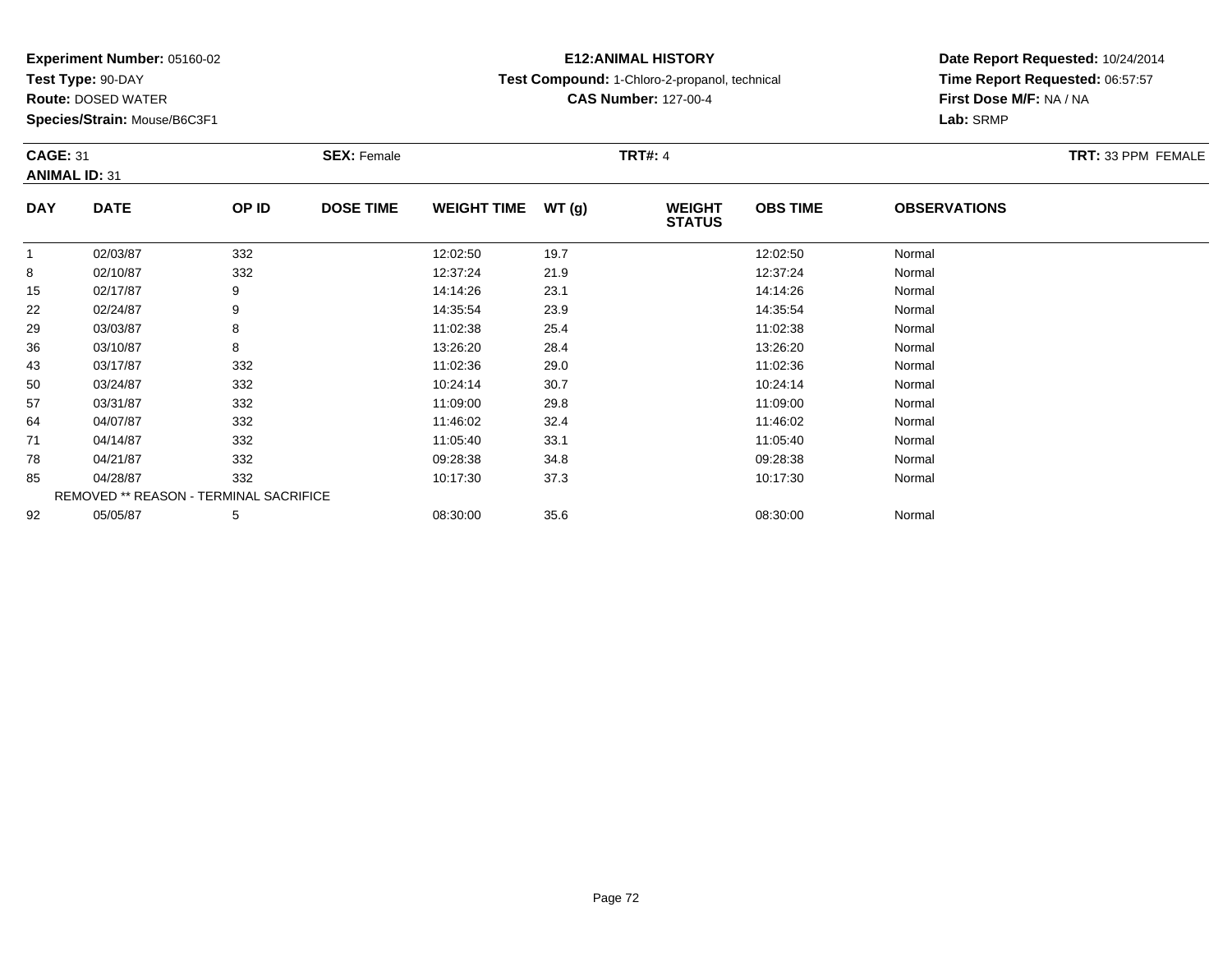**Test Type:** 90-DAY

**Route:** DOSED WATER

**Species/Strain:** Mouse/B6C3F1

## **E12:ANIMAL HISTORY**

**Test Compound:** 1-Chloro-2-propanol, technical

**CAS Number:** 127-00-4

**Date Report Requested:** 10/24/2014 **Time Report Requested:** 06:57:57**First Dose M/F:** NA / NA**Lab:** SRMP

|              | <b>CAGE: 32</b><br><b>ANIMAL ID: 32</b> |       | <b>SEX: Female</b> |                    |       | <b>TRT#: 4</b>                 | TRT: 33 PPM FEMALE |                     |  |
|--------------|-----------------------------------------|-------|--------------------|--------------------|-------|--------------------------------|--------------------|---------------------|--|
| <b>DAY</b>   | <b>DATE</b>                             | OP ID | <b>DOSE TIME</b>   | <b>WEIGHT TIME</b> | WT(g) | <b>WEIGHT</b><br><b>STATUS</b> | <b>OBS TIME</b>    | <b>OBSERVATIONS</b> |  |
| $\mathbf{1}$ | 02/03/87                                | 332   |                    | 12:04:20           | 19.5  |                                | 12:04:20           | Normal              |  |
| 8            | 02/10/87                                | 332   |                    | 12:39:18           | 22.3  |                                | 12:39:18           | Normal              |  |
| 15           | 02/17/87                                | 9     |                    | 14:15:20           | 22.2  |                                | 14:15:20           | Normal              |  |
| 22           | 02/24/87                                | 9     |                    | 14:37:00           | 23.3  |                                | 14:37:00           | Normal              |  |
| 29           | 03/03/87                                | 8     |                    | 11:03:52           | 18.4  |                                | 11:03:52           | Normal              |  |
| 36           | 03/10/87                                | 8     |                    | 13:27:18           | 25.5  |                                | 13:27:18           | Normal              |  |
| 43           | 03/17/87                                | 332   |                    | 11:04:22           | 27.9  |                                | 11:04:22           | Normal              |  |
| 50           | 03/24/87                                | 332   |                    | 10:25:24           | 28.5  |                                | 10:25:24           | Normal              |  |
| 57           | 03/31/87                                | 332   |                    | 11:14:00           | 29.9  |                                | 11:14:00           | Normal              |  |
| 64           | 04/07/87                                | 332   |                    | 11:48:00           | 30.2  |                                | 11:48:00           | Normal              |  |
| 71           | 04/14/87                                | 332   |                    | 11:06:40           | 32.6  |                                | 11:06:40           | Normal              |  |
| 78           | 04/21/87                                | 332   |                    | 09:29:52           | 32.9  |                                | 09:29:52           | Normal              |  |
| 85           | 04/28/87                                | 332   |                    | 10:18:04           | 34.6  |                                | 10:18:04           | Normal              |  |
|              | REMOVED ** REASON - TERMINAL SACRIFICE  |       |                    |                    |       |                                |                    |                     |  |
| 92           | 05/05/87                                | 5     |                    | 08:30:00           | 35.3  |                                | 08:30:00           | Normal              |  |

#### Page 73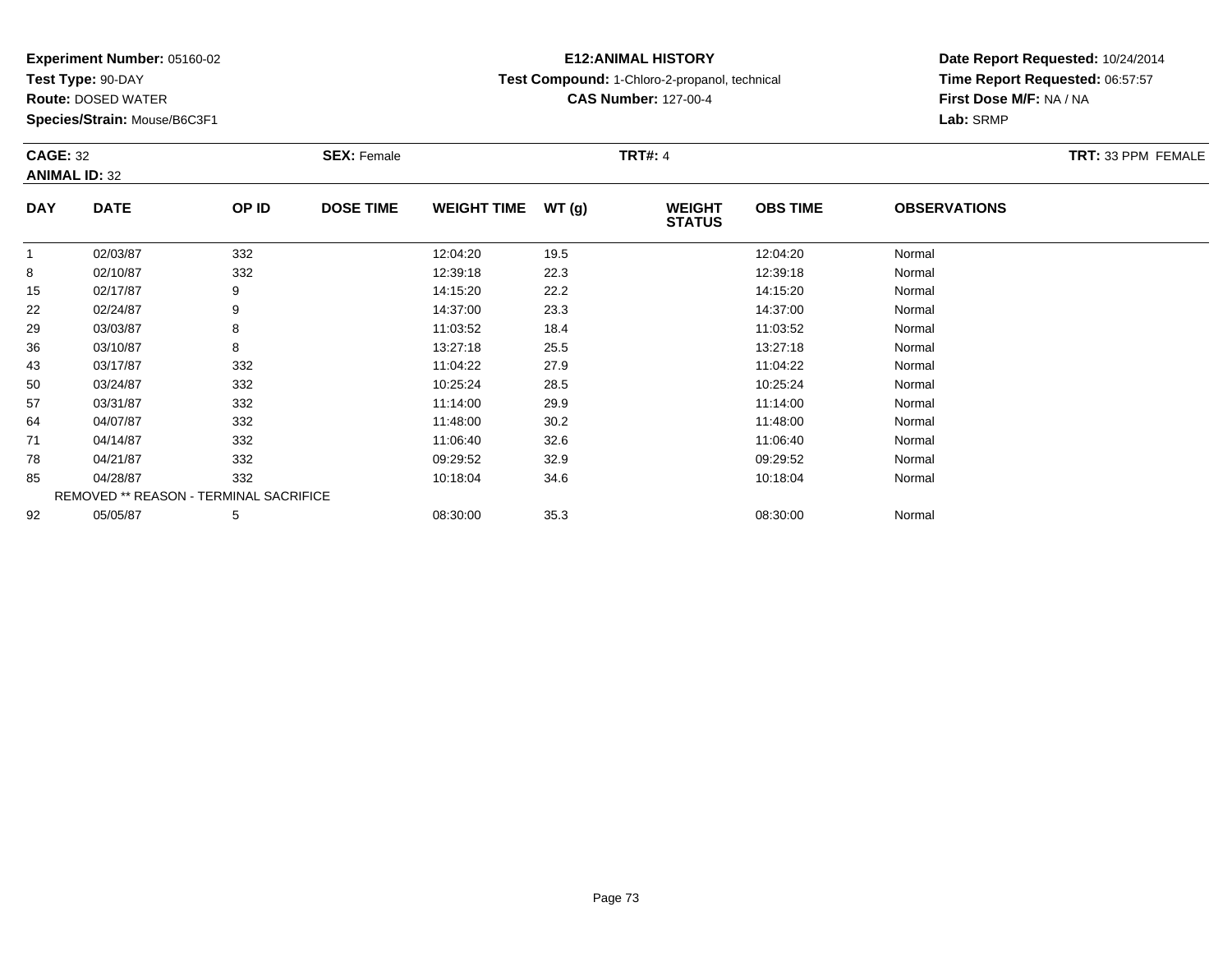**Test Type:** 90-DAY

**Route:** DOSED WATER

**Species/Strain:** Mouse/B6C3F1

## **E12:ANIMAL HISTORY**

**Test Compound:** 1-Chloro-2-propanol, technical

**CAS Number:** 127-00-4

|              | <b>CAGE: 33</b><br><b>ANIMAL ID: 33</b> |       | <b>SEX: Female</b> |                    |       | <b>TRT#: 4</b>                 | TRT: 33 PPM FEMALE |                     |  |
|--------------|-----------------------------------------|-------|--------------------|--------------------|-------|--------------------------------|--------------------|---------------------|--|
| <b>DAY</b>   | <b>DATE</b>                             | OP ID | <b>DOSE TIME</b>   | <b>WEIGHT TIME</b> | WT(g) | <b>WEIGHT</b><br><b>STATUS</b> | <b>OBS TIME</b>    | <b>OBSERVATIONS</b> |  |
| $\mathbf{1}$ | 02/03/87                                | 332   |                    | 12:05:46           | 21.2  |                                | 12:05:46           | Normal              |  |
| 8            | 02/10/87                                | 332   |                    | 12:42:10           | 19.3  |                                | 12:42:10           | Normal              |  |
| 15           | 02/17/87                                | 9     |                    | 14:16:32           | 22.1  |                                | 14:16:32           | Normal              |  |
| 22           | 02/24/87                                | 9     |                    | 14:38:24           | 20.1  |                                | 14:38:24           | Normal              |  |
| 29           | 03/03/87                                | 8     |                    | 11:05:16           | 23.8  |                                | 11:05:16           | Normal              |  |
| 36           | 03/10/87                                | 8     |                    | 13:28:16           | 25.9  |                                | 13:28:16           | Normal              |  |
| 43           | 03/17/87                                | 332   |                    | 11:05:42           | 26.7  |                                | 11:05:42           | Normal              |  |
| 50           | 03/24/87                                | 332   |                    | 10:29:00           | 27.4  |                                | 10:29:00           | Normal              |  |
| 57           | 03/31/87                                | 332   |                    | 11:16:00           | 26.8  |                                | 11:16:00           | Normal              |  |
| 64           | 04/07/87                                | 332   |                    | 11:49:00           | 29.8  |                                | 11:49:00           | Normal              |  |
| 71           | 04/14/87                                | 332   |                    | 11:07:38           | 32.1  |                                | 11:07:38           | Normal              |  |
| 78           | 04/21/87                                | 332   |                    | 09:33:12           | 33.7  |                                | 09:33:12           | Normal              |  |
| 85           | 04/28/87                                | 332   |                    | 10:18:36           | 36.1  |                                | 10:18:36           | Normal              |  |
|              | REMOVED ** REASON - TERMINAL SACRIFICE  |       |                    |                    |       |                                |                    |                     |  |
| 92           | 05/05/87                                | 5     |                    | 08:30:00           | 32.3  |                                | 08:30:00           | Normal              |  |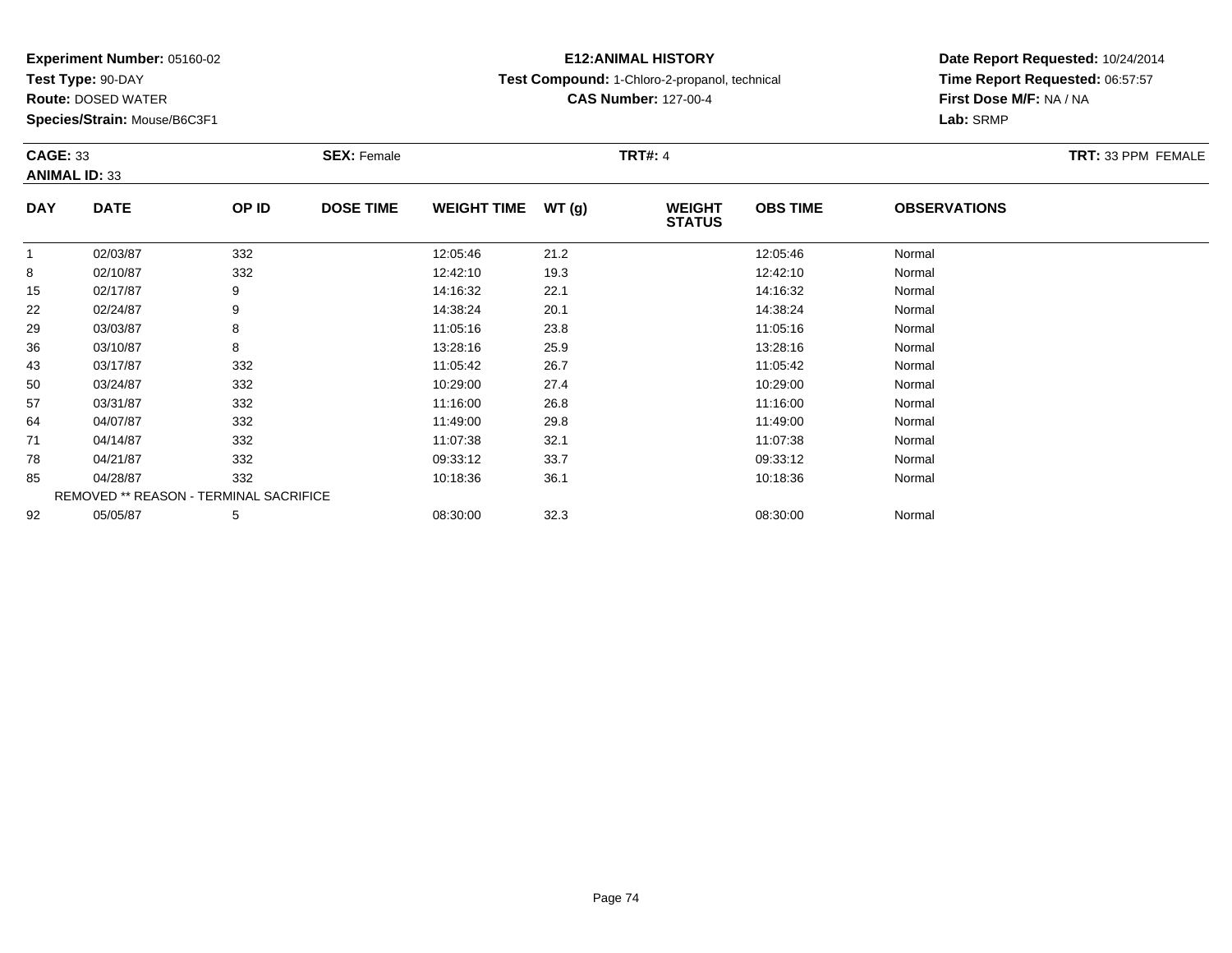**Test Type:** 90-DAY

**Route:** DOSED WATER

**Species/Strain:** Mouse/B6C3F1

## **E12:ANIMAL HISTORY**

**Test Compound:** 1-Chloro-2-propanol, technical

**CAS Number:** 127-00-4

|                | <b>CAGE: 34</b><br><b>ANIMAL ID: 34</b> |       | <b>SEX: Female</b> |                    |       |                                | <b>TRT#: 4</b>  |                     |  |  |
|----------------|-----------------------------------------|-------|--------------------|--------------------|-------|--------------------------------|-----------------|---------------------|--|--|
| <b>DAY</b>     | <b>DATE</b>                             | OP ID | <b>DOSE TIME</b>   | <b>WEIGHT TIME</b> | WT(g) | <b>WEIGHT</b><br><b>STATUS</b> | <b>OBS TIME</b> | <b>OBSERVATIONS</b> |  |  |
| $\overline{1}$ | 02/03/87                                | 332   |                    | 12:07:36           | 20.3  |                                | 12:07:36        | Normal              |  |  |
| 8              | 02/10/87                                | 332   |                    | 12:44:12           | 22.1  |                                | 12:44:12        | Normal              |  |  |
| 15             | 02/17/87                                | 9     |                    | 14:17:46           | 22.1  |                                | 14:17:46        | Normal              |  |  |
| 22             | 02/24/87                                | 9     |                    | 14:40:24           | 22.2  |                                | 14:40:24        | Normal              |  |  |
| 29             | 03/03/87                                | 8     |                    | 11:07:20           | 24.9  |                                | 11:07:20        | Normal              |  |  |
| 36             | 03/10/87                                | 8     |                    | 13:29:40           | 26.1  |                                | 13:29:40        | Normal              |  |  |
| 43             | 03/17/87                                | 332   |                    | 11:07:06           | 26.3  |                                | 11:07:06        | Normal              |  |  |
| 50             | 03/24/87                                | 332   |                    | 10:29:50           | 26.6  |                                | 10:29:50        | Normal              |  |  |
| 57             | 03/31/87                                | 332   |                    | 11:17:00           | 28.9  |                                | 11:17:00        | Normal              |  |  |
| 64             | 04/07/87                                | 332   |                    | 11:51:46           | 31.2  |                                | 11:51:46        | Normal              |  |  |
| 71             | 04/14/87                                | 332   |                    | 11:09:54           | 32.0  |                                | 11:09:54        | Normal              |  |  |
| 78             | 04/21/87                                | 332   |                    | 09:32:06           | 32.6  |                                | 09:32:06        | Normal              |  |  |
| 85             | 04/28/87                                | 332   |                    | 10:19:14           | 34.5  |                                | 10:19:14        | Normal              |  |  |
|                | REMOVED ** REASON - TERMINAL SACRIFICE  |       |                    |                    |       |                                |                 |                     |  |  |
| 92             | 05/05/87                                | 5     |                    | 08:30:00           | 34.6  |                                | 08:30:00        | Normal              |  |  |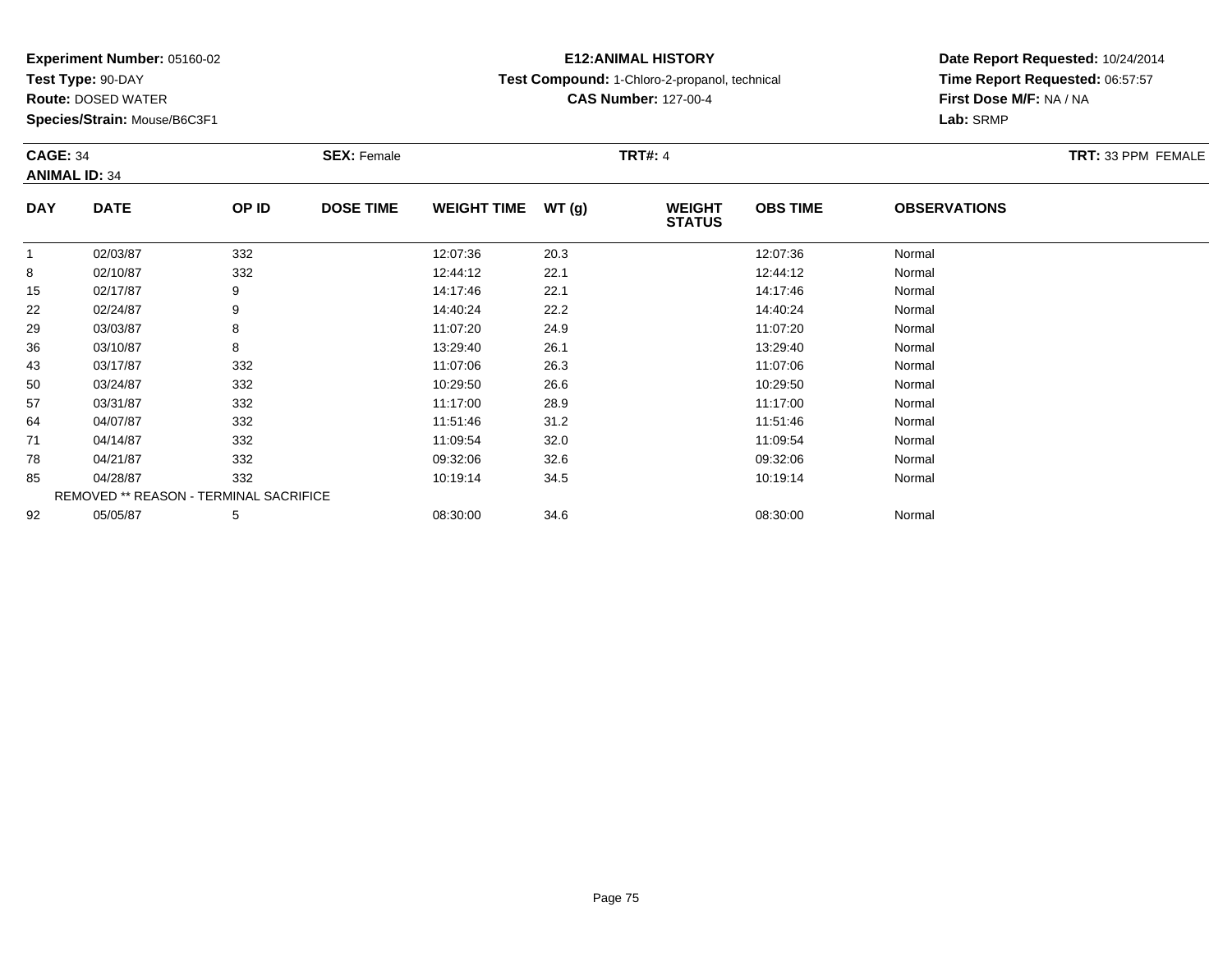**Test Type:** 90-DAY

**Route:** DOSED WATER

**Species/Strain:** Mouse/B6C3F1

### **E12:ANIMAL HISTORY**

**Test Compound:** 1-Chloro-2-propanol, technical

**CAS Number:** 127-00-4

#### **Date Report Requested:** 10/24/2014**Time Report Requested:** 06:57:57**First Dose M/F:** NA / NA**Lab:** SRMP

#### **CAGE:** 35 **SEX:** Female **TRT#:** <sup>4</sup> **TRT:** 33 PPM FEMALE**ANIMAL ID:** 35**DAY DATE OP IDDOSE TIME WEIGHT TIME WT** (g) **STATUSOBS TIME OBSERVATIONS** 11 02/03/87 332 12:09:04 18.4 12:09:04 Normal 88 02/10/87 332 12:48:06 18.6 12:48:06 Normal 155 02/17/87 9 9 14:19:04 20.5 12.5 14:19:04 20.5 222 02/24/87 9 9 14:41:56 20.9 13 14:41:56 14:41:56 20.9 299 03/03/87 8 8 11:09:22 23.6 15 11:09:22 11:09 11:09 11:09 11:09 123.6 366 03/10/87 8 8 13:30:22 24.4 13:30 13:30 13:30 13:30 13:30 13:30:22 Normal 433 03/17/87 332 3 11:08:44 25.1 11:08:44 33/11:08:44 5 11:08:44 5 11:08:44 500 03/24/87 332 10:31:58 23.8 10:31:58 Normal 577 03/31/87 332 11:18:00 26.1 11:18:00 Normal 644 04/07/87 332 32 11:50:58 27.4 11:50:58 11:50:58 Normal 711 04/14/87 332 32 11:08:42 29.8 11:08 11:08 11:08 11:08 11:08 1 788 04/21/87 332 302 09:30:54 31.0 31.0 09:30:54 Normal 855 04/28/87 332 10:20:32 31.5 31.5 10:20:32 Normal REMOVED \*\* REASON - TERMINAL SACRIFICE922 05/05/87 5 5 08:30:00 28.9 08:30 00 08:30 00 08:30:00 08:30:00 08:30:00 08:30:00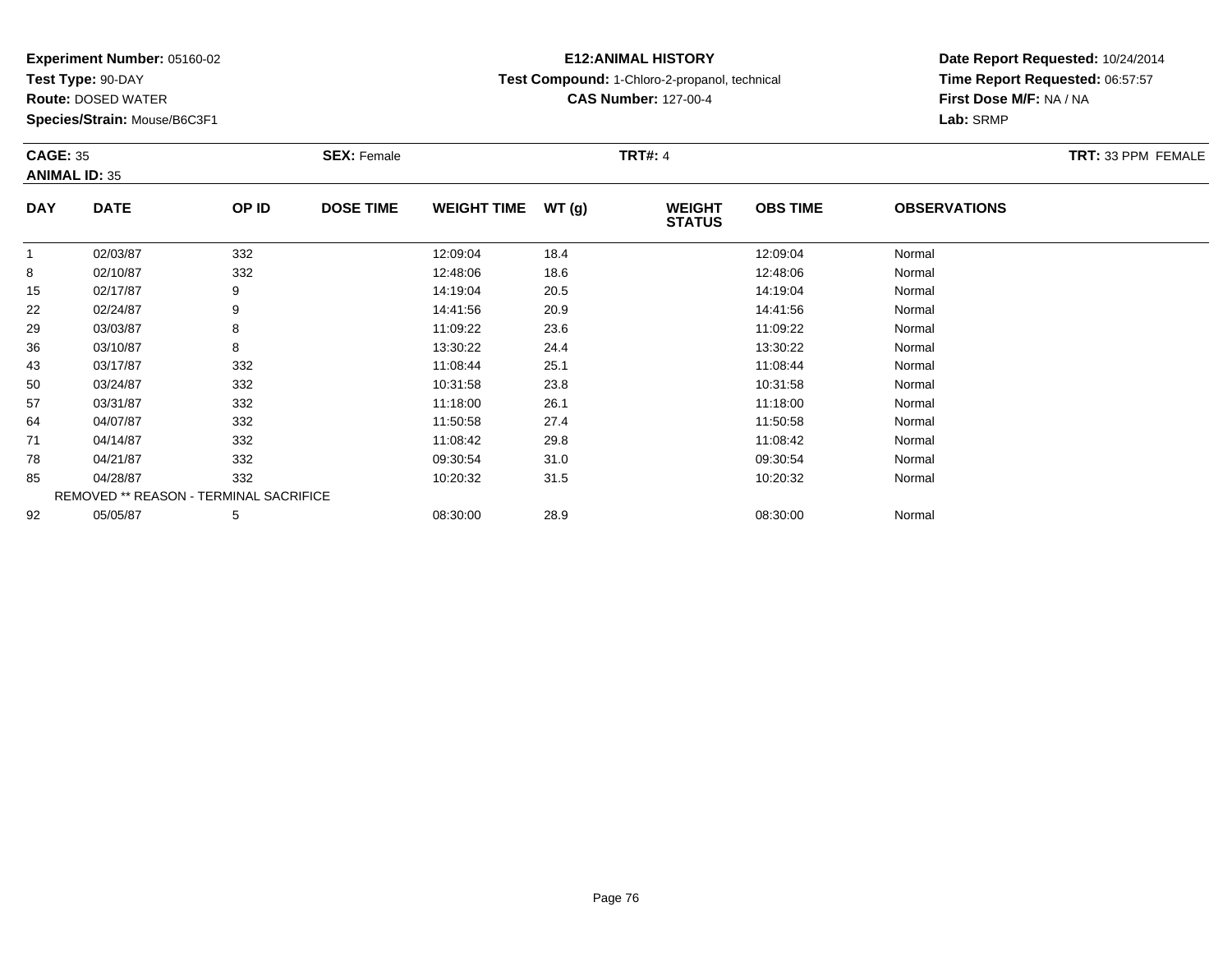**Test Type:** 90-DAY

**Route:** DOSED WATER

**Species/Strain:** Mouse/B6C3F1

## **E12:ANIMAL HISTORY**

**Test Compound:** 1-Chloro-2-propanol, technical

**CAS Number:** 127-00-4

|              | <b>CAGE: 36</b><br><b>ANIMAL ID: 36</b> |       | <b>SEX: Female</b> |                    |       | <b>TRT#: 4</b>                 | <b>TRT: 33 PPM FEMALE</b> |                     |  |
|--------------|-----------------------------------------|-------|--------------------|--------------------|-------|--------------------------------|---------------------------|---------------------|--|
| <b>DAY</b>   | <b>DATE</b>                             | OP ID | <b>DOSE TIME</b>   | <b>WEIGHT TIME</b> | WT(g) | <b>WEIGHT</b><br><b>STATUS</b> | <b>OBS TIME</b>           | <b>OBSERVATIONS</b> |  |
| $\mathbf{1}$ | 02/03/87                                | 332   |                    | 12:11:22           | 18.5  |                                | 12:11:22                  | Normal              |  |
| 8            | 02/10/87                                | 332   |                    | 12:49:34           | 20.3  |                                | 12:49:34                  | Normal              |  |
| 15           | 02/17/87                                | 9     |                    | 14:21:30           | 19.5  |                                | 14:21:30                  | Normal              |  |
| 22           | 02/24/87                                | 9     |                    | 14:44:56           | 21.1  |                                | 14:44:56                  | Normal              |  |
| 29           | 03/03/87                                | 8     |                    | 11:10:44           | 21.7  |                                | 11:10:44                  | Normal              |  |
| 36           | 03/10/87                                | 8     |                    | 13:33:16           | 22.1  |                                | 13:33:16                  | Normal              |  |
| 43           | 03/17/87                                | 332   |                    | 11:12:46           | 22.6  |                                | 11:12:46                  | Normal              |  |
| 50           | 03/24/87                                | 332   |                    | 10:31:14           | 23.8  |                                | 10:31:14                  | Normal              |  |
| 57           | 03/31/87                                | 332   |                    | 11:19:00           | 25.0  |                                | 11:19:00                  | Normal              |  |
| 64           | 04/07/87                                | 332   |                    | 11:49:56           | 25.2  |                                | 11:49:56                  | Normal              |  |
| 71           | 04/14/87                                | 332   |                    | 10:59:34           | 26.9  |                                | 10:59:34                  | Normal              |  |
| 78           | 04/21/87                                | 332   |                    | 09:21:30           | 27.7  |                                | 09:21:30                  | Normal              |  |
| 85           | 04/28/87                                | 332   |                    | 10:14:32           | 28.2  |                                | 10:14:32                  | Normal              |  |
|              | REMOVED ** REASON - TERMINAL SACRIFICE  |       |                    |                    |       |                                |                           |                     |  |
| 92           | 05/05/87                                | 5     |                    | 08:30:00           | 27.8  |                                | 08:30:00                  | Normal              |  |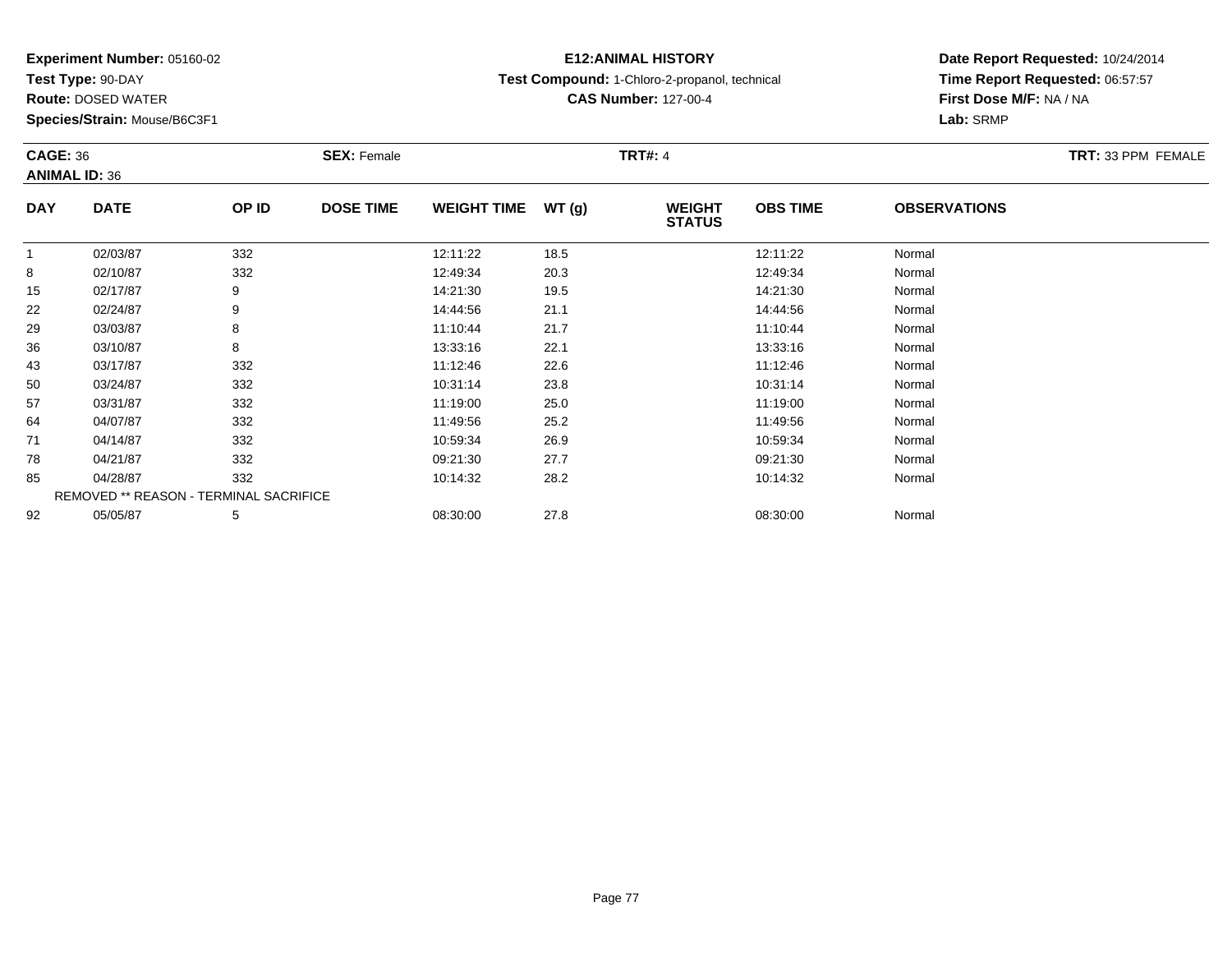**Test Type:** 90-DAY

**Route:** DOSED WATER

**Species/Strain:** Mouse/B6C3F1

## **E12:ANIMAL HISTORY**

**Test Compound:** 1-Chloro-2-propanol, technical

**CAS Number:** 127-00-4

**Date Report Requested:** 10/24/2014 **Time Report Requested:** 06:57:57**First Dose M/F:** NA / NA**Lab:** SRMP

|              | <b>CAGE: 37</b><br><b>ANIMAL ID: 37</b> |       | <b>SEX: Female</b> |                    |       | <b>TRT#: 4</b>                 | TRT: 33 PPM FEMALE |                     |  |
|--------------|-----------------------------------------|-------|--------------------|--------------------|-------|--------------------------------|--------------------|---------------------|--|
| <b>DAY</b>   | <b>DATE</b>                             | OP ID | <b>DOSE TIME</b>   | <b>WEIGHT TIME</b> | WT(g) | <b>WEIGHT</b><br><b>STATUS</b> | <b>OBS TIME</b>    | <b>OBSERVATIONS</b> |  |
| $\mathbf{1}$ | 02/03/87                                | 332   |                    | 12:13:10           | 19.7  |                                | 12:13:10           | Normal              |  |
| 8            | 02/10/87                                | 332   |                    | 12:51:44           | 20.8  |                                | 12:51:44           | Normal              |  |
| 15           | 02/17/87                                | 9     |                    | 14:22:52           | 23.3  |                                | 14:22:52           | Normal              |  |
| 22           | 02/24/87                                | 9     |                    | 14:49:04           | 23.9  |                                | 14:49:04           | Normal              |  |
| 29           | 03/03/87                                | 8     |                    | 11:13:18           | 26.6  |                                | 11:13:18           | Normal              |  |
| 36           | 03/10/87                                | 8     |                    | 13:31:52           | 27.8  |                                | 13:31:52           | Normal              |  |
| 43           | 03/17/87                                | 332   |                    | 11:11:20           | 30.2  |                                | 11:11:20           | Normal              |  |
| 50           | 03/24/87                                | 332   |                    | 10:30:30           | 31.2  |                                | 10:30:30           | Normal              |  |
| 57           | 03/31/87                                | 332   |                    | 11:21:00           | 30.8  |                                | 11:21:00           | Normal              |  |
| 64           | 04/07/87                                | 332   |                    | 11:42:02           | 32.9  |                                | 11:42:02           | Normal              |  |
| 71           | 04/14/87                                | 332   |                    | 11:01:02           | 35.4  |                                | 11:01:02           | Normal              |  |
| 78           | 04/21/87                                | 332   |                    | 09:23:24           | 36.1  |                                | 09:23:24           | Normal              |  |
| 85           | 04/28/87                                | 332   |                    | 10:15:10           | 37.8  |                                | 10:15:10           | Normal              |  |
|              | REMOVED ** REASON - TERMINAL SACRIFICE  |       |                    |                    |       |                                |                    |                     |  |
| 92           | 05/05/87                                | 5     |                    | 08:30:00           | 36.0  |                                | 08:30:00           | Normal              |  |

#### Page 78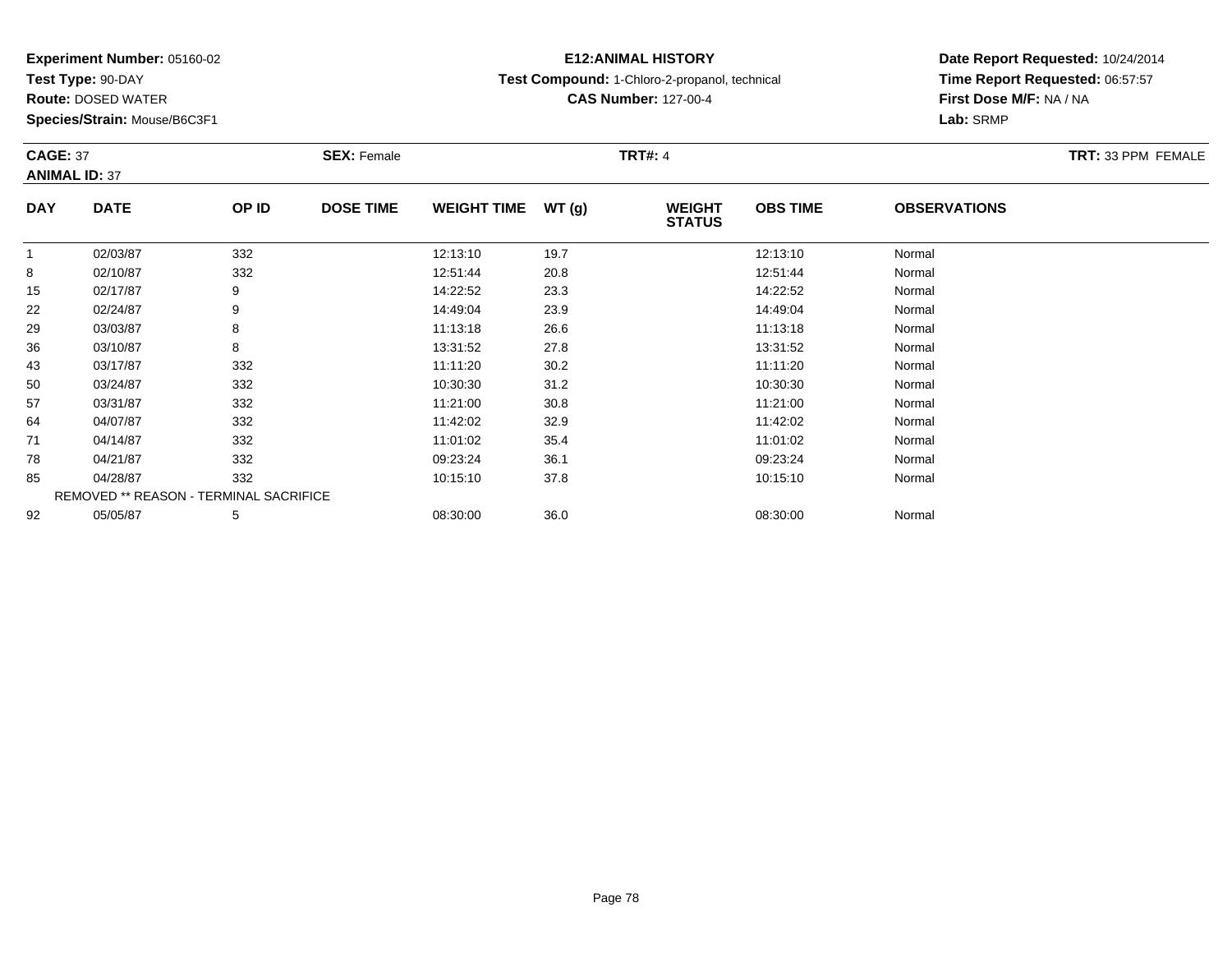**Test Type:** 90-DAY

**Route:** DOSED WATER

**Species/Strain:** Mouse/B6C3F1

## **E12:ANIMAL HISTORY**

**Test Compound:** 1-Chloro-2-propanol, technical

**CAS Number:** 127-00-4

|              | <b>CAGE: 38</b><br><b>ANIMAL ID: 38</b> |       | <b>SEX: Female</b> |                    |       | TRT#: 4                        | <b>TRT: 33 PPM FEMALE</b> |                     |  |
|--------------|-----------------------------------------|-------|--------------------|--------------------|-------|--------------------------------|---------------------------|---------------------|--|
| <b>DAY</b>   | <b>DATE</b>                             | OP ID | <b>DOSE TIME</b>   | <b>WEIGHT TIME</b> | WT(g) | <b>WEIGHT</b><br><b>STATUS</b> | <b>OBS TIME</b>           | <b>OBSERVATIONS</b> |  |
| $\mathbf{1}$ | 02/03/87                                | 332   |                    | 12:14:32           | 17.9  |                                | 12:14:32                  | Normal              |  |
| 8            | 02/10/87                                | 332   |                    | 12:53:22           | 19.9  |                                | 12:53:22                  | Normal              |  |
| 15           | 02/17/87                                | 9     |                    | 14:24:30           | 21.8  |                                | 14:24:30                  | Normal              |  |
| 22           | 02/24/87                                | 9     |                    | 14:34:18           | 22.6  |                                | 14:34:18                  | Normal              |  |
| 29           | 03/03/87                                | 8     |                    | 11:01:26           | 23.5  |                                | 11:01:26                  | Normal              |  |
| 36           | 03/10/87                                | 8     |                    | 13:25:18           | 25.0  |                                | 13:25:18                  | Normal              |  |
| 43           | 03/17/87                                | 332   |                    | 11:01:10           | 25.5  |                                | 11:01:10                  | Normal              |  |
| 50           | 03/24/87                                | 332   |                    | 10:23:18           | 24.1  |                                | 10:23:18                  | Normal              |  |
| 57           | 03/31/87                                | 332   |                    | 11:22:00           | 25.8  |                                | 11:22:00                  | Normal              |  |
| 64           | 04/07/87                                | 332   |                    | 11:45:12           | 26.5  |                                | 11:45:12                  | Normal              |  |
| 71           | 04/14/87                                | 332   |                    | 11:04:34           | 28.2  |                                | 11:04:34                  | Normal              |  |
| 78           | 04/21/87                                | 332   |                    | 09:27:00           | 31.2  |                                | 09:27:00                  | Normal              |  |
| 85           | 04/28/87                                | 332   |                    | 10:16:52           | 32.3  |                                | 10:16:52                  | Normal              |  |
|              | REMOVED ** REASON - TERMINAL SACRIFICE  |       |                    |                    |       |                                |                           |                     |  |
| 92           | 05/05/87                                | 5     |                    | 08:30:00           | 31.4  |                                | 08:30:00                  | Normal              |  |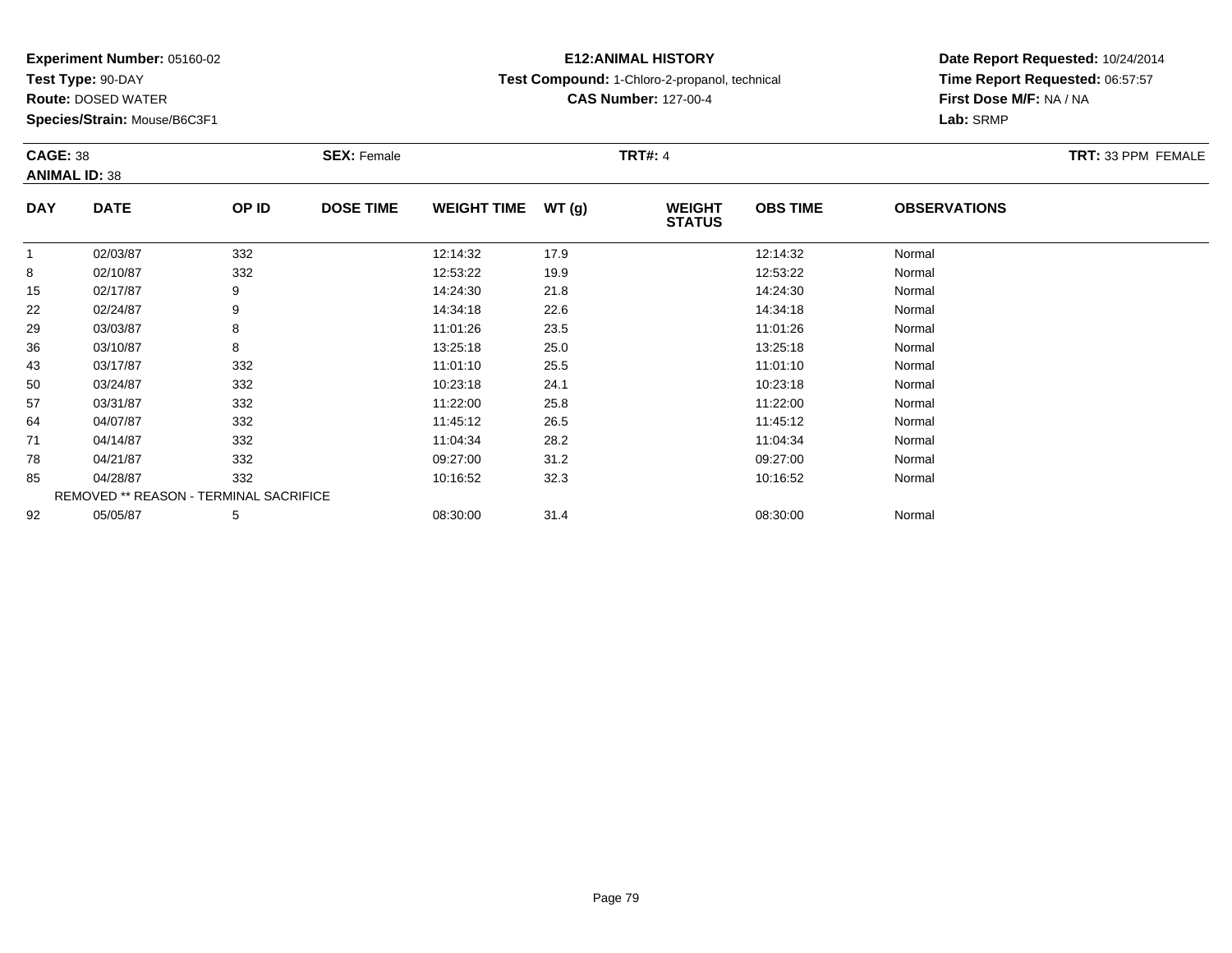**Test Type:** 90-DAY

**Route:** DOSED WATER

**Species/Strain:** Mouse/B6C3F1

## **E12:ANIMAL HISTORY**

**Test Compound:** 1-Chloro-2-propanol, technical

**CAS Number:** 127-00-4

| <b>CAGE: 39</b> | <b>ANIMAL ID: 39</b>                   |       | <b>SEX: Female</b> |                    |       | <b>TRT#: 4</b>                 |                 |                     | TRT: 33 PPM FEMALE |
|-----------------|----------------------------------------|-------|--------------------|--------------------|-------|--------------------------------|-----------------|---------------------|--------------------|
| <b>DAY</b>      | <b>DATE</b>                            | OP ID | <b>DOSE TIME</b>   | <b>WEIGHT TIME</b> | WT(g) | <b>WEIGHT</b><br><b>STATUS</b> | <b>OBS TIME</b> | <b>OBSERVATIONS</b> |                    |
| $\mathbf 1$     | 02/03/87                               | 332   |                    | 12:16:16           | 18.7  |                                | 12:16:16        | Normal              |                    |
| 8               | 02/10/87                               | 332   |                    | 12:55:24           | 20.5  |                                | 12:55:24        | Normal              |                    |
| 15              | 02/17/87                               | 9     |                    | 14:25:48           | 21.1  |                                | 14:25:48        | Normal              |                    |
| 22              | 02/24/87                               | 9     |                    | 14:47:56           | 22.6  |                                | 14:47:56        | Normal              |                    |
| 29              | 03/03/87                               | 8     |                    | 10:56:36           | 23.5  |                                | 10:56:36        | Normal              |                    |
| 36              | 03/10/87                               | 8     |                    | 13:24:24           | 23.0  |                                | 13:24:24        | Normal              |                    |
| 43              | 03/17/87                               | 332   |                    | 10:59:54           | 23.9  |                                | 10:59:54        | Normal              |                    |
| 50              | 03/24/87                               | 332   |                    | 10:22:20           | 25.8  |                                | 10:22:20        | Normal              |                    |
| 57              | 03/31/87                               | 332   |                    | 11:23:00           | 26.7  |                                | 11:23:00        | Normal              |                    |
| 64              | 04/07/87                               | 332   |                    | 11:44:10           | 26.5  |                                | 11:44:10        | Normal              |                    |
| 71              | 04/14/87                               | 332   |                    | 11:03:32           | 28.1  |                                | 11:03:32        | Normal              |                    |
| 78              | 04/21/87                               | 332   |                    | 09:25:52           | 30.9  |                                | 09:25:52        | Normal              |                    |
| 85              | 04/28/87                               | 332   |                    | 10:16:18           | 31.4  |                                | 10:16:18        | Normal              |                    |
|                 | REMOVED ** REASON - TERMINAL SACRIFICE |       |                    |                    |       |                                |                 |                     |                    |
| 92              | 05/05/87                               | 5     |                    | 08:30:00           | 30.4  |                                | 08:30:00        | Normal              |                    |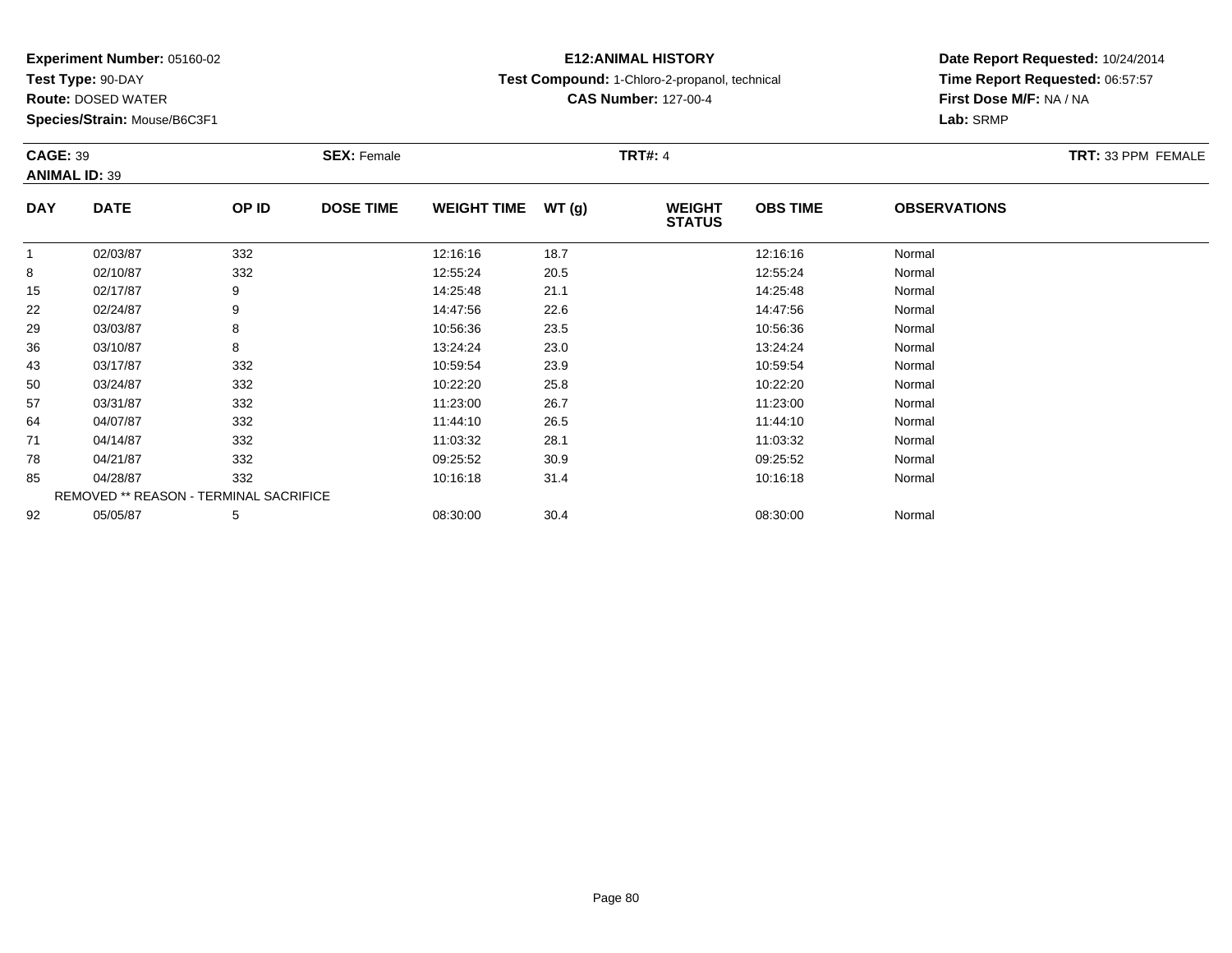**Test Type:** 90-DAY

**Route:** DOSED WATER

**Species/Strain:** Mouse/B6C3F1

## **E12:ANIMAL HISTORY**

**Test Compound:** 1-Chloro-2-propanol, technical

**CAS Number:** 127-00-4

|              | <b>CAGE: 40</b><br><b>ANIMAL ID: 40</b> |       | <b>SEX: Female</b> |                     |      | <b>TRT#: 4</b>                 | TRT: 33 PPM FEMALE |                     |  |
|--------------|-----------------------------------------|-------|--------------------|---------------------|------|--------------------------------|--------------------|---------------------|--|
| <b>DAY</b>   | <b>DATE</b>                             | OP ID | <b>DOSE TIME</b>   | WEIGHT TIME $WT(g)$ |      | <b>WEIGHT</b><br><b>STATUS</b> | <b>OBS TIME</b>    | <b>OBSERVATIONS</b> |  |
| $\mathbf{1}$ | 02/03/87                                | 332   |                    | 12:17:52            | 19.3 |                                | 12:17:52           | Normal              |  |
| 8            | 02/10/87                                | 332   |                    | 12:57:22            | 20.2 |                                | 12:57:22           | Normal              |  |
| 15           | 02/17/87                                | 9     |                    | 14:27:24            | 21.2 |                                | 14:27:24           | Normal              |  |
| 22           | 02/24/87                                | 9     |                    | 14:46:28            | 23.0 |                                | 14:46:28           | Normal              |  |
| 29           | 03/03/87                                | 8     |                    | 11:14:36            | 23.6 |                                | 11:14:36           | Normal              |  |
| 36           | 03/10/87                                | 8     |                    | 13:31:04            | 25.2 |                                | 13:31:04           | Normal              |  |
| 43           | 03/17/87                                | 332   |                    | 11:10:02            | 27.3 |                                | 11:10:02           | Normal              |  |
| 50           | 03/24/87                                | 332   |                    | 10:19:56            | 29.4 |                                | 10:19:56           | Normal              |  |
| 57           | 03/31/87                                | 332   |                    | 11:25:00            | 28.9 |                                | 11:25:00           | Normal              |  |
| 64           | 04/07/87                                | 332   |                    | 11:43:20            | 31.4 |                                | 11:43:20           | Normal              |  |
| 71           | 04/14/87                                | 332   |                    | 11:02:20            | 32.6 |                                | 11:02:20           | Normal              |  |
| 78           | 04/21/87                                | 332   |                    | 09:24:44            | 33.1 |                                | 09:24:44           | Normal              |  |
| 85           | 04/28/87                                | 332   |                    | 10:15:44            | 34.3 |                                | 10:15:44           | Normal              |  |
|              | REMOVED ** REASON - TERMINAL SACRIFICE  |       |                    |                     |      |                                |                    |                     |  |
| 92           | 05/05/87                                | 5     |                    | 08:30:00            | 33.5 |                                | 08:30:00           | Normal              |  |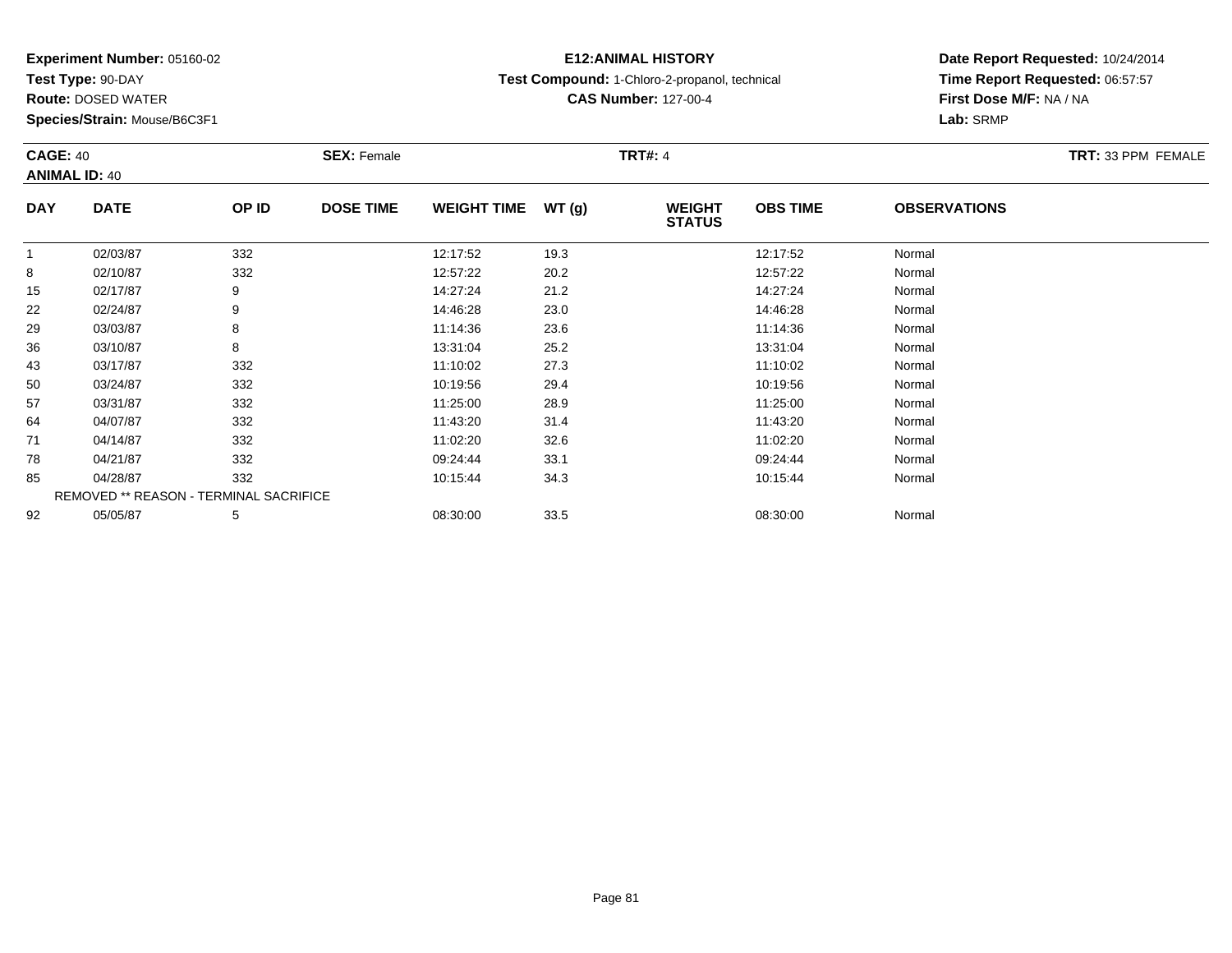**Test Type:** 90-DAY

**Route:** DOSED WATER

**Species/Strain:** Mouse/B6C3F1

## **E12:ANIMAL HISTORY**

**Test Compound:** 1-Chloro-2-propanol, technical

**CAS Number:** 127-00-4

|              | <b>CAGE: 51</b><br><b>ANIMAL ID: 51</b> |       | <b>SEX: Female</b> |                    |       | <b>TRT#: 6</b>                 | TRT: 100 PPM FEMALE |                     |  |
|--------------|-----------------------------------------|-------|--------------------|--------------------|-------|--------------------------------|---------------------|---------------------|--|
| <b>DAY</b>   | <b>DATE</b>                             | OP ID | <b>DOSE TIME</b>   | <b>WEIGHT TIME</b> | WT(g) | <b>WEIGHT</b><br><b>STATUS</b> | <b>OBS TIME</b>     | <b>OBSERVATIONS</b> |  |
| $\mathbf{1}$ | 02/03/87                                | 332   |                    | 12:20:18           | 18.2  |                                | 12:20:18            | Normal              |  |
| 8            | 02/10/87                                | 332   |                    | 13:04:08           | 21.5  |                                | 13:04:08            | Normal              |  |
| 15           | 02/17/87                                | 9     |                    | 14:31:56           | 21.8  |                                | 14:31:56            | Normal              |  |
| 22           | 02/24/87                                | 9     |                    | 14:54:30           | 22.4  |                                | 14:54:30            | Normal              |  |
| 29           | 03/03/87                                | 8     |                    | 11:20:18           | 23.9  |                                | 11:20:18            | Normal              |  |
| 36           | 03/10/87                                | 8     |                    | 13:38:34           | 25.6  |                                | 13:38:34            | Normal              |  |
| 43           | 03/17/87                                | 332   |                    | 11:20:38           | 26.9  |                                | 11:20:38            | Normal              |  |
| 50           | 03/24/87                                | 332   |                    | 11:02:00           | 26.8  |                                | 11:02:00            | Normal              |  |
| 57           | 03/31/87                                | 332   |                    | 11:26:00           | 28.4  |                                | 11:26:00            | Normal              |  |
| 64           | 04/07/87                                | 332   |                    | 11:59:32           | 30.5  |                                | 11:59:32            | Normal              |  |
| 71           | 04/14/87                                | 332   |                    | 11:18:34           | 31.8  |                                | 11:18:34            | Normal              |  |
| 78           | 04/21/87                                | 332   |                    | 09:43:12           | 32.5  |                                | 09:43:12            | Normal              |  |
| 85           | 04/28/87                                | 332   |                    | 10:25:08           | 33.7  |                                | 10:25:08            | Normal              |  |
|              | REMOVED ** REASON - TERMINAL SACRIFICE  |       |                    |                    |       |                                |                     |                     |  |
| 92           | 05/05/87                                | 5     |                    | 08:30:00           | 33.0  |                                | 08:30:00            | Normal              |  |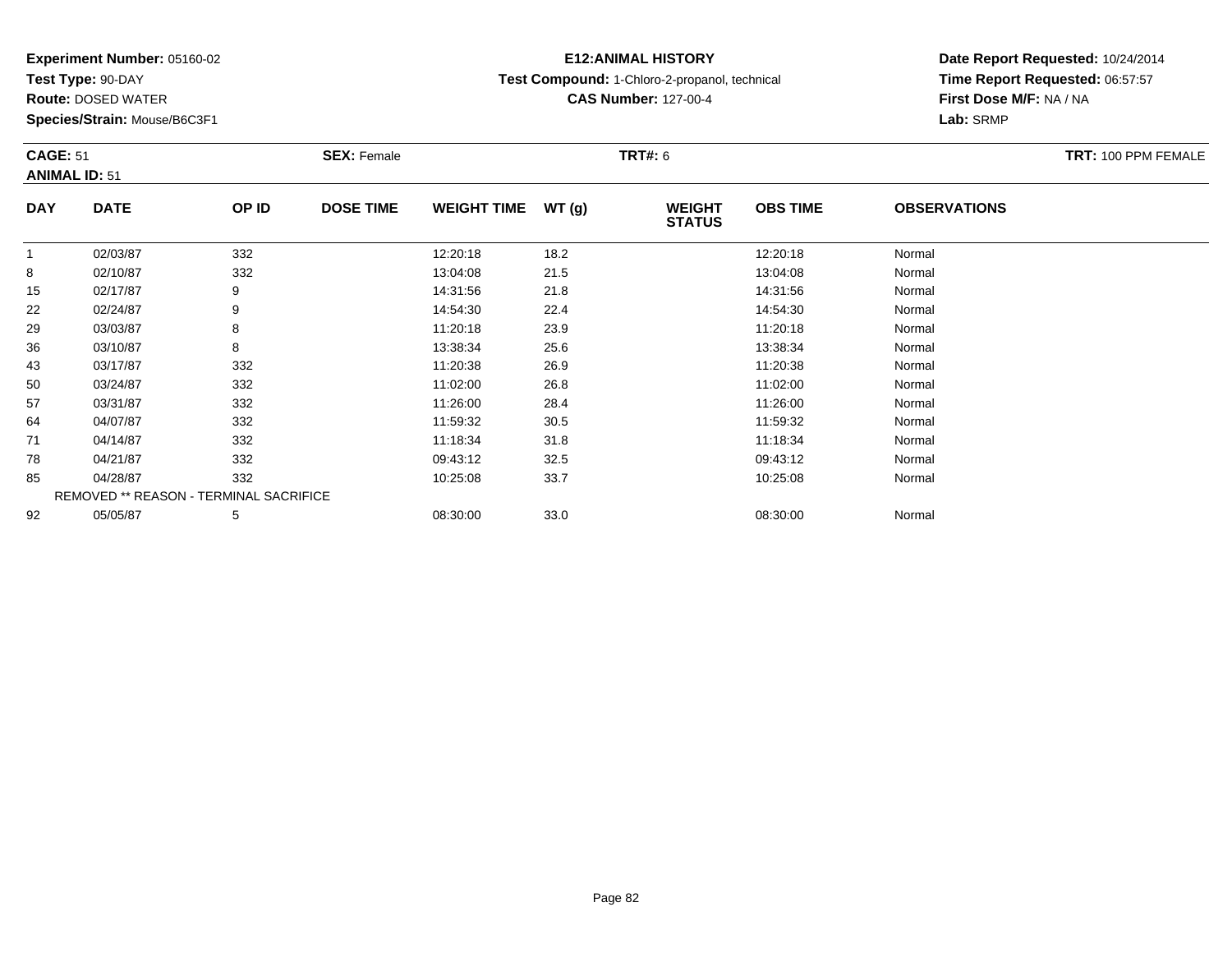**Test Type:** 90-DAY

**Route:** DOSED WATER

**Species/Strain:** Mouse/B6C3F1

## **E12:ANIMAL HISTORY**

**Test Compound:** 1-Chloro-2-propanol, technical

**CAS Number:** 127-00-4

|              | <b>CAGE: 52</b><br><b>ANIMAL ID: 52</b> |       | <b>SEX: Female</b> |                     |      | <b>TRT#: 6</b>                 | TRT: 100 PPM FEMALE |                     |  |
|--------------|-----------------------------------------|-------|--------------------|---------------------|------|--------------------------------|---------------------|---------------------|--|
| <b>DAY</b>   | <b>DATE</b>                             | OP ID | <b>DOSE TIME</b>   | WEIGHT TIME $WT(g)$ |      | <b>WEIGHT</b><br><b>STATUS</b> | <b>OBS TIME</b>     | <b>OBSERVATIONS</b> |  |
| $\mathbf{1}$ | 02/03/87                                | 332   |                    | 12:22:04            | 20.1 |                                | 12:22:04            | Normal              |  |
| 8            | 02/10/87                                | 332   |                    | 13:06:00            | 21.5 |                                | 13:06:00            | Normal              |  |
| 15           | 02/17/87                                | 9     |                    | 14:34:00            | 22.6 |                                | 14:34:00            | Normal              |  |
| 22           | 02/24/87                                | 9     |                    | 14:56:02            | 23.9 |                                | 14:56:02            | Normal              |  |
| 29           | 03/03/87                                | 8     |                    | 11:21:24            | 24.7 |                                | 11:21:24            | Normal              |  |
| 36           | 03/10/87                                | 8     |                    | 13:39:18            | 24.6 |                                | 13:39:18            | Normal              |  |
| 43           | 03/17/87                                | 332   |                    | 11:21:54            | 27.3 |                                | 11:21:54            | Normal              |  |
| 50           | 03/24/87                                | 332   |                    | 11:03:00            | 28.7 |                                | 11:03:00            | Normal              |  |
| 57           | 03/31/87                                | 332   |                    | 11:29:00            | 30.5 |                                | 11:29:00            | Normal              |  |
| 64           | 04/07/87                                | 332   |                    | 12:00:44            | 32.9 |                                | 12:00:44            | Normal              |  |
| 71           | 04/14/87                                | 332   |                    | 11:19:30            | 34.8 |                                | 11:19:30            | Normal              |  |
| 78           | 04/21/87                                | 332   |                    | 09:44:16            | 35.5 |                                | 09:44:16            | Normal              |  |
| 85           | 04/28/87                                | 332   |                    | 10:25:44            | 36.2 |                                | 10:25:44            | Normal              |  |
|              | REMOVED ** REASON - TERMINAL SACRIFICE  |       |                    |                     |      |                                |                     |                     |  |
| 92           | 05/05/87                                | 5     |                    | 08:30:00            | 38.5 |                                | 08:30:00            | Normal              |  |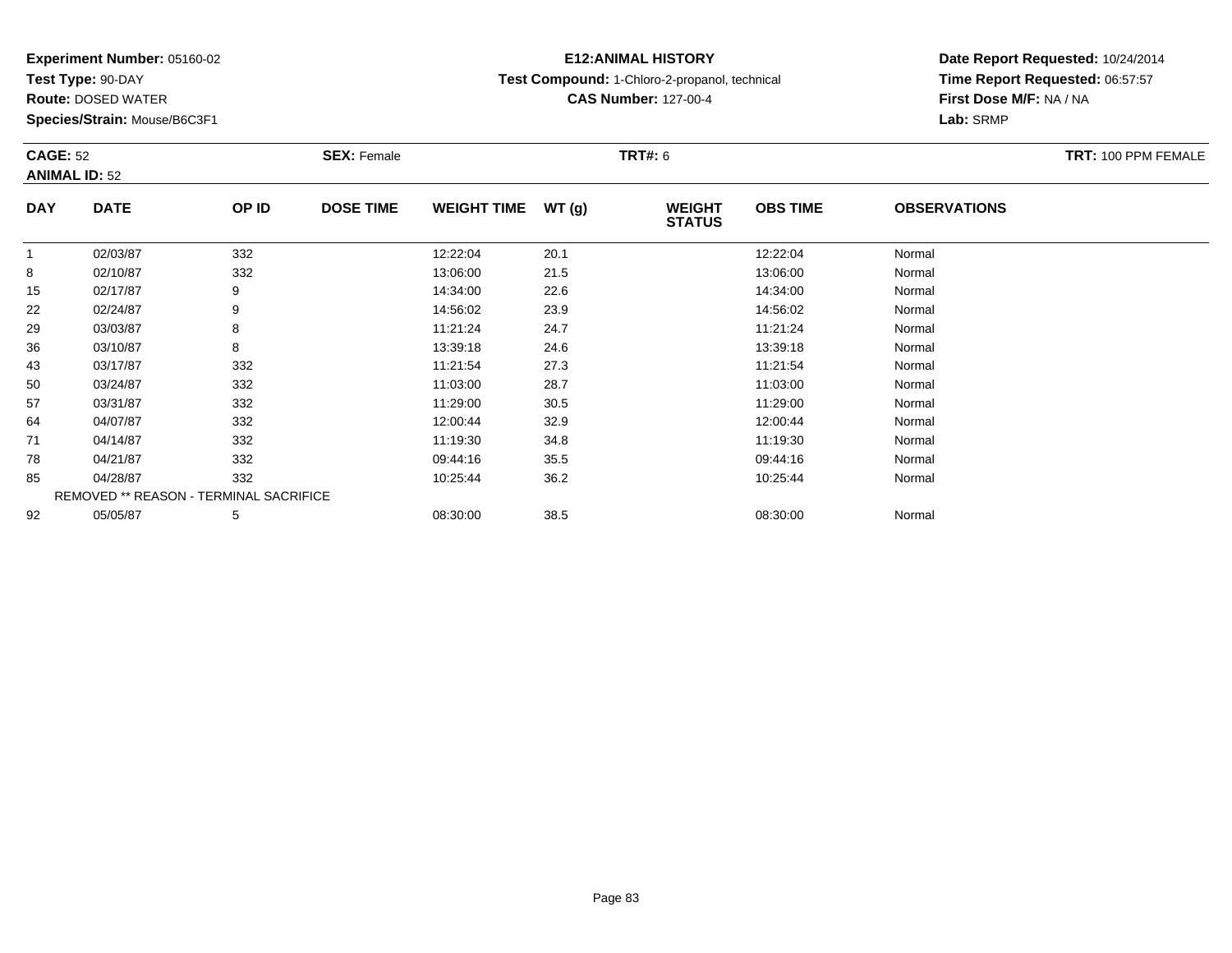**Test Type:** 90-DAY

**Route:** DOSED WATER

**Species/Strain:** Mouse/B6C3F1

## **E12:ANIMAL HISTORY**

**Test Compound:** 1-Chloro-2-propanol, technical

**CAS Number:** 127-00-4

| <b>CAGE: 53</b><br><b>ANIMAL ID: 53</b> |                                        |       | <b>SEX: Female</b> |                    |       | <b>TRT#: 6</b>                 |                 |                     | TRT: 100 PPM FEMALE |
|-----------------------------------------|----------------------------------------|-------|--------------------|--------------------|-------|--------------------------------|-----------------|---------------------|---------------------|
| <b>DAY</b>                              | <b>DATE</b>                            | OP ID | <b>DOSE TIME</b>   | <b>WEIGHT TIME</b> | WT(g) | <b>WEIGHT</b><br><b>STATUS</b> | <b>OBS TIME</b> | <b>OBSERVATIONS</b> |                     |
|                                         | 02/03/87                               | 332   |                    | 12:23:34           | 19.2  |                                | 12:23:34        | Normal              |                     |
| 8                                       | 02/10/87                               | 332   |                    | 13:08:24           | 20.5  |                                | 13:08:24        | Normal              |                     |
| 15                                      | 02/17/87                               | 9     |                    | 14:36:18           | 23.7  |                                | 14:36:18        | Normal              |                     |
| 22                                      | 02/24/87                               | 9     |                    | 14:57:10           | 25.5  |                                | 14:57:10        | Normal              |                     |
| 29                                      | 03/03/87                               | 8     |                    | 11:23:16           | 23.6  |                                | 11:23:16        | Normal              |                     |
| 36                                      | 03/10/87                               | 8     |                    | 13:40:04           | 25.6  |                                | 13:40:04        | Normal              |                     |
| 43                                      | 03/17/87                               | 332   |                    | 11:23:12           | 25.6  |                                | 11:23:12        | Normal              |                     |
| 50                                      | 03/24/87                               | 332   |                    | 11:05:00           | 25.1  |                                | 11:05:00        | Normal              |                     |
| 57                                      | 03/31/87                               | 332   |                    | 11:30:00           | 26.4  |                                | 11:30:00        | Normal              |                     |
| 64                                      | 04/07/87                               | 332   |                    | 12:01:38           | 27.4  |                                | 12:01:38        | Normal              |                     |
| 71                                      | 04/14/87                               | 332   |                    | 11:22:28           | 26.5  |                                | 11:22:28        | Normal              |                     |
| 78                                      | 04/21/87                               | 332   |                    | 09:47:46           | 26.4  |                                | 09:47:46        | Normal              |                     |
| 85                                      | 04/28/87                               | 332   |                    | 10:26:16           | 26.8  |                                | 10:26:16        | Normal              |                     |
|                                         | REMOVED ** REASON - TERMINAL SACRIFICE |       |                    |                    |       |                                |                 |                     |                     |
| 92                                      | 05/05/87                               | 5     |                    | 08:30:00           | 28.0  |                                | 08:30:00        | Normal              |                     |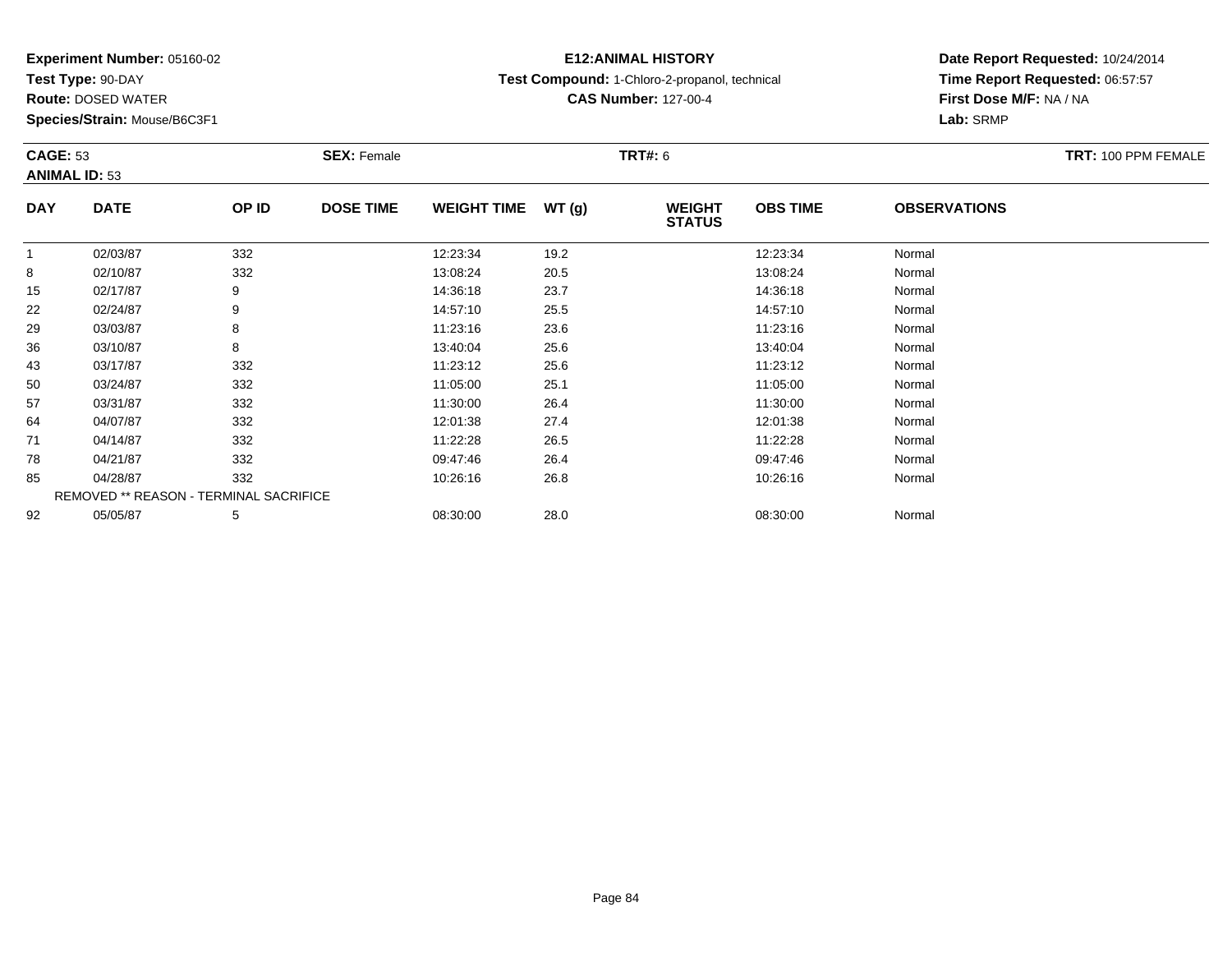**Test Type:** 90-DAY

**Route:** DOSED WATER

**Species/Strain:** Mouse/B6C3F1

## **E12:ANIMAL HISTORY**

**Test Compound:** 1-Chloro-2-propanol, technical

**CAS Number:** 127-00-4

|            | <b>CAGE: 54</b><br><b>ANIMAL ID: 54</b> |       | <b>SEX: Female</b> |                    |       |                                | <b>TRT#: 6</b>  |                     |  |  |
|------------|-----------------------------------------|-------|--------------------|--------------------|-------|--------------------------------|-----------------|---------------------|--|--|
| <b>DAY</b> | <b>DATE</b>                             | OP ID | <b>DOSE TIME</b>   | <b>WEIGHT TIME</b> | WT(g) | <b>WEIGHT</b><br><b>STATUS</b> | <b>OBS TIME</b> | <b>OBSERVATIONS</b> |  |  |
|            | 02/03/87                                | 332   |                    | 12:24:58           | 19.7  |                                | 12:24:58        | Normal              |  |  |
| 8          | 02/10/87                                | 332   |                    | 13:13:10           | 21.7  |                                | 13:13:10        | Normal              |  |  |
| 15         | 02/17/87                                | 9     |                    | 14:38:22           | 21.1  |                                | 14:38:22        | Normal              |  |  |
| 22         | 02/24/87                                | 9     |                    | 14:58:24           | 22.3  |                                | 14:58:24        | Normal              |  |  |
| 29         | 03/03/87                                | 8     |                    | 11:24:24           | 24.1  |                                | 11:24:24        | Normal              |  |  |
| 36         | 03/10/87                                | 8     |                    | 13:40:50           | 24.2  |                                | 13:40:50        | Normal              |  |  |
| 43         | 03/17/87                                | 332   |                    | 11:24:30           | 25.7  |                                | 11:24:30        | Normal              |  |  |
| 50         | 03/24/87                                | 332   |                    | 11:07:00           | 26.0  |                                | 11:07:00        | Normal              |  |  |
| 57         | 03/31/87                                | 332   |                    | 11:31:00           | 27.8  |                                | 11:31:00        | Normal              |  |  |
| 64         | 04/07/87                                | 332   |                    | 12:04:58           | 28.3  |                                | 12:04:58        | Normal              |  |  |
| 71         | 04/14/87                                | 332   |                    | 11:21:32           | 30.3  |                                | 11:21:32        | Normal              |  |  |
| 78         | 04/21/87                                | 332   |                    | 09:46:34           | 28.4  |                                | 09:46:34        | Normal              |  |  |
| 85         | 04/28/87                                | 332   |                    | 10:26:50           | 34.9  |                                | 10:26:50        | Normal              |  |  |
|            | REMOVED ** REASON - TERMINAL SACRIFICE  |       |                    |                    |       |                                |                 |                     |  |  |
| 92         | 05/05/87                                | 5     |                    | 08:30:00           | 34.8  |                                | 08:30:00        | Normal              |  |  |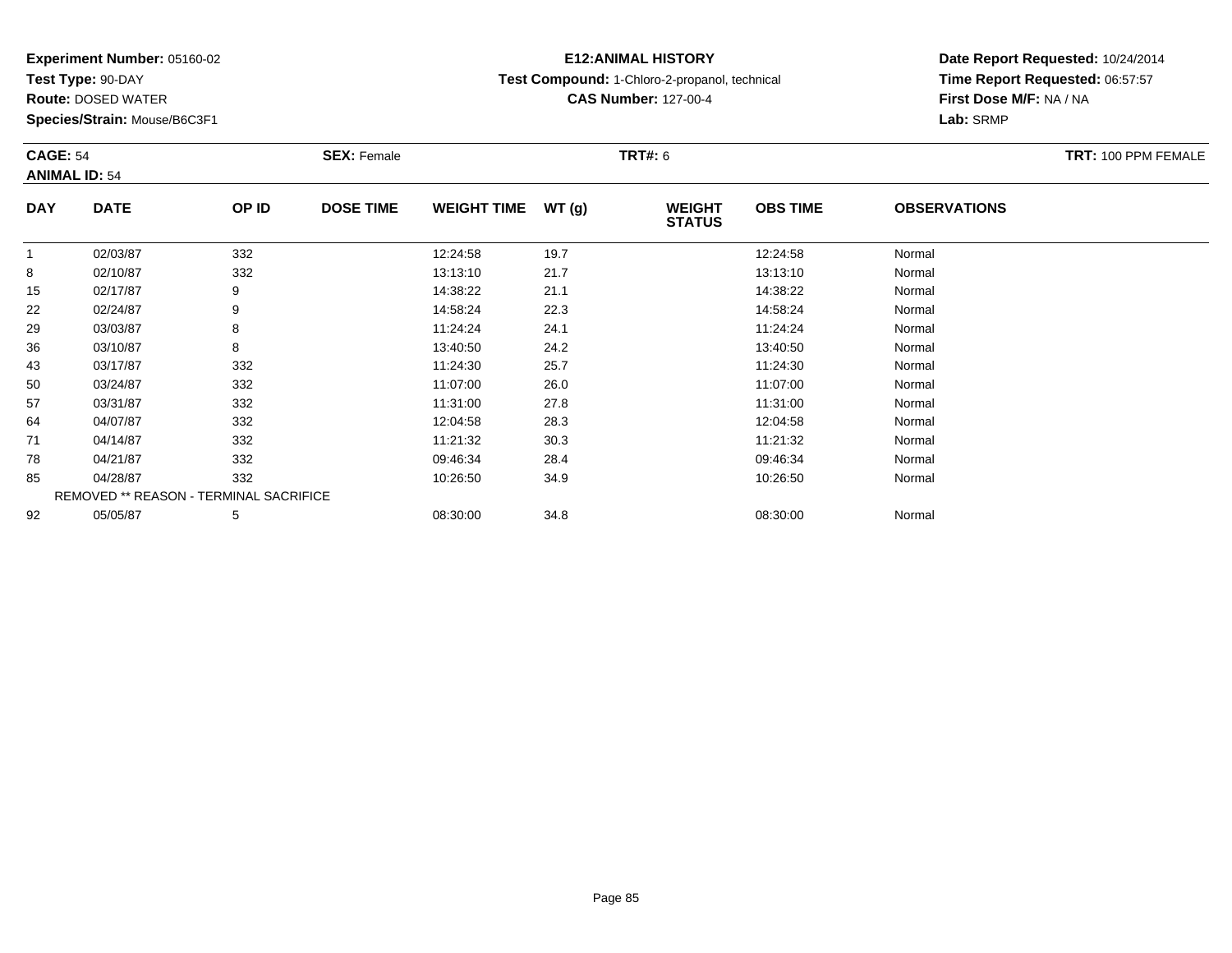**Test Type:** 90-DAY

**Route:** DOSED WATER

**Species/Strain:** Mouse/B6C3F1

## **E12:ANIMAL HISTORY**

**Test Compound:** 1-Chloro-2-propanol, technical

**CAS Number:** 127-00-4

|              | <b>CAGE: 55</b><br><b>ANIMAL ID: 55</b> |       | <b>SEX: Female</b> |                    |       |                                | <b>TRT#: 6</b>  |                     |  |  |
|--------------|-----------------------------------------|-------|--------------------|--------------------|-------|--------------------------------|-----------------|---------------------|--|--|
| <b>DAY</b>   | <b>DATE</b>                             | OP ID | <b>DOSE TIME</b>   | <b>WEIGHT TIME</b> | WT(g) | <b>WEIGHT</b><br><b>STATUS</b> | <b>OBS TIME</b> | <b>OBSERVATIONS</b> |  |  |
| $\mathbf{1}$ | 02/03/87                                | 332   |                    | 12:31:54           | 20.2  |                                | 12:31:54        | Normal              |  |  |
| 8            | 02/10/87                                | 332   |                    | 13:18:02           | 21.4  |                                | 13:18:02        | Normal              |  |  |
| 15           | 02/17/87                                | 9     |                    | 14:40:52           | 23.2  |                                | 14:40:52        | Normal              |  |  |
| 22           | 02/24/87                                | 9     |                    | 15:00:52           | 24.3  |                                | 15:00:52        | Normal              |  |  |
| 29           | 03/03/87                                | 8     |                    | 11:25:42           | 26.2  |                                | 11:25:42        | Normal              |  |  |
| 36           | 03/10/87                                | 8     |                    | 13:41:34           | 27.2  |                                | 13:41:34        | Normal              |  |  |
| 43           | 03/17/87                                | 332   |                    | 11:25:52           | 28.6  |                                | 11:25:52        | Normal              |  |  |
| 50           | 03/24/87                                | 332   |                    | 11:09:00           | 29.0  |                                | 11:09:00        | Normal              |  |  |
| 57           | 03/31/87                                | 332   |                    | 11:32:00           | 31.4  |                                | 11:32:00        | Normal              |  |  |
| 64           | 04/07/87                                | 332   |                    | 12:04:00           | 33.7  |                                | 12:04:00        | Normal              |  |  |
| 71           | 04/14/87                                | 332   |                    | 11:20:30           | 36.5  |                                | 11:20:30        | Normal              |  |  |
| 78           | 04/21/87                                | 332   |                    | 09:45:24           | 37.5  |                                | 09:45:24        | Normal              |  |  |
| 85           | 04/28/87                                | 332   |                    | 10:27:24           | 38.6  |                                | 10:27:24        | Normal              |  |  |
|              | REMOVED ** REASON - TERMINAL SACRIFICE  |       |                    |                    |       |                                |                 |                     |  |  |
| 92           | 05/05/87                                | 5     |                    | 08:30:00           | 40.0  |                                | 08:30:00        | Normal              |  |  |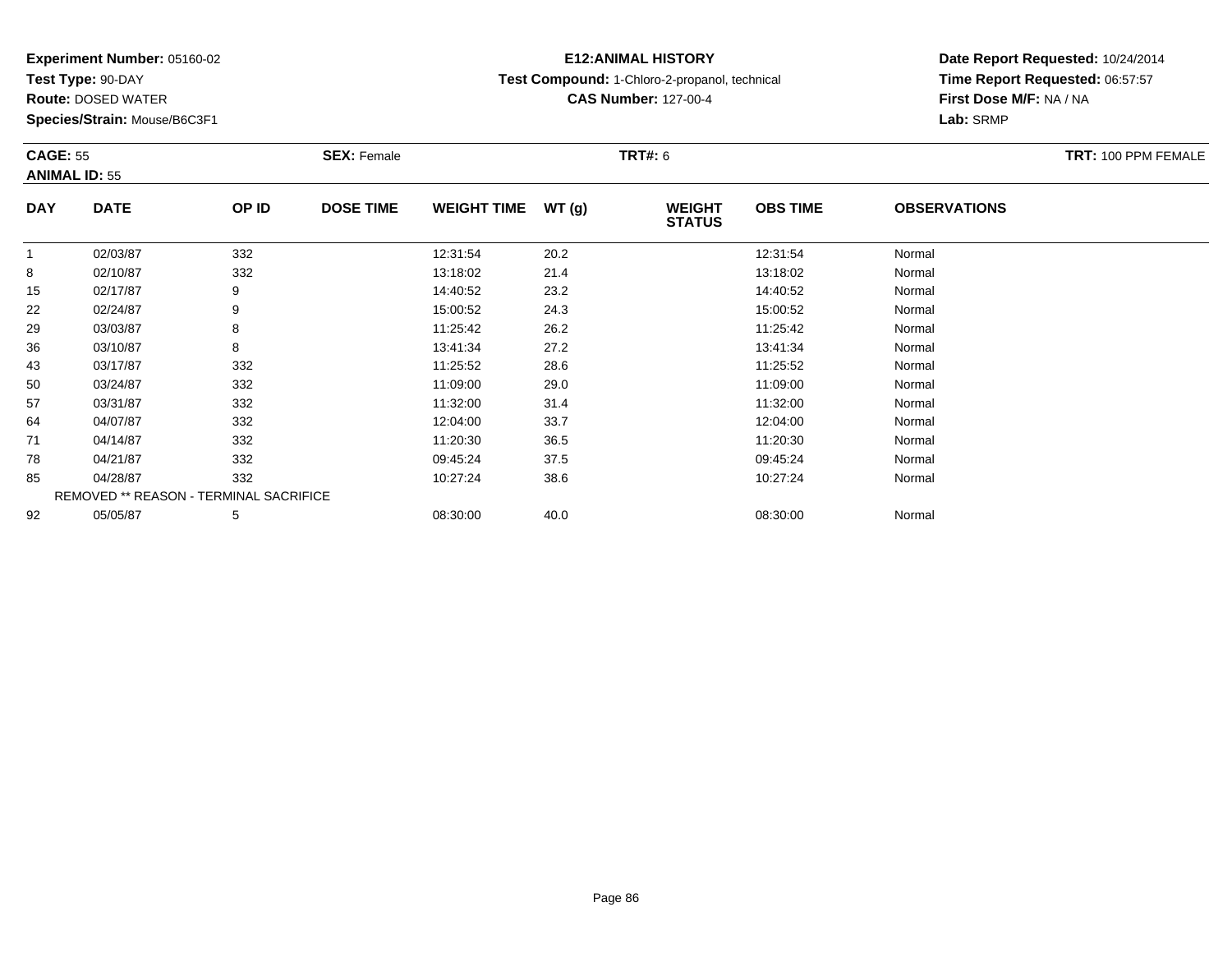**Test Type:** 90-DAY

**Route:** DOSED WATER

**Species/Strain:** Mouse/B6C3F1

# **E12:ANIMAL HISTORY**

**Test Compound:** 1-Chloro-2-propanol, technical

**CAS Number:** 127-00-4

|            | <b>CAGE: 56</b><br><b>ANIMAL ID: 56</b> |       | <b>SEX: Female</b> |                    |       |                                | <b>TRT#: 6</b>  |                     |  |  |
|------------|-----------------------------------------|-------|--------------------|--------------------|-------|--------------------------------|-----------------|---------------------|--|--|
| <b>DAY</b> | <b>DATE</b>                             | OP ID | <b>DOSE TIME</b>   | <b>WEIGHT TIME</b> | WT(g) | <b>WEIGHT</b><br><b>STATUS</b> | <b>OBS TIME</b> | <b>OBSERVATIONS</b> |  |  |
|            | 02/03/87                                | 332   |                    | 12:33:42           | 18.5  |                                | 12:33:42        | Normal              |  |  |
| 8          | 02/10/87                                | 332   |                    | 13:19:46           | 19.2  |                                | 13:19:46        | Normal              |  |  |
| 15         | 02/17/87                                | 9     |                    | 14:42:50           | 20.7  |                                | 14:42:50        | Normal              |  |  |
| 22         | 02/24/87                                | 9     |                    | 15:02:12           | 20.8  |                                | 15:02:12        | Normal              |  |  |
| 29         | 03/03/87                                | 8     |                    | 11:28:32           | 21.5  |                                | 11:28:32        | Normal              |  |  |
| 36         | 03/10/87                                | 8     |                    | 13:44:26           | 22.0  |                                | 13:44:26        | Normal              |  |  |
| 43         | 03/17/87                                | 332   |                    | 11:31:04           | 23.6  |                                | 11:31:04        | Normal              |  |  |
| 50         | 03/24/87                                | 332   |                    | 11:08:00           | 24.5  |                                | 11:08:00        | Normal              |  |  |
| 57         | 03/31/87                                | 332   |                    | 11:33:00           | 24.2  |                                | 11:33:00        | Normal              |  |  |
| 64         | 04/07/87                                | 332   |                    | 12:02:56           | 24.8  |                                | 12:02:56        | Normal              |  |  |
| 71         | 04/14/87                                | 332   |                    | 11:11:28           | 27.0  |                                | 11:11:28        | Normal              |  |  |
| 78         | 04/21/87                                | 332   |                    | 09:37:14           | 25.9  |                                | 09:37:14        | Normal              |  |  |
| 85         | 04/28/87                                | 332   |                    | 10:21:56           | 24.8  |                                | 10:21:56        | Normal              |  |  |
|            | REMOVED ** REASON - TERMINAL SACRIFICE  |       |                    |                    |       |                                |                 |                     |  |  |
| 92         | 05/05/87                                | 5     |                    | 08:30:00           | 26.7  |                                | 08:30:00        | Normal              |  |  |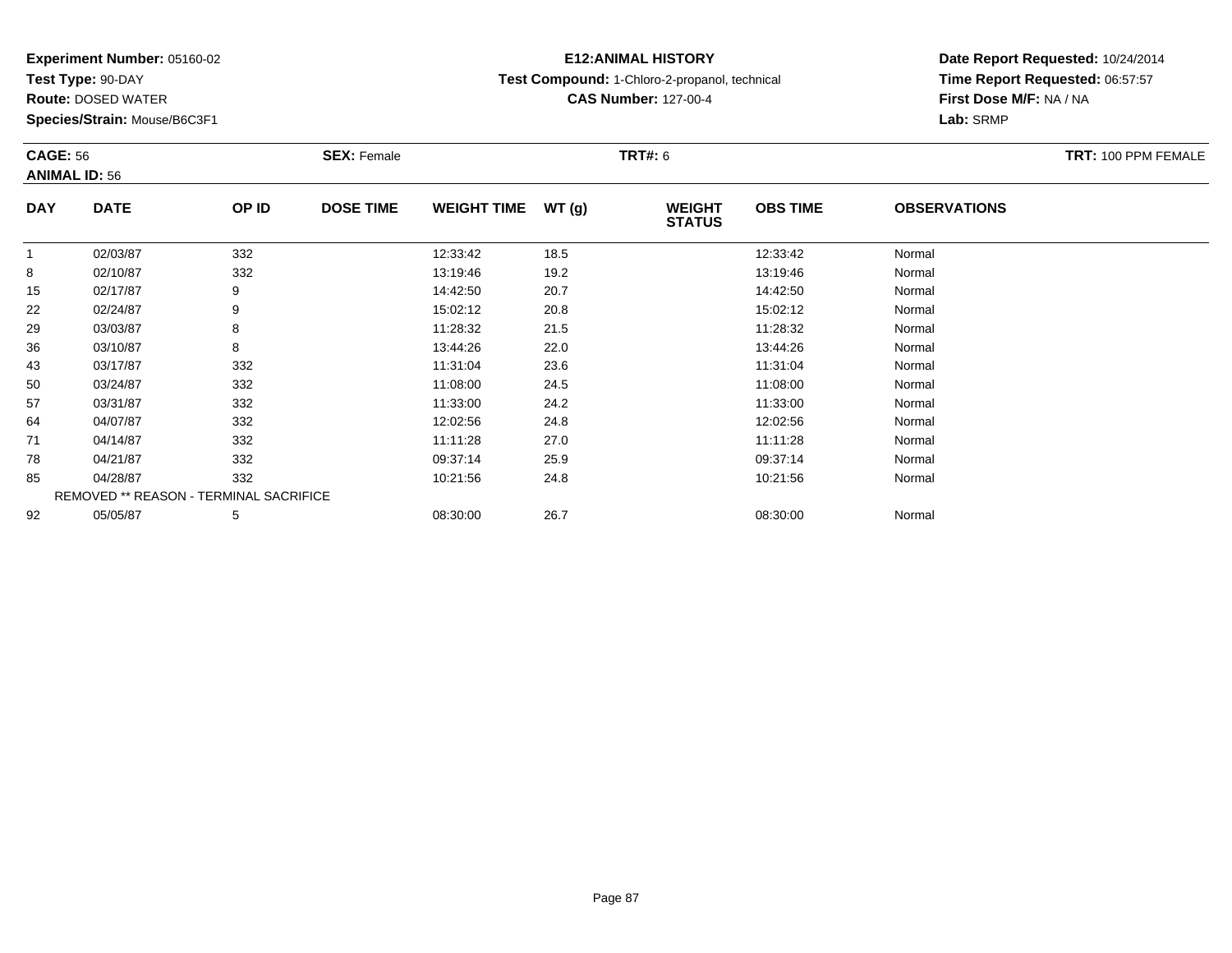**Test Type:** 90-DAY

**Route:** DOSED WATER

**Species/Strain:** Mouse/B6C3F1

## **E12:ANIMAL HISTORY**

**Test Compound:** 1-Chloro-2-propanol, technical

**CAS Number:** 127-00-4

| <b>CAGE: 57</b><br><b>ANIMAL ID: 57</b> |                                        |       | <b>SEX: Female</b> |                    |       | <b>TRT#: 6</b>                 |                 |                     | <b>TRT: 100 PPM FEMALE</b> |
|-----------------------------------------|----------------------------------------|-------|--------------------|--------------------|-------|--------------------------------|-----------------|---------------------|----------------------------|
|                                         |                                        |       |                    |                    |       |                                |                 |                     |                            |
| <b>DAY</b>                              | <b>DATE</b>                            | OP ID | <b>DOSE TIME</b>   | <b>WEIGHT TIME</b> | WT(g) | <b>WEIGHT</b><br><b>STATUS</b> | <b>OBS TIME</b> | <b>OBSERVATIONS</b> |                            |
| $\mathbf{1}$                            | 02/03/87                               | 332   |                    | 12:35:08           | 17.9  |                                | 12:35:08        | Normal              |                            |
| 8                                       | 02/10/87                               | 332   |                    | 13:21:36           | 19.7  |                                | 13:21:36        | Normal              |                            |
| 15                                      | 02/17/87                               | 9     |                    | 14:45:06           | 21.1  |                                | 14:45:06        | Normal              |                            |
| 22                                      | 02/24/87                               | 9     |                    | 15:07:58           | 21.9  |                                | 15:07:58        | Normal              |                            |
| 29                                      | 03/03/87                               | 8     |                    | 11:30:36           | 23.0  |                                | 11:30:36        | Normal              |                            |
| 36                                      | 03/10/87                               | 8     |                    | 13:43:40           | 23.2  |                                | 13:43:40        | Normal              |                            |
| 43                                      | 03/17/87                               | 332   |                    | 11:28:42           | 24.6  |                                | 11:28:42        | Normal              |                            |
| 50                                      | 03/24/87                               | 332   |                    | 11:08:00           | 23.9  |                                | 11:08:00        | Normal              |                            |
| 57                                      | 03/31/87                               | 332   |                    | 11:35:00           | 25.3  |                                | 11:35:00        | Normal              |                            |
| 64                                      | 04/07/87                               | 332   |                    | 11:54:50           | 26.9  |                                | 11:54:50        | Normal              |                            |
| 71                                      | 04/14/87                               | 332   |                    | 11:12:48           | 27.9  |                                | 11:12:48        | Normal              |                            |
| 78                                      | 04/21/87                               | 332   |                    | 09:38:20           | 27.5  |                                | 09:38:20        | Normal              |                            |
| 85                                      | 04/28/87                               | 332   |                    | 10:22:38           | 27.8  |                                | 10:22:38        | Normal              |                            |
|                                         | REMOVED ** REASON - TERMINAL SACRIFICE |       |                    |                    |       |                                |                 |                     |                            |
| 92                                      | 05/05/87                               | 5     |                    | 08:30:00           | 29.4  |                                | 08:30:00        | Normal              |                            |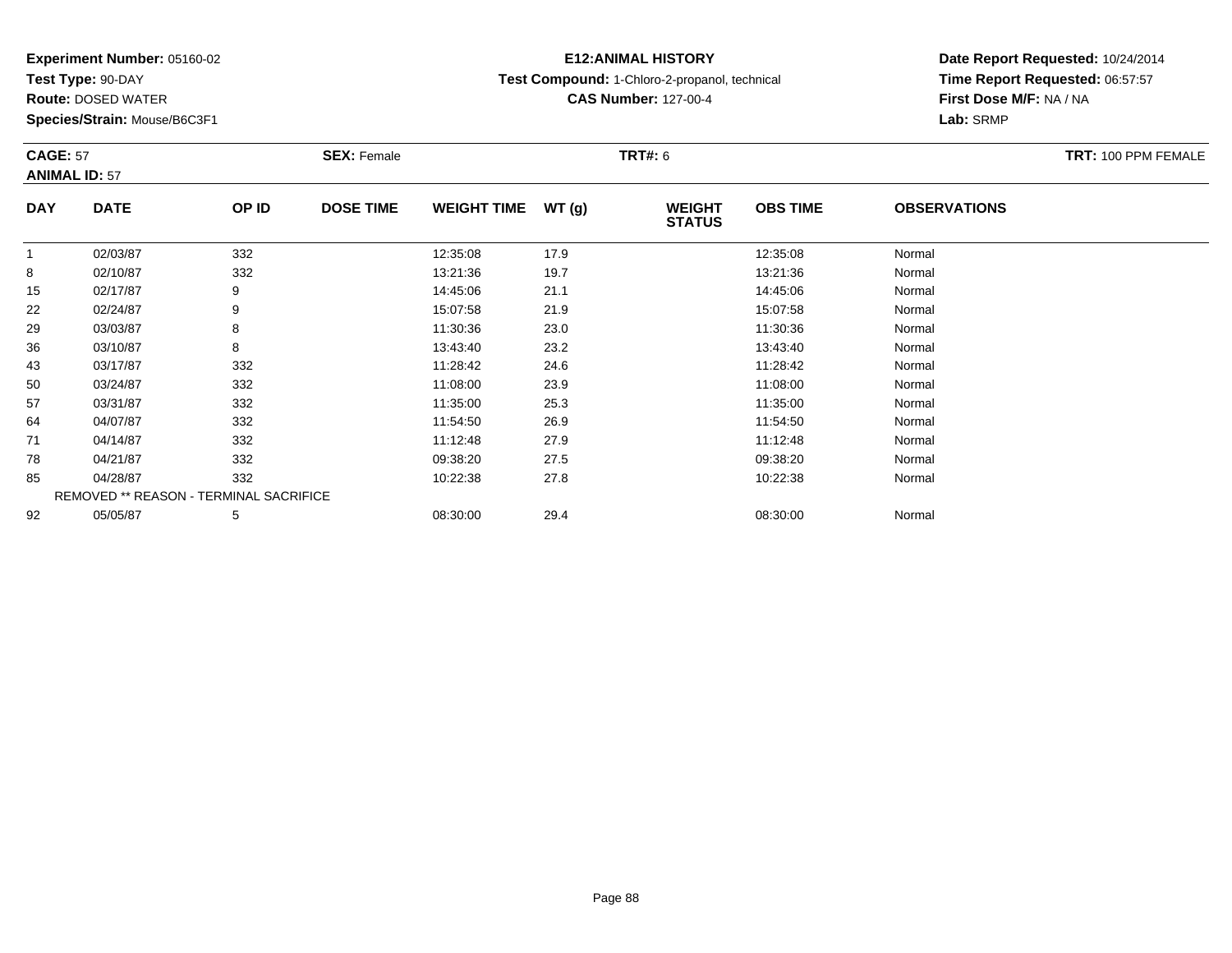**Test Type:** 90-DAY

**Route:** DOSED WATER

**Species/Strain:** Mouse/B6C3F1

## **E12:ANIMAL HISTORY**

**Test Compound:** 1-Chloro-2-propanol, technical

**CAS Number:** 127-00-4

|              | <b>CAGE: 58</b><br><b>ANIMAL ID: 58</b> |       | <b>SEX: Female</b> |                    |       | <b>TRT#: 6</b>                 | TRT: 100 PPM FEMALE |                     |  |
|--------------|-----------------------------------------|-------|--------------------|--------------------|-------|--------------------------------|---------------------|---------------------|--|
| <b>DAY</b>   | <b>DATE</b>                             | OP ID | <b>DOSE TIME</b>   | <b>WEIGHT TIME</b> | WT(g) | <b>WEIGHT</b><br><b>STATUS</b> | <b>OBS TIME</b>     | <b>OBSERVATIONS</b> |  |
| $\mathbf{1}$ | 02/03/87                                | 332   |                    | 12:38:06           | 19.9  |                                | 12:38:06            | Normal              |  |
| 8            | 02/10/87                                | 332   |                    | 13:23:34           | 21.2  |                                | 13:23:34            | Normal              |  |
| 15           | 02/17/87                                | 9     |                    | 14:46:38           | 22.9  |                                | 14:46:38            | Normal              |  |
| 22           | 02/24/87                                | 9     |                    | 14:53:12           | 23.0  |                                | 14:53:12            | Normal              |  |
| 29           | 03/03/87                                | 8     |                    | 11:18:48           | 25.8  |                                | 11:18:48            | Normal              |  |
| 36           | 03/10/87                                | 8     |                    | 13:37:46           | 26.6  |                                | 13:37:46            | Normal              |  |
| 43           | 03/17/87                                | 332   |                    | 11:19:16           | 27.7  |                                | 11:19:16            | Normal              |  |
| 50           | 03/24/87                                | 332   |                    | 11:01:00           | 30.4  |                                | 11:01:00            | Normal              |  |
| 57           | 03/31/87                                | 332   |                    | 11:36:00           | 32.1  |                                | 11:36:00            | Normal              |  |
| 64           | 04/07/87                                | 332   |                    | 11:58:34           | 33.4  |                                | 11:58:34            | Normal              |  |
| 71           | 04/14/87                                | 332   |                    | 11:17:02           | 34.7  |                                | 11:17:02            | Normal              |  |
| 78           | 04/21/87                                | 332   |                    | 09:41:58           | 35.1  |                                | 09:41:58            | Normal              |  |
| 85           | 04/28/87                                | 332   |                    | 10:24:34           | 36.1  |                                | 10:24:34            | Normal              |  |
|              | REMOVED ** REASON - TERMINAL SACRIFICE  |       |                    |                    |       |                                |                     |                     |  |
| 92           | 05/05/87                                | 5     |                    | 08:30:00           | 37.5  |                                | 08:30:00            | Normal              |  |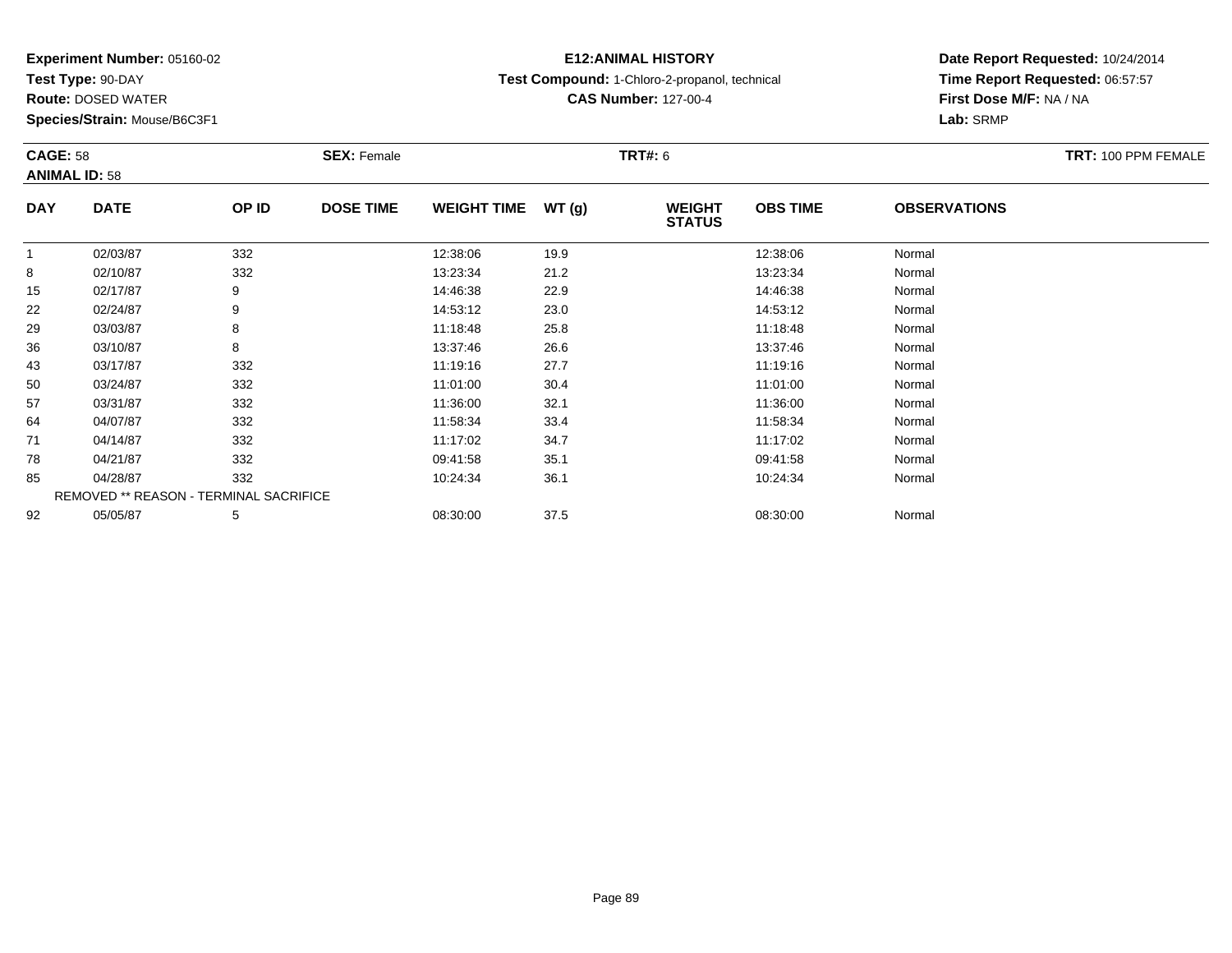**Test Type:** 90-DAY

**Route:** DOSED WATER

**Species/Strain:** Mouse/B6C3F1

## **E12:ANIMAL HISTORY**

**Test Compound:** 1-Chloro-2-propanol, technical

**CAS Number:** 127-00-4

| <b>CAGE: 59</b><br><b>ANIMAL ID: 59</b> |                                        |       | <b>SEX: Female</b> |                    |       | TRT#: 6                        |                 |                     | <b>TRT: 100 PPM FEMALE</b> |
|-----------------------------------------|----------------------------------------|-------|--------------------|--------------------|-------|--------------------------------|-----------------|---------------------|----------------------------|
| <b>DAY</b>                              | <b>DATE</b>                            | OP ID | <b>DOSE TIME</b>   | <b>WEIGHT TIME</b> | WT(g) | <b>WEIGHT</b><br><b>STATUS</b> | <b>OBS TIME</b> | <b>OBSERVATIONS</b> |                            |
| $\mathbf{1}$                            | 02/03/87                               | 332   |                    | 12:39:42           | 18.2  |                                | 12:39:42        | Normal              |                            |
| 8                                       | 02/10/87                               | 332   |                    | 13:25:42           | 19.1  |                                | 13:25:42        | Normal              |                            |
| 15                                      | 02/17/87                               | 9     |                    | 14:48:06           | 19.8  |                                | 14:48:06        | Normal              |                            |
| 22                                      | 02/24/87                               | 9     |                    | 15:05:46           | 21.4  |                                | 15:05:46        | Normal              |                            |
| 29                                      | 03/03/87                               | 8     |                    | 11:16:46           | 20.5  |                                | 11:16:46        | Normal              |                            |
| 36                                      | 03/10/87                               | 8     |                    | 13:36:46           | 19.2  |                                | 13:36:46        | Normal              |                            |
| 43                                      | 03/17/87                               | 332   |                    | 11:17:30           | 23.9  |                                | 11:17:30        | Normal              |                            |
| 50                                      | 03/24/87                               | 332   |                    | 11:00:00           | 26.5  |                                | 11:00:00        | Normal              |                            |
| 57                                      | 03/31/87                               | 332   |                    | 11:38:00           | 25.5  |                                | 11:38:00        | Normal              |                            |
| 64                                      | 04/07/87                               | 332   |                    | 11:57:46           | 25.9  |                                | 11:57:46        | Normal              |                            |
| 71                                      | 04/14/87                               | 332   |                    | 11:15:40           | 26.2  |                                | 11:15:40        | Normal              |                            |
| 78                                      | 04/21/87                               | 332   |                    | 09:40:32           | 26.4  |                                | 09:40:32        | Normal              |                            |
| 85                                      | 04/28/87                               | 332   |                    | 10:24:00           | 27.8  |                                | 10:24:00        | Normal              |                            |
|                                         | REMOVED ** REASON - TERMINAL SACRIFICE |       |                    |                    |       |                                |                 |                     |                            |
| 92                                      | 05/05/87                               | 5     |                    | 08:30:00           | 27.4  |                                | 08:30:00        | Normal              |                            |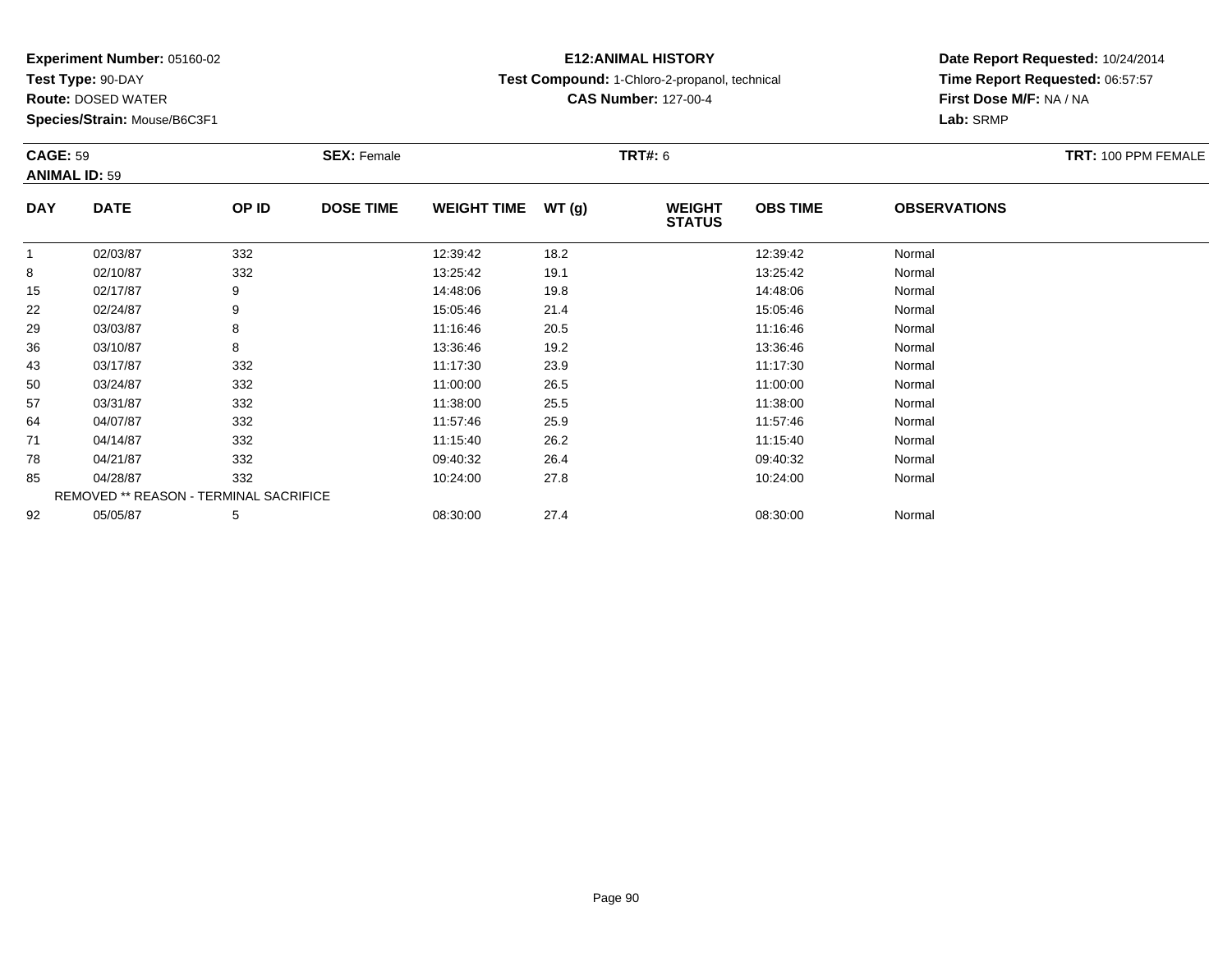**Test Type:** 90-DAY

**Route:** DOSED WATER

**Species/Strain:** Mouse/B6C3F1

## **E12:ANIMAL HISTORY**

**Test Compound:** 1-Chloro-2-propanol, technical

**CAS Number:** 127-00-4

|             | <b>CAGE: 60</b><br><b>ANIMAL ID: 60</b> |       | <b>SEX: Female</b> |                    |       | TRT#: 6                        | TRT: 100 PPM FEMALE |                     |  |
|-------------|-----------------------------------------|-------|--------------------|--------------------|-------|--------------------------------|---------------------|---------------------|--|
| <b>DAY</b>  | <b>DATE</b>                             | OP ID | <b>DOSE TIME</b>   | <b>WEIGHT TIME</b> | WT(g) | <b>WEIGHT</b><br><b>STATUS</b> | <b>OBS TIME</b>     | <b>OBSERVATIONS</b> |  |
| $\mathbf 1$ | 02/03/87                                | 332   |                    | 12:41:08           | 19.3  |                                | 12:41:08            | Normal              |  |
| 8           | 02/10/87                                | 332   |                    | 13:27:12           | 19.9  |                                | 13:27:12            | Normal              |  |
| 15          | 02/17/87                                | 9     |                    | 14:49:08           | 20.6  |                                | 14:49:08            | Normal              |  |
| 22          | 02/24/87                                | 9     |                    | 15:07:00           | 22.5  |                                | 15:07:00            | Normal              |  |
| 29          | 03/03/87                                | 8     |                    | 11:32:06           | 21.9  |                                | 11:32:06            | Normal              |  |
| 36          | 03/10/87                                | 8     |                    | 13:42:24           | 21.6  |                                | 13:42:24            | Normal              |  |
| 43          | 03/17/87                                | 332   |                    | 11:27:18           | 24.2  |                                | 11:27:18            | Normal              |  |
| 50          | 03/24/87                                | 332   |                    | 10:57:00           | 24.1  |                                | 10:57:00            | Normal              |  |
| 57          | 03/31/87                                | 332   |                    | 11:39:00           | 25.2  |                                | 11:39:00            | Normal              |  |
| 64          | 04/07/87                                | 332   |                    | 11:56:10           | 26.1  |                                | 11:56:10            | Normal              |  |
| 71          | 04/14/87                                | 332   |                    | 11:13:42           | 27.6  |                                | 11:13:42            | Normal              |  |
| 78          | 04/21/87                                | 332   |                    | 09:39:22           | 26.0  |                                | 09:39:22            | Normal              |  |
| 85          | 04/28/87                                | 332   |                    | 10:23:24           | 28.6  |                                | 10:23:24            | Normal              |  |
|             | REMOVED ** REASON - TERMINAL SACRIFICE  |       |                    |                    |       |                                |                     |                     |  |
| 92          | 05/05/87                                | 5     |                    | 08:30:00           | 30.6  |                                | 08:30:00            | Normal              |  |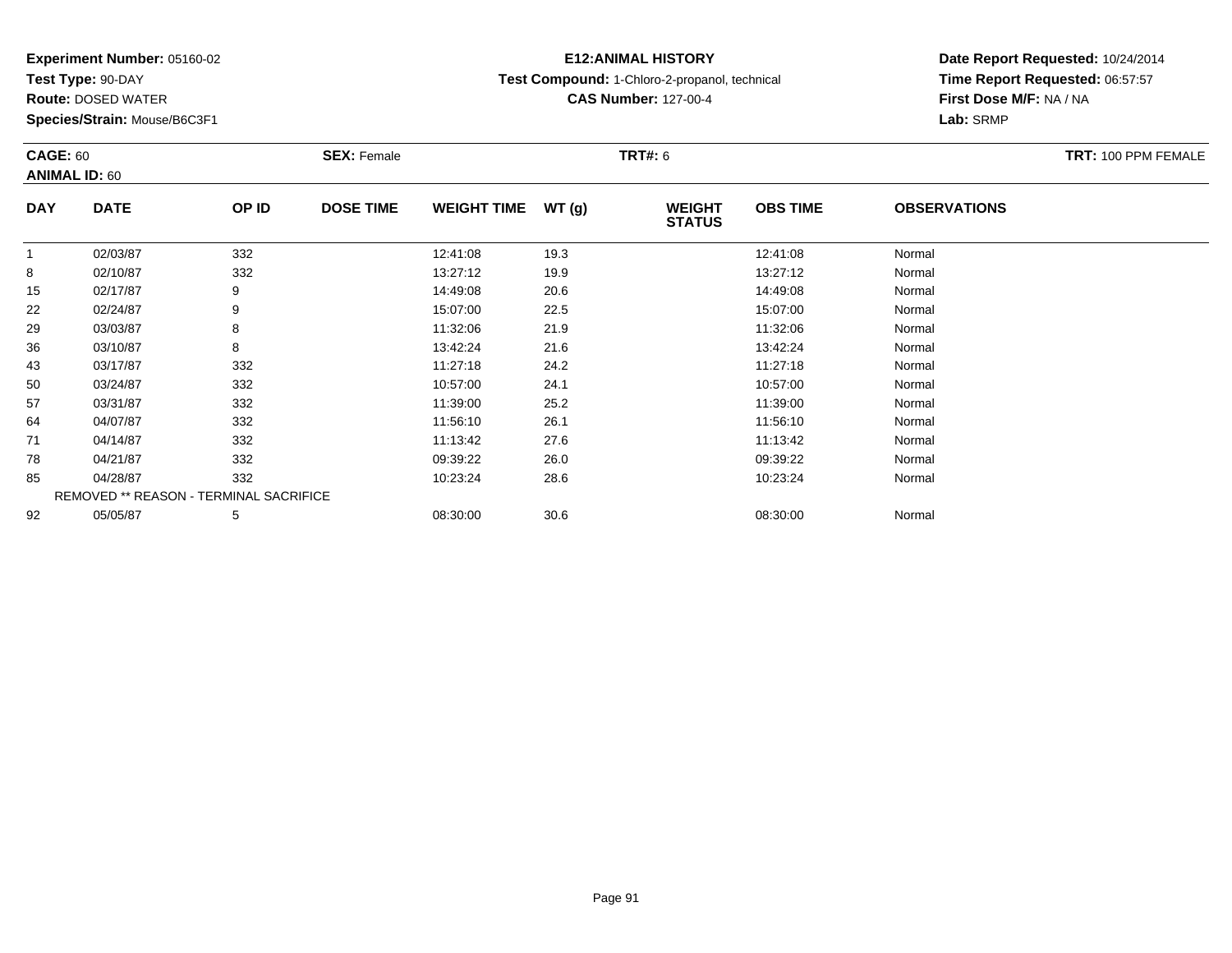**Test Type:** 90-DAY

**Route:** DOSED WATER

**Species/Strain:** Mouse/B6C3F1

## **E12:ANIMAL HISTORY**

**Test Compound:** 1-Chloro-2-propanol, technical

**CAS Number:** 127-00-4

| <b>CAGE: 71</b> | <b>ANIMAL ID: 71</b> |                                        | <b>SEX: Female</b> |                    |        | <b>TRT#: 8</b>                 |                 |                     | TRT: 330 PPM FEMALE |
|-----------------|----------------------|----------------------------------------|--------------------|--------------------|--------|--------------------------------|-----------------|---------------------|---------------------|
| <b>DAY</b>      | <b>DATE</b>          | OP ID                                  | <b>DOSE TIME</b>   | <b>WEIGHT TIME</b> | WT (g) | <b>WEIGHT</b><br><b>STATUS</b> | <b>OBS TIME</b> | <b>OBSERVATIONS</b> |                     |
| $\mathbf{1}$    | 02/03/87             | 332                                    |                    | 12:43:42           | 19.4   |                                | 12:43:42        | Normal              |                     |
| 8               | 02/10/87             | 332                                    |                    | 13:31:12           | 21.7   |                                | 13:31:12        | Normal              |                     |
| 15              | 02/17/87             | 9                                      |                    | 14:52:06           | 22.1   |                                | 14:52:06        | Normal              |                     |
| 22              | 02/24/87             | 9                                      |                    | 15:14:52           | 16.9   |                                | 15:14:52        | Normal              |                     |
| 29              | 03/03/87             | 8                                      |                    | 11:37:38           | 26.2   |                                | 11:37:38        | Normal              |                     |
| 36              | 03/10/87             | 8                                      |                    | 14:01:14           | 26.0   |                                | 14:01:14        | Normal              |                     |
| 43              | 03/17/87             | 332                                    |                    | 11:38:30           | 26.8   |                                | 11:38:30        | Normal              |                     |
| 50              | 03/24/87             | 332                                    |                    | 11:14:00           | 28.6   |                                | 11:14:00        | Normal              |                     |
| 57              | 03/31/87             | 332                                    |                    | 11:40:00           | 30.2   |                                | 11:40:00        | Normal              |                     |
| 64              | 04/07/87             | 332                                    |                    | 12:13:10           | 30.1   |                                | 12:13:10        | Normal              |                     |
| 71              | 04/14/87             | 332                                    |                    | 11:32:44           | 31.7   |                                | 11:32:44        | Normal              |                     |
| 78              | 04/21/87             | 332                                    |                    | 09:57:36           | 31.8   |                                | 09:57:36        | Normal              |                     |
| 85              | 04/28/87             | 332                                    |                    | 10:34:28           | 32.7   |                                | 10:34:28        | Normal              |                     |
|                 |                      | REMOVED ** REASON - TERMINAL SACRIFICE |                    |                    |        |                                |                 |                     |                     |
| 92              | 05/05/87             | 5                                      |                    | 08:30:00           | 31.5   |                                | 08:30:00        | Normal              |                     |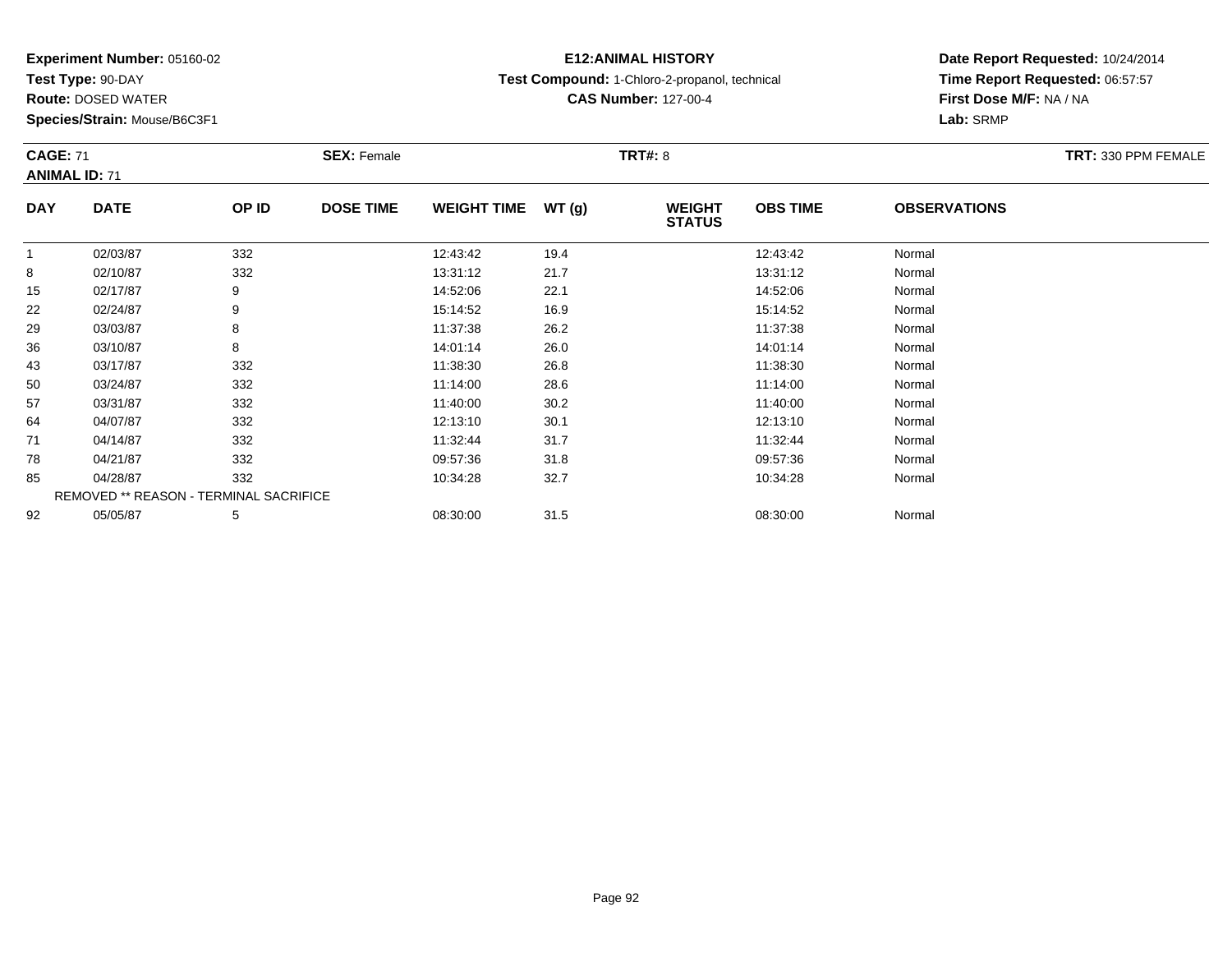**Test Type:** 90-DAY

**Route:** DOSED WATER

**Species/Strain:** Mouse/B6C3F1

### **E12:ANIMAL HISTORY**

**Test Compound:** 1-Chloro-2-propanol, technical

**CAS Number:** 127-00-4

|            | <b>CAGE: 72</b>                        |       | <b>SEX: Female</b><br><b>TRT#:</b> 8 |                                         |       |                                |                 |                     | <b>TRT: 330 PPM FEMALE</b> |
|------------|----------------------------------------|-------|--------------------------------------|-----------------------------------------|-------|--------------------------------|-----------------|---------------------|----------------------------|
|            | <b>ANIMAL ID: 72</b>                   |       |                                      |                                         |       |                                |                 |                     |                            |
| <b>DAY</b> | <b>DATE</b>                            | OP ID | <b>DOSE TIME</b>                     | <b>WEIGHT TIME</b>                      | WT(g) | <b>WEIGHT</b><br><b>STATUS</b> | <b>OBS TIME</b> | <b>OBSERVATIONS</b> |                            |
| -1         | 02/03/87                               | 332   |                                      | 12:45:14                                | 19.7  |                                | 12:45:14        | Normal              |                            |
| 8          | 02/10/87                               | 332   |                                      | 13:34:02                                | 21.8  |                                | 13:34:02        | Normal              |                            |
| 15         | 02/17/87                               | 9     |                                      | 14:53:00                                | 23.7  |                                | 14:53:00        | Normal              |                            |
| 22         | 02/24/87                               | 9     |                                      | 15:16:04                                | 23.6  |                                | 15:16:04        | Normal              |                            |
| 29         | 03/03/87                               | 8     |                                      | 11:39:10                                | 20.0  |                                | 11:39:10        | Normal              |                            |
| 36         | 03/10/87                               | 8     |                                      | 14:02:10                                | 27.3  |                                | 14:02:10        | Normal              |                            |
| 43         | 03/17/87                               | 332   |                                      | **NOTE-HINDQUARTERS WET DUE TO WET CAGE |       |                                | 11:38:30        |                     |                            |
| 43         | 03/17/87                               | 332   |                                      | 11:39:58                                | 26.3  |                                | 11:39:58        | Normal              |                            |
| 50         | 03/24/87                               | 332   |                                      | 11:15:00                                | 29.5  |                                | 11:15:00        | Normal              |                            |
| 57         | 03/31/87                               | 332   |                                      | 11:47:00                                | 31.0  |                                | 11:47:00        | Normal              |                            |
| 64         | 04/07/87                               | 332   |                                      | 12:14:34                                | 33.0  |                                | 12:14:34        | Normal              |                            |
| 71         | 04/14/87                               | 332   |                                      | 11:33:34                                | 35.1  |                                | 11:33:34        | Normal              |                            |
| 78         | 04/21/87                               | 332   |                                      | 09:58:16                                | 36.7  |                                | 09:58:16        | Normal              |                            |
| 85         | 04/28/87                               | 332   |                                      | 10:35:00                                | 38.2  |                                | 10:35:00        | Normal              |                            |
|            | REMOVED ** REASON - TERMINAL SACRIFICE |       |                                      |                                         |       |                                |                 |                     |                            |
| 92         | 05/05/87                               | 5     |                                      | 08:30:00                                | 36.5  |                                | 08:30:00        | Normal              |                            |
|            |                                        |       |                                      |                                         |       |                                |                 |                     |                            |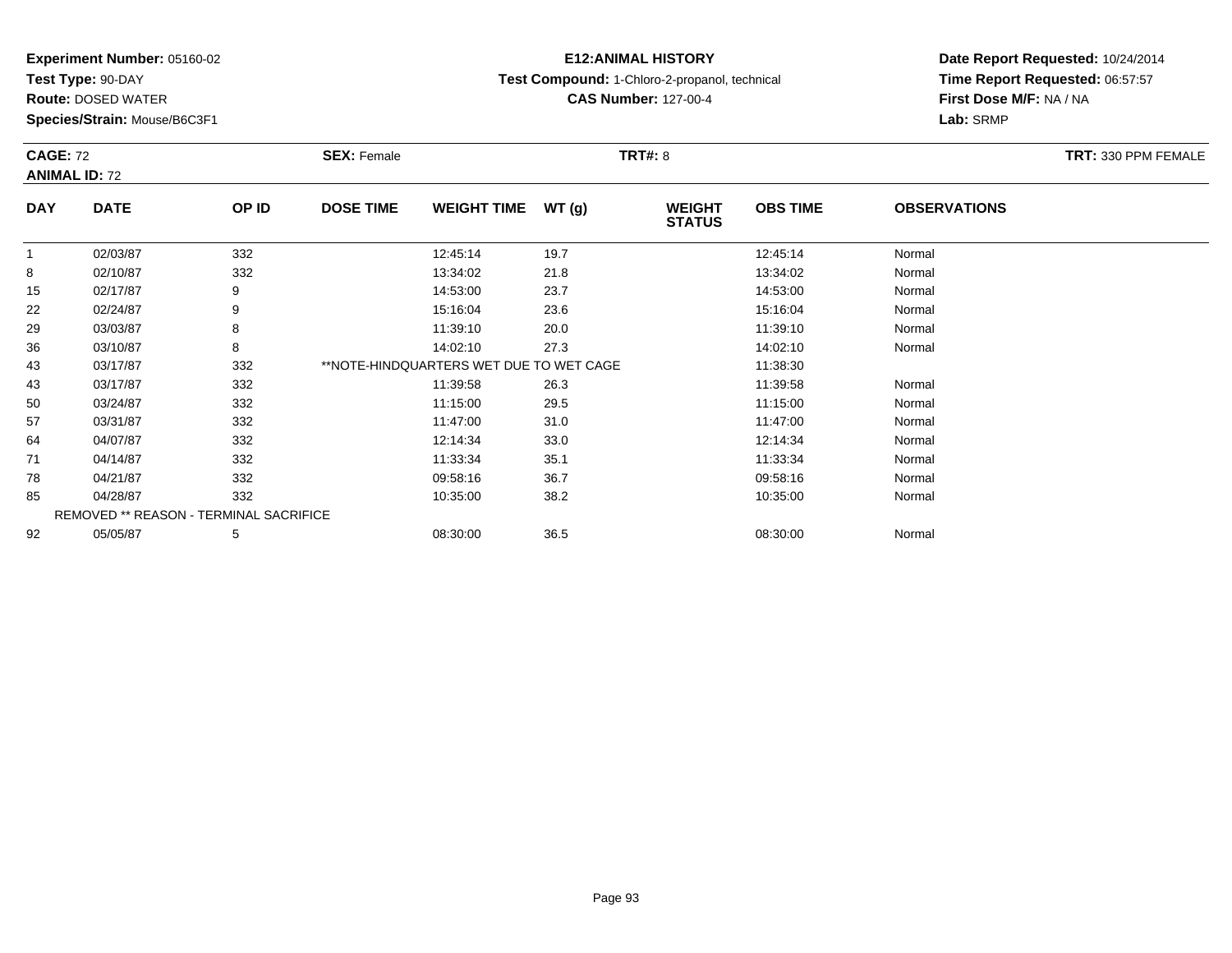**Test Type:** 90-DAY

**Route:** DOSED WATER

**Species/Strain:** Mouse/B6C3F1

## **E12:ANIMAL HISTORY**

**Test Compound:** 1-Chloro-2-propanol, technical

**CAS Number:** 127-00-4

| <b>CAGE: 73</b> |                                        |       | <b>SEX: Female</b> |                    |       | <b>TRT#: 8</b>                 |                 |                     | TRT: 330 PPM FEMALE |
|-----------------|----------------------------------------|-------|--------------------|--------------------|-------|--------------------------------|-----------------|---------------------|---------------------|
|                 | <b>ANIMAL ID: 73</b>                   |       |                    |                    |       |                                |                 |                     |                     |
| <b>DAY</b>      | <b>DATE</b>                            | OP ID | <b>DOSE TIME</b>   | <b>WEIGHT TIME</b> | WT(g) | <b>WEIGHT</b><br><b>STATUS</b> | <b>OBS TIME</b> | <b>OBSERVATIONS</b> |                     |
| $\mathbf{1}$    | 02/03/87                               | 332   |                    | 12:46:32           | 20.4  |                                | 12:46:32        | Normal              |                     |
| 8               | 02/10/87                               | 332   |                    | 13:36:16           | 21.8  |                                | 13:36:16        | Normal              |                     |
| 15              | 02/17/87                               | 9     |                    | 14:53:56           | 24.2  |                                | 14:53:56        | Normal              |                     |
| 22              | 02/24/87                               | 9     |                    | 15:17:06           | 23.4  |                                | 15:17:06        | Normal              |                     |
| 29              | 03/03/87                               | 8     |                    | 11:40:44           | 26.7  |                                | 11:40:44        | Normal              |                     |
| 36              | 03/10/87                               | 8     |                    | 14:03:36           | 28.0  |                                | 14:03:36        | Normal              |                     |
| 43              | 03/17/87                               | 332   |                    | 11:42:02           | 28.3  |                                | 11:42:02        | Normal              |                     |
| 50              | 03/24/87                               | 332   |                    | 11:16:00           | 29.2  |                                | 11:16:00        | Normal              |                     |
| 57              | 03/31/87                               | 332   |                    | 11:48:00           | 32.7  |                                | 11:48:00        | Normal              |                     |
| 64              | 04/07/87                               | 332   |                    | 12:15:44           | 34.4  |                                | 12:15:44        | Normal              |                     |
| 71              | 04/14/87                               | 332   |                    | 11:36:36           | 34.2  |                                | 11:36:36        | Normal              |                     |
| 78              | 04/21/87                               | 332   |                    | 10:00:10           | 27.8  |                                | 10:00:10        | Normal              |                     |
| 85              | 04/28/87                               | 332   |                    | 10:35:36           | 37.1  |                                | 10:35:36        | Normal              |                     |
|                 | REMOVED ** REASON - TERMINAL SACRIFICE |       |                    |                    |       |                                |                 |                     |                     |
| 92              | 05/05/87                               | 5     |                    | 08:30:00           | 34.2  |                                | 08:30:00        | Normal              |                     |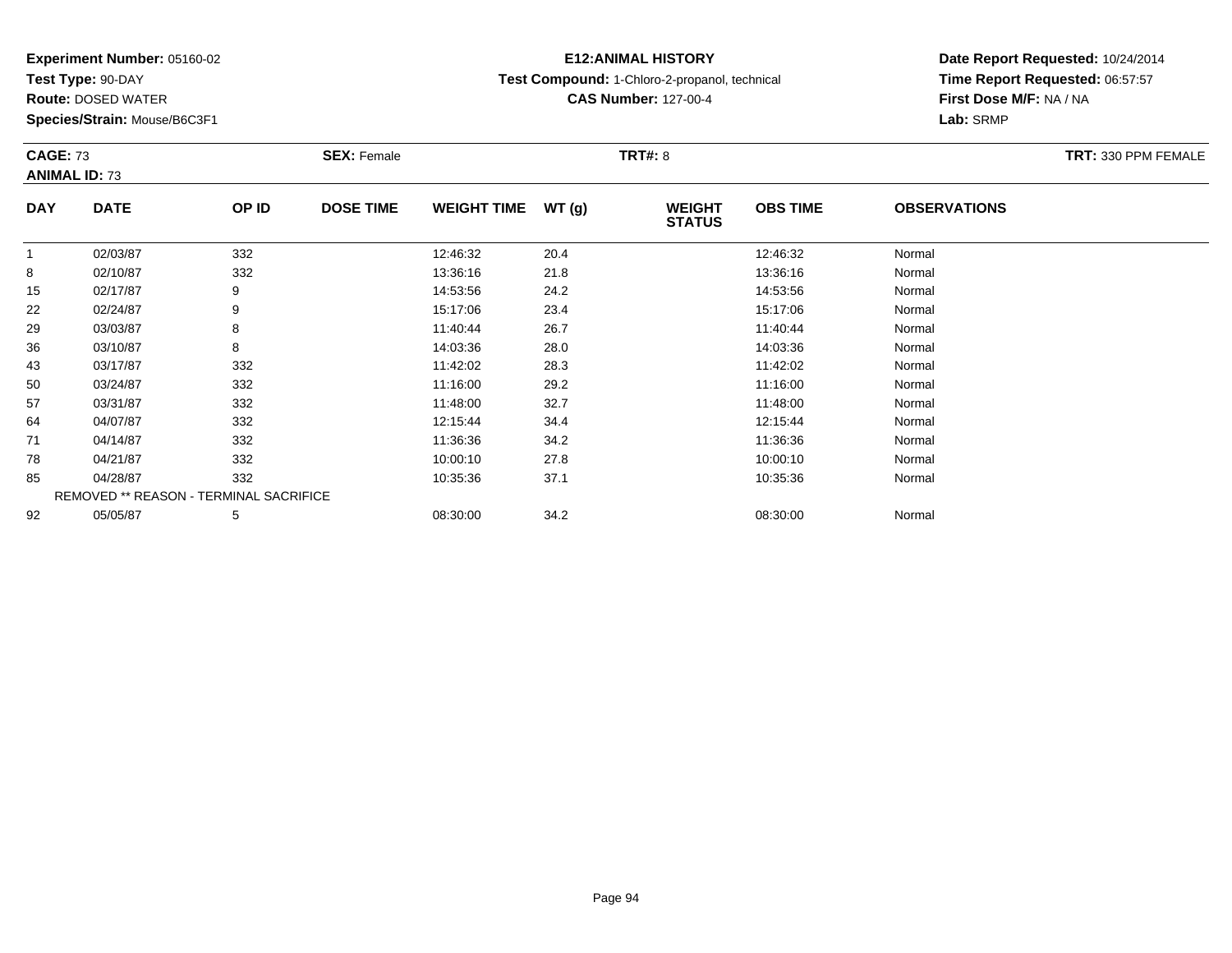**Test Type:** 90-DAY

**Route:** DOSED WATER

**Species/Strain:** Mouse/B6C3F1

## **E12:ANIMAL HISTORY**

**Test Compound:** 1-Chloro-2-propanol, technical

**CAS Number:** 127-00-4

| <b>CAGE: 74</b><br><b>ANIMAL ID: 74</b> |                                        |       | <b>SEX: Female</b> |                    |       | <b>TRT#: 8</b>                 |                 |                     | TRT: 330 PPM FEMALE |
|-----------------------------------------|----------------------------------------|-------|--------------------|--------------------|-------|--------------------------------|-----------------|---------------------|---------------------|
| <b>DAY</b>                              | <b>DATE</b>                            | OP ID | <b>DOSE TIME</b>   | <b>WEIGHT TIME</b> | WT(g) | <b>WEIGHT</b><br><b>STATUS</b> | <b>OBS TIME</b> | <b>OBSERVATIONS</b> |                     |
|                                         | 02/03/87                               | 332   |                    | 12:48:04           | 18.3  |                                | 12:48:04        | Normal              |                     |
| 8                                       | 02/10/87                               | 332   |                    | 13:37:40           | 19.2  |                                | 13:37:40        | Normal              |                     |
| 15                                      | 02/17/87                               | 9     |                    | 14:55:00           | 20.1  |                                | 14:55:00        | Normal              |                     |
| 22                                      | 02/24/87                               | 9     |                    | 15:18:14           | 21.4  |                                | 15:18:14        | Normal              |                     |
| 29                                      | 03/03/87                               | 8     |                    | 11:42:00           | 22.3  |                                | 11:42:00        | Normal              |                     |
| 36                                      | 03/10/87                               | 8     |                    | 14:04:36           | 24.0  |                                | 14:04:36        | Normal              |                     |
| 43                                      | 03/17/87                               | 332   |                    | 11:43:32           | 21.1  |                                | 11:43:32        | Normal              |                     |
| 50                                      | 03/24/87                               | 332   |                    | 11:17:00           | 24.8  |                                | 11:17:00        | Normal              |                     |
| 57                                      | 03/31/87                               | 332   |                    | 11:49:00           | 25.2  |                                | 11:49:00        | Normal              |                     |
| 64                                      | 04/07/87                               | 332   |                    | 12:18:28           | 28.3  |                                | 12:18:28        | Normal              |                     |
| 71                                      | 04/14/87                               | 332   |                    | 11:35:42           | 29.7  |                                | 11:35:42        | Normal              |                     |
| 78                                      | 04/21/87                               | 332   |                    | 09:59:32           | 30.7  |                                | 09:59:32        | Normal              |                     |
| 85                                      | 04/28/87                               | 332   |                    | 10:36:10           | 33.4  |                                | 10:36:10        | Normal              |                     |
|                                         | REMOVED ** REASON - TERMINAL SACRIFICE |       |                    |                    |       |                                |                 |                     |                     |
| 92                                      | 05/05/87                               | 5     |                    | 08:30:00           | 31.3  |                                | 08:30:00        | Normal              |                     |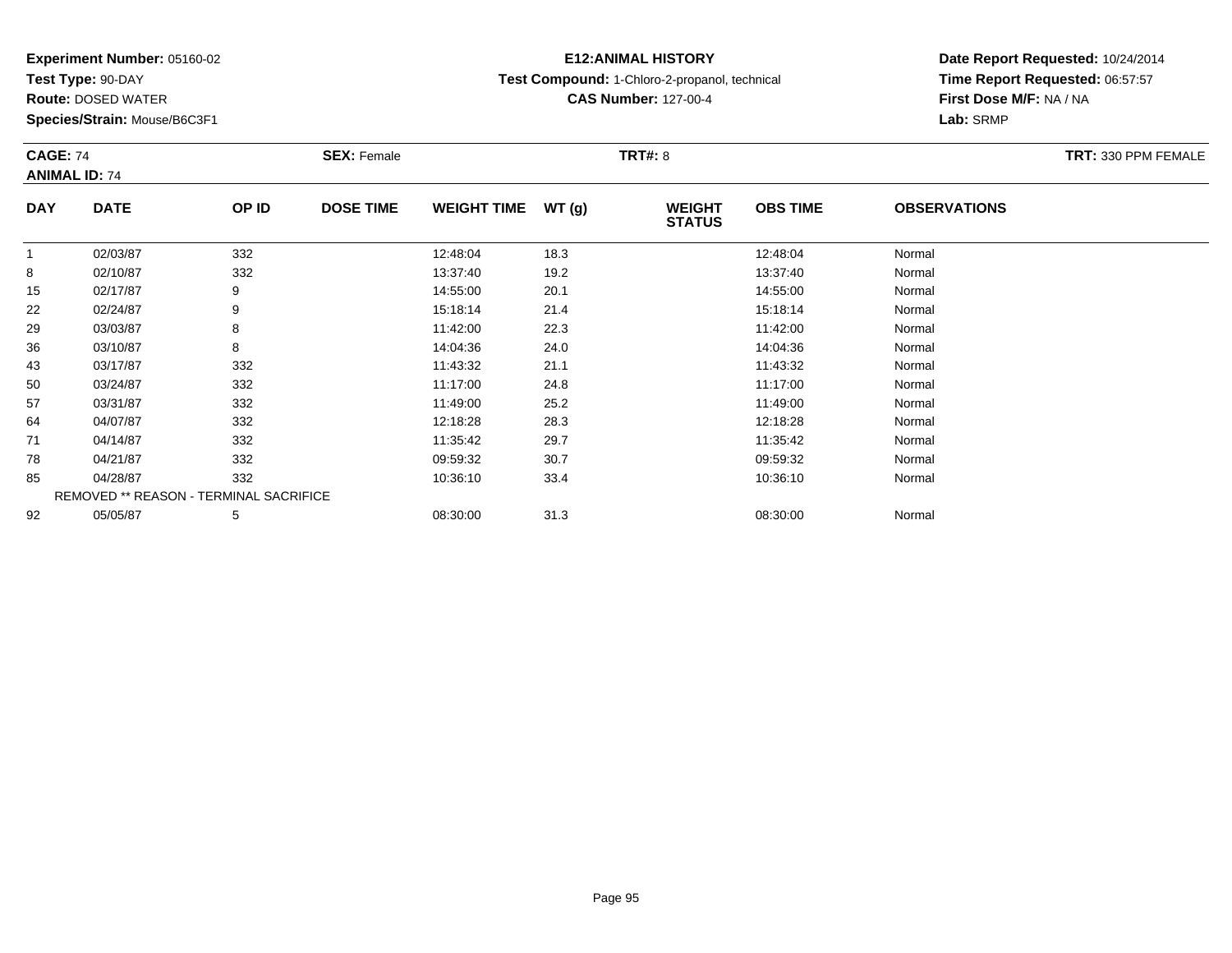**Test Type:** 90-DAY

**Route:** DOSED WATER

**Species/Strain:** Mouse/B6C3F1

## **E12:ANIMAL HISTORY**

**Test Compound:** 1-Chloro-2-propanol, technical

**CAS Number:** 127-00-4

| <b>CAGE: 75</b> |                                        |       | <b>SEX: Female</b> |                    |       | <b>TRT#: 8</b>                 |                 |                     | <b>TRT: 330 PPM FEMALE</b> |
|-----------------|----------------------------------------|-------|--------------------|--------------------|-------|--------------------------------|-----------------|---------------------|----------------------------|
|                 | <b>ANIMAL ID: 75</b>                   |       |                    |                    |       |                                |                 |                     |                            |
| <b>DAY</b>      | <b>DATE</b>                            | OP ID | <b>DOSE TIME</b>   | <b>WEIGHT TIME</b> | WT(g) | <b>WEIGHT</b><br><b>STATUS</b> | <b>OBS TIME</b> | <b>OBSERVATIONS</b> |                            |
| 1               | 02/03/87                               | 332   |                    | 12:50:50           | 19.8  |                                | 12:50:50        | Normal              |                            |
| 8               | 02/10/87                               | 332   |                    | 13:39:18           | 22.4  |                                | 13:39:18        | Normal              |                            |
| 15              | 02/17/87                               | 9     |                    | 14:55:58           | 22.6  |                                | 14:55:58        | Normal              |                            |
| 22              | 02/24/87                               | 9     |                    | 15:21:28           | 24.5  |                                | 15:21:28        | Normal              |                            |
| 29              | 03/03/87                               | 8     |                    | 11:43:26           | 27.5  |                                | 11:43:26        | Normal              |                            |
| 36              | 03/10/87                               | 8     |                    | 14:05:28           | 27.2  |                                | 14:05:28        | Normal              |                            |
| 43              | 03/17/87                               | 332   |                    | 11:46:18           | 28.7  |                                | 11:46:18        | Normal              |                            |
| 50              | 03/24/87                               | 332   |                    | 11:20:00           | 29.8  |                                | 11:20:00        | Normal              |                            |
| 57              | 03/31/87                               | 332   |                    | 11:50:00           | 31.1  |                                | 11:50:00        | Normal              |                            |
| 64              | 04/07/87                               | 332   |                    | 12:17:36           | 31.4  |                                | 12:17:36        | Normal              |                            |
| 71              | 04/14/87                               | 332   |                    | 11:34:46           | 32.2  |                                | 11:34:46        | Normal              |                            |
| 78              | 04/21/87                               | 332   |                    | 09:58:54           | 32.2  |                                | 09:58:54        | Normal              |                            |
| 85              | 04/28/87                               | 332   |                    | 10:36:44           | 33.2  |                                | 10:36:44        | Normal              |                            |
|                 | REMOVED ** REASON - TERMINAL SACRIFICE |       |                    |                    |       |                                |                 |                     |                            |
| 92              | 05/05/87                               | 5     |                    | 08:30:00           | 32.2  |                                | 08:30:00        | Normal              |                            |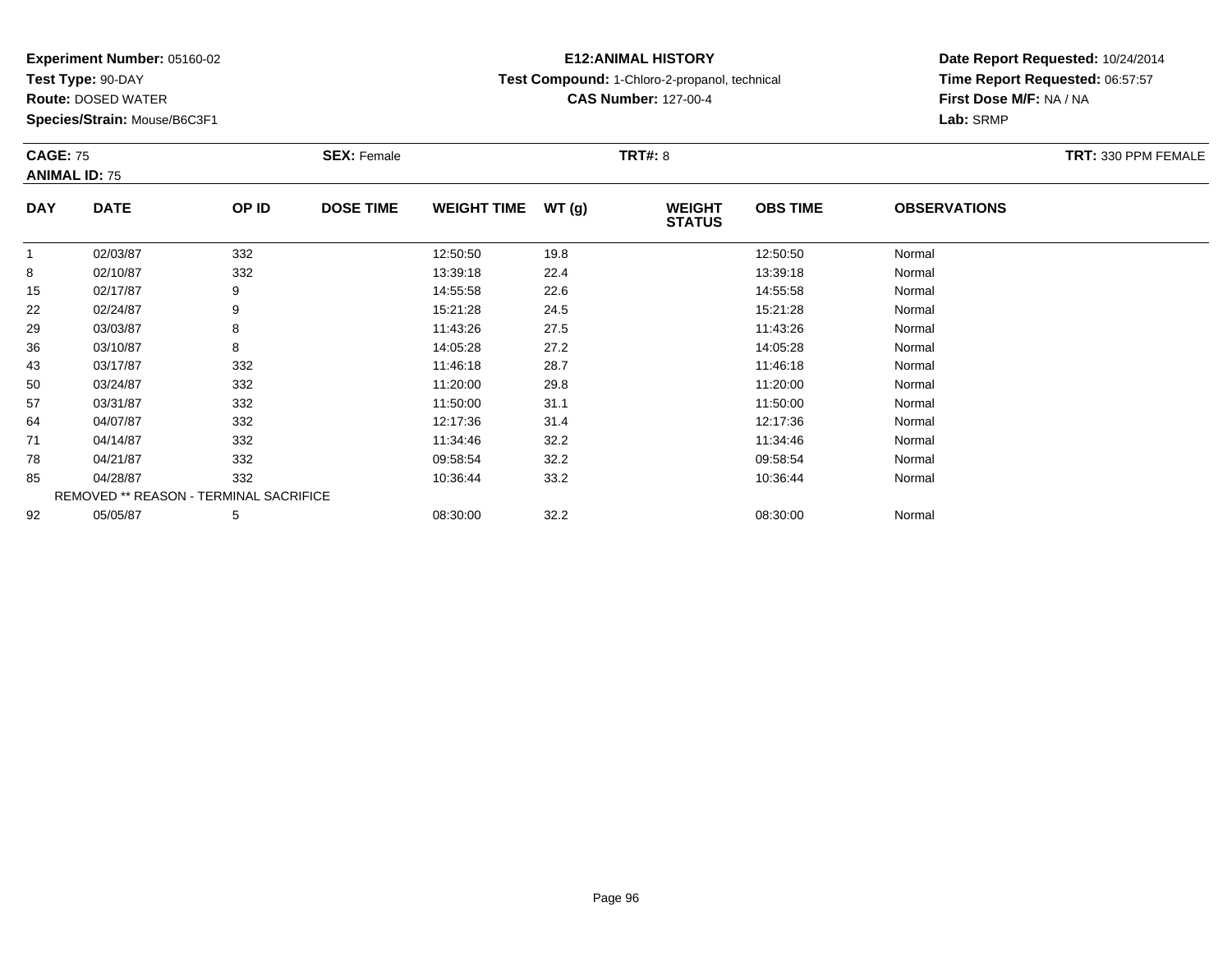**Test Type:** 90-DAY

**Route:** DOSED WATER

**Species/Strain:** Mouse/B6C3F1

## **E12:ANIMAL HISTORY**

**Test Compound:** 1-Chloro-2-propanol, technical

**CAS Number:** 127-00-4

|              | <b>CAGE: 76</b><br><b>ANIMAL ID: 76</b> |       | <b>SEX: Female</b> |                    |       | <b>TRT#: 8</b>                 | TRT: 330 PPM FEMALE |                     |  |
|--------------|-----------------------------------------|-------|--------------------|--------------------|-------|--------------------------------|---------------------|---------------------|--|
| <b>DAY</b>   | <b>DATE</b>                             | OP ID | <b>DOSE TIME</b>   | <b>WEIGHT TIME</b> | WT(g) | <b>WEIGHT</b><br><b>STATUS</b> | <b>OBS TIME</b>     | <b>OBSERVATIONS</b> |  |
| $\mathbf{1}$ | 02/03/87                                | 332   |                    | 12:52:08           | 19.4  |                                | 12:52:08            | Normal              |  |
| 8            | 02/10/87                                | 332   |                    | 13:41:20           | 21.6  |                                | 13:41:20            | Normal              |  |
| 15           | 02/17/87                                | 9     |                    | 14:57:08           | 22.8  |                                | 14:57:08            | Normal              |  |
| 22           | 02/24/87                                | 9     |                    | 15:22:50           | 24.2  |                                | 15:22:50            | Normal              |  |
| 29           | 03/03/87                                | 8     |                    | 11:44:50           | 25.1  |                                | 11:44:50            | Normal              |  |
| 36           | 03/10/87                                | 8     |                    | 14:07:52           | 24.2  |                                | 14:07:52            | Normal              |  |
| 43           | 03/17/87                                | 332   |                    | 11:49:24           | 26.1  |                                | 11:49:24            | Normal              |  |
| 50           | 03/24/87                                | 332   |                    | 11:18:00           | 26.6  |                                | 11:18:00            | Normal              |  |
| 57           | 03/31/87                                | 332   |                    | 11:51:00           | 28.2  |                                | 11:51:00            | Normal              |  |
| 64           | 04/07/87                                | 332   |                    | 12:16:32           | 28.0  |                                | 12:16:32            | Normal              |  |
| 71           | 04/14/87                                | 332   |                    | 11:27:30           | 27.7  |                                | 11:27:30            | Normal              |  |
| 78           | 04/21/87                                | 332   |                    | 09:54:06           | 32.5  |                                | 09:54:06            | Normal              |  |
| 85           | 04/28/87                                | 332   |                    | 10:30:54           | 33.6  |                                | 10:30:54            | Normal              |  |
|              | REMOVED ** REASON - TERMINAL SACRIFICE  |       |                    |                    |       |                                |                     |                     |  |
| 92           | 05/05/87                                | 5     |                    | 08:30:00           | 33.1  |                                | 08:30:00            | Normal              |  |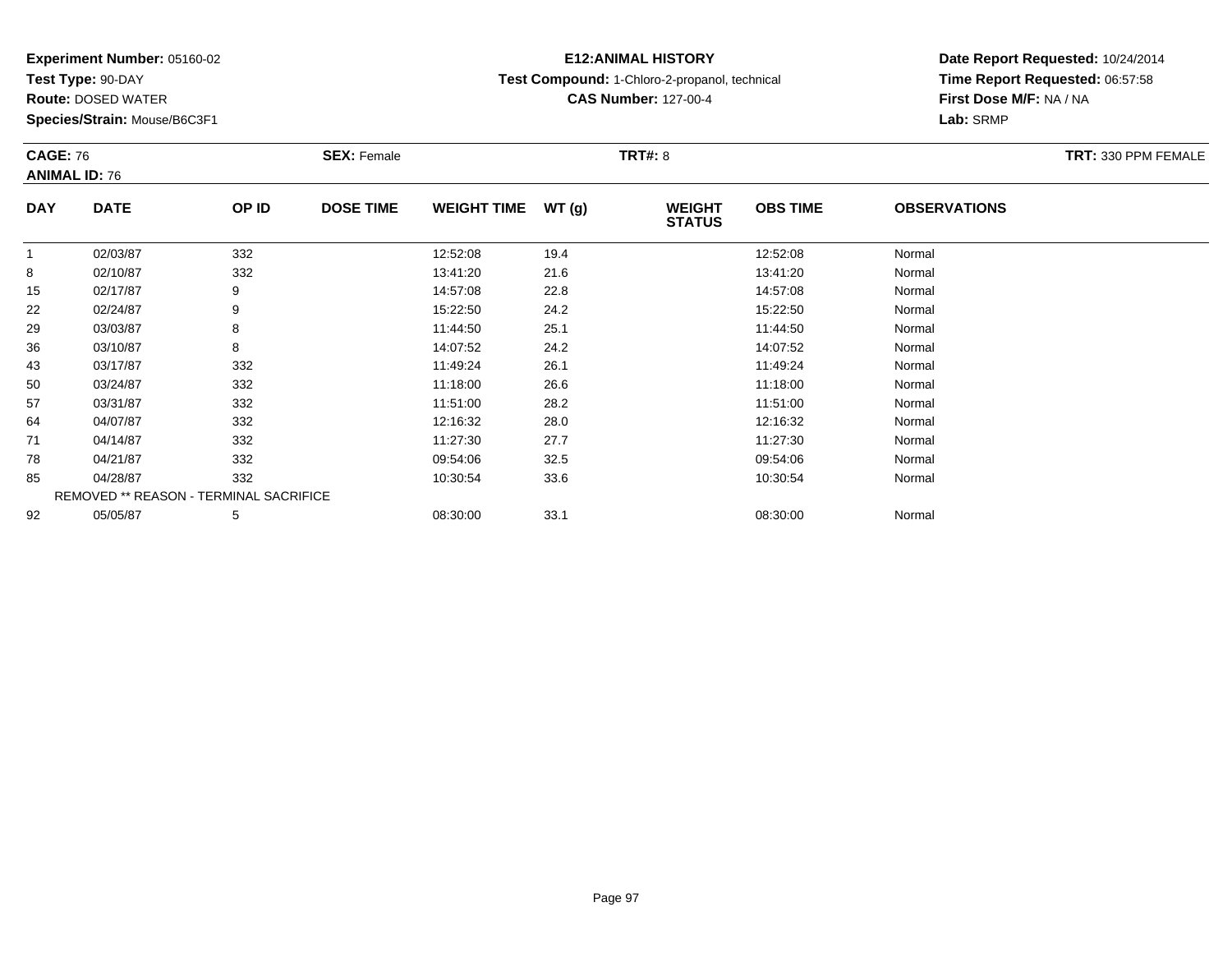**Test Type:** 90-DAY

**Route:** DOSED WATER

**Species/Strain:** Mouse/B6C3F1

## **E12:ANIMAL HISTORY**

**Test Compound:** 1-Chloro-2-propanol, technical

**CAS Number:** 127-00-4

| <b>CAGE: 77</b><br><b>ANIMAL ID: 77</b> |                                        | <b>SEX: Female</b> |                  |                    | <b>TRT#: 8</b> | TRT: 330 PPM FEMALE            |                 |                     |  |
|-----------------------------------------|----------------------------------------|--------------------|------------------|--------------------|----------------|--------------------------------|-----------------|---------------------|--|
| <b>DAY</b>                              | <b>DATE</b>                            | OP ID              | <b>DOSE TIME</b> | <b>WEIGHT TIME</b> | WT(g)          | <b>WEIGHT</b><br><b>STATUS</b> | <b>OBS TIME</b> | <b>OBSERVATIONS</b> |  |
| 1                                       | 02/03/87                               | 332                |                  | 12:53:44           | 20.0           |                                | 12:53:44        | Normal              |  |
| 8                                       | 02/10/87                               | 332                |                  | 13:47:34           | 15.5           |                                | 13:47:34        | Normal              |  |
| 15                                      | 02/17/87                               | 9                  |                  | 14:58:04           | 19.6           |                                | 14:58:04        | Normal              |  |
| 22                                      | 02/24/87                               | 9                  |                  | 15:29:30           | 21.7           |                                | 15:29:30        | Normal              |  |
| 29                                      | 03/03/87                               | 8                  |                  | 11:46:02           | 22.6           |                                | 11:46:02        | Normal              |  |
| 36                                      | 03/10/87                               | 8                  |                  | 14:07:06           | 24.3           |                                | 14:07:06        | Normal              |  |
| 43                                      | 03/17/87                               | 332                |                  | 11:47:54           | 26.2           |                                | 11:47:54        | Normal              |  |
| 50                                      | 03/24/87                               | 332                |                  | 11:17:00           | 27.6           |                                | 11:17:00        | Normal              |  |
| 57                                      | 03/31/87                               | 332                |                  | 11:53:00           | 29.1           |                                | 11:53:00        | Normal              |  |
| 64                                      | 04/07/87                               | 332                |                  | 12:10:04           | 30.1           |                                | 12:10:04        | Normal              |  |
| 71                                      | 04/14/87                               | 332                |                  | 11:28:44           | 31.8           |                                | 11:28:44        | Normal              |  |
| 78                                      | 04/21/87                               | 332                |                  | 09:54:54           | 34.0           |                                | 09:54:54        | Normal              |  |
| 85                                      | 04/28/87                               | 332                |                  | 10:31:54           | 33.8           |                                | 10:31:54        | Normal              |  |
|                                         | REMOVED ** REASON - TERMINAL SACRIFICE |                    |                  |                    |                |                                |                 |                     |  |
| 92                                      | 05/05/87                               | 5                  |                  | 08:30:00           | 32.3           |                                | 08:30:00        | Normal              |  |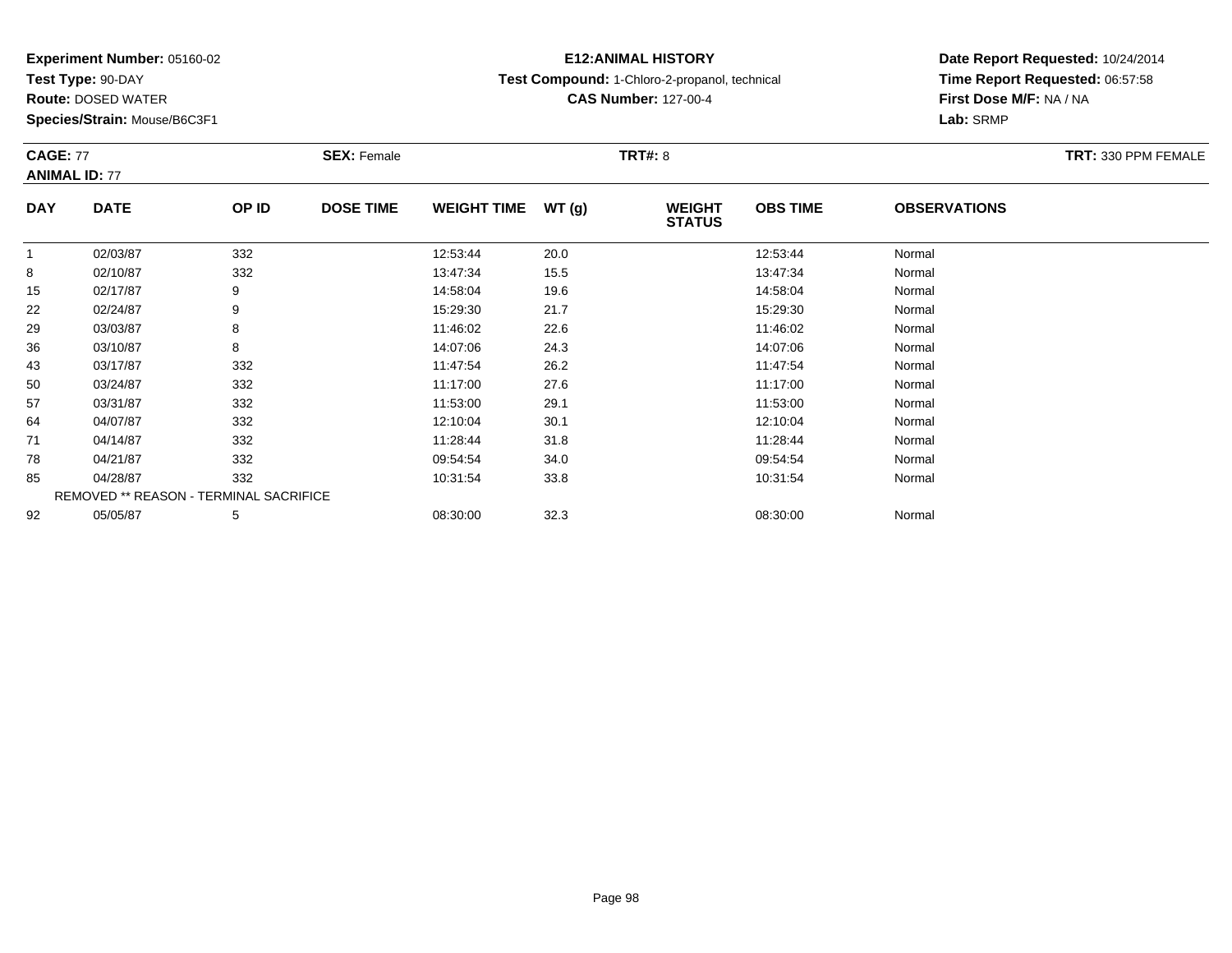**Test Type:** 90-DAY

**Route:** DOSED WATER

**Species/Strain:** Mouse/B6C3F1

## **E12:ANIMAL HISTORY**

**Test Compound:** 1-Chloro-2-propanol, technical

**CAS Number:** 127-00-4

|              | <b>CAGE: 78</b><br><b>ANIMAL ID: 78</b> |       | <b>SEX: Female</b> |                    |       | <b>TRT#: 8</b>                 |                 | TRT: 330 PPM FEMALE |  |
|--------------|-----------------------------------------|-------|--------------------|--------------------|-------|--------------------------------|-----------------|---------------------|--|
| <b>DAY</b>   | <b>DATE</b>                             | OP ID | <b>DOSE TIME</b>   | <b>WEIGHT TIME</b> | WT(g) | <b>WEIGHT</b><br><b>STATUS</b> | <b>OBS TIME</b> | <b>OBSERVATIONS</b> |  |
| $\mathbf{1}$ | 02/03/87                                | 332   |                    | 12:55:46           | 20.2  |                                | 12:55:46        | Normal              |  |
| 8            | 02/10/87                                | 332   |                    | 13:50:36           | 21.5  |                                | 13:50:36        | Normal              |  |
| 15           | 02/17/87                                | 9     |                    | 14:59:20           | 22.3  |                                | 14:59:20        | Normal              |  |
| 22           | 02/24/87                                | 9     |                    | 15:12:20           | 22.6  |                                | 15:12:20        | Normal              |  |
| 29           | 03/03/87                                | 8     |                    | 11:36:34           | 24.1  |                                | 11:36:34        | Normal              |  |
| 36           | 03/10/87                                | 8     |                    | 14:00:18           | 24.8  |                                | 14:00:18        | Normal              |  |
| 43           | 03/17/87                                | 332   |                    | 11:37:10           | 26.8  |                                | 11:37:10        | Normal              |  |
| 50           | 03/24/87                                | 332   |                    | 11:13:00           | 26.9  |                                | 11:13:00        | Normal              |  |
| 57           | 03/31/87                                | 332   |                    | 11:54:00           | 29.8  |                                | 11:54:00        | Normal              |  |
| 64           | 04/07/87                                | 332   |                    | 12:12:22           | 31.9  |                                | 12:12:22        | Normal              |  |
| 71           | 04/14/87                                | 332   |                    | 11:31:36           | 33.4  |                                | 11:31:36        | Normal              |  |
| 78           | 04/21/87                                | 332   |                    | 09:56:48           | 34.6  |                                | 09:56:48        | Normal              |  |
| 85           | 04/28/87                                | 332   |                    | 10:33:52           | 36.3  |                                | 10:33:52        | Normal              |  |
|              | REMOVED ** REASON - TERMINAL SACRIFICE  |       |                    |                    |       |                                |                 |                     |  |
| 92           | 05/05/87                                | 5     |                    | 08:30:00           | 34.9  |                                | 08:30:00        | Normal              |  |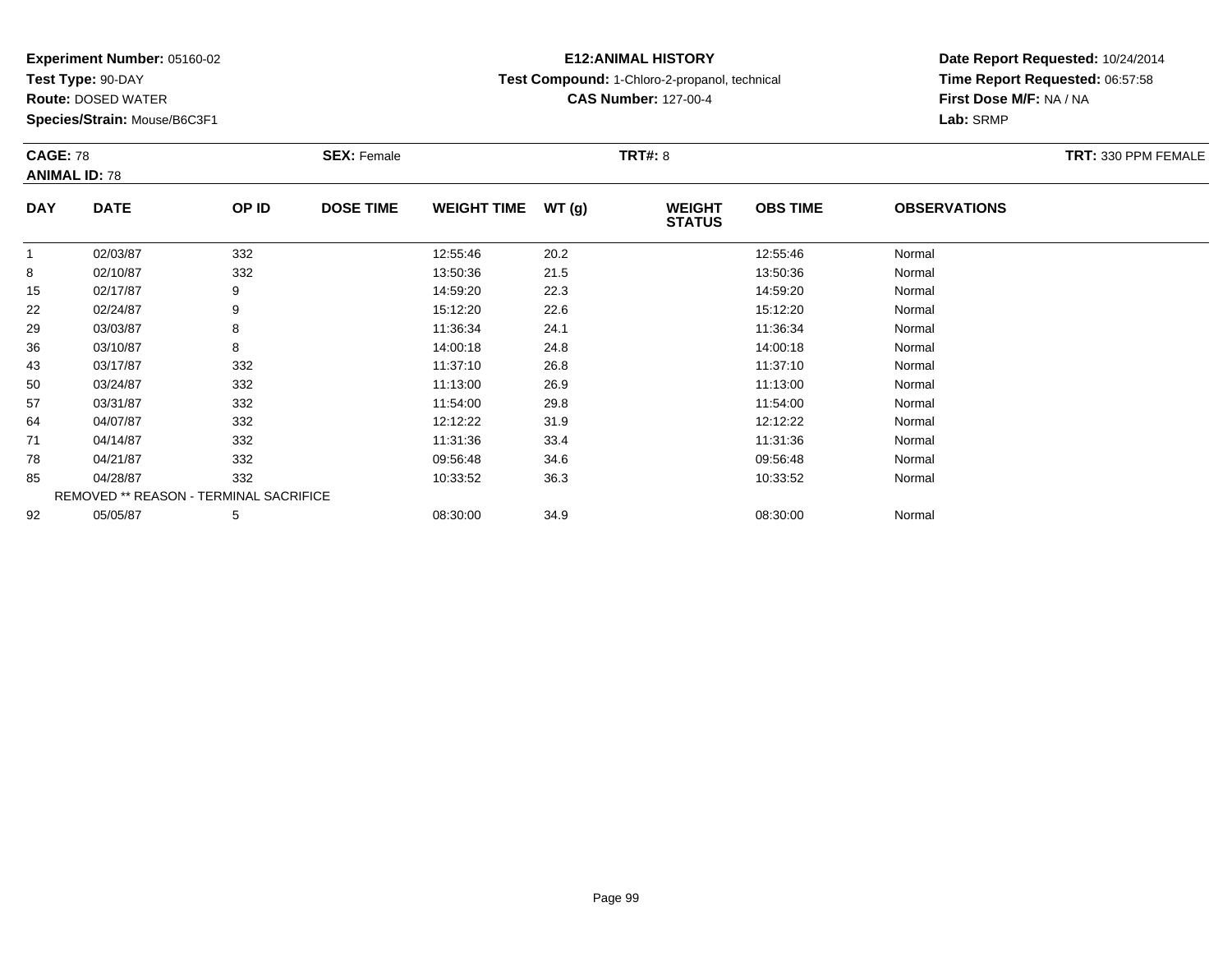**Test Type:** 90-DAY

**Route:** DOSED WATER

**Species/Strain:** Mouse/B6C3F1

## **E12:ANIMAL HISTORY**

**Test Compound:** 1-Chloro-2-propanol, technical

**CAS Number:** 127-00-4

| <b>CAGE: 79</b><br><b>ANIMAL ID: 79</b> |                                        |       | <b>SEX: Female</b> |                    |       | <b>TRT#: 8</b>                 |                 | TRT: 330 PPM FEMALE |  |
|-----------------------------------------|----------------------------------------|-------|--------------------|--------------------|-------|--------------------------------|-----------------|---------------------|--|
| <b>DAY</b>                              | <b>DATE</b>                            | OP ID | <b>DOSE TIME</b>   | <b>WEIGHT TIME</b> | WT(g) | <b>WEIGHT</b><br><b>STATUS</b> | <b>OBS TIME</b> | <b>OBSERVATIONS</b> |  |
| $\overline{1}$                          | 02/03/87                               | 332   |                    | 12:57:06           | 19.8  |                                | 12:57:06        | Normal              |  |
| 8                                       | 02/10/87                               | 332   |                    | 13:52:14           | 21.6  |                                | 13:52:14        | Normal              |  |
| 15                                      | 02/17/87                               | 9     |                    | 15:00:12           | 23.0  |                                | 15:00:12        | Normal              |  |
| 22                                      | 02/24/87                               | 9     |                    | 15:25:28           | 22.9  |                                | 15:25:28        | Normal              |  |
| 29                                      | 03/03/87                               | 8     |                    | 11:35:26           | 25.4  |                                | 11:35:26        | Normal              |  |
| 36                                      | 03/10/87                               | 8     |                    | 13:59:28           | 26.3  |                                | 13:59:28        | Normal              |  |
| 43                                      | 03/17/87                               | 332   |                    | 11:35:48           | 26.1  |                                | 11:35:48        | Normal              |  |
| 50                                      | 03/24/87                               | 332   |                    | 11:12:00           | 28.1  |                                | 11:12:00        | Normal              |  |
| 57                                      | 03/31/87                               | 332   |                    | 11:55:00           | 28.2  |                                | 11:55:00        | Normal              |  |
| 64                                      | 04/07/87                               | 332   |                    | 12:11:34           | 29.9  |                                | 12:11:34        | Normal              |  |
| 71                                      | 04/14/87                               | 332   |                    | 11:30:46           | 30.8  |                                | 11:30:46        | Normal              |  |
| 78                                      | 04/21/87                               | 332   |                    | 09:56:08           | 29.8  |                                | 09:56:08        | Normal              |  |
| 85                                      | 04/28/87                               | 332   |                    | 10:33:14           | 30.4  |                                | 10:33:14        | Normal              |  |
|                                         | REMOVED ** REASON - TERMINAL SACRIFICE |       |                    |                    |       |                                |                 |                     |  |
| 92                                      | 05/05/87                               | 5     |                    | 08:30:00           | 29.7  |                                | 08:30:00        | Normal              |  |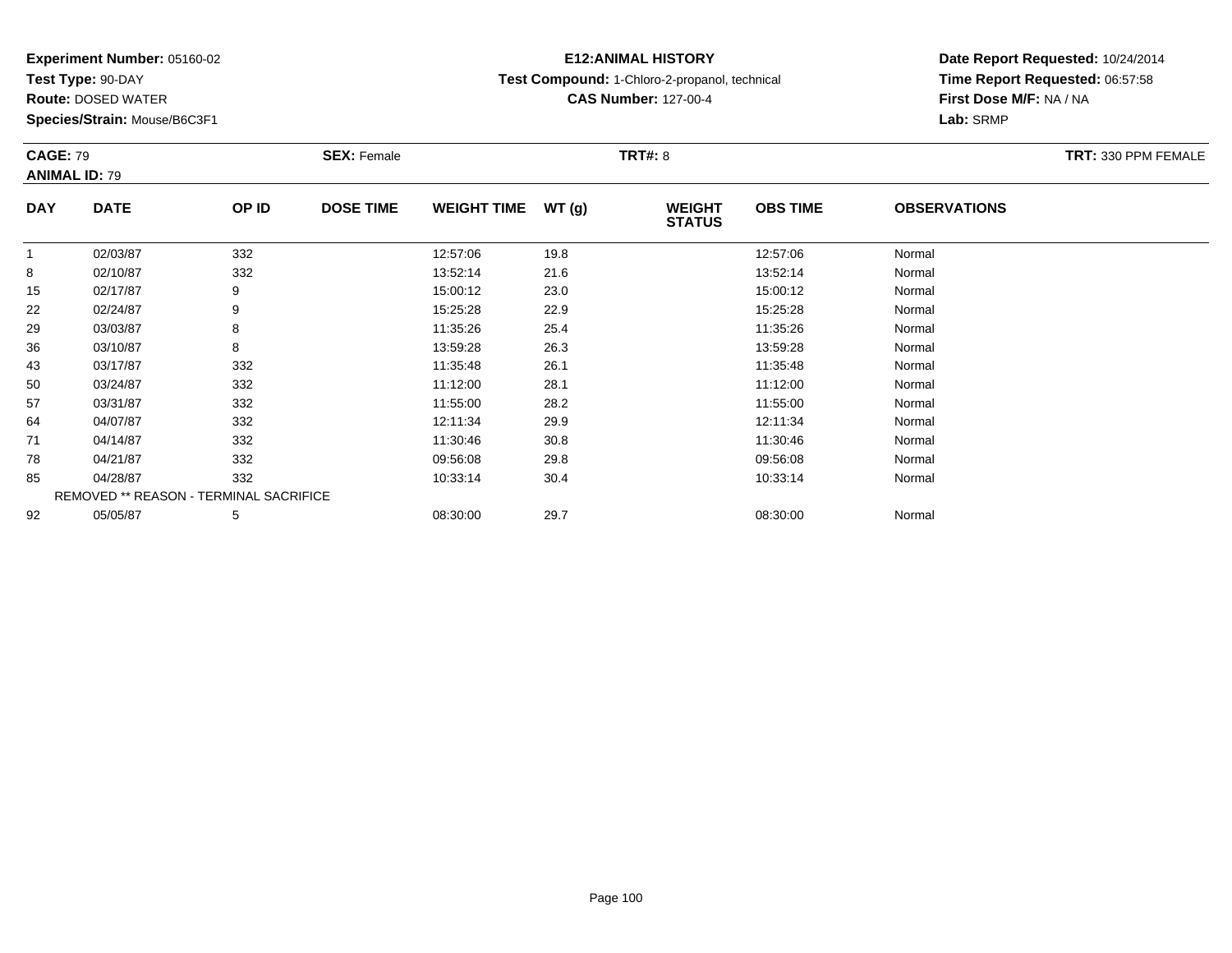**Test Type:** 90-DAY

**Route:** DOSED WATER

**Species/Strain:** Mouse/B6C3F1

## **E12:ANIMAL HISTORY**

**Test Compound:** 1-Chloro-2-propanol, technical

**CAS Number:** 127-00-4

| <b>CAGE: 80</b><br><b>ANIMAL ID: 80</b> |                                        |       | <b>SEX: Female</b> |                    | <b>TRT#: 8</b> |                                |                 |                     | TRT: 330 PPM FEMALE |
|-----------------------------------------|----------------------------------------|-------|--------------------|--------------------|----------------|--------------------------------|-----------------|---------------------|---------------------|
| <b>DAY</b>                              | <b>DATE</b>                            | OP ID | <b>DOSE TIME</b>   | <b>WEIGHT TIME</b> | WT(g)          | <b>WEIGHT</b><br><b>STATUS</b> | <b>OBS TIME</b> | <b>OBSERVATIONS</b> |                     |
| $\mathbf{1}$                            | 02/03/87                               | 332   |                    | 12:58:38           | 20.4           |                                | 12:58:38        | Normal              |                     |
| 8                                       | 02/10/87                               | 332   |                    | 13:53:34           | 22.3           |                                | 13:53:34        | Normal              |                     |
| 15                                      | 02/17/87                               | 9     |                    | 15:01:18           | 23.6           |                                | 15:01:18        | Normal              |                     |
| 22                                      | 02/24/87                               | 9     |                    | 15:28:18           | 24.7           |                                | 15:28:18        | Normal              |                     |
| 29                                      | 03/03/87                               | 8     |                    | 11:47:08           | 26.9           |                                | 11:47:08        | Normal              |                     |
| 36                                      | 03/10/87                               | 8     |                    | 14:06:20           | 28.8           |                                | 14:06:20        | Normal              |                     |
| 43                                      | 03/17/87                               | 332   |                    | 11:45:02           | 31.4           |                                | 11:45:02        | Normal              |                     |
| 50                                      | 03/24/87                               | 332   |                    | 11:11:00           | 32.6           |                                | 11:11:00        | Normal              |                     |
| 57                                      | 03/31/87                               | 332   |                    | 11:56:00           | 33.9           |                                | 11:56:00        | Normal              |                     |
| 64                                      | 04/07/87                               | 332   |                    | 12:10:50           | 35.3           |                                | 12:10:50        | Normal              |                     |
| 71                                      | 04/14/87                               | 332   |                    | 11:29:52           | 37.8           |                                | 11:29:52        | Normal              |                     |
| 78                                      | 04/21/87                               | 332   |                    | 09:55:32           | 38.6           |                                | 09:55:32        | Normal              |                     |
| 85                                      | 04/28/87                               | 332   |                    | 10:32:38           | 39.3           |                                | 10:32:38        | Normal              |                     |
|                                         | REMOVED ** REASON - TERMINAL SACRIFICE |       |                    |                    |                |                                |                 |                     |                     |
| 92                                      | 05/05/87                               | 5     |                    | 08:30:00           | 39.7           |                                | 08:30:00        | Normal              |                     |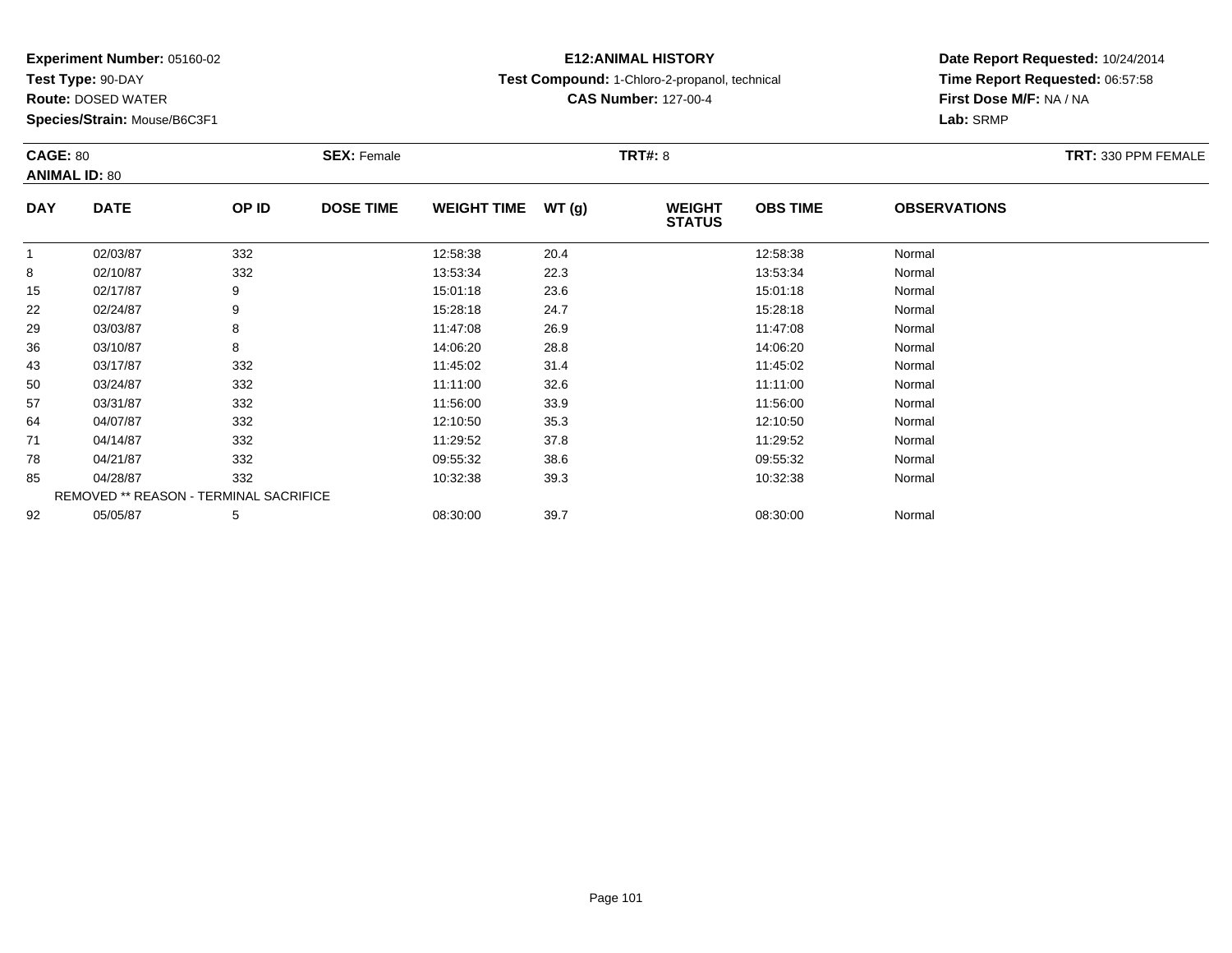**Test Type:** 90-DAY

**Route:** DOSED WATER

**Species/Strain:** Mouse/B6C3F1

## **E12:ANIMAL HISTORY**

**Test Compound:** 1-Chloro-2-propanol, technical

**CAS Number:** 127-00-4

| <b>CAGE: 91</b><br><b>ANIMAL ID: 91</b> |                                        | <b>SEX: Female</b> |                  |                    | <b>TRT#: 10</b> | TRT: 1000 PPMFEMALE            |                 |                     |  |
|-----------------------------------------|----------------------------------------|--------------------|------------------|--------------------|-----------------|--------------------------------|-----------------|---------------------|--|
| <b>DAY</b>                              | <b>DATE</b>                            | OP ID              | <b>DOSE TIME</b> | <b>WEIGHT TIME</b> | WT(g)           | <b>WEIGHT</b><br><b>STATUS</b> | <b>OBS TIME</b> | <b>OBSERVATIONS</b> |  |
|                                         | 02/03/87                               | 332                |                  | 13:01:28           | 21.7            |                                | 13:01:28        | Normal              |  |
| 8                                       | 02/10/87                               | 332                |                  | 13:58:34           | 23.1            |                                | 13:58:34        | Normal              |  |
| 15                                      | 02/17/87                               | 9                  |                  | 15:04:38           | 23.0            |                                | 15:04:38        | Normal              |  |
| 22                                      | 02/24/87                               | 9                  |                  | 13:50:10           | 25.1            |                                | 13:50:10        | Normal              |  |
| 29                                      | 03/03/87                               | 8                  |                  | 13:43:02           | 26.1            |                                | 13:43:02        | Normal              |  |
| 36                                      | 03/10/87                               | 8                  |                  | 11:40:18           | 27.9            |                                | 11:40:18        | Normal              |  |
| 43                                      | 03/17/87                               | 332                |                  | 10:16:20           | 29.0            |                                | 10:16:20        | Normal              |  |
| 50                                      | 03/24/87                               | 332                |                  | 11:39:00           | 31.5            |                                | 11:39:00        | Normal              |  |
| 57                                      | 03/31/87                               | 332                |                  | 10:35:00           | 32.4            |                                | 10:35:00        | Normal              |  |
| 64                                      | 04/07/87                               | 332                |                  | 11:19:14           | 33.3            |                                | 11:19:14        | Normal              |  |
| 71                                      | 04/14/87                               | 332                |                  | 10:34:46           | 34.6            |                                | 10:34:46        | Normal              |  |
| 78                                      | 04/21/87                               | 332                |                  | 10:13:52           | 34.7            |                                | 10:13:52        | Normal              |  |
| 85                                      | 04/28/87                               | 332                |                  | 09:59:34           | 34.4            |                                | 09:59:34        | Normal              |  |
|                                         | REMOVED ** REASON - TERMINAL SACRIFICE |                    |                  |                    |                 |                                |                 |                     |  |
| 92                                      | 05/05/87                               | 5                  |                  | 08:30:00           | 35.6            |                                | 08:30:00        | Normal              |  |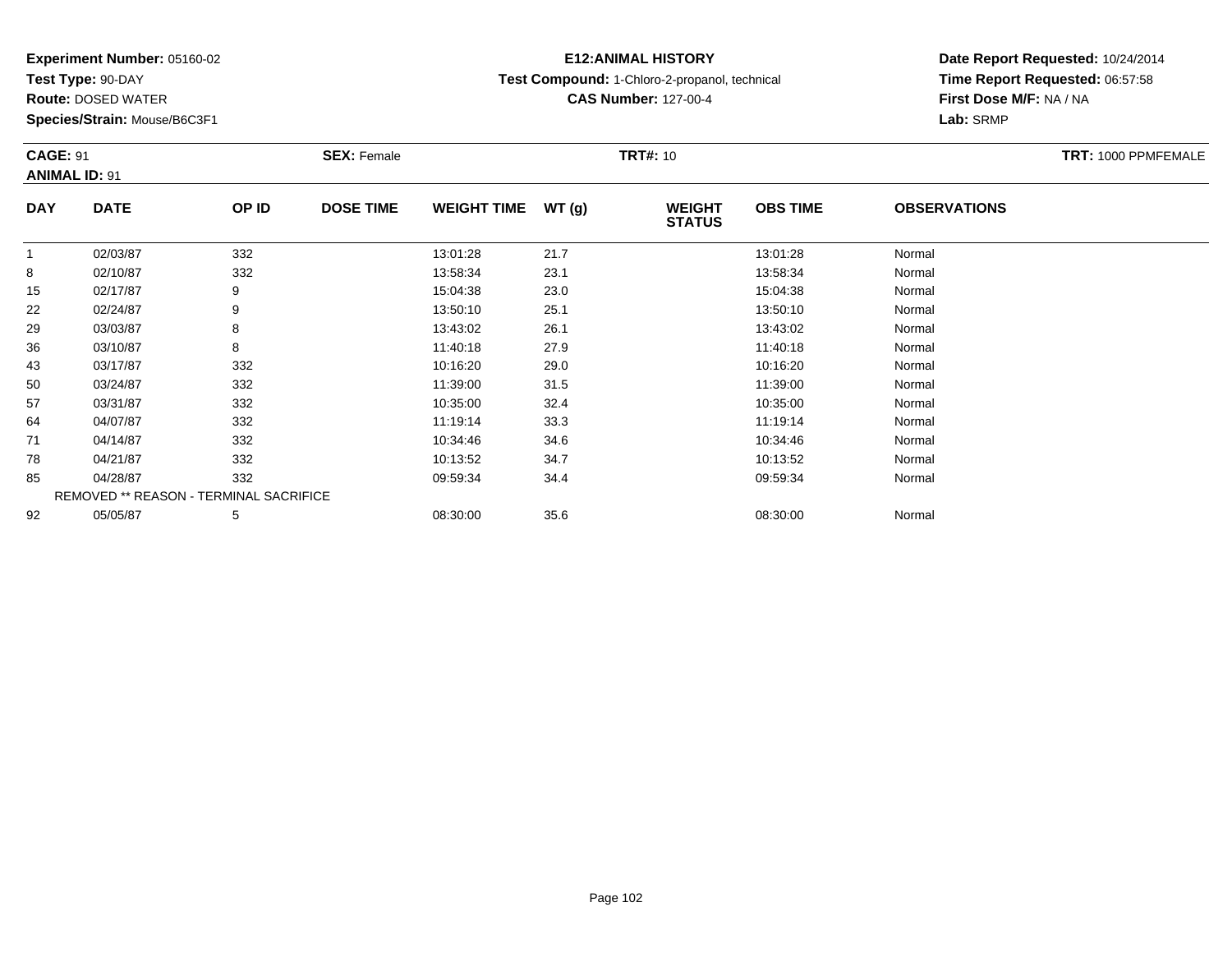**Test Type:** 90-DAY

**Route:** DOSED WATER

**Species/Strain:** Mouse/B6C3F1

## **E12:ANIMAL HISTORY**

**Test Compound:** 1-Chloro-2-propanol, technical

**CAS Number:** 127-00-4

| <b>CAGE: 92</b><br><b>ANIMAL ID: 92</b> |                                        |       | <b>SEX: Female</b> |                    | <b>TRT#:</b> 10 |                                | TRT: 1000 PPMFEMALE |                     |  |
|-----------------------------------------|----------------------------------------|-------|--------------------|--------------------|-----------------|--------------------------------|---------------------|---------------------|--|
| <b>DAY</b>                              | <b>DATE</b>                            | OP ID | <b>DOSE TIME</b>   | <b>WEIGHT TIME</b> | WT(g)           | <b>WEIGHT</b><br><b>STATUS</b> | <b>OBS TIME</b>     | <b>OBSERVATIONS</b> |  |
| $\mathbf{1}$                            | 02/03/87                               | 332   |                    | 13:02:48           | 19.3            |                                | 13:02:48            | Normal              |  |
| 8                                       | 02/10/87                               | 332   |                    | 14:00:42           | 21.0            |                                | 14:00:42            | Normal              |  |
| 15                                      | 02/17/87                               | 9     |                    | 15:05:38           | 21.8            |                                | 15:05:38            | Normal              |  |
| 22                                      | 02/24/87                               | 9     |                    | 13:51:58           | 23.4            |                                | 13:51:58            | Normal              |  |
| 29                                      | 03/03/87                               | 8     |                    | 13:44:30           | 23.4            |                                | 13:44:30            | Normal              |  |
| 36                                      | 03/10/87                               | 8     |                    | 11:41:14           | 22.9            |                                | 11:41:14            | Normal              |  |
| 43                                      | 03/17/87                               | 332   |                    | 10:17:28           | 26.0            |                                | 10:17:28            | Normal              |  |
| 50                                      | 03/24/87                               | 332   |                    | 11:39:00           | 27.5            |                                | 11:39:00            | Normal              |  |
| 57                                      | 03/31/87                               | 332   |                    | 10:40:00           | 27.3            |                                | 10:40:00            | Normal              |  |
| 64                                      | 04/07/87                               | 332   |                    | 11:20:52           | 27.1            |                                | 11:20:52            | Normal              |  |
| 71                                      | 04/14/87                               | 332   |                    | 10:36:28           | 29.5            |                                | 10:36:28            | Normal              |  |
| 78                                      | 04/21/87                               | 332   |                    | 10:14:28           | 29.7            |                                | 10:14:28            | Normal              |  |
| 85                                      | 04/28/87                               | 332   |                    | 10:00:12           | 32.7            |                                | 10:00:12            | Normal              |  |
|                                         | REMOVED ** REASON - TERMINAL SACRIFICE |       |                    |                    |                 |                                |                     |                     |  |
| 92                                      | 05/05/87                               | 5     |                    | 08:30:00           | 34.1            |                                | 08:30:00            | Normal              |  |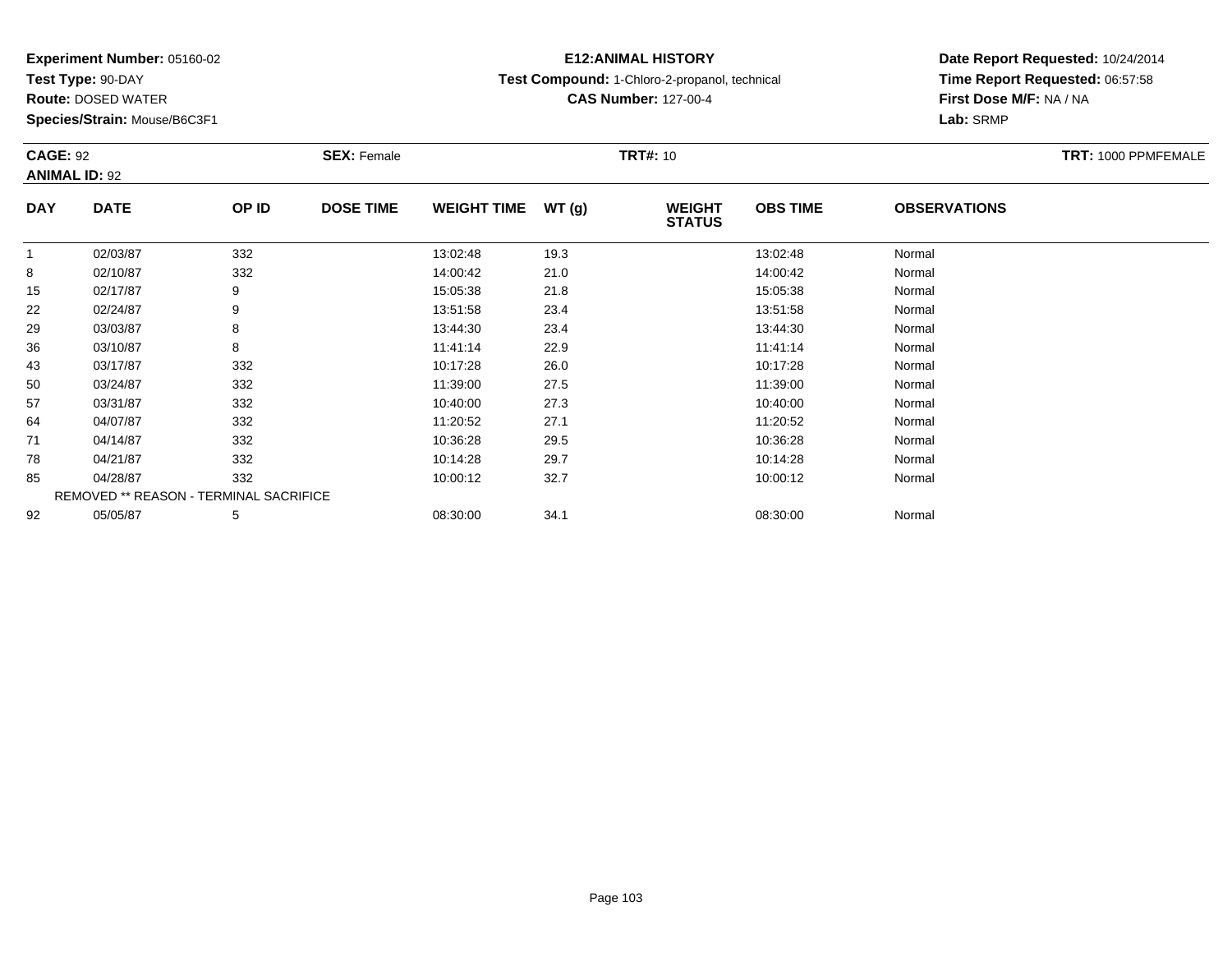**Test Type:** 90-DAY

**Route:** DOSED WATER

**Species/Strain:** Mouse/B6C3F1

## **E12:ANIMAL HISTORY**

**Test Compound:** 1-Chloro-2-propanol, technical

**CAS Number:** 127-00-4

|              | <b>CAGE: 93</b><br><b>ANIMAL ID: 93</b> |       | <b>SEX: Female</b> |                    |       | <b>TRT#:</b> 10                |                 |                     | TRT: 1000 PPMFEMALE |
|--------------|-----------------------------------------|-------|--------------------|--------------------|-------|--------------------------------|-----------------|---------------------|---------------------|
| <b>DAY</b>   | <b>DATE</b>                             | OP ID | <b>DOSE TIME</b>   | <b>WEIGHT TIME</b> | WT(g) | <b>WEIGHT</b><br><b>STATUS</b> | <b>OBS TIME</b> | <b>OBSERVATIONS</b> |                     |
| $\mathbf{1}$ | 02/03/87                                | 332   |                    | 13:04:46           | 21.4  |                                | 13:04:46        | Normal              |                     |
| 8            | 02/10/87                                | 332   |                    | 14:02:06           | 23.0  |                                | 14:02:06        | Normal              |                     |
| 15           | 02/17/87                                | 9     |                    | 15:06:40           | 23.3  |                                | 15:06:40        | Normal              |                     |
| 22           | 02/24/87                                | 9     |                    | 13:57:08           | 23.4  |                                | 13:57:08        | Normal              |                     |
| 29           | 03/03/87                                | 8     |                    | 13:47:38           | 25.2  |                                | 13:47:38        | Normal              |                     |
| 36           | 03/10/87                                | 8     |                    | 11:42:22           | 26.8  |                                | 11:42:22        | Normal              |                     |
| 43           | 03/17/87                                | 332   |                    | 10:18:52           | 27.6  |                                | 10:18:52        | Normal              |                     |
| 50           | 03/24/87                                | 332   |                    | 11:40:00           | 29.7  |                                | 11:40:00        | Normal              |                     |
| 57           | 03/31/87                                | 332   |                    | 10:41:00           | 31.8  |                                | 10:41:00        | Normal              |                     |
| 64           | 04/07/87                                | 332   |                    | 11:22:32           | 32.8  |                                | 11:22:32        | Normal              |                     |
| 71           | 04/14/87                                | 332   |                    | 10:37:34           | 34.4  |                                | 10:37:34        | Normal              |                     |
| 78           | 04/21/87                                | 332   |                    | 10:16:48           | 32.3  |                                | 10:16:48        | Normal              |                     |
| 85           | 04/28/87                                | 332   |                    | 10:00:54           | 37.2  |                                | 10:00:54        | Normal              |                     |
|              | REMOVED ** REASON - TERMINAL SACRIFICE  |       |                    |                    |       |                                |                 |                     |                     |
| 92           | 05/05/87                                | 5     |                    | 08:30:00           | 35.7  |                                | 08:30:00        | Normal              |                     |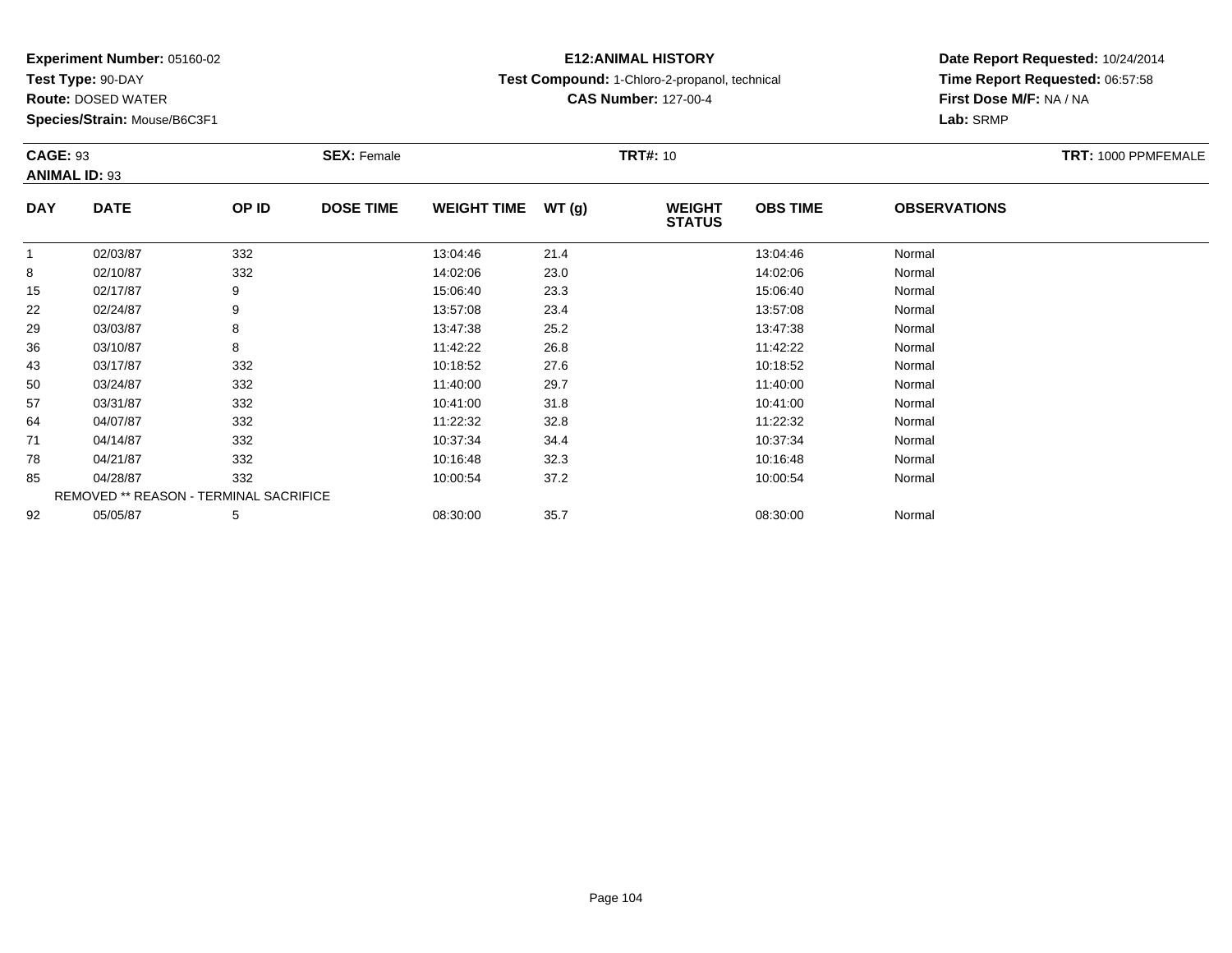**Test Type:** 90-DAY

**Route:** DOSED WATER

**Species/Strain:** Mouse/B6C3F1

### **E12:ANIMAL HISTORY**

**Test Compound:** 1-Chloro-2-propanol, technical

**CAS Number:** 127-00-4

| <b>CAGE: 94</b><br><b>ANIMAL ID: 94</b> |                                        | <b>SEX: Female</b> | TRT: 1000 PPMFEMALE |                                         |       |                                |                 |                     |  |
|-----------------------------------------|----------------------------------------|--------------------|---------------------|-----------------------------------------|-------|--------------------------------|-----------------|---------------------|--|
| <b>DAY</b>                              | <b>DATE</b>                            | OP ID              | <b>DOSE TIME</b>    | <b>WEIGHT TIME</b>                      | WT(g) | <b>WEIGHT</b><br><b>STATUS</b> | <b>OBS TIME</b> | <b>OBSERVATIONS</b> |  |
|                                         | 02/03/87                               | 332                |                     | 13:05:56                                | 17.9  |                                | 13:05:56        | Normal              |  |
| 8                                       | 02/10/87                               | 332                |                     | 14:03:56                                | 20.0  |                                | 14:03:56        | Normal              |  |
| 15                                      | 02/17/87                               | 9                  |                     | 15:07:38                                | 21.2  |                                | 15:07:38        | Normal              |  |
| 22                                      | 02/24/87                               | 9                  |                     | 13:58:16                                | 22.6  |                                | 13:58:16        | Normal              |  |
| 29                                      | 03/03/87                               | 8                  |                     | 13:50:38                                | 22.6  |                                | 13:50:38        | Normal              |  |
| 36                                      | 03/10/87                               | 8                  |                     | 11:43:30                                | 23.4  |                                | 11:43:30        | Normal              |  |
| 43                                      | 03/17/87                               | 332                |                     | **NOTE-HINDQUARTERS WET DUE TO WET CAGE |       |                                | 10:18:52        |                     |  |
| 43                                      | 03/17/87                               | 332                |                     | 10:20:14                                | 24.1  |                                | 10:20:14        | Normal              |  |
| 50                                      | 03/24/87                               | 332                |                     | 11:41:00                                | 25.3  |                                | 11:41:00        | Normal              |  |
| 57                                      | 03/31/87                               | 332                |                     | 10:43:00                                | 26.3  |                                | 10:43:00        | Normal              |  |
| 64                                      | 04/07/87                               | 332                |                     | 11:25:20                                | 26.5  |                                | 11:25:20        | Normal              |  |
| 71                                      | 04/14/87                               | 332                |                     | 10:38:32                                | 27.0  |                                | 10:38:32        | Normal              |  |
| 78                                      | 04/21/87                               | 332                |                     | 10:15:42                                | 27.8  |                                | 10:15:42        | Normal              |  |
| 85                                      | 04/28/87                               | 332                |                     | 10:01:36                                | 26.6  |                                | 10:01:36        | Normal              |  |
|                                         | REMOVED ** REASON - TERMINAL SACRIFICE |                    |                     |                                         |       |                                |                 |                     |  |
| 92                                      | 05/05/87                               | 5                  |                     | 08:30:00                                | 29.5  |                                | 08:30:00        | Normal              |  |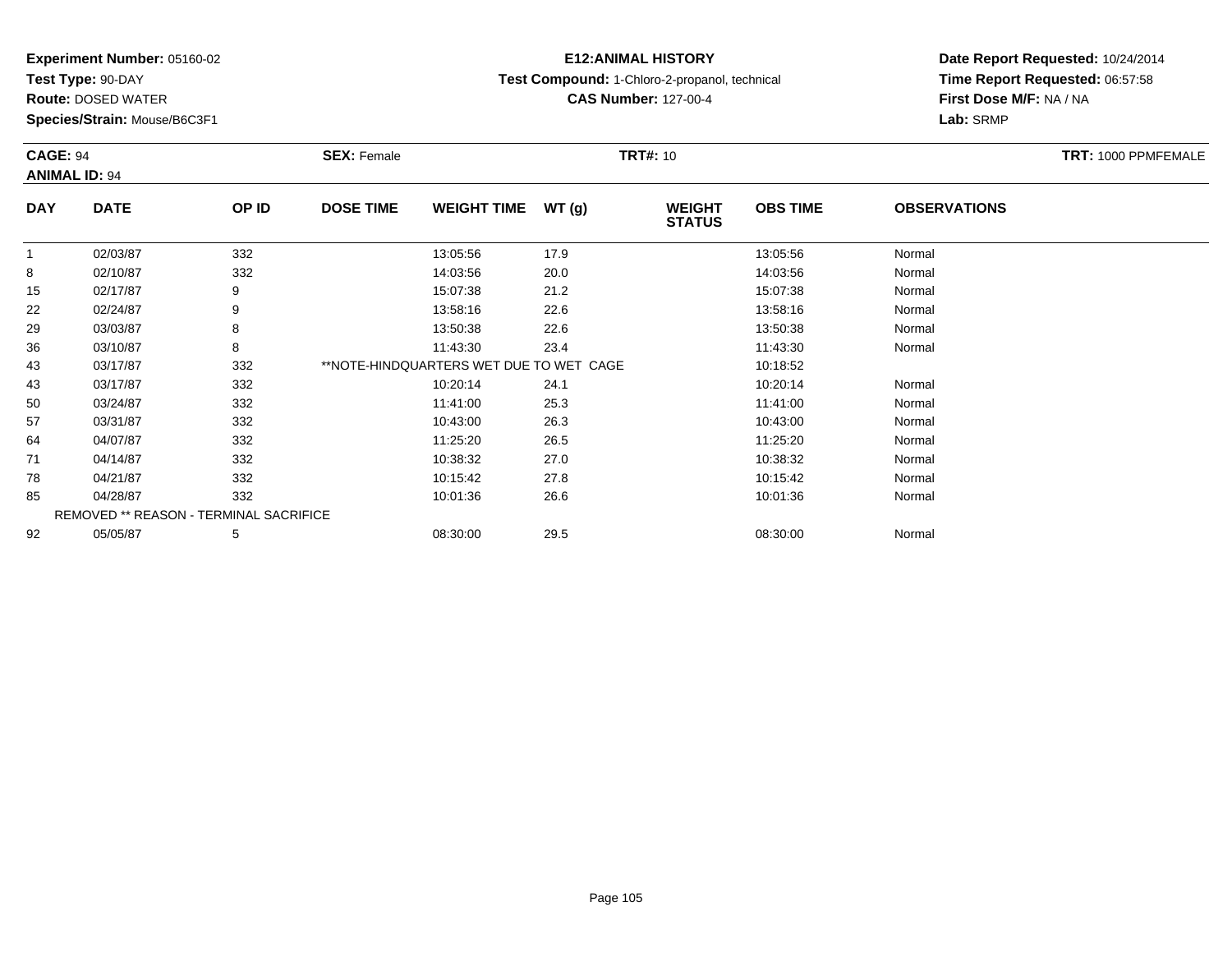**Test Type:** 90-DAY

**Route:** DOSED WATER

**Species/Strain:** Mouse/B6C3F1

## **E12:ANIMAL HISTORY**

**Test Compound:** 1-Chloro-2-propanol, technical

**CAS Number:** 127-00-4

| <b>CAGE: 95</b><br><b>ANIMAL ID: 95</b> |                                        | <b>SEX: Female</b> |                  |                    | <b>TRT#:</b> 10 |                                | TRT: 1000 PPMFEMALE |                     |  |
|-----------------------------------------|----------------------------------------|--------------------|------------------|--------------------|-----------------|--------------------------------|---------------------|---------------------|--|
| <b>DAY</b>                              | <b>DATE</b>                            | OP ID              | <b>DOSE TIME</b> | <b>WEIGHT TIME</b> | WT(g)           | <b>WEIGHT</b><br><b>STATUS</b> | <b>OBS TIME</b>     | <b>OBSERVATIONS</b> |  |
| $\mathbf{1}$                            | 02/03/87                               | 332                |                  | 13:07:06           | 17.7            |                                | 13:07:06            | Normal              |  |
| 8                                       | 02/10/87                               | 332                |                  | 14:05:48           | 19.7            |                                | 14:05:48            | Normal              |  |
| 15                                      | 02/17/87                               | 9                  |                  | 15:08:34           | 20.4            |                                | 15:08:34            | Normal              |  |
| 22                                      | 02/24/87                               | 9                  |                  | 14:00:50           | 21.2            |                                | 14:00:50            | Normal              |  |
| 29                                      | 03/03/87                               | 8                  |                  | 13:53:16           | 22.5            |                                | 13:53:16            | Normal              |  |
| 36                                      | 03/10/87                               | 8                  |                  | 11:44:44           | 24.2            |                                | 11:44:44            | Normal              |  |
| 43                                      | 03/17/87                               | 332                |                  | 10:23:32           | 24.4            |                                | 10:23:32            | Normal              |  |
| 50                                      | 03/24/87                               | 332                |                  | 11:45:00           | 24.8            |                                | 11:45:00            | Normal              |  |
| 57                                      | 03/31/87                               | 332                |                  | 10:45:00           | 25.4            |                                | 10:45:00            | Normal              |  |
| 64                                      | 04/07/87                               | 332                |                  | 11:24:24           | 27.5            |                                | 11:24:24            | Normal              |  |
| 71                                      | 04/14/87                               | 332                |                  | 10:39:46           | 27.3            |                                | 10:39:46            | Normal              |  |
| 78                                      | 04/21/87                               | 332                |                  | 10:15:04           | 28.0            |                                | 10:15:04            | Normal              |  |
| 85                                      | 04/28/87                               | 332                |                  | 10:02:12           | 29.4            |                                | 10:02:12            | Normal              |  |
|                                         | REMOVED ** REASON - TERMINAL SACRIFICE |                    |                  |                    |                 |                                |                     |                     |  |
| 92                                      | 05/05/87                               | 5                  |                  | 08:30:00           | 29.8            |                                | 08:30:00            | Normal              |  |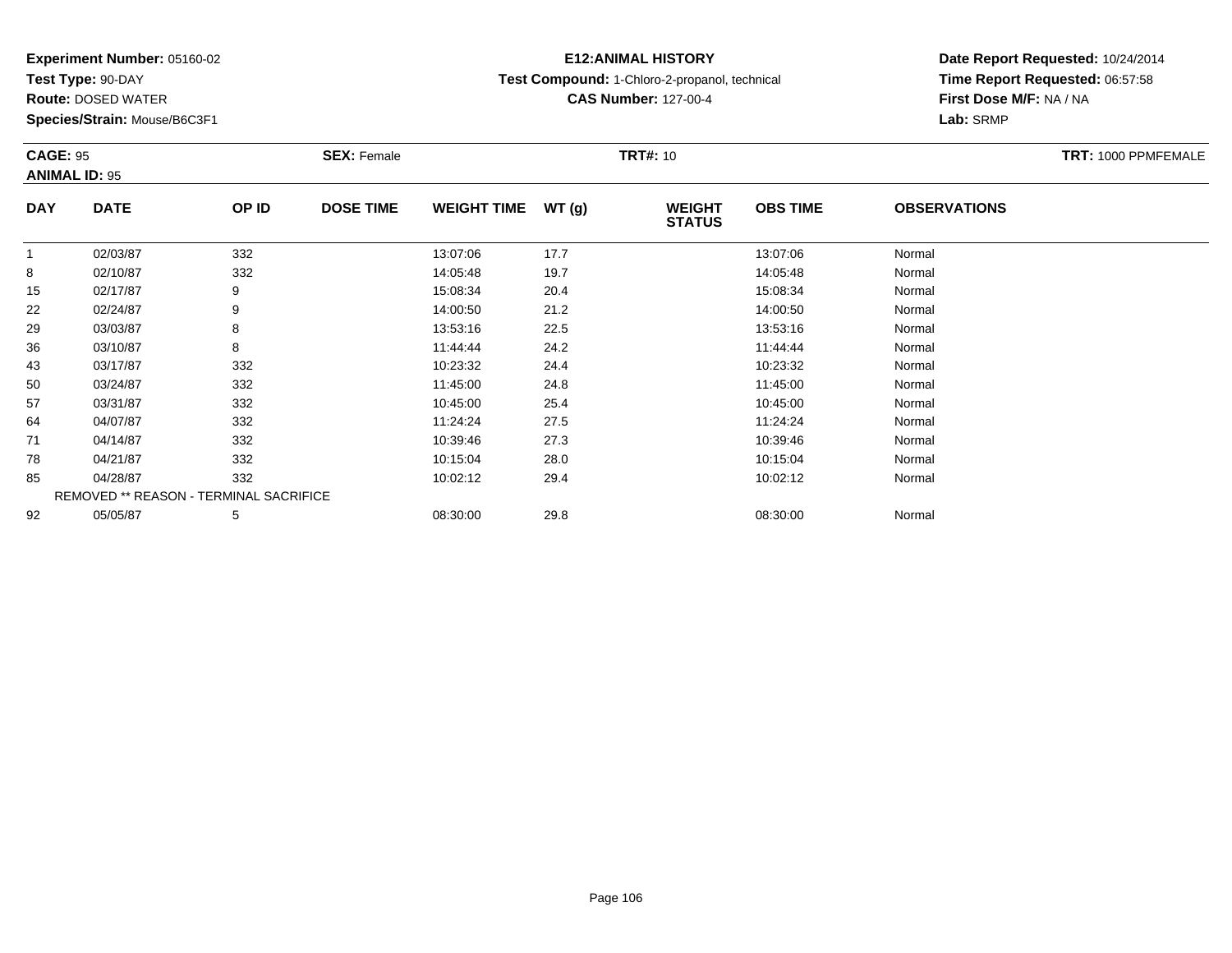**Test Type:** 90-DAY

**Route:** DOSED WATER

**Species/Strain:** Mouse/B6C3F1

## **E12:ANIMAL HISTORY**

**Test Compound:** 1-Chloro-2-propanol, technical

**CAS Number:** 127-00-4

| <b>CAGE: 96</b><br><b>ANIMAL ID: 96</b> |                                        |       | <b>SEX: Female</b> |                    |       | <b>TRT#:</b> 10                |                 |                     | TRT: 1000 PPMFEMALE |
|-----------------------------------------|----------------------------------------|-------|--------------------|--------------------|-------|--------------------------------|-----------------|---------------------|---------------------|
| <b>DAY</b>                              | <b>DATE</b>                            | OP ID | <b>DOSE TIME</b>   | <b>WEIGHT TIME</b> | WT(g) | <b>WEIGHT</b><br><b>STATUS</b> | <b>OBS TIME</b> | <b>OBSERVATIONS</b> |                     |
| $\mathbf{1}$                            | 02/03/87                               | 332   |                    | 13:08:40           | 18.9  |                                | 13:08:40        | Normal              |                     |
| 8                                       | 02/10/87                               | 332   |                    | 14:07:26           | 20.8  |                                | 14:07:26        | Normal              |                     |
| 15                                      | 02/17/87                               | 9     |                    | 15:09:34           | 21.1  |                                | 15:09:34        | Normal              |                     |
| 22                                      | 02/24/87                               | 9     |                    | 14:02:10           | 22.4  |                                | 14:02:10        | Normal              |                     |
| 29                                      | 03/03/87                               | 8     |                    | 13:57:24           | 24.3  |                                | 13:57:24        | Normal              |                     |
| 36                                      | 03/10/87                               | 8     |                    | 11:47:22           | 24.9  |                                | 11:47:22        | Normal              |                     |
| 43                                      | 03/17/87                               | 332   |                    | 10:27:34           | 25.5  |                                | 10:27:34        | Normal              |                     |
| 50                                      | 03/24/87                               | 332   |                    | 11:43:00           | 26.6  |                                | 11:43:00        | Normal              |                     |
| 57                                      | 03/31/87                               | 332   |                    | 10:46:00           | 30.0  |                                | 10:46:00        | Normal              |                     |
| 64                                      | 04/07/87                               | 332   |                    | 11:23:26           | 30.9  |                                | 11:23:26        | Normal              |                     |
| 71                                      | 04/14/87                               | 332   |                    | 10:29:54           | 32.6  |                                | 10:29:54        | Normal              |                     |
| 78                                      | 04/21/87                               | 332   |                    | 10:10:30           | 28.4  |                                | 10:10:30        | Normal              |                     |
| 85                                      | 04/28/87                               | 332   |                    | 09:56:34           | 35.8  |                                | 09:56:34        | Normal              |                     |
|                                         | REMOVED ** REASON - TERMINAL SACRIFICE |       |                    |                    |       |                                |                 |                     |                     |
| 92                                      | 05/05/87                               | 5     |                    | 08:30:00           | 36.3  |                                | 08:30:00        | Normal              |                     |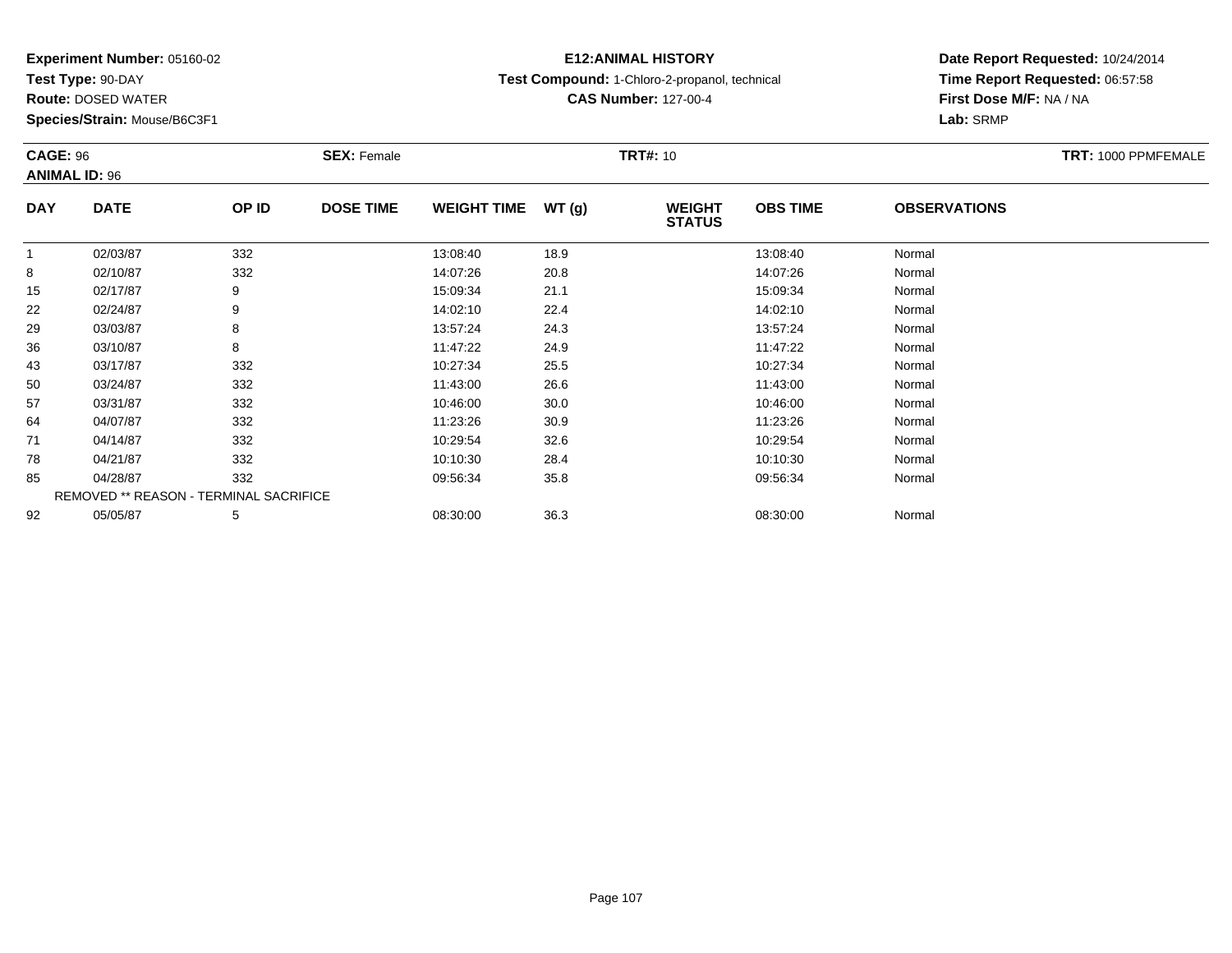**Test Type:** 90-DAY

**Route:** DOSED WATER

**Species/Strain:** Mouse/B6C3F1

# **E12:ANIMAL HISTORY**

**Test Compound:** 1-Chloro-2-propanol, technical

#### **Date Report Requested:** 10/24/2014 **Time Report Requested:** 06:57:58**First Dose M/F:** NA / NA**Lab:** SRMP

| <b>CAGE: 97</b><br><b>ANIMAL ID: 97</b> |                                        | <b>SEX: Female</b> |                  |                    | <b>TRT#: 10</b> | TRT: 1000 PPMFEMALE            |                 |                     |  |
|-----------------------------------------|----------------------------------------|--------------------|------------------|--------------------|-----------------|--------------------------------|-----------------|---------------------|--|
| <b>DAY</b>                              | <b>DATE</b>                            | OP ID              | <b>DOSE TIME</b> | <b>WEIGHT TIME</b> | WT(g)           | <b>WEIGHT</b><br><b>STATUS</b> | <b>OBS TIME</b> | <b>OBSERVATIONS</b> |  |
|                                         | 02/03/87                               | 332                |                  | 13:10:10           | 19.4            |                                | 13:10:10        | Normal              |  |
| 8                                       | 02/10/87                               | 332                |                  | 14:08:54           | 20.5            |                                | 14:08:54        | Normal              |  |
| 15                                      | 02/17/87                               | 9                  |                  | 15:10:36           | 20.3            |                                | 15:10:36        | Normal              |  |
| 22                                      | 02/24/87                               | 9                  |                  | 14:06:22           | 23.1            |                                | 14:06:22        | Normal              |  |
| 29                                      | 03/03/87                               | 8                  |                  | 13:54:34           | 24.3            |                                | 13:54:34        | Normal              |  |
| 36                                      | 03/10/87                               | 8                  |                  | 11:46:24           | 24.7            |                                | 11:46:24        | Normal              |  |
| 43                                      | 03/17/87                               | 332                |                  | 10:26:04           | 25.7            |                                | 10:26:04        | Normal              |  |
| 50                                      | 03/24/87                               | 332                |                  | 11:42:00           | 25.0            |                                | 11:42:00        | Normal              |  |
| 57                                      | 03/31/87                               | 332                |                  | 10:48:00           | 26.6            |                                | 10:48:00        | Normal              |  |
| 64                                      | 04/07/87                               | 332                |                  | 11:15:24           | 29.8            |                                | 11:15:24        | Normal              |  |
| 71                                      | 04/14/87                               | 332                |                  | 10:30:54           | 31.4            |                                | 10:30:54        | Normal              |  |
| 78                                      | 04/21/87                               | 332                |                  | 10:11:14           | 31.4            |                                | 10:11:14        | Normal              |  |
| 85                                      | 04/28/87                               | 332                |                  | 09:57:10           | 34.0            |                                | 09:57:10        | Normal              |  |
|                                         | REMOVED ** REASON - TERMINAL SACRIFICE |                    |                  |                    |                 |                                |                 |                     |  |
| 92                                      | 05/05/87                               | 5                  |                  | 08:30:00           | 35.3            |                                | 08:30:00        | Normal              |  |

**CAS Number:** 127-00-4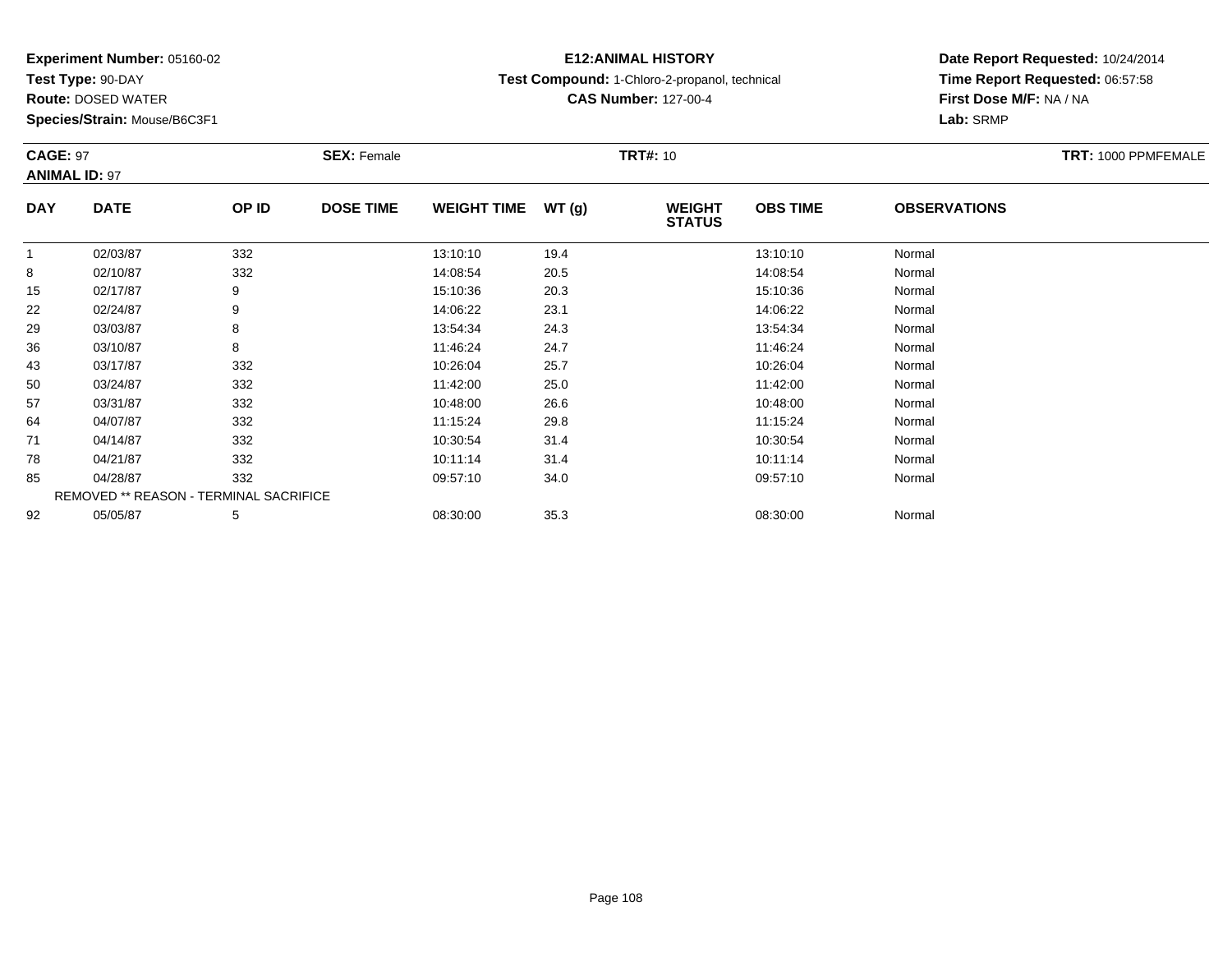**Test Type:** 90-DAY

**Route:** DOSED WATER

**Species/Strain:** Mouse/B6C3F1

# **E12:ANIMAL HISTORY**

**Test Compound:** 1-Chloro-2-propanol, technical

**CAS Number:** 127-00-4

| <b>CAGE: 98</b><br><b>ANIMAL ID: 98</b> |                                        |       | <b>SEX: Female</b> |                    |       | <b>TRT#: 10</b>                |                 |                     | TRT: 1000 PPMFEMALE |
|-----------------------------------------|----------------------------------------|-------|--------------------|--------------------|-------|--------------------------------|-----------------|---------------------|---------------------|
| <b>DAY</b>                              | <b>DATE</b>                            | OP ID | <b>DOSE TIME</b>   | <b>WEIGHT TIME</b> | WT(g) | <b>WEIGHT</b><br><b>STATUS</b> | <b>OBS TIME</b> | <b>OBSERVATIONS</b> |                     |
| $\mathbf{1}$                            | 02/03/87                               | 332   |                    | 13:11:40           | 21.1  |                                | 13:11:40        | Normal              |                     |
| 8                                       | 02/10/87                               | 332   |                    | 14:10:58           | 22.5  |                                | 14:10:58        | Normal              |                     |
| 15                                      | 02/17/87                               | 332   |                    | 15:41:40           | 23.6  |                                | 15:41:40        | Normal              |                     |
| 22                                      | 02/24/87                               | 9     |                    | 13:48:42           | 24.7  |                                | 13:48:42        | Normal              |                     |
| 29                                      | 03/03/87                               | 8     |                    | 13:41:36           | 26.7  |                                | 13:41:36        | Normal              |                     |
| 36                                      | 03/10/87                               | 8     |                    | 11:39:02           | 27.8  |                                | 11:39:02        | Normal              |                     |
| 43                                      | 03/17/87                               | 332   |                    | 10:14:52           | 31.2  |                                | 10:14:52        | Normal              |                     |
| 50                                      | 03/24/87                               | 332   |                    | 11:38:00           | 32.0  |                                | 11:38:00        | Normal              |                     |
| 57                                      | 03/31/87                               | 332   |                    | 10:49:00           | 32.6  |                                | 10:49:00        | Normal              |                     |
| 64                                      | 04/07/87                               | 332   |                    | 11:18:12           | 32.8  |                                | 11:18:12        | Normal              |                     |
| 71                                      | 04/14/87                               | 332   |                    | 10:33:44           | 36.1  |                                | 10:33:44        | Normal              |                     |
| 78                                      | 04/21/87                               | 332   |                    | 10:13:10           | 35.4  |                                | 10:13:10        | Normal              |                     |
| 85                                      | 04/28/87                               | 332   |                    | 09:59:00           | 36.6  |                                | 09:59:00        | Normal              |                     |
|                                         | REMOVED ** REASON - TERMINAL SACRIFICE |       |                    |                    |       |                                |                 |                     |                     |
| 92                                      | 05/05/87                               | 5     |                    | 08:30:00           | 41.1  |                                | 08:30:00        | Normal              |                     |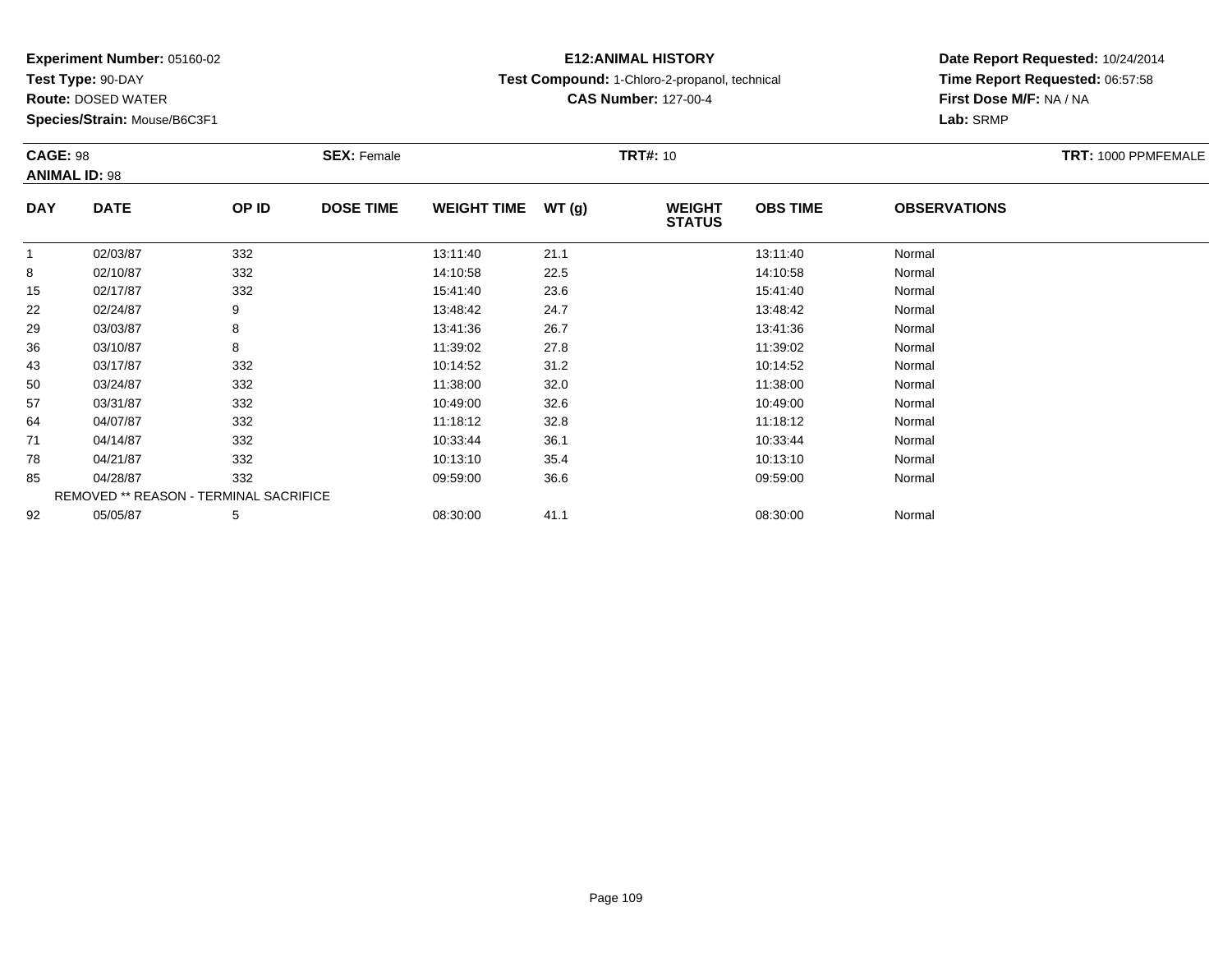**Test Type:** 90-DAY

**Route:** DOSED WATER

**Species/Strain:** Mouse/B6C3F1

# **E12:ANIMAL HISTORY**

**Test Compound:** 1-Chloro-2-propanol, technical

**CAS Number:** 127-00-4

| <b>CAGE: 99</b><br><b>ANIMAL ID: 99</b> |                                        |       | <b>SEX: Female</b> |                    |       | <b>TRT#: 10</b>                |                 |                     | TRT: 1000 PPMFEMALE |
|-----------------------------------------|----------------------------------------|-------|--------------------|--------------------|-------|--------------------------------|-----------------|---------------------|---------------------|
| <b>DAY</b>                              | <b>DATE</b>                            | OP ID | <b>DOSE TIME</b>   | <b>WEIGHT TIME</b> | WT(g) | <b>WEIGHT</b><br><b>STATUS</b> | <b>OBS TIME</b> | <b>OBSERVATIONS</b> |                     |
| $\mathbf{1}$                            | 02/03/87                               | 332   |                    | 13:12:58           | 19.7  |                                | 13:12:58        | Normal              |                     |
| 8                                       | 02/10/87                               | 332   |                    | 14:12:36           | 23.5  |                                | 14:12:36        | Normal              |                     |
| 15                                      | 02/17/87                               | 332   |                    | 15:43:54           | 22.8  |                                | 15:43:54        | Normal              |                     |
| 22                                      | 02/24/87                               | 9     |                    | 14:03:26           | 24.3  |                                | 14:03:26        | Normal              |                     |
| 29                                      | 03/03/87                               | 8     |                    | 13:39:54           | 23.7  |                                | 13:39:54        | Normal              |                     |
| 36                                      | 03/10/87                               | 8     |                    | 11:37:40           | 24.2  |                                | 11:37:40        | Normal              |                     |
| 43                                      | 03/17/87                               | 332   |                    | 10:13:32           | 27.3  |                                | 10:13:32        | Normal              |                     |
| 50                                      | 03/24/87                               | 332   |                    | 11:37:00           | 25.1  |                                | 11:37:00        | Normal              |                     |
| 57                                      | 03/31/87                               | 332   |                    | 10:51:00           | 25.9  |                                | 10:51:00        | Normal              |                     |
| 64                                      | 04/07/87                               | 332   |                    | 11:17:18           | 25.4  |                                | 11:17:18        | Normal              |                     |
| 71                                      | 04/14/87                               | 332   |                    | 10:32:52           | 27.6  |                                | 10:32:52        | Normal              |                     |
| 78                                      | 04/21/87                               | 332   |                    | 10:12:34           | 28.8  |                                | 10:12:34        | Normal              |                     |
| 85                                      | 04/28/87                               | 332   |                    | 09:58:18           | 31.0  |                                | 09:58:18        | Normal              |                     |
|                                         | REMOVED ** REASON - TERMINAL SACRIFICE |       |                    |                    |       |                                |                 |                     |                     |
| 92                                      | 05/05/87                               | 5     |                    | 08:30:00           | 31.1  |                                | 08:30:00        | Normal              |                     |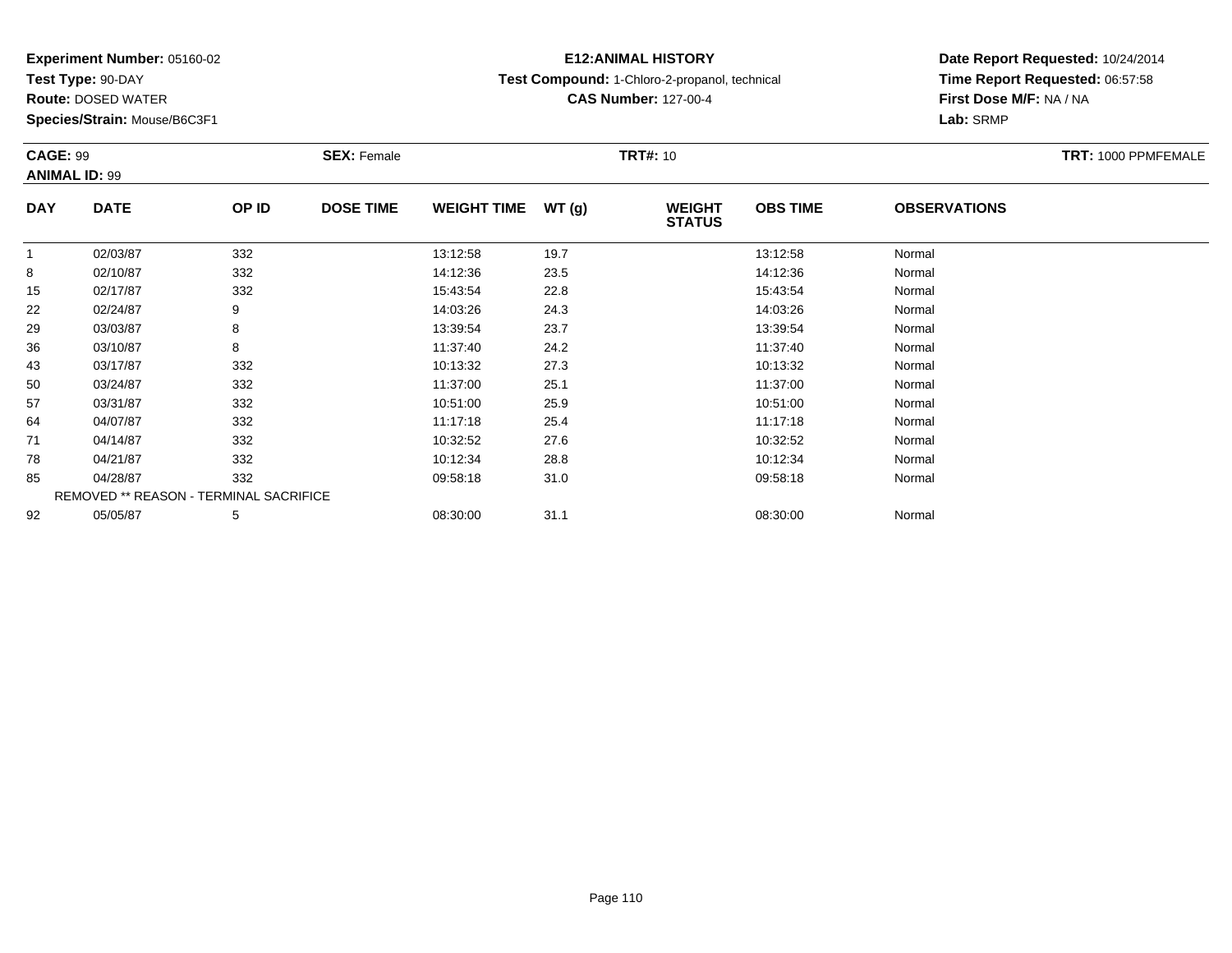**Test Type:** 90-DAY

**Route:** DOSED WATER

**Species/Strain:** Mouse/B6C3F1

## **E12:ANIMAL HISTORY**

**Test Compound:** 1-Chloro-2-propanol, technical

**CAS Number:** 127-00-4

| <b>CAGE: 100</b> | <b>ANIMAL ID: 100</b>                  |       | <b>SEX: Female</b> |                    |       | <b>TRT#:</b> 10                |                 |                     | TRT: 1000 PPMFEMALE |
|------------------|----------------------------------------|-------|--------------------|--------------------|-------|--------------------------------|-----------------|---------------------|---------------------|
| <b>DAY</b>       | <b>DATE</b>                            | OP ID | <b>DOSE TIME</b>   | <b>WEIGHT TIME</b> | WT(g) | <b>WEIGHT</b><br><b>STATUS</b> | <b>OBS TIME</b> | <b>OBSERVATIONS</b> |                     |
| $\mathbf{1}$     | 02/03/87                               | 332   |                    | 13:14:42           | 21.7  |                                | 13:14:42        | Normal              |                     |
| 8                | 02/10/87                               | 332   |                    | 14:14:14           | 22.5  |                                | 14:14:14        | Normal              |                     |
| 15               | 02/17/87                               | 332   |                    | 15:45:26           | 21.6  |                                | 15:45:26        | Normal              |                     |
| 22               | 02/24/87                               | 9     |                    | 14:04:48           | 23.1  |                                | 14:04:48        | Normal              |                     |
| 29               | 03/03/87                               | 8     |                    | 13:56:16           | 25.1  |                                | 13:56:16        | Normal              |                     |
| 36               | 03/10/87                               | 8     |                    | 11:45:34           | 26.1  |                                | 11:45:34        | Normal              |                     |
| 43               | 03/17/87                               | 332   |                    | 10:24:46           | 27.3  |                                | 10:24:46        | Normal              |                     |
| 50               | 03/24/87                               | 332   |                    | 11:36:00           | 29.5  |                                | 11:36:00        | Normal              |                     |
| 57               | 03/31/87                               | 332   |                    | 10:52:00           | 32.4  |                                | 10:52:00        | Normal              |                     |
| 64               | 04/07/87                               | 332   |                    | 11:16:26           | 33.8  |                                | 11:16:26        | Normal              |                     |
| 71               | 04/14/87                               | 332   |                    | 10:31:48           | 34.8  |                                | 10:31:48        | Normal              |                     |
| 78               | 04/21/87                               | 332   |                    | 10:12:00           | 34.2  |                                | 10:12:00        | Normal              |                     |
| 85               | 04/28/87                               | 332   |                    | 09:57:44           | 37.7  |                                | 09:57:44        | Normal              |                     |
|                  | REMOVED ** REASON - TERMINAL SACRIFICE |       |                    |                    |       |                                |                 |                     |                     |
| 92               | 05/05/87                               | 5     |                    | 08:30:00           | 38.0  |                                | 08:30:00        | Normal              |                     |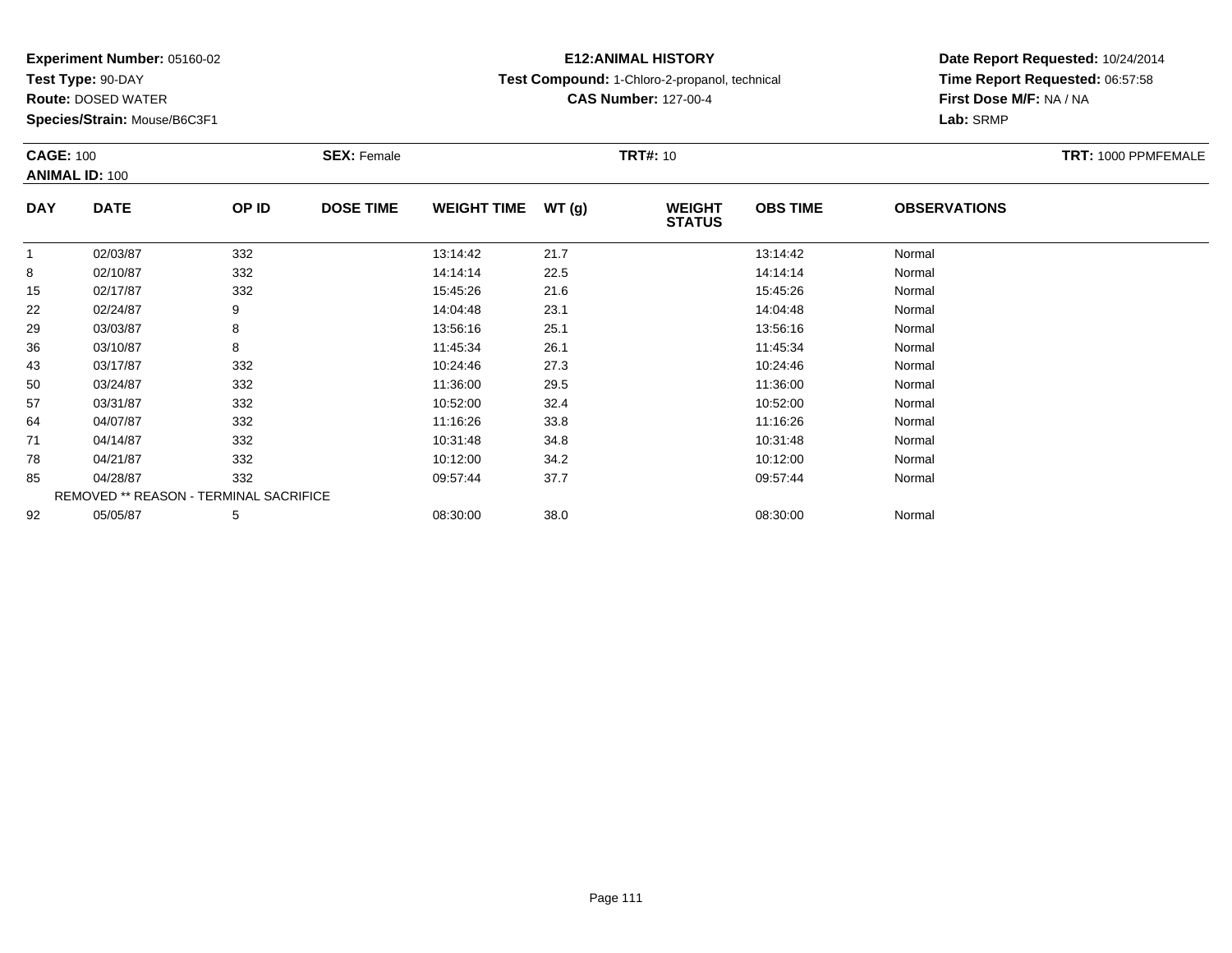**Test Type:** 90-DAY

**Route:** DOSED WATER

**Species/Strain:** Mouse/B6C3F1

## **E12:ANIMAL HISTORY**

**Test Compound:** 1-Chloro-2-propanol, technical

**CAS Number:** 127-00-4

| <b>CAGE: 111</b> | <b>ANIMAL ID: 111</b>                  |       | <b>SEX: Female</b> |                    |       | <b>TRT#: 12</b>                |                 |                     | TRT: 3300 PPMFEMALE |
|------------------|----------------------------------------|-------|--------------------|--------------------|-------|--------------------------------|-----------------|---------------------|---------------------|
| <b>DAY</b>       | <b>DATE</b>                            | OP ID | <b>DOSE TIME</b>   | <b>WEIGHT TIME</b> | WT(g) | <b>WEIGHT</b><br><b>STATUS</b> | <b>OBS TIME</b> | <b>OBSERVATIONS</b> |                     |
| 1                | 02/03/87                               | 332   |                    | 13:17:26           | 19.6  |                                | 13:17:26        | Normal              |                     |
| 8                | 02/10/87                               | 332   |                    | 14:20:16           | 22.3  |                                | 14:20:16        | Normal              |                     |
| 15               | 02/17/87                               | 332   |                    | 15:48:04           | 21.7  |                                | 15:48:04        | Normal              |                     |
| 22               | 02/24/87                               | 9     |                    | 14:12:26           | 20.0  |                                | 14:12:26        | Normal              |                     |
| 29               | 03/03/87                               | 8     |                    | 14:02:00           | 23.6  |                                | 14:02:00        | Normal              |                     |
| 36               | 03/10/87                               | 8     |                    | 13:14:42           | 23.6  |                                | 13:14:42        | Normal              |                     |
| 43               | 03/17/87                               | 332   |                    | 10:36:32           | 25.7  |                                | 10:36:32        | Normal              |                     |
| 50               | 03/24/87                               | 332   |                    | 11:49:00           | 26.0  |                                | 11:49:00        | Normal              |                     |
| 57               | 03/31/87                               | 332   |                    | 10:54:00           | 27.1  |                                | 10:54:00        | Normal              |                     |
| 64               | 04/07/87                               | 332   |                    | 11:31:34           | 28.5  |                                | 11:31:34        | Normal              |                     |
| 71               | 04/14/87                               | 332   |                    | 10:48:44           | 29.7  |                                | 10:48:44        | Normal              |                     |
| 78               | 04/21/87                               | 332   |                    | 10:22:52           | 30.7  |                                | 10:22:52        | Normal              |                     |
| 85               | 04/28/87                               | 332   |                    | 10:08:14           | 31.8  |                                | 10:08:14        | Normal              |                     |
|                  | REMOVED ** REASON - TERMINAL SACRIFICE |       |                    |                    |       |                                |                 |                     |                     |
| 92               | 05/05/87                               | 5     |                    | 08:30:00           | 31.3  |                                | 08:30:00        | Normal              |                     |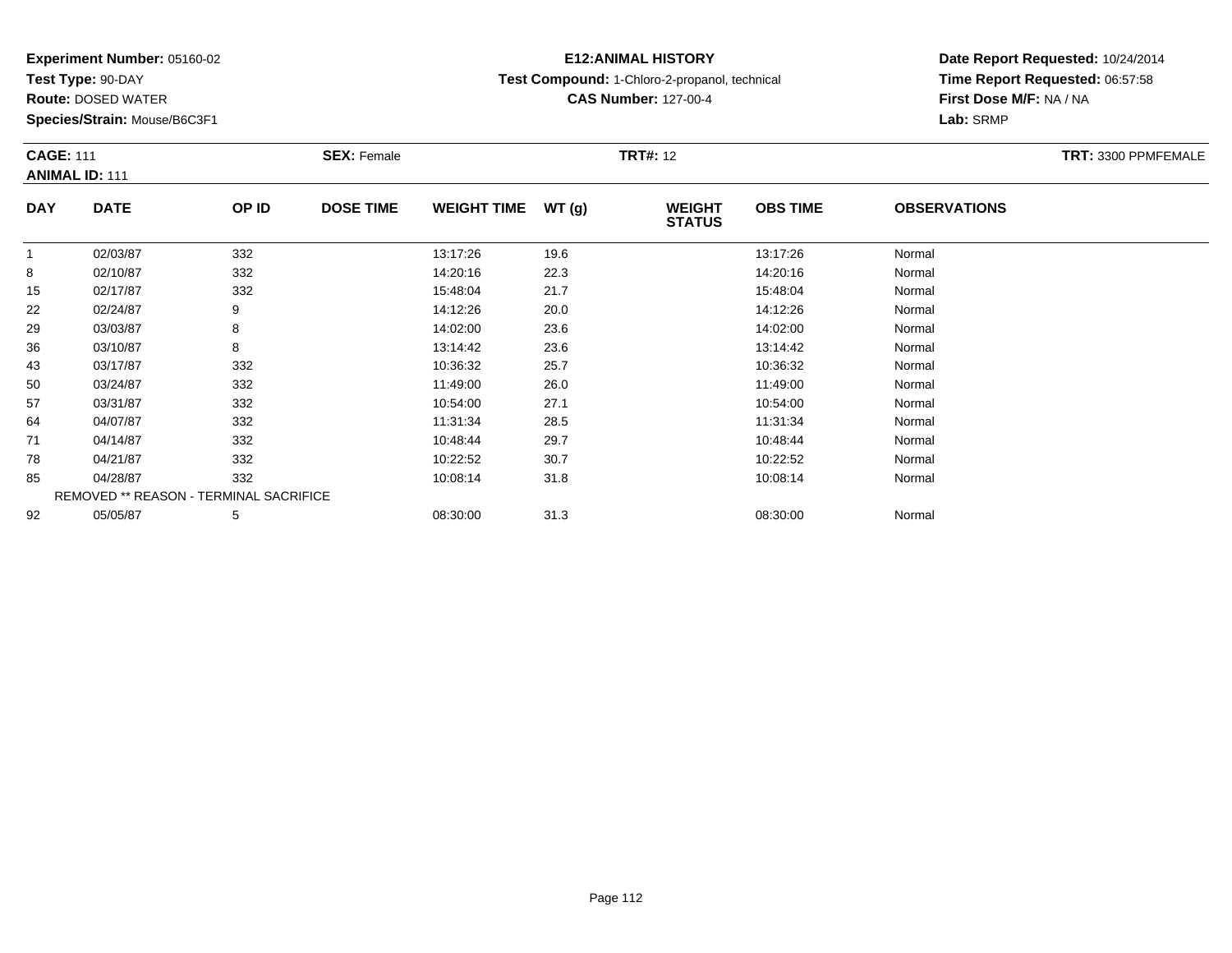**Test Type:** 90-DAY

**Route:** DOSED WATER

**Species/Strain:** Mouse/B6C3F1

## **E12:ANIMAL HISTORY**

**Test Compound:** 1-Chloro-2-propanol, technical

**CAS Number:** 127-00-4

| <b>CAGE: 112</b> | <b>ANIMAL ID: 112</b>                  |       | <b>SEX: Female</b> |                    |       | <b>TRT#: 12</b>                |                 |                     | TRT: 3300 PPMFEMALE |
|------------------|----------------------------------------|-------|--------------------|--------------------|-------|--------------------------------|-----------------|---------------------|---------------------|
| <b>DAY</b>       | <b>DATE</b>                            | OP ID | <b>DOSE TIME</b>   | <b>WEIGHT TIME</b> | WT(g) | <b>WEIGHT</b><br><b>STATUS</b> | <b>OBS TIME</b> | <b>OBSERVATIONS</b> |                     |
| 1                | 02/03/87                               | 332   |                    | 13:18:44           | 20.5  |                                | 13:18:44        | Normal              |                     |
| 8                | 02/10/87                               | 332   |                    | 14:21:46           | 21.5  |                                | 14:21:46        | Normal              |                     |
| 15               | 02/17/87                               | 332   |                    | 15:49:02           | 21.4  |                                | 15:49:02        | Normal              |                     |
| 22               | 02/24/87                               | 9     |                    | 14:13:52           | 22.9  |                                | 14:13:52        | Normal              |                     |
| 29               | 03/03/87                               | 8     |                    | 14:03:12           | 25.2  |                                | 14:03:12        | Normal              |                     |
| 36               | 03/10/87                               | 8     |                    | 13:15:30           | 26.0  |                                | 13:15:30        | Normal              |                     |
| 43               | 03/17/87                               | 332   |                    | 10:37:46           | 28.3  |                                | 10:37:46        | Normal              |                     |
| 50               | 03/24/87                               | 332   |                    | 11:50:00           | 29.4  |                                | 11:50:00        | Normal              |                     |
| 57               | 03/31/87                               | 332   |                    | 10:58:00           | 30.9  |                                | 10:58:00        | Normal              |                     |
| 64               | 04/07/87                               | 332   |                    | 11:34:46           | 33.7  |                                | 11:34:46        | Normal              |                     |
| 71               | 04/14/87                               | 332   |                    | 10:53:14           | 35.0  |                                | 10:53:14        | Normal              |                     |
| 78               | 04/21/87                               | 332   |                    | 10:23:28           | 36.6  |                                | 10:23:28        | Normal              |                     |
| 85               | 04/28/87                               | 332   |                    | 10:08:52           | 37.0  |                                | 10:08:52        | Normal              |                     |
|                  | REMOVED ** REASON - TERMINAL SACRIFICE |       |                    |                    |       |                                |                 |                     |                     |
| 92               | 05/05/87                               | 5     |                    | 08:30:00           | 37.1  |                                | 08:30:00        | Normal              |                     |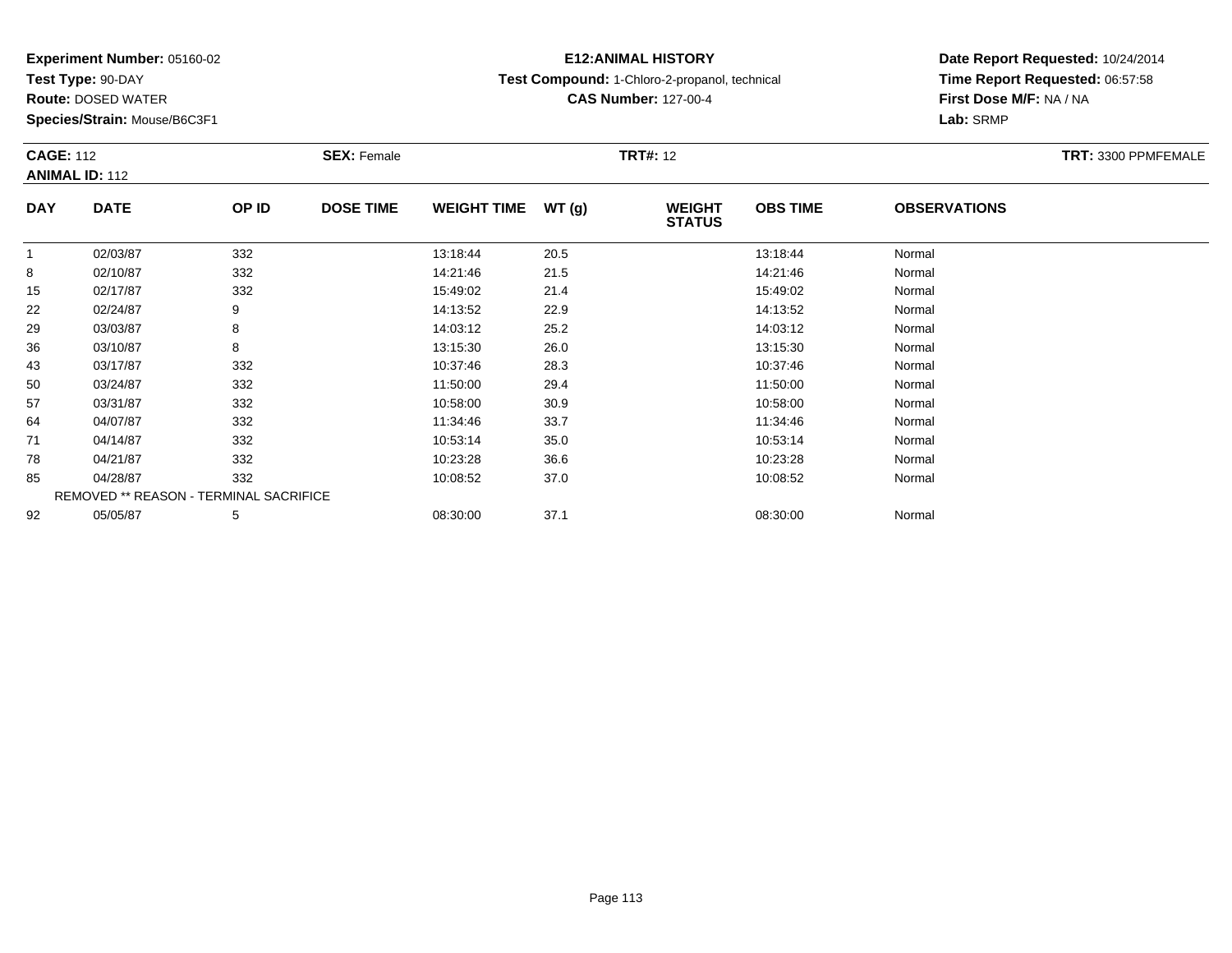**Test Type:** 90-DAY

**Route:** DOSED WATER

**Species/Strain:** Mouse/B6C3F1

## **E12:ANIMAL HISTORY**

**Test Compound:** 1-Chloro-2-propanol, technical

**CAS Number:** 127-00-4

| <b>CAGE: 113</b> | <b>ANIMAL ID: 113</b>                  |       | <b>SEX: Female</b> |                    |       | <b>TRT#: 12</b>                |                 |                     | TRT: 3300 PPMFEMALE |
|------------------|----------------------------------------|-------|--------------------|--------------------|-------|--------------------------------|-----------------|---------------------|---------------------|
| <b>DAY</b>       | <b>DATE</b>                            | OP ID | <b>DOSE TIME</b>   | <b>WEIGHT TIME</b> | WT(g) | <b>WEIGHT</b><br><b>STATUS</b> | <b>OBS TIME</b> | <b>OBSERVATIONS</b> |                     |
| 1                | 02/03/87                               | 332   |                    | 13:19:58           | 18.9  |                                | 13:19:58        | Normal              |                     |
| 8                | 02/10/87                               | 332   |                    | 14:23:04           | 19.8  |                                | 14:23:04        | Normal              |                     |
| 15               | 02/17/87                               | 332   |                    | 15:49:52           | 20.7  |                                | 15:49:52        | Normal              |                     |
| 22               | 02/24/87                               | 9     |                    | 14:15:10           | 21.4  |                                | 14:15:10        | Normal              |                     |
| 29               | 03/03/87                               | 8     |                    | 14:04:22           | 23.3  |                                | 14:04:22        | Normal              |                     |
| 36               | 03/10/87                               | 8     |                    | 13:16:16           | 23.3  |                                | 13:16:16        | Normal              |                     |
| 43               | 03/17/87                               | 332   |                    | 10:39:02           | 24.2  |                                | 10:39:02        | Normal              |                     |
| 50               | 03/24/87                               | 332   |                    | 11:51:00           | 25.2  |                                | 11:51:00        | Normal              |                     |
| 57               | 03/31/87                               | 332   |                    | 10:59:00           | 26.1  |                                | 10:59:00        | Normal              |                     |
| 64               | 04/07/87                               | 332   |                    | 11:35:50           | 26.6  |                                | 11:35:50        | Normal              |                     |
| 71               | 04/14/87                               | 332   |                    | 10:54:24           | 26.7  |                                | 10:54:24        | Normal              |                     |
| 78               | 04/21/87                               | 332   |                    | 10:25:26           | 26.7  |                                | 10:25:26        | Normal              |                     |
| 85               | 04/28/87                               | 332   |                    | 10:09:32           | 30.1  |                                | 10:09:32        | Normal              |                     |
|                  | REMOVED ** REASON - TERMINAL SACRIFICE |       |                    |                    |       |                                |                 |                     |                     |
| 92               | 05/05/87                               | 5     |                    | 08:30:00           | 29.6  |                                | 08:30:00        | Normal              |                     |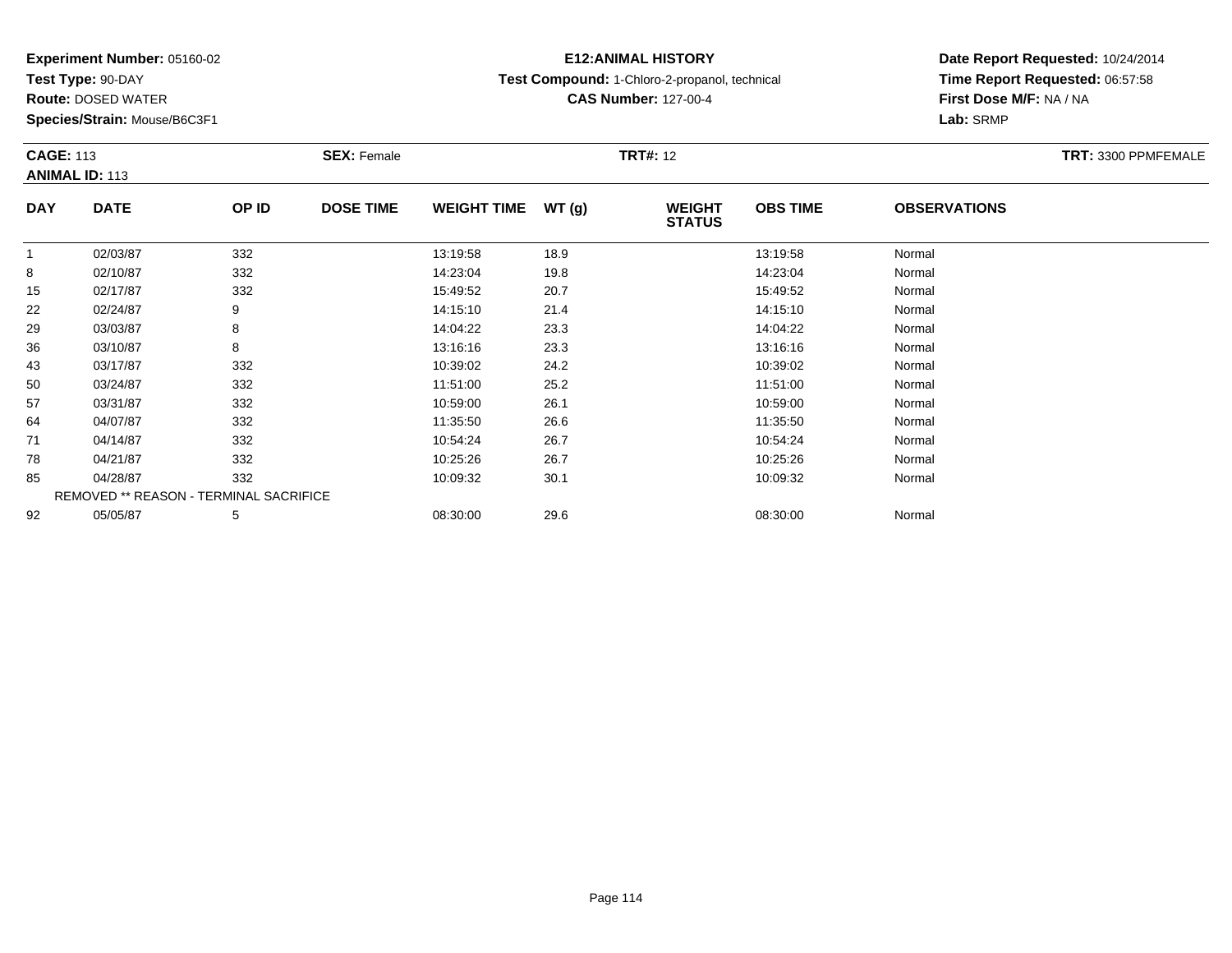**Test Type:** 90-DAY

**Route:** DOSED WATER

**Species/Strain:** Mouse/B6C3F1

## **E12:ANIMAL HISTORY**

**Test Compound:** 1-Chloro-2-propanol, technical

**CAS Number:** 127-00-4

| <b>CAGE: 114</b> |                                        |       | <b>SEX: Female</b> |                    |       | <b>TRT#: 12</b>                |                 |                     | <b>TRT: 3300 PPMFEMALE</b> |
|------------------|----------------------------------------|-------|--------------------|--------------------|-------|--------------------------------|-----------------|---------------------|----------------------------|
|                  | <b>ANIMAL ID: 114</b>                  |       |                    |                    |       |                                |                 |                     |                            |
| <b>DAY</b>       | <b>DATE</b>                            | OP ID | <b>DOSE TIME</b>   | <b>WEIGHT TIME</b> | WT(g) | <b>WEIGHT</b><br><b>STATUS</b> | <b>OBS TIME</b> | <b>OBSERVATIONS</b> |                            |
|                  | 02/03/87                               | 332   |                    | 13:22:24           | 19.4  |                                | 13:22:24        | Normal              |                            |
| 8                | 02/10/87                               | 332   |                    | 14:24:20           | 22.0  |                                | 14:24:20        | Normal              |                            |
| 15               | 02/17/87                               | 332   |                    | 15:50:44           | 21.1  |                                | 15:50:44        | Normal              |                            |
| 22               | 02/24/87                               | 9     |                    | 14:16:20           | 18.0  |                                | 14:16:20        | Emaciated           |                            |
| 29               | 03/03/87                               | 8     |                    | 14:05:36           | 23.9  |                                | 14:05:36        | Normal              |                            |
| 36               | 03/10/87                               | 8     |                    | 13:17:04           | 25.2  |                                | 13:17:04        | Normal              |                            |
| 43               | 03/17/87                               | 332   |                    | 10:40:24           | 26.3  |                                | 10:40:24        | Normal              |                            |
| 50               | 03/24/87                               | 332   |                    | 11:51:00           | 27.6  |                                | 11:51:00        | Normal              |                            |
| 57               | 03/31/87                               | 332   |                    | 11:00:00           | 28.1  |                                | 11:00:00        | Normal              |                            |
| 64               | 04/07/87                               | 332   |                    | 11:38:44           | 28.9  |                                | 11:38:44        | Normal              |                            |
| 71               | 04/14/87                               | 332   |                    | 10:55:54           | 30.4  |                                | 10:55:54        | Normal              |                            |
| 78               | 04/21/87                               | 332   |                    | 10:24:40           | 31.8  |                                | 10:24:40        | Normal              |                            |
| 85               | 04/28/87                               | 332   |                    | 10:10:08           | 34.3  |                                | 10:10:08        | Normal              |                            |
|                  | REMOVED ** REASON - TERMINAL SACRIFICE |       |                    |                    |       |                                |                 |                     |                            |
| 92               | 05/05/87                               | 5     |                    | 08:30:00           | 33.8  |                                | 08:30:00        | Normal              |                            |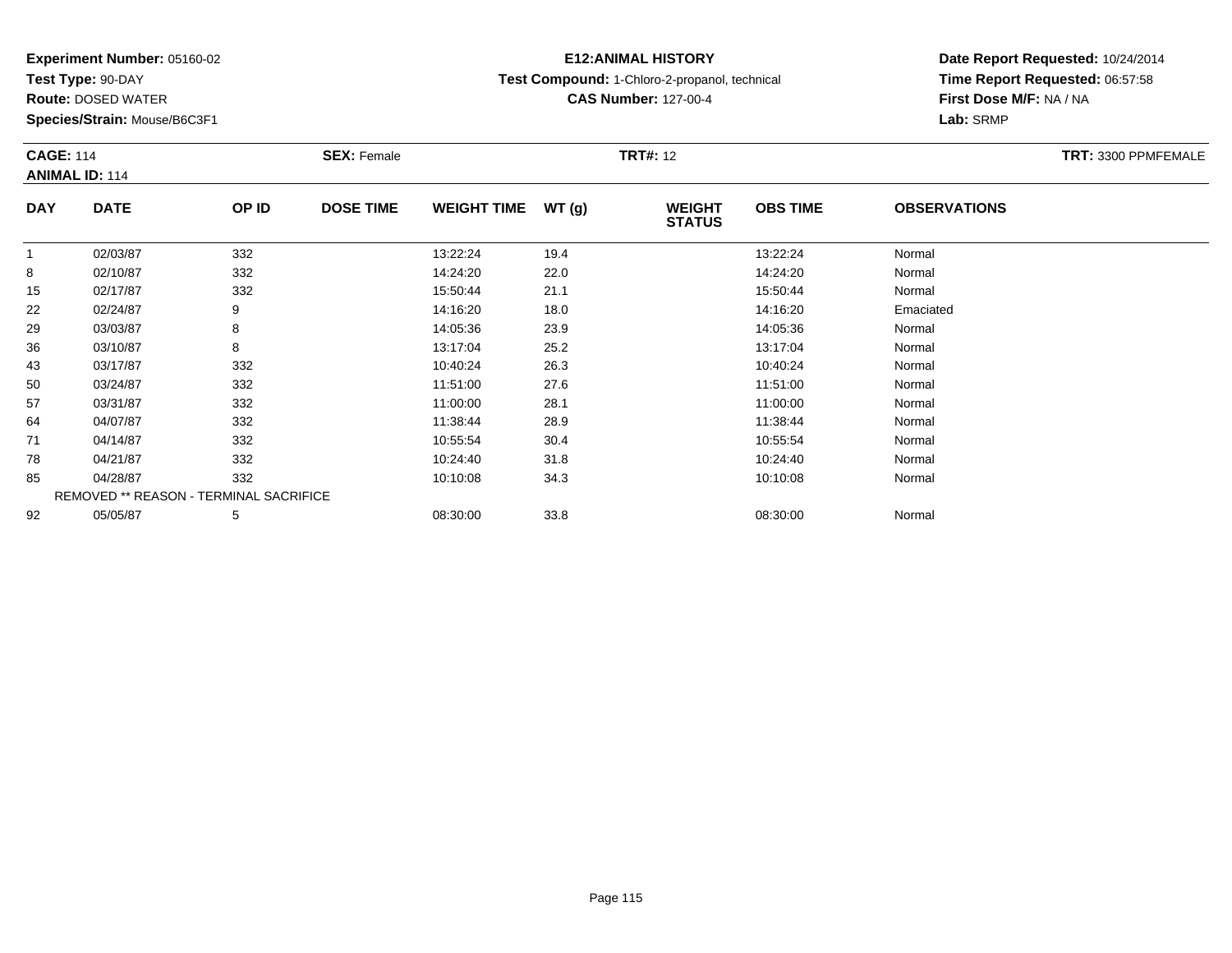**Test Type:** 90-DAY

**Route:** DOSED WATER

**Species/Strain:** Mouse/B6C3F1

## **E12:ANIMAL HISTORY**

**Test Compound:** 1-Chloro-2-propanol, technical

**CAS Number:** 127-00-4

| <b>CAGE: 115</b> | <b>ANIMAL ID: 115</b> |                                        | <b>SEX: Female</b> |                    |       | <b>TRT#: 12</b>                |                 |                     | TRT: 3300 PPMFEMALE |
|------------------|-----------------------|----------------------------------------|--------------------|--------------------|-------|--------------------------------|-----------------|---------------------|---------------------|
| <b>DAY</b>       | <b>DATE</b>           | OP ID                                  | <b>DOSE TIME</b>   | <b>WEIGHT TIME</b> | WT(g) | <b>WEIGHT</b><br><b>STATUS</b> | <b>OBS TIME</b> | <b>OBSERVATIONS</b> |                     |
| $\mathbf{1}$     | 02/03/87              | 332                                    |                    | 13:23:38           | 18.4  |                                | 13:23:38        | Normal              |                     |
| 8                | 02/10/87              | 332                                    |                    | 14:25:40           | 21.5  |                                | 14:25:40        | Normal              |                     |
| 15               | 02/17/87              | 332                                    |                    | 15:51:40           | 21.9  |                                | 15:51:40        | Normal              |                     |
| 22               | 02/24/87              | 9                                      |                    | 14:20:24           | 24.0  |                                | 14:20:24        | Normal              |                     |
| 29               | 03/03/87              | 8                                      |                    | 14:07:20           | 25.7  |                                | 14:07:20        | Normal              |                     |
| 36               | 03/10/87              | 8                                      |                    | 13:17:50           | 25.8  |                                | 13:17:50        | Normal              |                     |
| 43               | 03/17/87              | 332                                    |                    | 10:41:56           | 27.5  |                                | 10:41:56        | Normal              |                     |
| 50               | 03/24/87              | 332                                    |                    | 11:54:00           | 29.1  |                                | 11:54:00        | Normal              |                     |
| 57               | 03/31/87              | 332                                    |                    | 11:01:00           | 29.8  |                                | 11:01:00        | Normal              |                     |
| 64               | 04/07/87              | 332                                    |                    | 11:37:44           | 30.1  |                                | 11:37:44        | Normal              |                     |
| 71               | 04/14/87              | 332                                    |                    | 10:56:50           | 31.0  |                                | 10:56:50        | Normal              |                     |
| 78               | 04/21/87              | 332                                    |                    | 10:24:02           | 32.3  |                                | 10:24:02        | Normal              |                     |
| 85               | 04/28/87              | 332                                    |                    | 10:10:52           | 34.1  |                                | 10:10:52        | Normal              |                     |
|                  |                       | REMOVED ** REASON - TERMINAL SACRIFICE |                    |                    |       |                                |                 |                     |                     |
| 92               | 05/05/87              | 5                                      |                    | 08:30:00           | 33.9  |                                | 08:30:00        | Normal              |                     |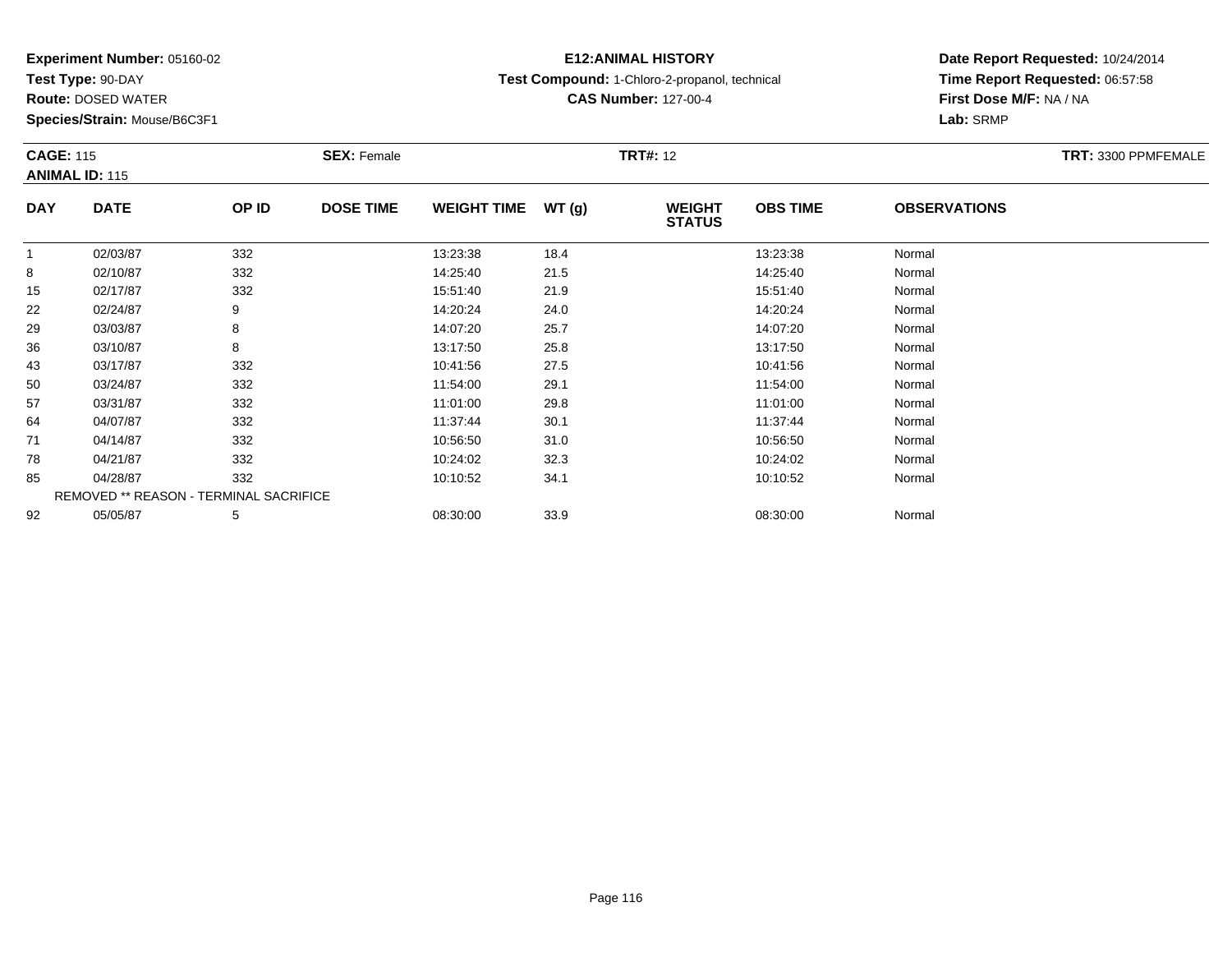**Test Type:** 90-DAY

**Route:** DOSED WATER

**Species/Strain:** Mouse/B6C3F1

## **E12:ANIMAL HISTORY**

**Test Compound:** 1-Chloro-2-propanol, technical

**CAS Number:** 127-00-4

| <b>CAGE: 116</b> | <b>ANIMAL ID: 116</b>                  |       | <b>SEX: Female</b> |                    |       | <b>TRT#: 12</b>                |                 |                     | TRT: 3300 PPMFEMALE |
|------------------|----------------------------------------|-------|--------------------|--------------------|-------|--------------------------------|-----------------|---------------------|---------------------|
| <b>DAY</b>       | <b>DATE</b>                            | OP ID | <b>DOSE TIME</b>   | <b>WEIGHT TIME</b> | WT(g) | <b>WEIGHT</b><br><b>STATUS</b> | <b>OBS TIME</b> | <b>OBSERVATIONS</b> |                     |
| 1                | 02/03/87                               | 332   |                    | 13:24:54           | 20.2  |                                | 13:24:54        | Normal              |                     |
| 8                | 02/10/87                               | 332   |                    | 14:27:36           | 22.4  |                                | 14:27:36        | Normal              |                     |
| 15               | 02/17/87                               | 332   |                    | 15:52:28           | 23.2  |                                | 15:52:28        | Normal              |                     |
| 22               | 02/24/87                               | 9     |                    | 14:22:12           | 24.2  |                                | 14:22:12        | Normal              |                     |
| 29               | 03/03/87                               | 8     |                    | 14:08:42           | 26.5  |                                | 14:08:42        | Normal              |                     |
| 36               | 03/10/87                               | 8     |                    | 13:20:36           | 28.1  |                                | 13:20:36        | Normal              |                     |
| 43               | 03/17/87                               | 332   |                    | 10:46:38           | 30.5  |                                | 10:46:38        | Normal              |                     |
| 50               | 03/24/87                               | 332   |                    | 11:53:00           | 31.8  |                                | 11:53:00        | Normal              |                     |
| 57               | 03/31/87                               | 332   |                    | 11:03:00           | 33.7  |                                | 11:03:00        | Normal              |                     |
| 64               | 04/07/87                               | 332   |                    | 11:36:48           | 36.3  |                                | 11:36:48        | Normal              |                     |
| 71               | 04/14/87                               | 332   |                    | 10:41:10           | 36.3  |                                | 10:41:10        | Normal              |                     |
| 78               | 04/21/87                               | 332   |                    | 10:18:24           | 35.1  |                                | 10:18:24        | Normal              |                     |
| 85               | 04/28/87                               | 332   |                    | 10:03:32           | 37.9  |                                | 10:03:32        | Normal              |                     |
|                  | REMOVED ** REASON - TERMINAL SACRIFICE |       |                    |                    |       |                                |                 |                     |                     |
| 92               | 05/05/87                               | 5     |                    | 08:30:00           | 38.9  |                                | 08:30:00        | Normal              |                     |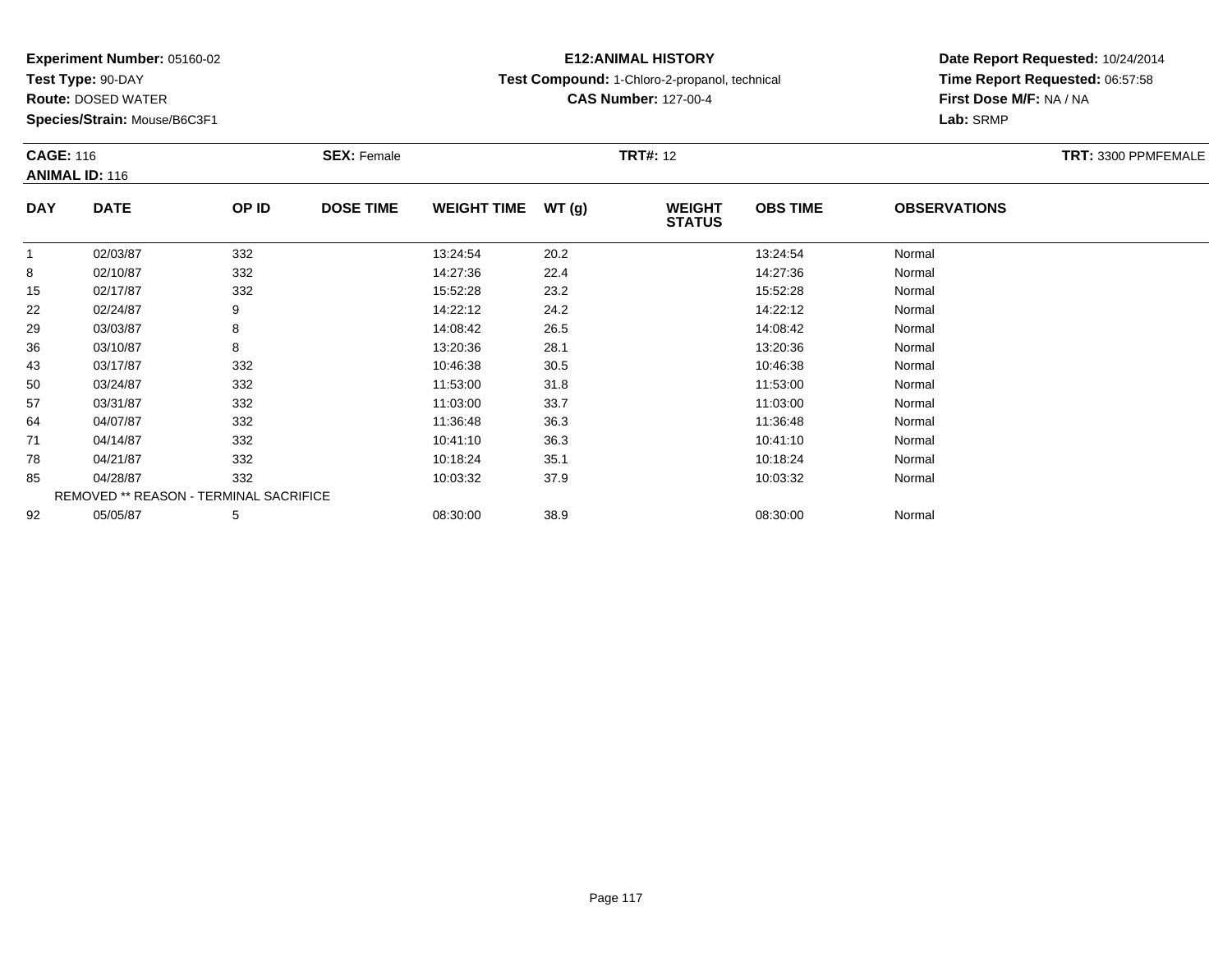**Test Type:** 90-DAY

**Route:** DOSED WATER

**Species/Strain:** Mouse/B6C3F1

## **E12:ANIMAL HISTORY**

**Test Compound:** 1-Chloro-2-propanol, technical

**Date Report Requested:** 10/24/2014 **Time Report Requested:** 06:57:58**First Dose M/F:** NA / NA**Lab:** SRMP

| <b>CAGE: 117</b> | <b>ANIMAL ID: 117</b>                  |       | <b>SEX: Female</b> |                    |       | <b>TRT#: 12</b>                |                 |                     | TRT: 3300 PPMFEMALE |
|------------------|----------------------------------------|-------|--------------------|--------------------|-------|--------------------------------|-----------------|---------------------|---------------------|
| <b>DAY</b>       | <b>DATE</b>                            | OP ID | <b>DOSE TIME</b>   | <b>WEIGHT TIME</b> | WT(g) | <b>WEIGHT</b><br><b>STATUS</b> | <b>OBS TIME</b> | <b>OBSERVATIONS</b> |                     |
| 1                | 02/03/87                               | 332   |                    | 13:26:08           | 18.5  |                                | 13:26:08        | Normal              |                     |
| 8                | 02/10/87                               | 332   |                    | 14:29:00           | 20.1  |                                | 14:29:00        | Normal              |                     |
| 15               | 02/17/87                               | 332   |                    | 15:53:14           | 20.4  |                                | 15:53:14        | Normal              |                     |
| 22               | 02/24/87                               | 9     |                    | 14:27:10           | 21.6  |                                | 14:27:10        | Normal              |                     |
| 29               | 03/03/87                               | 8     |                    | 14:09:52           | 22.5  |                                | 14:09:52        | Normal              |                     |
| 36               | 03/10/87                               | 8     |                    | 13:19:52           | 23.5  |                                | 13:19:52        | Normal              |                     |
| 43               | 03/17/87                               | 332   |                    | 10:45:04           | 25.1  |                                | 10:45:04        | Normal              |                     |
| 50               | 03/24/87                               | 332   |                    | 11:52:00           | 24.8  |                                | 11:52:00        | Normal              |                     |
| 57               | 03/31/87                               | 332   |                    | 11:04:00           | 26.8  |                                | 11:04:00        | Normal              |                     |
| 64               | 04/07/87                               | 332   |                    | 11:27:08           | 27.8  |                                | 11:27:08        | Normal              |                     |
| 71               | 04/14/87                               | 332   |                    | 10:42:40           | 29.2  |                                | 10:42:40        | Normal              |                     |
| 78               | 04/21/87                               | 332   |                    | 10:19:48           | 29.9  |                                | 10:19:48        | Normal              |                     |
| 85               | 04/28/87                               | 332   |                    | 10:05:04           | 30.4  |                                | 10:05:04        | Normal              |                     |
|                  | REMOVED ** REASON - TERMINAL SACRIFICE |       |                    |                    |       |                                |                 |                     |                     |
| 92               | 05/05/87                               | 5     |                    | 08:30:00           | 30.9  |                                | 08:30:00        | Normal              |                     |

#### **CAS Number:** 127-00-4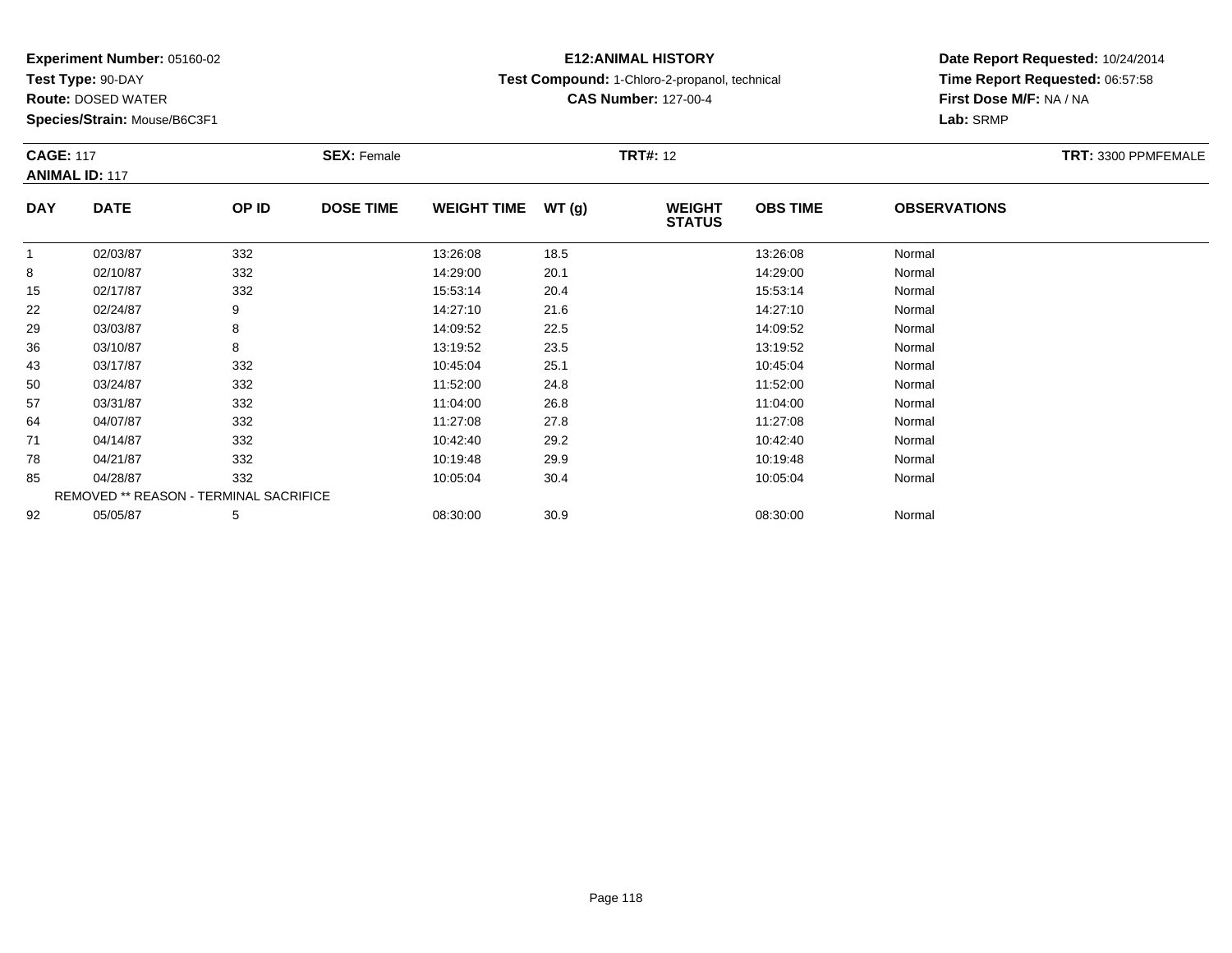**Test Type:** 90-DAY

**Route:** DOSED WATER

**Species/Strain:** Mouse/B6C3F1

## **E12:ANIMAL HISTORY**

**Test Compound:** 1-Chloro-2-propanol, technical

**CAS Number:** 127-00-4

| <b>CAGE: 118</b> | <b>ANIMAL ID: 118</b> |                                               | <b>SEX: Female</b> |                     |      | <b>TRT#: 12</b>                |                 |                     | TRT: 3300 PPMFEMALE |
|------------------|-----------------------|-----------------------------------------------|--------------------|---------------------|------|--------------------------------|-----------------|---------------------|---------------------|
| <b>DAY</b>       | <b>DATE</b>           | OP ID                                         | <b>DOSE TIME</b>   | WEIGHT TIME $WT(g)$ |      | <b>WEIGHT</b><br><b>STATUS</b> | <b>OBS TIME</b> | <b>OBSERVATIONS</b> |                     |
| $\mathbf{1}$     | 02/03/87              | 332                                           |                    | 13:27:26            | 19.3 |                                | 13:27:26        | Normal              |                     |
| 8                | 02/10/87              | 332                                           |                    | 14:32:24            | 22.3 |                                | 14:32:24        | Normal              |                     |
| 15               | 02/17/87              | 332                                           |                    | 15:54:12            | 22.3 |                                | 15:54:12        | Normal              |                     |
| 22               | 02/24/87              | 9                                             |                    | 14:11:06            | 23.6 |                                | 14:11:06        | Normal              |                     |
| 29               | 03/03/87              | 8                                             |                    | 14:00:42            | 23.6 |                                | 14:00:42        | Normal              |                     |
| 36               | 03/10/87              | 8                                             |                    | 13:13:56            | 25.3 |                                | 13:13:56        | Normal              |                     |
| 43               | 03/17/87              | 332                                           |                    | 10:35:06            | 22.3 |                                | 10:35:06        | Normal              |                     |
| 50               | 03/24/87              | 332                                           |                    | 11:48:00            | 26.4 |                                | 11:48:00        | Normal              |                     |
| 57               | 03/31/87              | 332                                           |                    | 11:06:00            | 27.9 |                                | 11:06:00        | Normal              |                     |
| 64               | 04/07/87              | 332                                           |                    | 11:30:38            | 28.2 |                                | 11:30:38        | Normal              |                     |
| 71               | 04/14/87              | 332                                           |                    | 10:46:32            | 30.9 |                                | 10:46:32        | Normal              |                     |
| 78               | 04/21/87              | 332                                           |                    | 10:22:14            | 30.6 |                                | 10:22:14        | Normal              |                     |
| 85               | 04/28/87              | 332                                           |                    | 10:07:30            | 32.8 |                                | 10:07:30        | Normal              |                     |
|                  |                       | <b>REMOVED ** REASON - TERMINAL SACRIFICE</b> |                    |                     |      |                                |                 |                     |                     |
| 92               | 05/05/87              | 5                                             |                    | 08:30:00            | 31.3 |                                | 08:30:00        | Normal              |                     |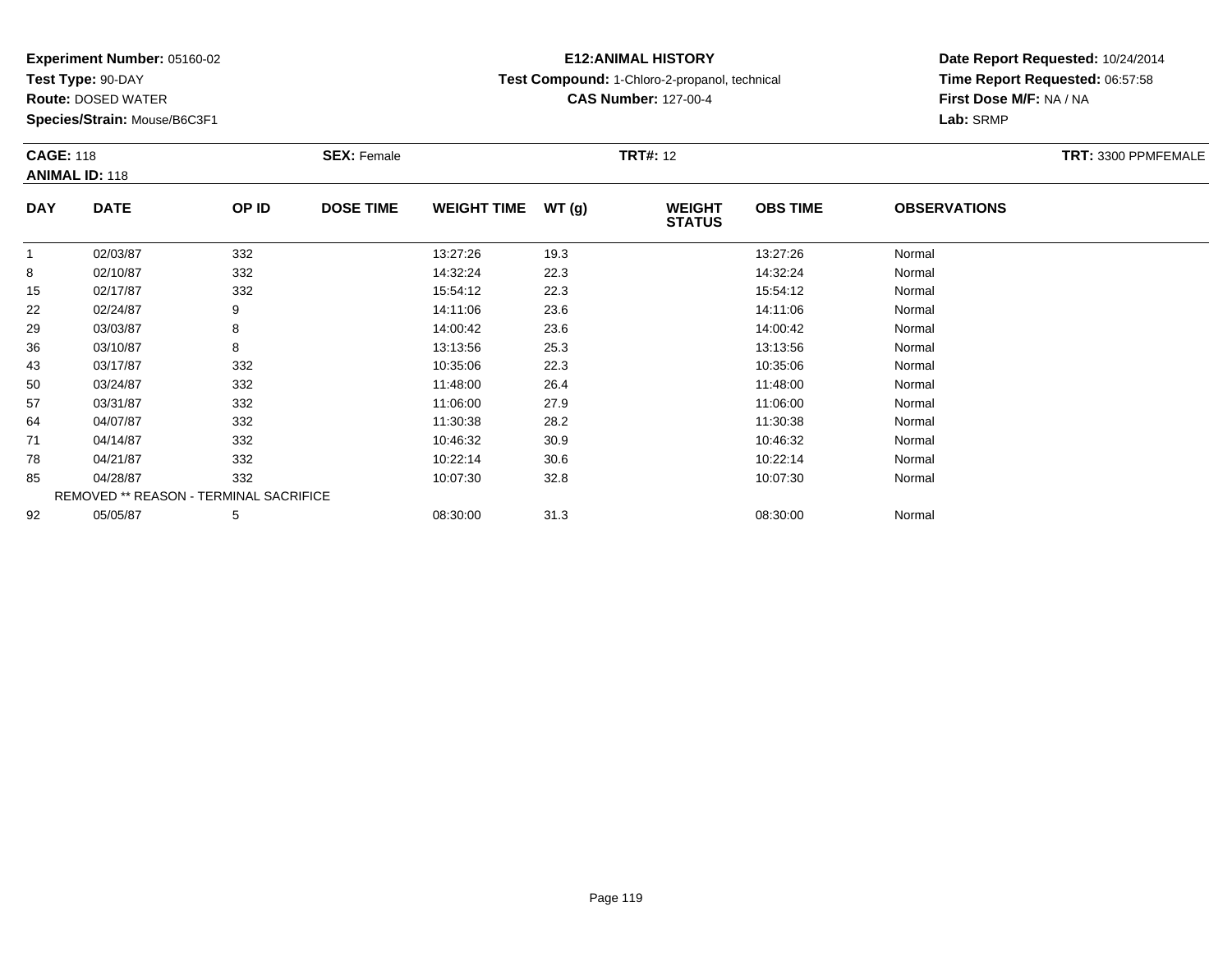**Test Type:** 90-DAY

**Route:** DOSED WATER

**Species/Strain:** Mouse/B6C3F1

#### **E12:ANIMAL HISTORY**

**Test Compound:** 1-Chloro-2-propanol, technical

**CAS Number:** 127-00-4

|            | <b>CAGE: 119</b><br><b>ANIMAL ID: 119</b> |       | <b>SEX: Female</b> |                    |       | <b>TRT#: 12</b>                | TRT: 3300 PPMFEMALE |                     |  |
|------------|-------------------------------------------|-------|--------------------|--------------------|-------|--------------------------------|---------------------|---------------------|--|
| <b>DAY</b> | <b>DATE</b>                               | OP ID | <b>DOSE TIME</b>   | <b>WEIGHT TIME</b> | WT(g) | <b>WEIGHT</b><br><b>STATUS</b> | <b>OBS TIME</b>     | <b>OBSERVATIONS</b> |  |
|            | 02/03/87                                  | 332   |                    | 13:29:36           | 19.4  |                                | 13:29:36            | Normal              |  |
| 8          | 02/10/87                                  | 332   |                    | 14:34:16           | 21.3  |                                | 14:34:16            | Normal              |  |
| 15         | 02/17/87                                  | 332   |                    | 15:55:36           | 21.1  |                                | 15:55:36            | Normal              |  |
| 22         | 02/24/87                                  | 9     |                    | 14:24:20           | 22.4  |                                | 14:24:20            | Normal              |  |
| 29         | 03/03/87                                  | 8     |                    | 13:59:26           | 24.3  |                                | 13:59:26            | Normal              |  |
| 36         | 03/10/87                                  | 8     |                    | 13:12:28           | 25.4  |                                | 13:12:28            | Normal              |  |
| 43         | 03/17/87                                  | 332   |                    | 10:32:24           | 27.6  |                                | 10:32:24            | Normal              |  |
| 50         | 03/24/87                                  | 332   |                    | 11:47:00           | 29.2  |                                | 11:47:00            | Normal              |  |
| 57         | 03/31/87                                  | 332   |                    | 11:07:00           | 29.9  |                                | 11:07:00            | Normal              |  |
| 64         | 04/07/87                                  | 332   |                    | 11:29:24           | 31.9  |                                | 11:29:24            | Normal              |  |
| 71         | 04/14/87                                  | 332   |                    | 10:45:12           | 31.7  |                                | 10:45:12            | Normal              |  |
| 78         | 04/21/87                                  | 332   |                    | 10:21:10           | 32.1  |                                | 10:21:10            | Normal              |  |
| 85         | 04/28/87                                  | 332   |                    | 10:06:50           | 33.4  |                                | 10:06:50            | Normal              |  |
|            | REMOVED ** REASON - TERMINAL SACRIFICE    |       |                    |                    |       |                                |                     |                     |  |
| 92         | 05/05/87                                  | 5     |                    | 08:30:00           | 32.4  |                                | 08:30:00            | Normal              |  |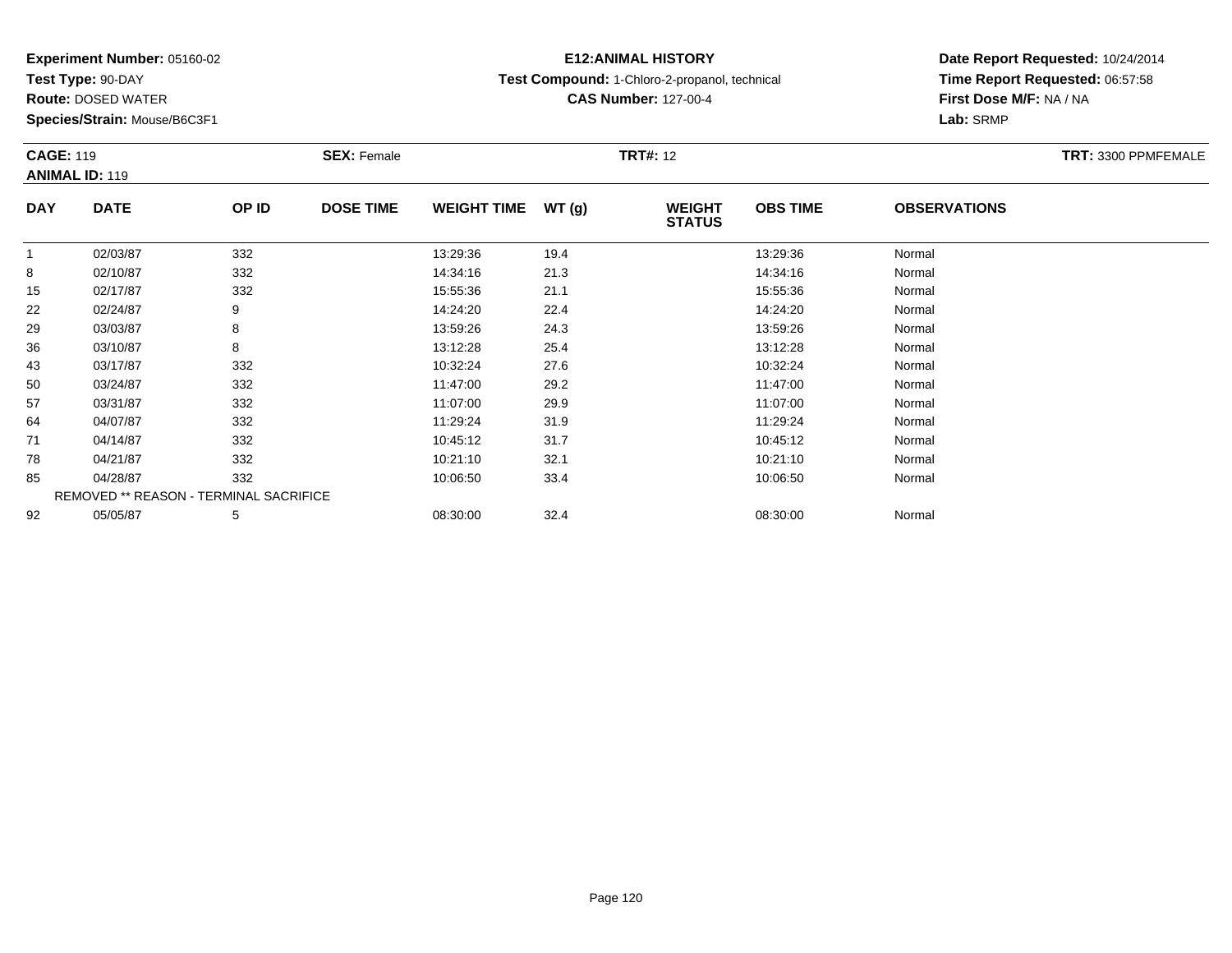**Test Type:** 90-DAY

**Route:** DOSED WATER

**Species/Strain:** Mouse/B6C3F1

## **E12:ANIMAL HISTORY**

**Test Compound:** 1-Chloro-2-propanol, technical

**CAS Number:** 127-00-4

| <b>CAGE: 120</b><br><b>ANIMAL ID: 120</b> |                                        |       | <b>SEX: Female</b> |                    | <b>TRT#: 12</b> |                                |                 |                     | TRT: 3300 PPMFEMALE |
|-------------------------------------------|----------------------------------------|-------|--------------------|--------------------|-----------------|--------------------------------|-----------------|---------------------|---------------------|
| <b>DAY</b>                                | <b>DATE</b>                            | OP ID | <b>DOSE TIME</b>   | <b>WEIGHT TIME</b> | WT(g)           | <b>WEIGHT</b><br><b>STATUS</b> | <b>OBS TIME</b> | <b>OBSERVATIONS</b> |                     |
| $\mathbf{1}$                              | 02/03/87                               | 332   |                    | 13:31:44           | 19.6            |                                | 13:31:44        | Normal              |                     |
| 8                                         | 02/10/87                               | 332   |                    | 14:36:34           | 21.3            |                                | 14:36:34        | Normal              |                     |
| 15                                        | 02/17/87                               | 332   |                    | 15:56:50           | 22.1            |                                | 15:56:50        | Normal              |                     |
| 22                                        | 02/24/87                               | 9     |                    | 14:25:48           | 23.2            |                                | 14:25:48        | Normal              |                     |
| 29                                        | 03/03/87                               | 8     |                    | 14:11:06           | 24.7            |                                | 14:11:06        | Normal              |                     |
| 36                                        | 03/10/87                               | 8     |                    | 13:19:06           | 25.8            |                                | 13:19:06        | Normal              |                     |
| 43                                        | 03/17/87                               | 332   |                    | 10:43:36           | 27.4            |                                | 10:43:36        | Normal              |                     |
| 50                                        | 03/24/87                               | 332   |                    | 11:46:00           | 28.1            |                                | 11:46:00        | Normal              |                     |
| 57                                        | 03/31/87                               | 332   |                    | 11:08:00           | 30.2            |                                | 11:08:00        | Normal              |                     |
| 64                                        | 04/07/87                               | 332   |                    | 11:28:18           | 31.4            |                                | 11:28:18        | Normal              |                     |
| 71                                        | 04/14/87                               | 332   |                    | 10:44:02           | 31.6            |                                | 10:44:02        | Normal              |                     |
| 78                                        | 04/21/87                               | 332   |                    | 10:20:34           | 33.2            |                                | 10:20:34        | Normal              |                     |
| 85                                        | 04/28/87                               | 332   |                    | 10:06:04           | 33.2            |                                | 10:06:04        | Normal              |                     |
|                                           | REMOVED ** REASON - TERMINAL SACRIFICE |       |                    |                    |                 |                                |                 |                     |                     |
| 92                                        | 05/05/87                               | 5     |                    | 08:30:00           | 33.8            |                                | 08:30:00        | Normal              |                     |